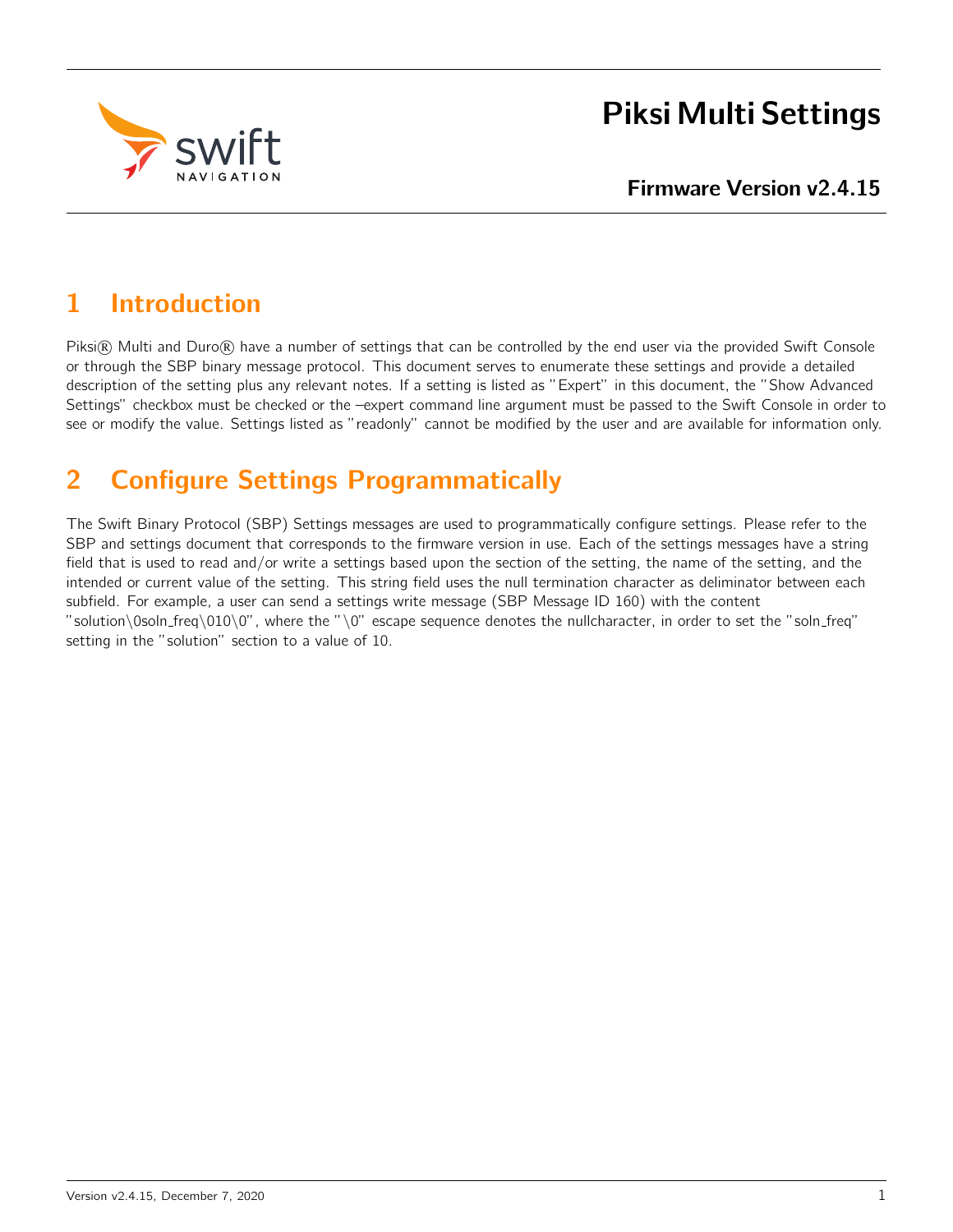# 3 Settings Table

| Grouping    | Name                        | Description                                                                                               |  |
|-------------|-----------------------------|-----------------------------------------------------------------------------------------------------------|--|
| acquisition |                             |                                                                                                           |  |
|             | sbas acquisition            | Enable SBAS acquisition.                                                                                  |  |
|             | enabled                     |                                                                                                           |  |
|             | bds2 acquisition<br>enabled | Enable Beidou2 acquisition.                                                                               |  |
|             | galileo acquisition         | Enable Galileo acquisition.                                                                               |  |
|             | enabled                     |                                                                                                           |  |
|             | qzss acquisition            | Enable QZSS acquisition.                                                                                  |  |
|             | enabled                     |                                                                                                           |  |
|             | glonass acquisition         | Enable GLONASS acquisition.                                                                               |  |
|             | enabled                     |                                                                                                           |  |
| cell modem  | almanacs enabled            | Enable the almanac-based acquisition.                                                                     |  |
|             | modem type                  | The type of cell modem in use.                                                                            |  |
|             | debug                       | Additional debug messages for cell modem. This setting must be saved and                                  |  |
|             |                             | the device rebooted for it to take effect.                                                                |  |
|             | enable                      | None                                                                                                      |  |
|             | device                      | None                                                                                                      |  |
|             | APN                         | Access point name (provided by cell carrier).                                                             |  |
|             | device override             | Override the device used for cell modem connectivity. If left empty, uses                                 |  |
| ethernet    |                             | default device discovery to determine the correct device to use.                                          |  |
|             | interface mode              | Ethernet configuration mode.                                                                              |  |
|             | ip config mode              | Ethernet configuration mode.                                                                              |  |
|             | ip address                  | The static IP address.                                                                                    |  |
|             | netmask                     | The netmask for the IP config.                                                                            |  |
|             | gateway                     | The default gateway for the IP config.                                                                    |  |
| ext_event_a |                             |                                                                                                           |  |
|             | edge trigger                | Select edges to trigger timestamped event capture.<br>Minimum time between events ( $0 =$ disabled).      |  |
| ext_event_b | sensitivity                 |                                                                                                           |  |
|             | edge trigger                | Duro only. Select edges to trigger timestamped event capture.                                             |  |
|             | sensitivity                 | Duro only. Minimum time between events ( $0 =$ disabled).                                                 |  |
| ext_event_c |                             |                                                                                                           |  |
|             | edge trigger                | Duro only. Select edges to trigger timestamped event capture.                                             |  |
|             | sensitivity                 | Duro only. Minimum time between events ( $0 =$ disabled).                                                 |  |
| frontend    | antenna selection           | Determines which antenna to use.                                                                          |  |
|             | antenna bias                | Enable/Disable 4.85V antenna bias.                                                                        |  |
|             | use ext clk                 | Enable/Disable External Clock Input.                                                                      |  |
|             | activate clock              | Enable/Disable Clock Steering of RF frontend.                                                             |  |
|             | steering                    |                                                                                                           |  |
| imu         |                             |                                                                                                           |  |
|             | imu raw output              | Enable/Disable IMU raw data output from onboard Bosch BMI160 IMU.                                         |  |
|             | imu rate                    | The data rate (in Hz) for IMU raw output.<br>The approximate range of accelerations that can be measured. |  |
|             | acc range<br>gyro range     | The approximate range of angular rate that can be measured.                                               |  |
|             | mag raw output              | Enable/Disable raw data output from onboard Bosch BMM150 Magne-                                           |  |
|             |                             | tometer.                                                                                                  |  |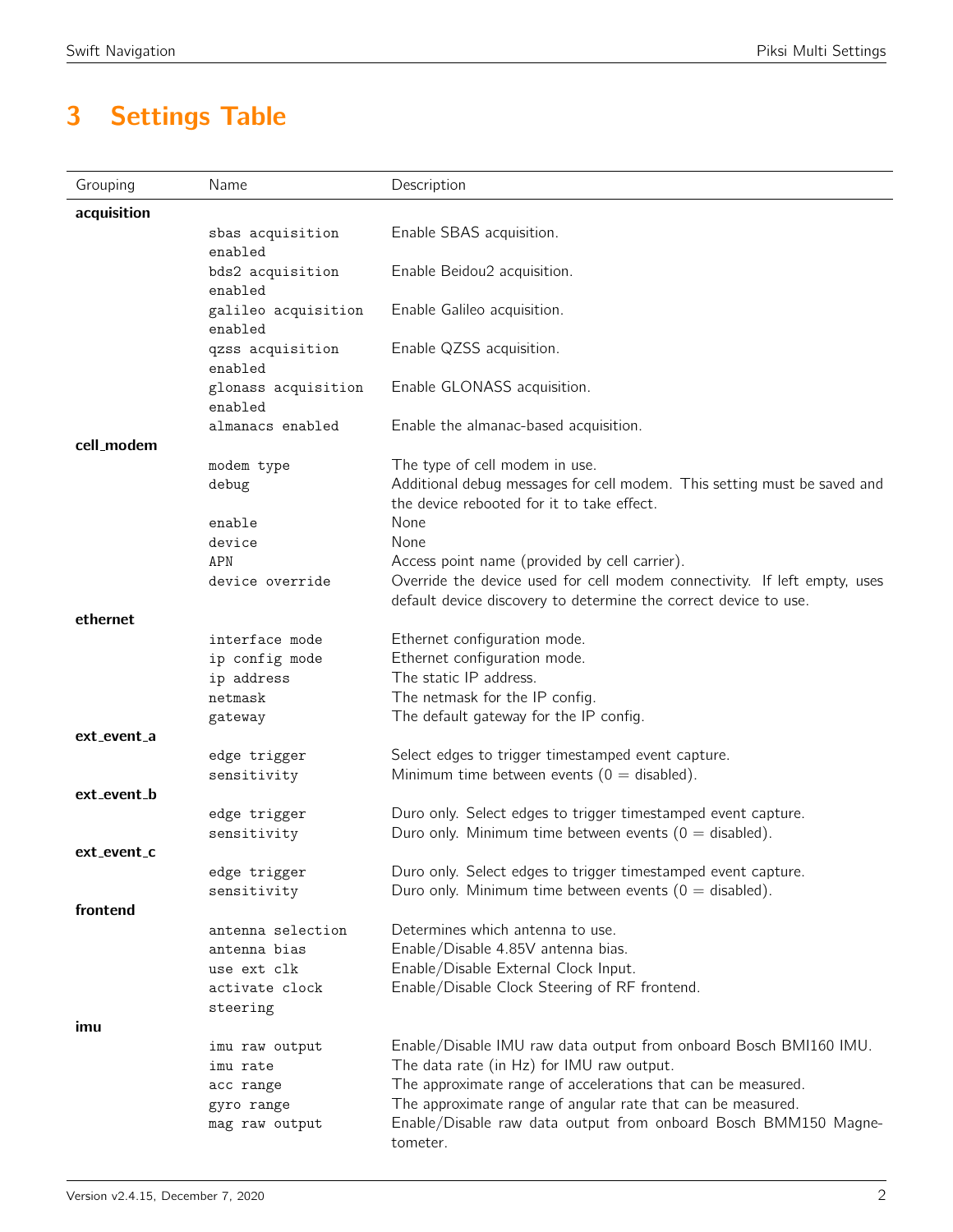|                | mag rate             | The data rate (in Hz) for magnetometer raw output.                        |
|----------------|----------------------|---------------------------------------------------------------------------|
| ins            |                      |                                                                           |
|                | output mode          | Determines output mode of the inertial navigation outputs.                |
|                | odometry noise 1     | Noise parameter for odometry source 1                                     |
|                | odometry noise 2     | Noise parameter for odometry source 2                                     |
|                | odometry noise 3     | Noise parameter for odometry source 3                                     |
|                | odometry noise 4     | Noise parameter for odometry source 4                                     |
|                | vehicle frame roll   | Roll angle representing rotation from vehicle frame to device frame.      |
|                | vehicle frame pitch  | Pitch angle representing rotation from vehicle frame to device frame.     |
|                | vehicle frame yaw    | Yaw angle representing rotation from vehicle frame to device frame.       |
|                | antenna offset x     | X component of vector from device frame to antenna phase center           |
|                | antenna offset y     | Y component of vector from device frame to antenna phase center           |
|                | antenna offset z     | Z component of vector from device frame to antenna phase center           |
|                | constrain vehicle    | Experimental non-holonomic constraint feature that allows inertial system |
|                | sideslip             | to make assumptions about vehicle dynamics                                |
|                | stillness detection  | Experimental stillness detection feature                                  |
|                | enable               |                                                                           |
|                | dr duration max      | Indicates the maximum duration in seconds for which the inertial system   |
|                |                      | will dead reckon                                                          |
|                | build name           | inertial navigation system build name                                     |
|                | build date           | inertial navigation system build date                                     |
|                | filter vel max half  | Time constant parameter for low-speed velocity filtering                  |
|                | life ms              |                                                                           |
|                | filter vel half life | Parameter for low-speed velocity filtering                                |
|                | alpha                |                                                                           |
|                | filter vel max       | Velocity above which to disable velocity filtering                        |
|                | filter vel min       | Velocity below whih to enable advanced velocity filtering                 |
|                | filter vel           | Enabled low-speed velocity filtering (advanced use only)                  |
|                | filter pos           | Enabled low-speed position filtering (advanced use only)                  |
|                | stillness autotune   | Automatically attempt to tune stillness detection thresholds              |
|                | gyro still threshold | Gyro magnitude stillness thresold                                         |
|                | accel still          | Gyro magnitude stillness thresold                                         |
|                | threshold            |                                                                           |
|                | vel still threshold  | Gyro magnitude stillness thresold                                         |
|                | stillness detection  | Use accelermoter in detecting stillness                                   |
|                | use accel            |                                                                           |
|                | stillness detection  | Use gyro in detecting stillness                                           |
|                | use gyro             |                                                                           |
|                | accel noise          | Noise estimate for raw sensor                                             |
|                | gyro noise           | Noise estimate for raw sensor                                             |
| metrics_daemon |                      |                                                                           |
|                | metrics update       | Set metric update interval                                                |
|                | interval             |                                                                           |
|                | enable log to file   | Enable metric logging to file                                             |
| ndb            |                      |                                                                           |
|                | erase almanac        | Erase stored almanacs during boot.                                        |
|                | erase almanac wn     | Erase stored almanac week numbers during boot.                            |
|                | erase iono           | Erase stored ionospheric parameters during boot.                          |
|                | erase gnss capb      | Erase stored GNSS capability mask during boot.                            |
|                | erase utc params     | Erase stored UTC offset parameters during boot.                           |
|                | lgf update s         | Update period for navigation database last good fix.                      |
|                | lgf update m         | Change in position required to update last good fix.                      |
|                | valid alm days       | Number of days for which Almanac is valid.                                |
|                | valid eph acc        | None                                                                      |
|                |                      |                                                                           |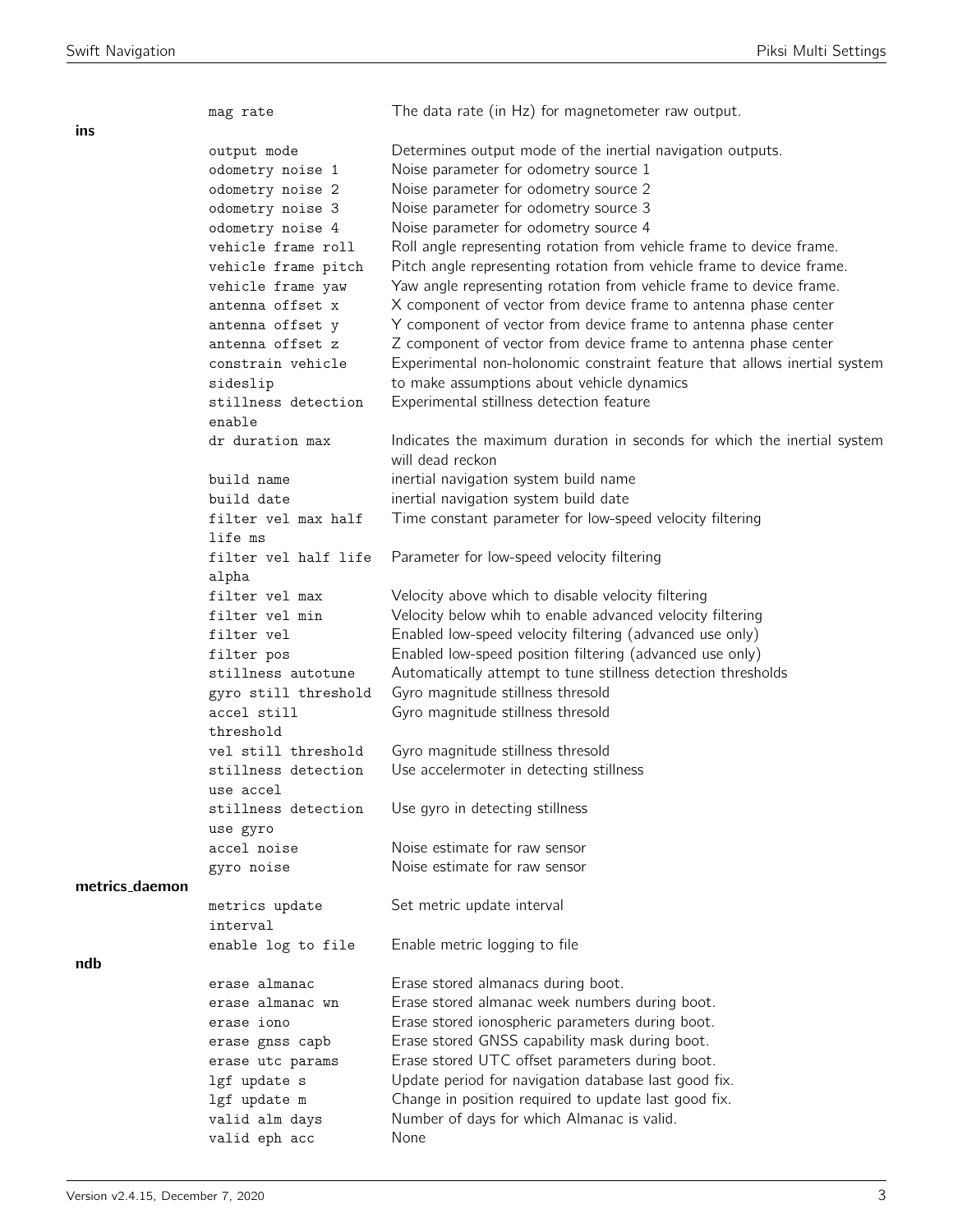|               | valid alm acc          | None                                                                                    |
|---------------|------------------------|-----------------------------------------------------------------------------------------|
| nmea          |                        |                                                                                         |
|               | gpgsv msg rate         | Number of Solution Periods between GSV NMEA messages being sent.                        |
|               | gpgga msg rate         | Number of Solution Periods between GGA NMEA messages being sent.                        |
|               | gphdt msg rate         | Number of Solution Periods between HDT NMEA messages being sent.                        |
|               | gprmc msg rate         | Number of Solution Periods between RMC NMEA messages being sent.                        |
|               | gpvtg msg rate         | Number of Solution Periods between VTG NMEA messages being sent.                        |
|               | gpgll msg rate         | Number of Solution Periods between GLL NMEA messages being sent.                        |
|               | gpzda msg rate         | Number of Solution Periods between ZDA NMEA messages being sent.                        |
|               | gsa msg rate           | Number of Solution Periods between GSA NMEA messages being sent.                        |
|               | gpgst msg rate         | Number of Solution Periods between GST NMEA messages being sent.                        |
| ntrip         |                        |                                                                                         |
|               | enable                 | Enable NTRIP client. The interface will receive 1002, 1004, 1005, 1006,                 |
|               |                        | 1010, 1012, 1033, 1230 and MSM4-7 RTCMv3 messages and will not                          |
|               |                        | transmit or receive any other messages.                                                 |
|               | url                    | NTRIP URL to use.                                                                       |
|               | username               | NTRIP username to use.                                                                  |
|               | password               | NTRIP password to use.                                                                  |
|               | gga out interval       | Interval at which the NMEA GGA sentence is uploaded to the NTRIP server                 |
|               | gga out rev1           | If True, the NTRIP client will use an NTRIP 1.0 formatted GGA sentence.                 |
|               | debug                  | Additional debug messages for NTRIP (sent to /var/log/messages).                        |
| pps           |                        |                                                                                         |
|               | width                  | Number of microseconds the PPS will remain active (allowed range from 1                 |
|               |                        | to 999999 us).                                                                          |
|               | polarity               | Logic level on output pin when the PPS is active.                                       |
|               | offset                 | Offset in nanoseconds between GPS time and the PPS.                                     |
|               | frequency              | Generate a pulse with the given frequency (maximum $= 20$ Hz).                          |
|               | propagation mode       | Configures the behavior of the PPS when no GNSS fix is available.                       |
|               | propagation timeout    | Configures the timeout length of the PPS when using the "Time Limited"                  |
|               |                        | propagation mode.                                                                       |
| rtcm_out      |                        |                                                                                         |
|               | output mode            | Selects the format of RTCM observation messages for the RTCMv3 OUT                      |
|               |                        | protocol                                                                                |
|               | rcv descriptor         | Receiver type description to be sent out in the RTCMv3 1033 message.                    |
|               | ant descriptor         | Antenna description to be sent out in RTCMv3 messages 1008 and 1033.                    |
|               | antenna height         | Antenna height to be sent out in RTCMv3 message 1006.                                   |
| sample_daemon |                        |                                                                                         |
|               | enabled                | Enables or disables the SDK sample daemon.                                              |
|               | enable broadcast       | Enables or disables UDP broadcast in the SDK sample daemon.                             |
|               | offset                 | Sets the height offset for the SDK sample daemon.                                       |
|               | broadcast hostname     | Sets the broadcast hostname for the SDK sample daemon.                                  |
|               | broadcast port         | Sets the broadcast port for the SDK sample daemon.                                      |
| sbp           |                        |                                                                                         |
|               |                        | Determines the maximum message length for raw observation sbp messages.                 |
| simulator     | obs msg max size       |                                                                                         |
|               |                        |                                                                                         |
|               | enabled<br>base ecef x | Toggles the receiver internal simulator on and off.<br>Simulated base station position. |
|               |                        |                                                                                         |
|               | base ecef y            | Simulated base station position.                                                        |
|               | base ecef z            | Simulated base station position.                                                        |
|               | speed                  | Simulated tangential speed of the receiver.                                             |
|               | radius                 | Radius of the circle around which the simulated receiver will move.                     |
|               | pos sigma              | Standard deviation of simulated single point position.                                  |
|               | speed sigma            | Standard deviation of noise addition to simulated tangential speed.                     |
|               | cn0 sigma              | Standard deviation of noise added to the simulated signal to noise. ratio               |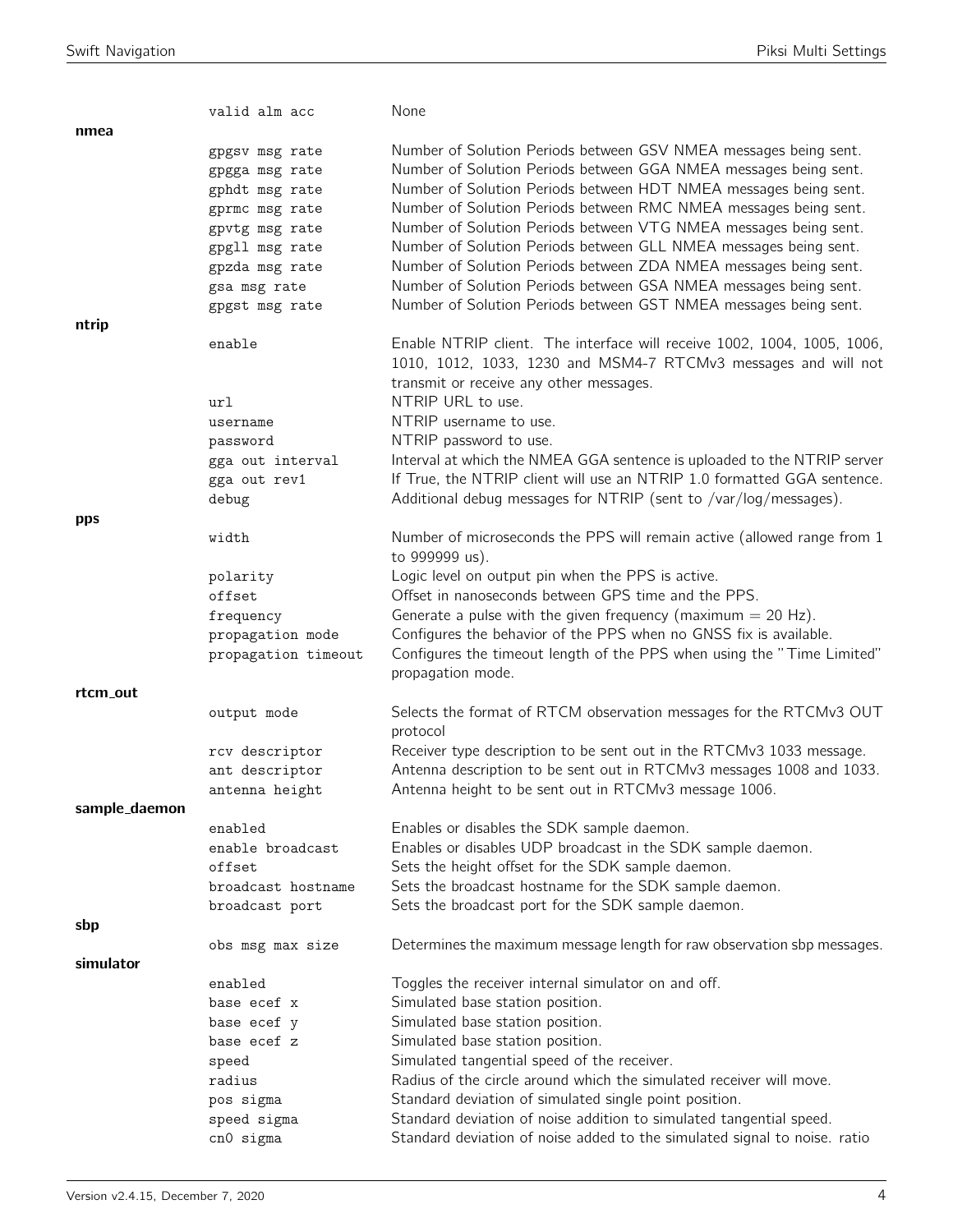|                    | pseudorange sigma<br>phase sigma<br>num sats | Standard deviation of noise added to the simulated pseudo range.<br>Standard deviation of noise added to the simulated carrier phase.<br>The number of satellites for the simulator.<br>Determines the types of position outputs for the simulator. |  |  |
|--------------------|----------------------------------------------|-----------------------------------------------------------------------------------------------------------------------------------------------------------------------------------------------------------------------------------------------------|--|--|
| solution           | mode mask                                    |                                                                                                                                                                                                                                                     |  |  |
|                    | soln freq                                    | The frequency at which a position solution is computed.                                                                                                                                                                                             |  |  |
|                    | correction age max                           | The maximum age of corrections for which an RTK solution will be gener-<br>ated.                                                                                                                                                                    |  |  |
|                    | output every n obs                           | Integer divisor of solution frequency for which the observations will be out-<br>put.                                                                                                                                                               |  |  |
|                    | dgnss solution mode<br>dynamic motion model  | Selects the type of RTK solution to output.<br>Selects the Filter Uncertainity of position, velocity & acceleration in the<br>Horizontal & Vertical directions.                                                                                     |  |  |
|                    | dgnss filter                                 | Determines the type of carrier phase ambiguity resolution that the receiver<br>will attempt to achieve.                                                                                                                                             |  |  |
|                    | elevation mask                               | SPP / RTK solution elevation mask.                                                                                                                                                                                                                  |  |  |
|                    | disable raim                                 | Receiver Autonomous Integrity Monitoring.                                                                                                                                                                                                           |  |  |
|                    | send heading                                 | Enables SBP heading output.                                                                                                                                                                                                                         |  |  |
|                    |                                              | Heading is calculated from base station to rover and represents<br>the inverse tangent of the north and east components of the baseline.                                                                                                            |  |  |
|                    | heading offset                               | Rotate the heading output.                                                                                                                                                                                                                          |  |  |
|                    | enable glonass                               | Enable GLONASS measurement processing in the navigation filter.                                                                                                                                                                                     |  |  |
|                    | enable galileo                               | Enable Galileo measurement processing in the navigation filter.                                                                                                                                                                                     |  |  |
|                    | enable beidou                                | Enable Beidou measurement processing in the navigation filter.                                                                                                                                                                                      |  |  |
|                    | glonass measurement                          | Down weights GLONASS measurements by a given factor in the navigation                                                                                                                                                                               |  |  |
|                    | std downweight<br>factor                     | filter.                                                                                                                                                                                                                                             |  |  |
| standalone_logging |                                              |                                                                                                                                                                                                                                                     |  |  |
|                    | file duration                                | Duration of each logfile.                                                                                                                                                                                                                           |  |  |
|                    | max fill                                     | Maximum storage device usage.                                                                                                                                                                                                                       |  |  |
|                    | output directory                             | Standalone logging path.                                                                                                                                                                                                                            |  |  |
|                    | enable                                       | Standalone logging enabled.                                                                                                                                                                                                                         |  |  |
|                    | logging file system                          | Configure the file-system used for standalone logging (SD card only).                                                                                                                                                                               |  |  |
| surveyed_position  | copy system logs                             | Copy system logs to the SD card at regular intervals.                                                                                                                                                                                               |  |  |
|                    | broadcast                                    | Broadcast surveyed base station position.                                                                                                                                                                                                           |  |  |
|                    | surveyed lat                                 | Surveyed latitude of the antenna.                                                                                                                                                                                                                   |  |  |
|                    | surveyed lon                                 | Surveyed longitude of the antenna.                                                                                                                                                                                                                  |  |  |
|                    | surveyed alt                                 | Surveyed altitude of the antenna.                                                                                                                                                                                                                   |  |  |
| system             |                                              |                                                                                                                                                                                                                                                     |  |  |
|                    | system time                                  | Sources for Linux System Time.                                                                                                                                                                                                                      |  |  |
|                    | log ping activity                            | If set to true, the network poll service will also log ping activity.<br>The frequency at which the network poll service checks for connectivity.                                                                                                   |  |  |
|                    | connectivity check<br>frequency              |                                                                                                                                                                                                                                                     |  |  |
|                    | connectivity retry                           | The frequency at which the network poll service retries after a failed con-                                                                                                                                                                         |  |  |
|                    | frequency                                    | nectivity check.                                                                                                                                                                                                                                    |  |  |
|                    | connectivity check                           | A comma separated list of addresses to ping to check for network connec-                                                                                                                                                                            |  |  |
|                    | addresses                                    | tivity.                                                                                                                                                                                                                                             |  |  |
|                    | ota enabled                                  | Enables or disables the Over-The-Air upgrade daemon.                                                                                                                                                                                                |  |  |
|                    | ota debug<br>ota url                         | Enables or disables the Over-The-Air upgrade daemon's verbose output.<br>Set the URL of the Over-The-Air upgrade server. If empty, an internal<br>default address is used.                                                                          |  |  |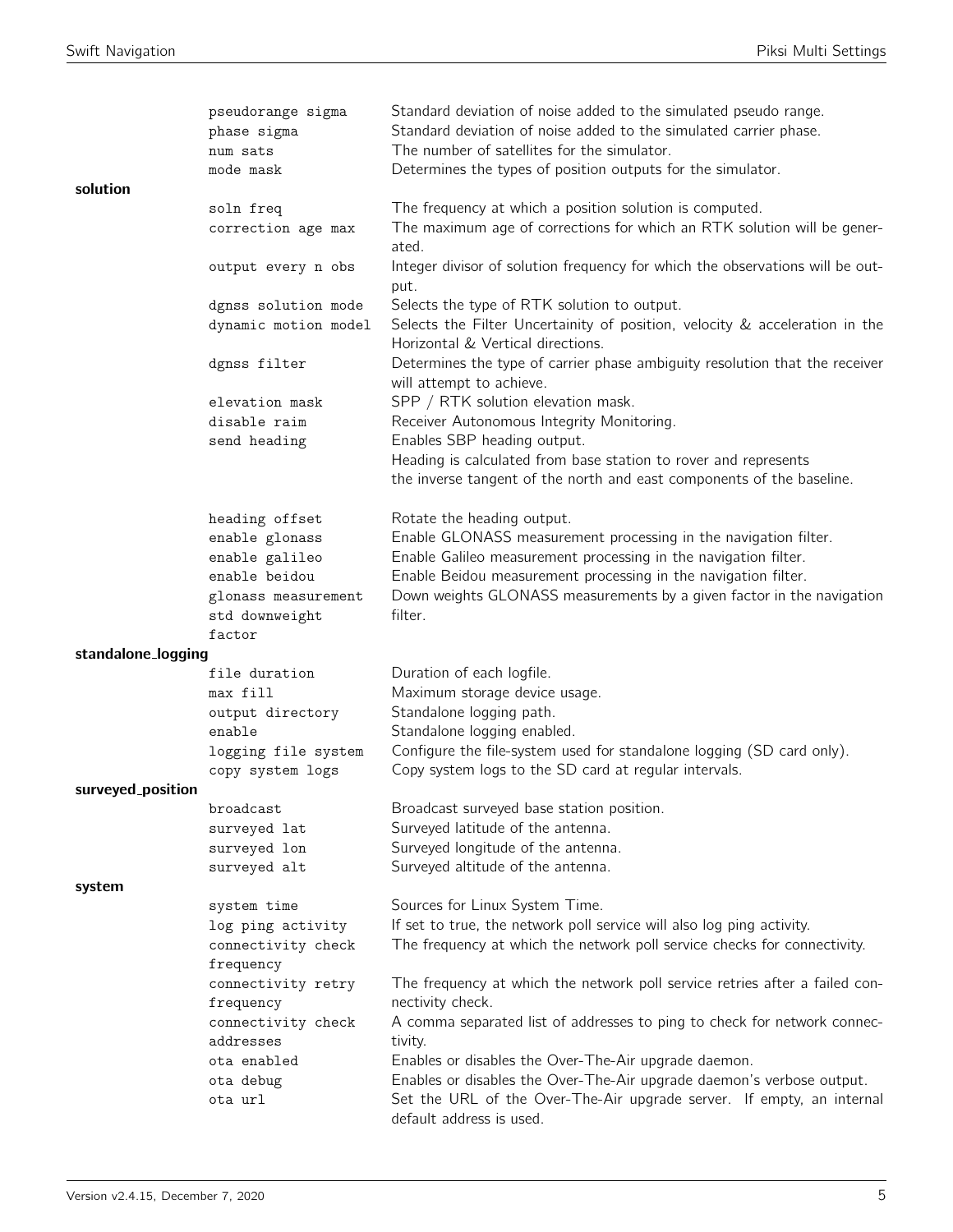|                | heading forwarding                  | Resend any SBP_MSG_HEADING or SBP_MSG_BASELINE_NED mes-<br>sages received by this device to this device's output interfaces                                                               |
|----------------|-------------------------------------|-------------------------------------------------------------------------------------------------------------------------------------------------------------------------------------------|
|                | resource monitor<br>update interval | Interval to run the resource monitor at                                                                                                                                                   |
| system_info    |                                     |                                                                                                                                                                                           |
|                | serial number                       | The serial number of the receiver.                                                                                                                                                        |
|                | mac address                         | The MAC address of the receiver.                                                                                                                                                          |
|                | uuid                                | The UUID of the receiver.                                                                                                                                                                 |
|                | firmware version                    | Firmware version of the receiver.                                                                                                                                                         |
|                | hw revision                         | Hardware revision of the receiver.                                                                                                                                                        |
|                | hw version                          | Hardware version number.                                                                                                                                                                  |
|                | hw variant                          | Hardware Product Variant                                                                                                                                                                  |
|                | product id                          | Product ID                                                                                                                                                                                |
|                | imageset build id                   | Build id for the linux system image.                                                                                                                                                      |
|                | firmware build id                   | Full build id for firmware version.                                                                                                                                                       |
|                | firmware build date                 | Firmware build date.                                                                                                                                                                      |
|                | loader build id                     | build id for loader (uboot).                                                                                                                                                              |
|                | loader build date                   | build date for boot loader (uboot).                                                                                                                                                       |
|                | nap build id                        | build id for SwiftNap FPGA bitstream.                                                                                                                                                     |
|                | nap build date                      | build date for SwiftNap FPGA bitstream.                                                                                                                                                   |
|                | pfwp build id                       | build id for real-time GNSS firmware (piksi_firmware).                                                                                                                                    |
|                | pfwp build date                     | build date for real-time GNSS firmware (piksi_firmware).                                                                                                                                  |
|                | sbp sender id                       | The SBP sender ID for any messages sent by the device.                                                                                                                                    |
|                | nap channels                        | Number of channels in SwiftNap FPGA.                                                                                                                                                      |
|                | build variant                       | The build variant type for the current firmware.                                                                                                                                          |
| system_monitor |                                     |                                                                                                                                                                                           |
|                | heartbeat period<br>milliseconds    | Period for sending the SBP_HEARTBEAT messages.                                                                                                                                            |
|                | spectrum analyzer                   | Enable spectrum analyzer.                                                                                                                                                                 |
|                | watchdog                            | Enable hardware watchdog timer to reset the receiver if it locks up for. any<br>reason                                                                                                    |
| tcp_client0    |                                     |                                                                                                                                                                                           |
|                | mode                                | Communication protocol for TCP client 0. The client will initiate a con-<br>nection with the server and establish bi-directional communications.                                          |
|                | enabled sbp messages                | Configure which messages should be sent on the port. Does not effect<br>which incoming messages are listened to.                                                                          |
|                | address                             | IP address and port for TCP client 0 to connect to.                                                                                                                                       |
| tcp_client1    | mode                                | Communication protocol for TCP client 1. The client will initiate a con-<br>nection with the server and establish bi-directional communications.                                          |
|                | enabled sbp messages                | Configure which messages should be sent on the port. Does not effect<br>which incoming messages are listened to.                                                                          |
| tcp_server0    | address                             | IP address and port for TCP client 1 to connect to.                                                                                                                                       |
|                | mode                                | Communication protocol for TCP server 0. The server will listen for incom-<br>ing client connections and establish a bi-directional communications.                                       |
|                | enabled sbp messages                | Configure which messages should be sent on the port. Does not effect<br>which incoming messages are listened to.                                                                          |
|                | port                                | Port for TCP server 0 to listen on.                                                                                                                                                       |
| tcp_server1    | mode                                | Communication protocol for TCP server 1. The server will listen for incom-                                                                                                                |
|                | enabled sbp messages                | ing client connections and establish a bi-directional communications.<br>Configure which messages should be sent on the port. Does not effect<br>which incoming messages are listened to. |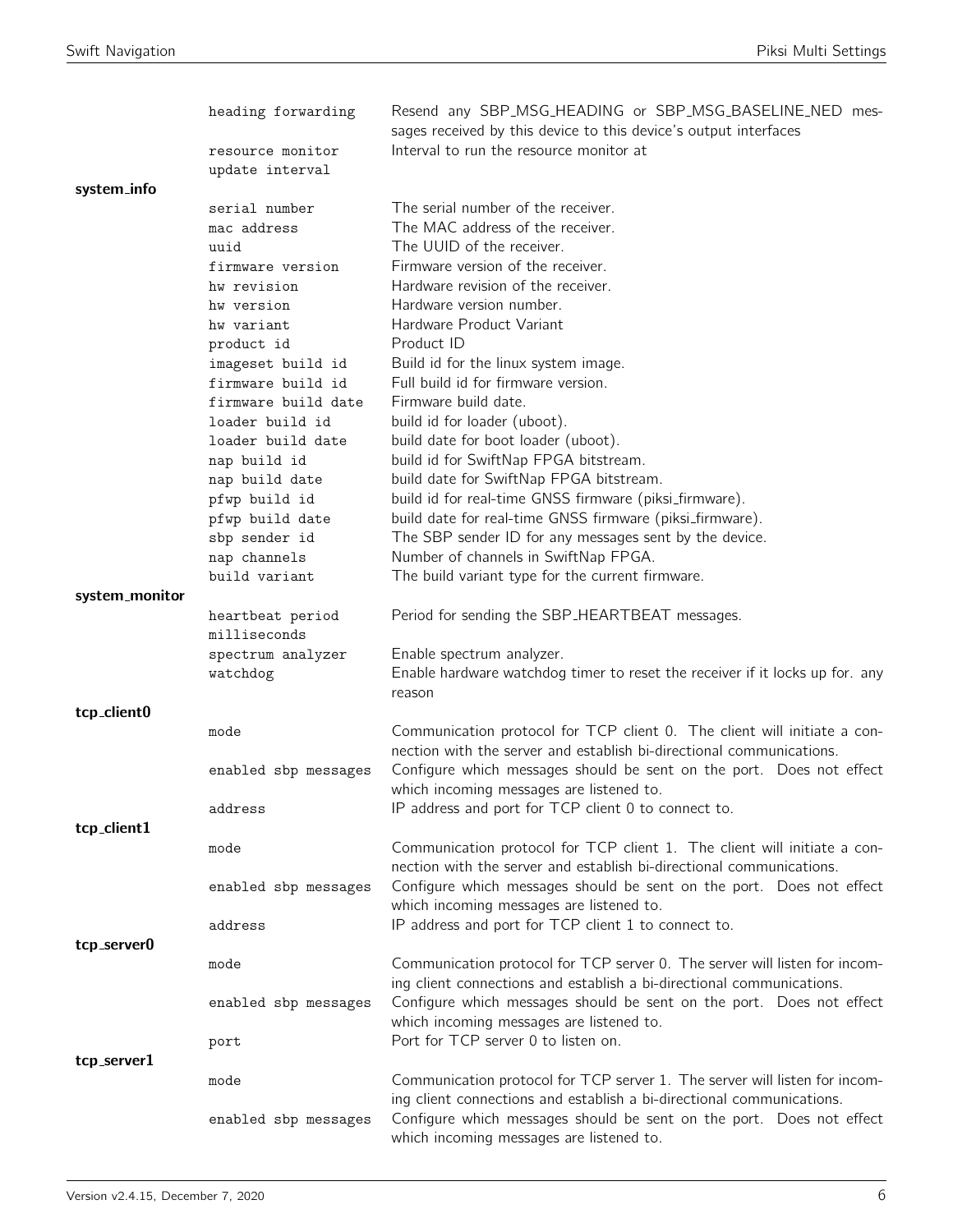|             | port                         | Port for TCP server 1 to listen on.                                                         |
|-------------|------------------------------|---------------------------------------------------------------------------------------------|
| track       | elevation mask               | Tracking elevation mask.                                                                    |
|             | mode                         | Set the tracking loop configuration                                                         |
|             | iq output mask               | Output raw $I/Q$ correlations.                                                              |
| uart0       |                              |                                                                                             |
|             | baudrate                     | The Baud rate for the UART 0.                                                               |
|             | flow control                 | Enable hardware flow control (RTS/CTS).                                                     |
|             | mode                         | Communication protocol for UART0.                                                           |
| uart1       | enabled sbp messages         | Configure which messages should be sent on the port.                                        |
|             | baudrate                     | The Baud rate for the UART 1.                                                               |
|             | flow control                 | Enable hardware flow control (RTS/CTS).                                                     |
|             | mode                         | Communication protocol for UART 1.                                                          |
|             | enabled sbp messages         | Configure which messages should be sent on the port.                                        |
| udp_client0 |                              |                                                                                             |
|             | mode                         | Communication protocol for UDP client 0. The client will send packets to                    |
|             |                              | a server for uni-directional communications.                                                |
|             | enabled sbp messages         | Configure which messages should be sent to the server.<br>IP address for UDP client 0.      |
| udp_client1 | address                      |                                                                                             |
|             | mode                         | Communication protocol for UDP client 1. The client will send packets to                    |
|             |                              | a server for uni-directional communications.                                                |
|             | enabled sbp messages         | Configure which messages should be sent to the server.                                      |
|             | address                      | IP address for UDP client 1.                                                                |
| udp_server0 |                              |                                                                                             |
|             | mode                         | Communication protocol for UDP server 0. The server will listen for incom-                  |
|             |                              | ing packets from a client for uni-directional communications.                               |
|             | enabled sbp messages<br>port | Configure which messages should be sent on the port.<br>Port for UDP server 0 to listen to. |
| udp_server1 |                              |                                                                                             |
|             | mode                         | Communication protocol for UDP server 1. The server will listen for incom-                  |
|             |                              | ing packets from a client for uni-directional communications.                               |
|             | enabled sbp messages         | Configure which messages should be sent on the port.                                        |
|             | port                         | Port for UDP server 1 to listen to.                                                         |
| usb0        |                              |                                                                                             |
|             | enabled sbp messages<br>mode | Configure which messages should be sent on the port.<br>Communication protocol for USB0.    |
|             |                              |                                                                                             |

Table 3.0.1: Summary of message types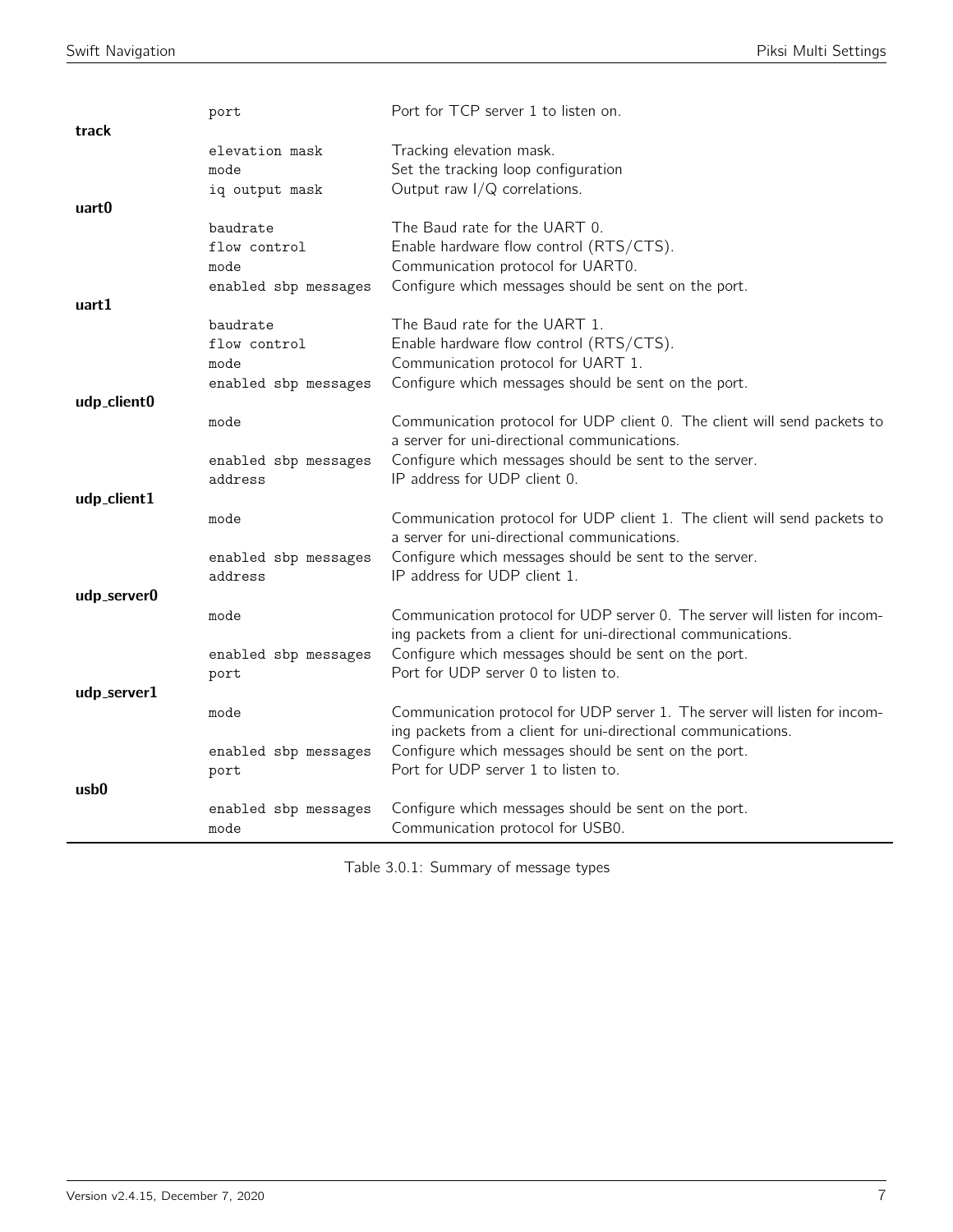# 4 Settings Detail

# <span id="page-7-0"></span>4.1 acquisition

# 4.1.1 sbas acquisition enabled

<span id="page-7-1"></span>Description: Enable SBAS acquisition.

| Label                      | Value                    |  |
|----------------------------|--------------------------|--|
| group                      | acquisition              |  |
| units                      | N/A                      |  |
| name                       | sbas_acquisition_enabled |  |
| expert                     | False                    |  |
| enumerated possible values | True, False              |  |
| type                       | boolean                  |  |
| readonly                   | False                    |  |
|                            |                          |  |

Table 4.1.1: sbas\_acquisition\_enabled

Notes: If SBAS satellites are already being tracked, this setting will not remove them from tracking or exclude SBAS corrections from being used in positioning - the setting must be saved and the receiver must be restarted for this to take effect.

## 4.1.2 bds2 acquisition enabled

<span id="page-7-2"></span>Description: Enable Beidou2 acquisition.

| Label                      | Value                    |  |
|----------------------------|--------------------------|--|
| group                      | acquisition              |  |
| units                      | N/A                      |  |
| name                       | bds2_acquisition_enabled |  |
| expert                     | False                    |  |
| enumerated possible values | True, False              |  |
| type                       | boolean                  |  |
| readonly                   | False                    |  |
|                            |                          |  |

Table 4.1.2: bds2 acquisition enabled

Notes: If Beidou2 satellites are already being tracked, this setting will not remove them from tracking or exclude them from being used in positioning - the setting must be saved and the receiver must be restarted for this to take effect.

## 4.1.3 galileo acquisition enabled

Description: Enable Galileo acquisition.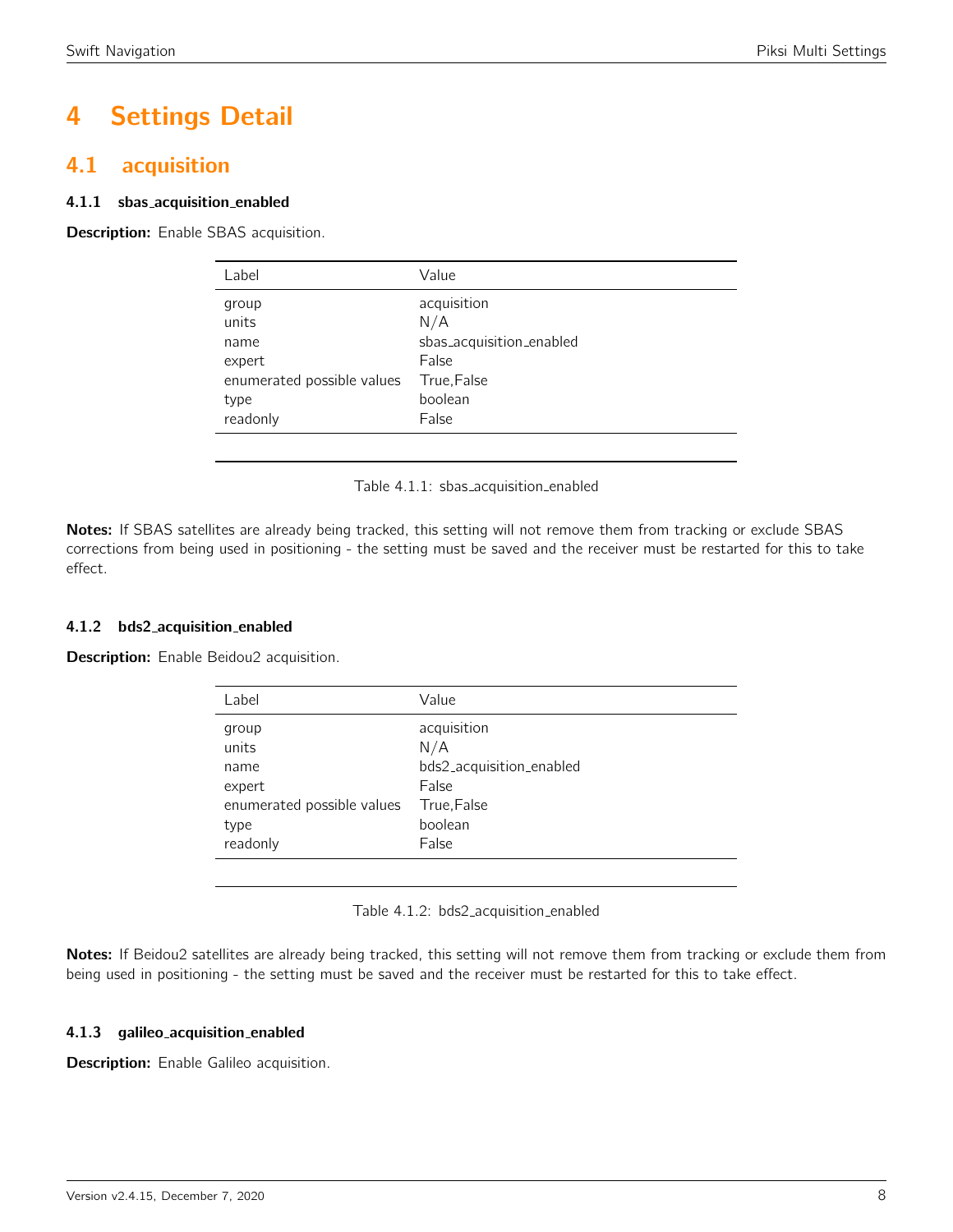<span id="page-8-0"></span>

| Label                      | Value                       |  |
|----------------------------|-----------------------------|--|
| group                      | acquisition                 |  |
| units                      | N/A                         |  |
| name                       | galileo_acquisition_enabled |  |
| expert                     | False                       |  |
| enumerated possible values | True, False                 |  |
| type                       | boolean                     |  |
| readonly                   | False                       |  |
|                            |                             |  |



Notes: If Galileo satellites are already being tracked, this setting will not remove them from tracking or exclude them from being used in positioning - the setting must be saved and the receiver must be restarted for this to take effect.

#### 4.1.4 qzss acquisition enabled

<span id="page-8-1"></span>Description: Enable QZSS acquisition.

| Label                                                                                   | Value                                                                                     |
|-----------------------------------------------------------------------------------------|-------------------------------------------------------------------------------------------|
| group<br>units<br>name<br>expert<br>enumerated possible values<br>default value<br>type | acquisition<br>N/A<br>qzss_acquisition_enabled<br>True<br>True, False<br>False<br>boolean |
| readonly                                                                                | False                                                                                     |
|                                                                                         |                                                                                           |



# Notes: None

#### 4.1.5 glonass acquisition enabled

<span id="page-8-2"></span>**Description:** Enable GLONASS acquisition.

| Label                      | Value                       |
|----------------------------|-----------------------------|
| group<br>units             | acquisition<br>N/A          |
| name                       | glonass_acquisition_enabled |
| expert                     | False                       |
| enumerated possible values | True, False                 |
| type                       | boolean                     |
| readonly                   | False                       |

| Table 4.1.5: glonass_acquisition_enabled |  |  |  |
|------------------------------------------|--|--|--|
|------------------------------------------|--|--|--|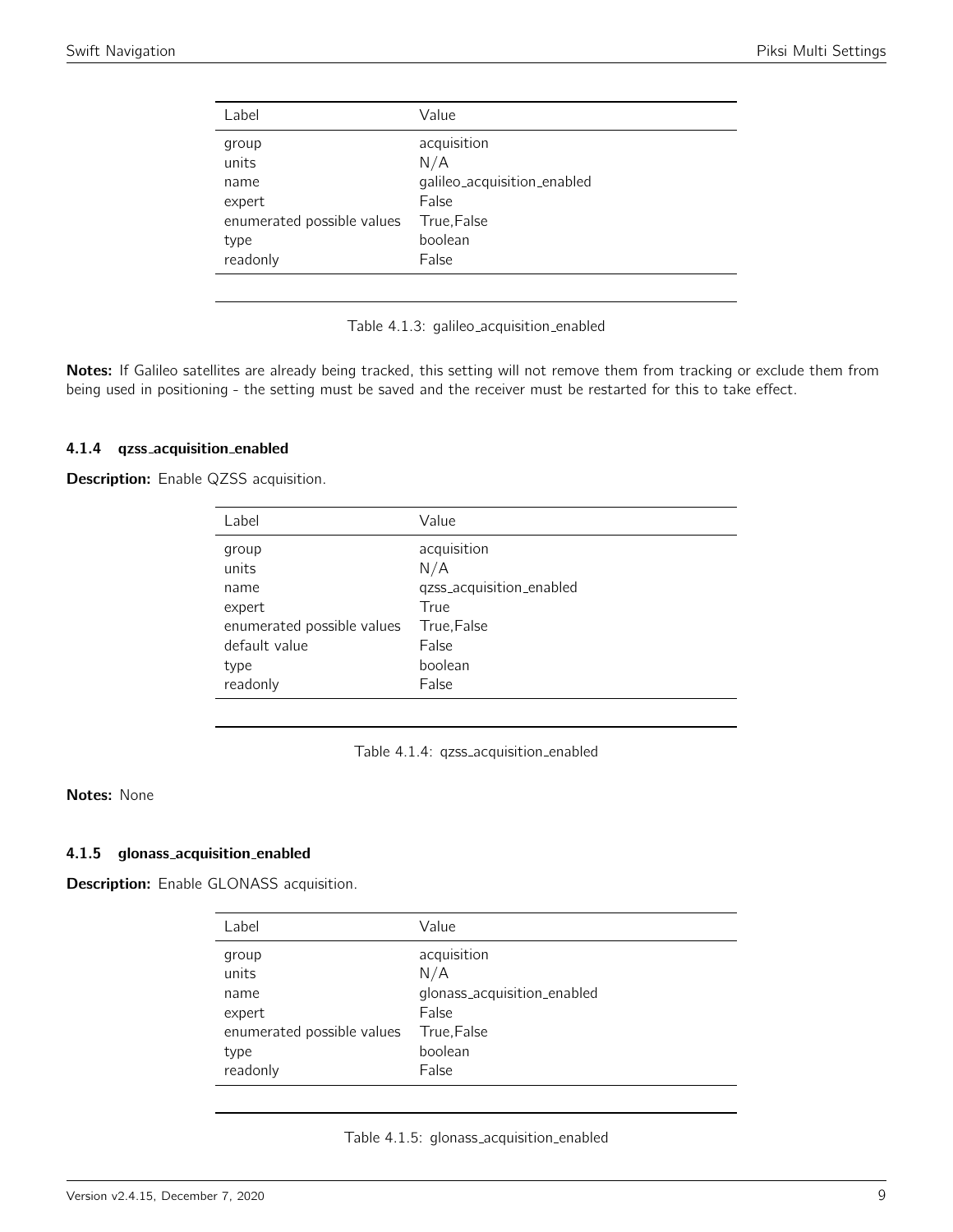Notes: If GLONASS satellites are already being tracked, this setting will not remove them from tracking or exclude them from being used in positioning - the setting must be saved and the receiver must be restarted for this to take effect.

# 4.1.6 almanacs enabled

Description: Enable the almanac-based acquisition.

| Label                      | Value            |
|----------------------------|------------------|
| group                      | acquisition      |
| units                      | N/A              |
| name                       | almanacs enabled |
| expert                     | True             |
| enumerated possible values | True, False      |
| default value              | False            |
| type                       | boolean          |
| readonly                   | False            |

Table 4.1.6: almanacs enabled

# Notes: None

# <span id="page-9-0"></span>4.2 cell modem

## 4.2.1 modem\_type

<span id="page-9-1"></span>**Description:** The type of cell modem in use.

| Label                      | Value      |
|----------------------------|------------|
| group                      | cell_modem |
| name                       | modem_type |
| expert                     | True       |
| enumerated possible values | GSM, CDMA  |
| default value              | <b>GSM</b> |
| type                       | enum       |
| readonly                   | False      |

Table 4.2.1: modem\_type

#### 4.2.2 debug

Description: Additional debug messages for cell modem. This setting must be saved and the device rebooted for it to take effect.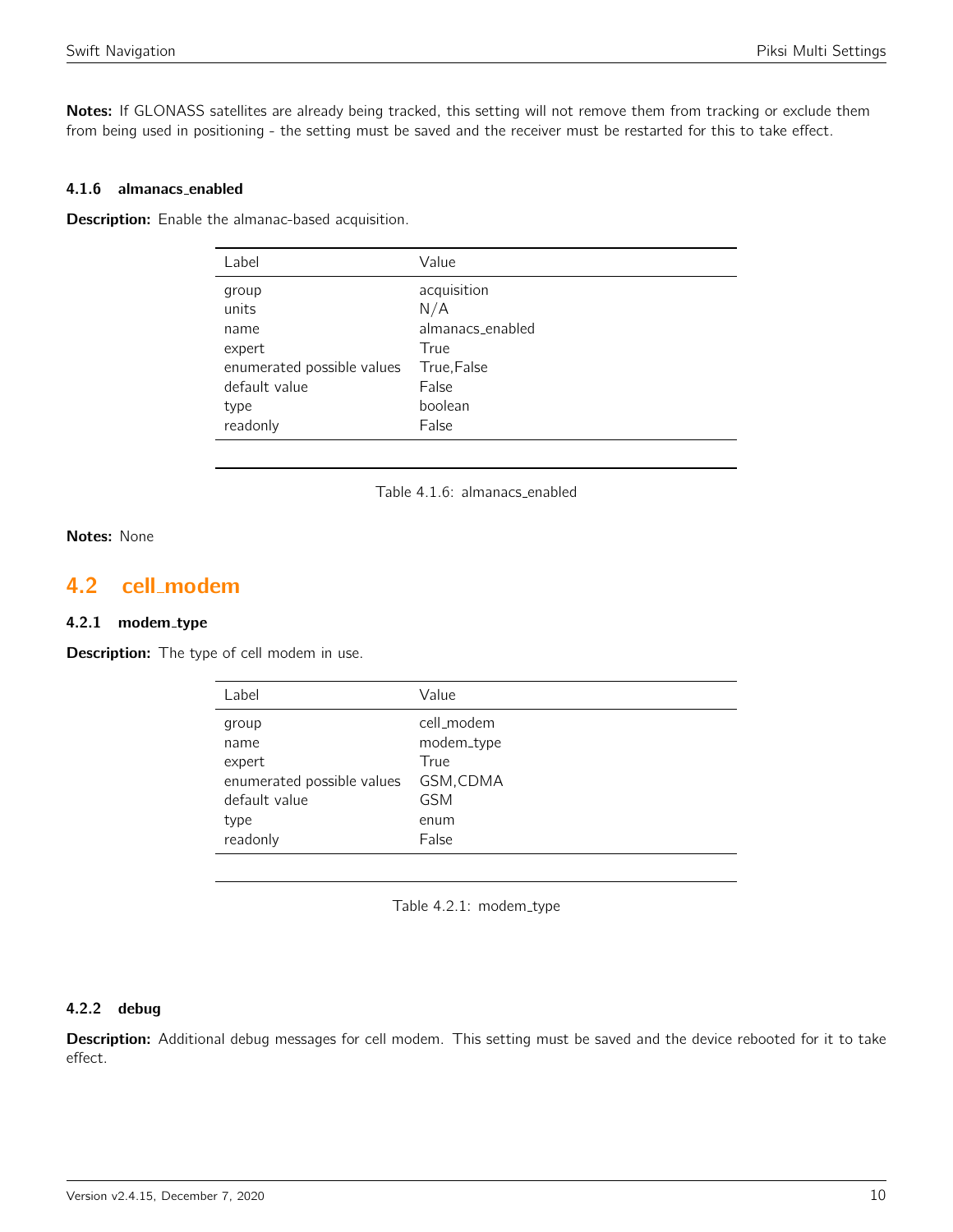<span id="page-10-0"></span>

| Value      |
|------------|
| True       |
| cell_modem |
| False      |
| debug      |
| boolean    |
| False      |
|            |

Table 4.2.2: debug

# 4.2.3 enable

# <span id="page-10-1"></span>Description: None

| Label         | Value      |
|---------------|------------|
| expert        | True       |
| units         | N/A        |
| group         | cell_modem |
| default value | False      |
| name          | enable     |
| type          | boolean    |
| readonly      | False      |
|               |            |

Table 4.2.3: enable

# 4.2.4 device

# <span id="page-10-2"></span>Description: None

| Label         | Value      |  |
|---------------|------------|--|
| expert        | True       |  |
| units         | N/A        |  |
| group         | cell_modem |  |
| default value | ttyACM0    |  |
| name          | device     |  |
| type          | string     |  |
| readonly      | False      |  |
|               |            |  |

Table 4.2.4: device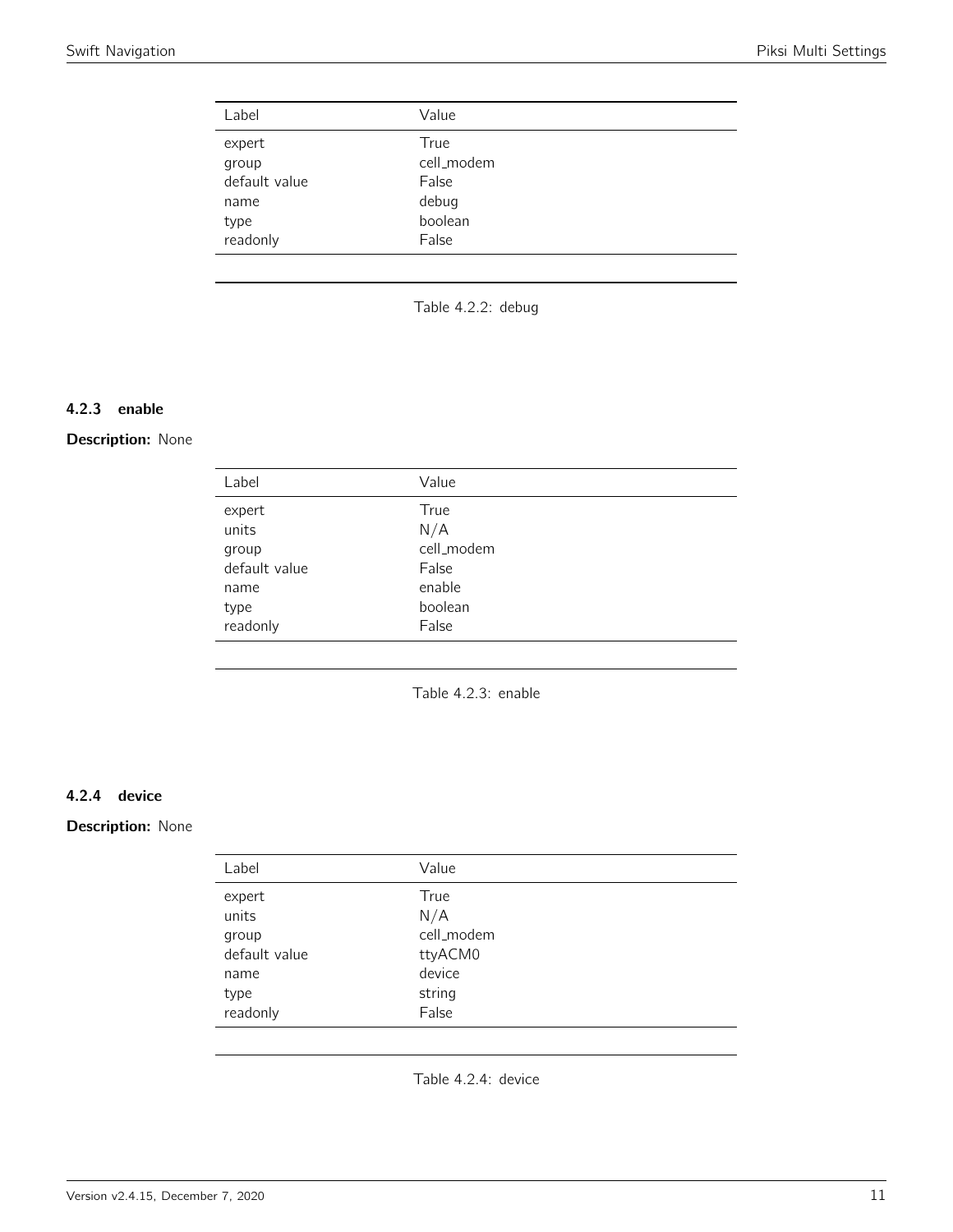# 4.2.5 APN

<span id="page-11-0"></span>Description: Access point name (provided by cell carrier).

| Label                                                                 | Value                                                                         |
|-----------------------------------------------------------------------|-------------------------------------------------------------------------------|
| group<br>units<br>name<br>expert<br>default value<br>type<br>readonly | cell_modem<br>N/A<br><b>APN</b><br>True<br><b>INTERNET</b><br>string<br>False |



# 4.2.6 device override

Description: Override the device used for cell modem connectivity. If left empty, uses default device discovery to determine the correct device to use.

| Label         | Value           |
|---------------|-----------------|
| group         | cell_modem      |
| name          | device_override |
| expert        | True            |
| default value |                 |
| type          | string          |
| readonly      | False           |
|               |                 |

Table 4.2.6: device\_override

Notes: Cell modem 'enable' must be 'False' in order to change this setting.

# <span id="page-11-1"></span>4.3 ethernet

# 4.3.1 interface mode

Description: Ethernet configuration mode.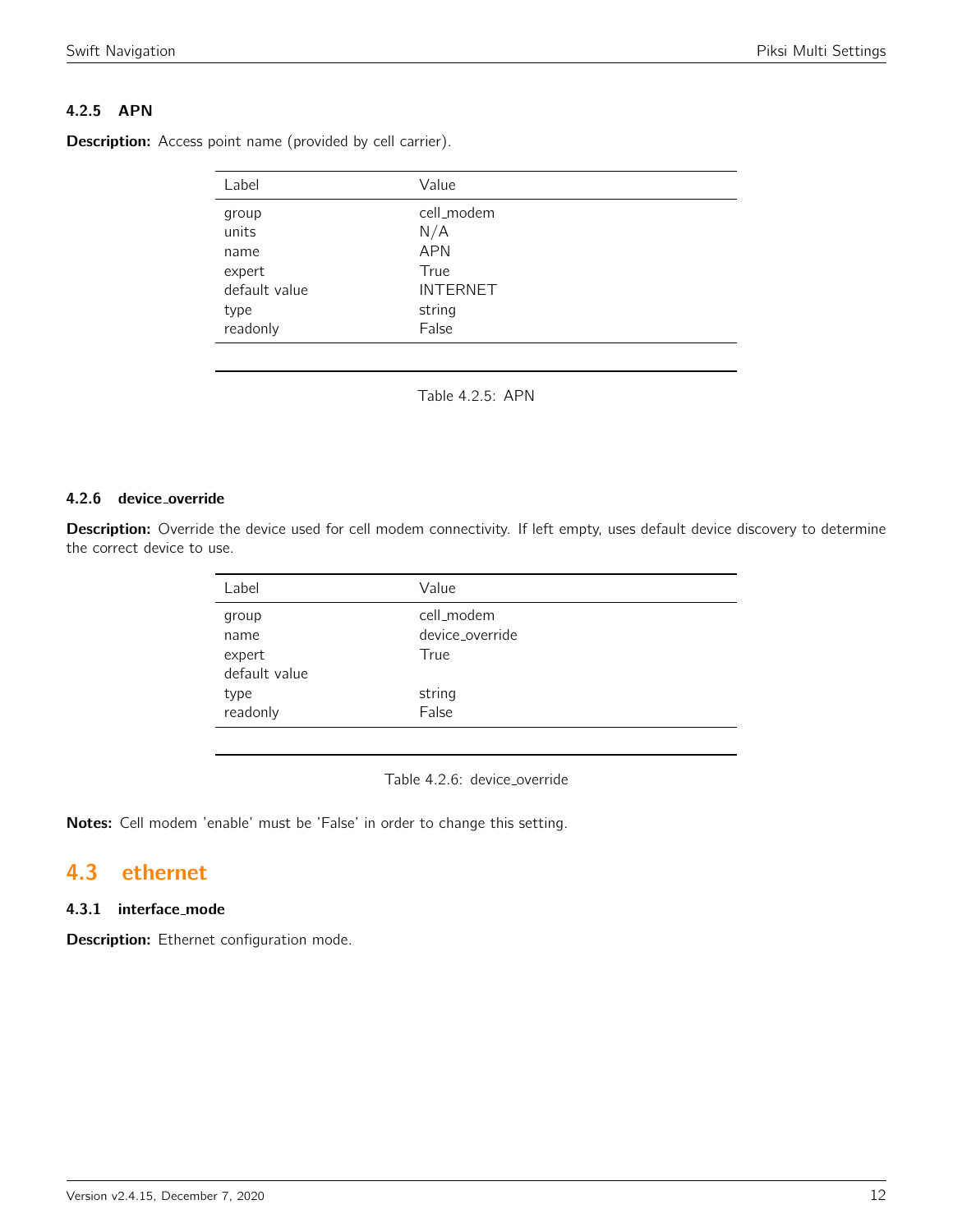<span id="page-12-0"></span>

| Label                      | Value          |
|----------------------------|----------------|
| group                      | ethernet       |
| units                      | N/A            |
| name                       | interface mode |
| expert                     | False          |
| enumerated possible values | Config, Active |
| default value              | Active         |
| type                       | enum           |
| readonly                   | False          |
|                            |                |

Table 4.3.1: interface mode

Notes: "Config" IP configuration can be changed freely, but no change is made on the device. Returning to 'Active' mode will refresh ethernet connection with current values.

"Active" The current IP configuration is sent to the device and updated. Afterward, no IP settings can be changed until returned to 'Config' mode.

## 4.3.2 ip config mode

<span id="page-12-1"></span>Description: Ethernet configuration mode.

| Label                      | Value          |
|----------------------------|----------------|
| group                      | ethernet       |
| units                      | N/A            |
| name                       | ip_config_mode |
| expert                     | False          |
| enumerated possible values | Static, DHCP   |
| default value              | <b>Static</b>  |
| type                       | enum           |
| readonly                   | False          |
|                            |                |

Table 4.3.2: ip\_config\_mode

Notes: If DHCP is chosen the IP address will be assigned automatically. Note: The DHCP assigned IP address cannot be viewed under the Settings tab, instead use the Advanced ->Networking Tab and click on 'Refresh Network Status'.

## 4.3.3 ip address

**Description:** The static IP address.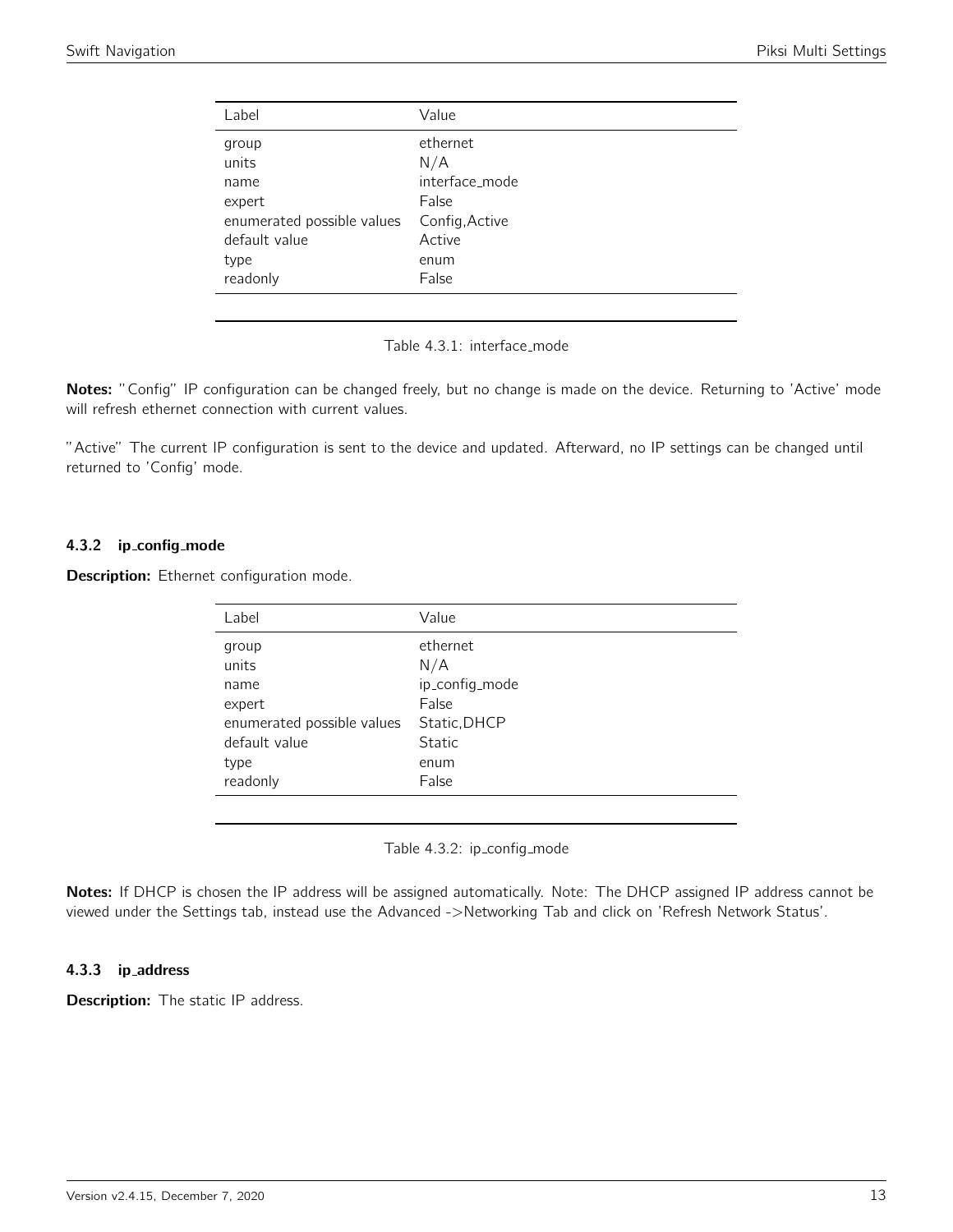<span id="page-13-0"></span>

| Label          | Value           |
|----------------|-----------------|
| group<br>units | ethernet<br>N/A |
| name           | ip_address      |
| expert         | False           |
| default value  | 192.168.0.222   |
| type           | string          |
| readonly       | False           |
|                |                 |



Notes: The configured IP address in XXX.XXX.XXX.XXX format. Note: If DHCP is used, the DHCP assigned IP address cannot be viewed under the Settings tab, instead use the Advanced ->Networking Tab and click on 'Refresh Network Status'.

# 4.3.4 netmask

<span id="page-13-1"></span>**Description:** The netmask for the IP config.

| Label          | Value           |
|----------------|-----------------|
| group<br>units | ethernet<br>N/A |
| name           | netmask         |
| expert         | False           |
| default value  | 255.255.255.0   |
| type           | string          |
| readonly       | False           |
|                |                 |

Table 4.3.4: netmask

Notes: The configured netmask in XXX.XXX.XXX.XXX format.

#### 4.3.5 gateway

**Description:** The default gateway for the IP config.

| Label            | Value           |
|------------------|-----------------|
| group<br>units   | ethernet<br>N/A |
| name             | gateway         |
| expert           | False           |
| default value    | 192.168.0.1     |
| type<br>readonly | string<br>False |
|                  |                 |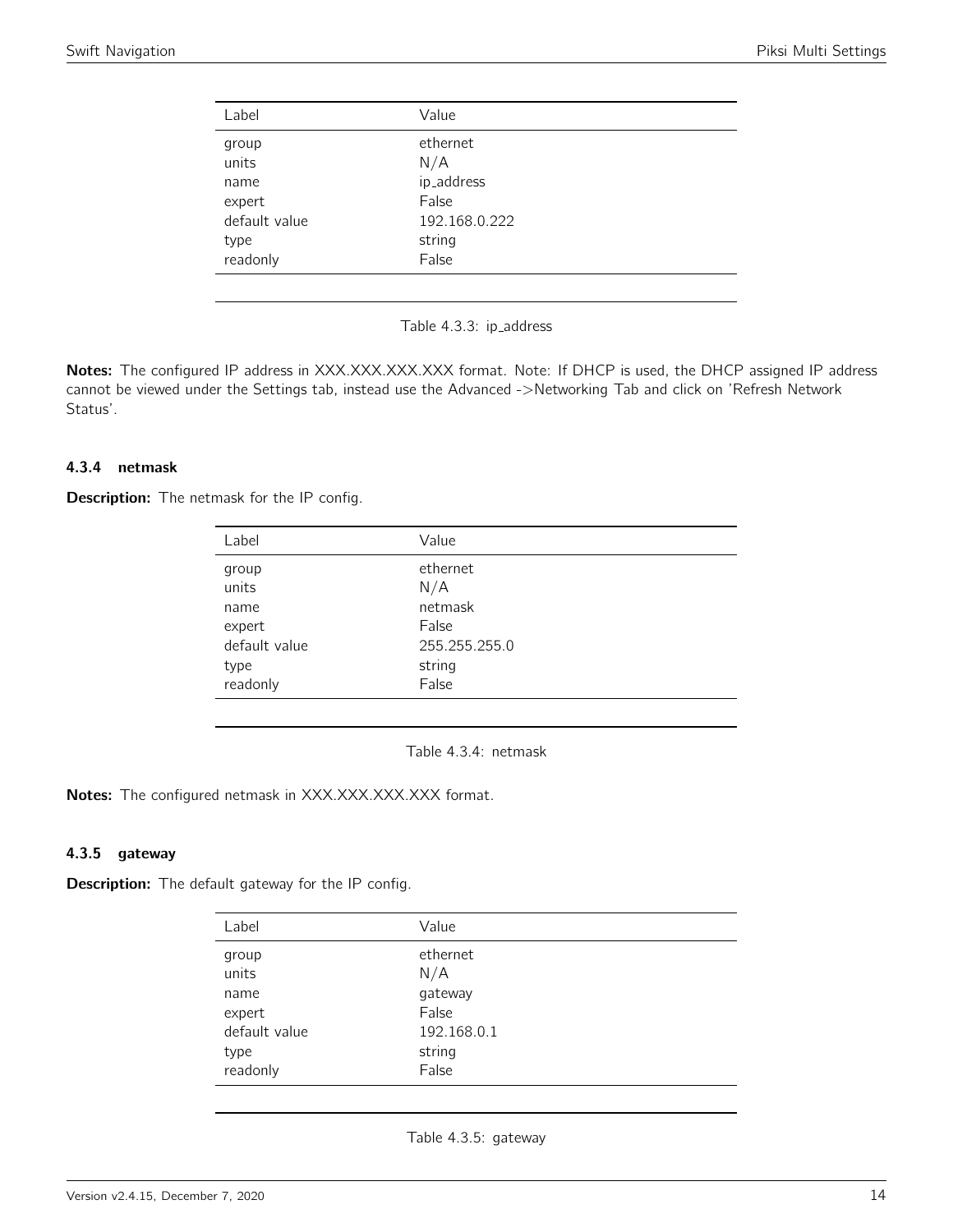Notes: The configured gateway in XXX.XXX.XXX.XXX format.

# <span id="page-14-0"></span>4.4 ext event a

# 4.4.1 edge\_trigger

<span id="page-14-1"></span>**Description:** Select edges to trigger timestamped event capture.

| Label                                                                                   | Value                                                                                      |
|-----------------------------------------------------------------------------------------|--------------------------------------------------------------------------------------------|
| group<br>units<br>name<br>expert<br>enumerated possible values<br>default value<br>type | ext_event_a<br>N/A<br>edge_trigger<br>False<br>None, Rising, Falling, Both<br>None<br>enum |
| readonly                                                                                | False                                                                                      |
|                                                                                         |                                                                                            |

Table 4.4.1: edge\_trigger

Notes: You can use this to record the exact time that some external event in your system occurred, e.g. camera shutter time. Upon detecting the event, receiver will generate a MSG EXT EVENT message reporting the event, including a timestamp accurate to better than a microsecond.

## 4.4.2 sensitivity

**Description:** Minimum time between events  $(0 = \text{disabeled})$ .

| Label                      | Value             |
|----------------------------|-------------------|
| group                      | ext event a       |
| units                      | us (microseconds) |
| name                       | sensitivity       |
| expert                     | False             |
| enumerated possible values | None              |
| default value              | 0                 |
| type                       | integer           |
| readonly                   | False             |
|                            |                   |

Table 4.4.2: sensitivity

Notes: Any event that is triggered within the sensitivity window after the previous event will be ignored and no MSG EXT EVENT will be generated.

# <span id="page-14-2"></span>4.5 ext\_event\_b

# 4.5.1 edge\_trigger

**Description:** Duro only. Select edges to trigger timestamped event capture.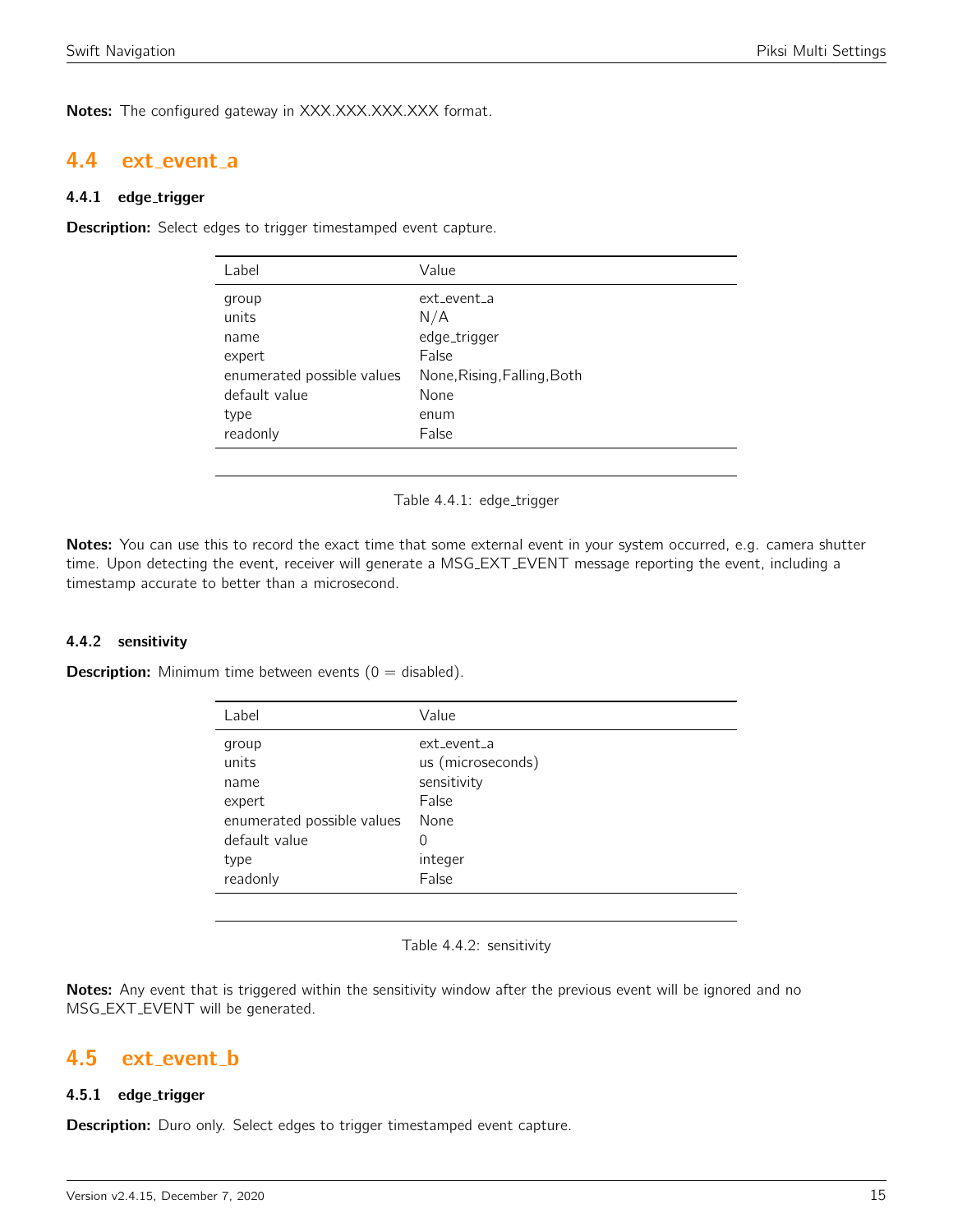<span id="page-15-0"></span>

| Label                      | Value                       |
|----------------------------|-----------------------------|
| group                      | ext_event_b                 |
| units                      | N/A                         |
| name                       | edge_trigger                |
| expert                     | True                        |
| enumerated possible values | None, Rising, Falling, Both |
| default value              | None                        |
| type                       | enum                        |
| readonly                   | False                       |
|                            |                             |

Table 4.5.1: edge\_trigger

Notes: You can use this to record the exact time that some external event in your system occurred, e.g. camera shutter time. Upon detecting the event, receiver will generate a MSG EXT EVENT message reporting the event, including a timestamp accurate to better than a microsecond.

# 4.5.2 sensitivity

**Description:** Duro only. Minimum time between events  $(0 = \text{disabled})$ .

| Label                      | Value             |
|----------------------------|-------------------|
| group                      | ext_event_b       |
| units                      | us (microseconds) |
| name                       | sensitivity       |
| expert                     | True              |
| enumerated possible values | None              |
| default value              | 0                 |
| type                       | integer           |
| readonly                   | False             |
|                            |                   |

Table 4.5.2: sensitivity

Notes: Any event that is triggered within the sensitivity window after the previous event will be ignored and no MSG EXT EVENT will be generated.

# <span id="page-15-1"></span>4.6 ext\_event\_c

# 4.6.1 edge\_trigger

**Description:** Duro only. Select edges to trigger timestamped event capture.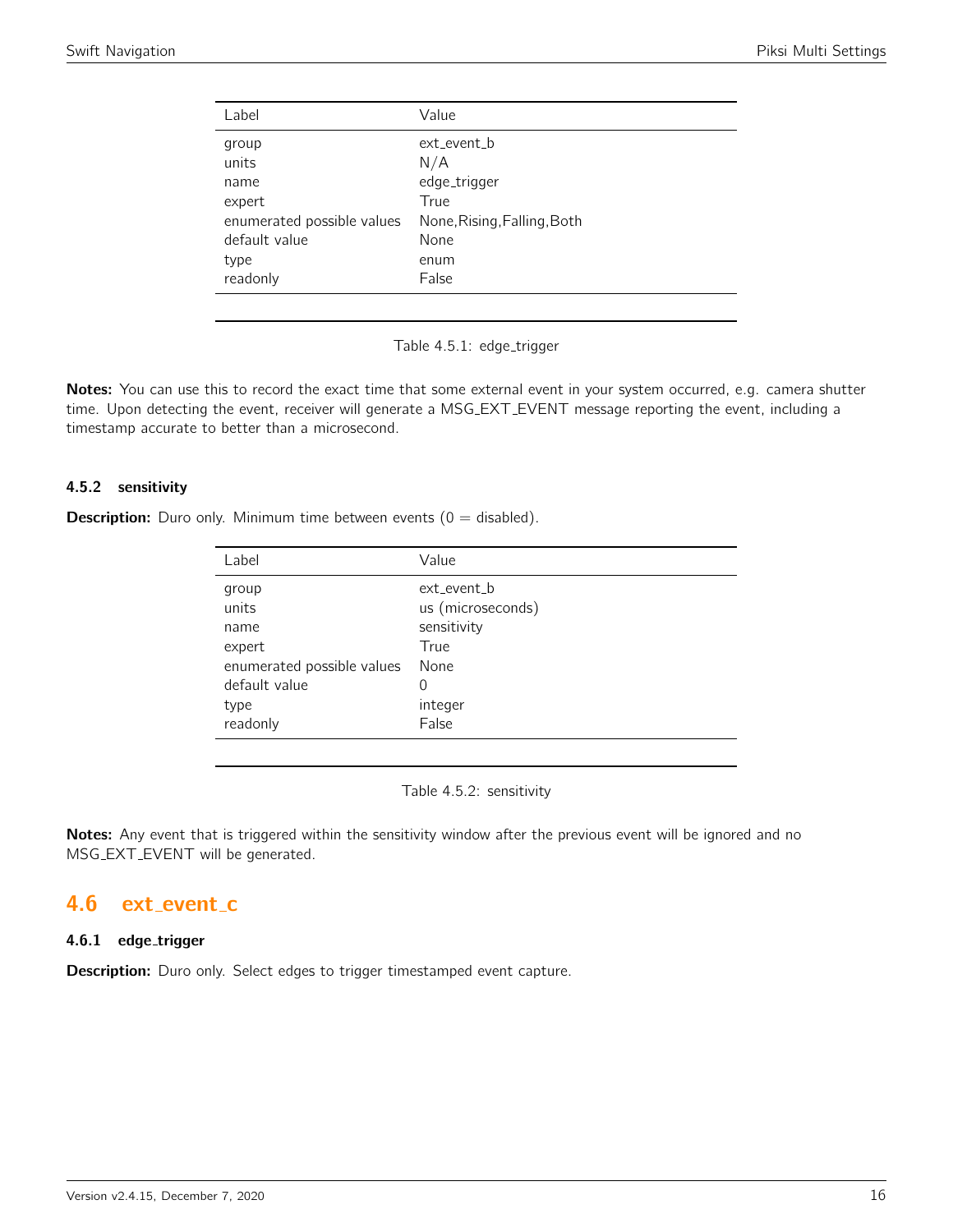<span id="page-16-0"></span>

| Label                      | Value                       |
|----------------------------|-----------------------------|
| group                      | ext event c                 |
| units                      | N/A                         |
| name                       | edge_trigger                |
| expert                     | True                        |
| enumerated possible values | None, Rising, Falling, Both |
| default value              | None                        |
| type                       | enum                        |
| readonly                   | False                       |
|                            |                             |

Table 4.6.1: edge\_trigger

Notes: You can use this to record the exact time that some external event in your system occurred, e.g. camera shutter time. Upon detecting the event, receiver will generate a MSG EXT EVENT message reporting the event, including a timestamp accurate to better than a microsecond.

# 4.6.2 sensitivity

**Description:** Duro only. Minimum time between events  $(0 = \text{disabled})$ .

| Label                      | Value             |
|----------------------------|-------------------|
| group                      | ext_event_c       |
| units                      | us (microseconds) |
| name                       | sensitivity       |
| expert                     | True              |
| enumerated possible values | None              |
| default value              | 0                 |
| type                       | integer           |
| readonly                   | False             |
|                            |                   |

Table 4.6.2: sensitivity

Notes: Any event that is triggered within the sensitivity window after the previous event will be ignored and no MSG EXT EVENT will be generated.

# <span id="page-16-1"></span>4.7 frontend

# 4.7.1 antenna selection

**Description:** Determines which antenna to use.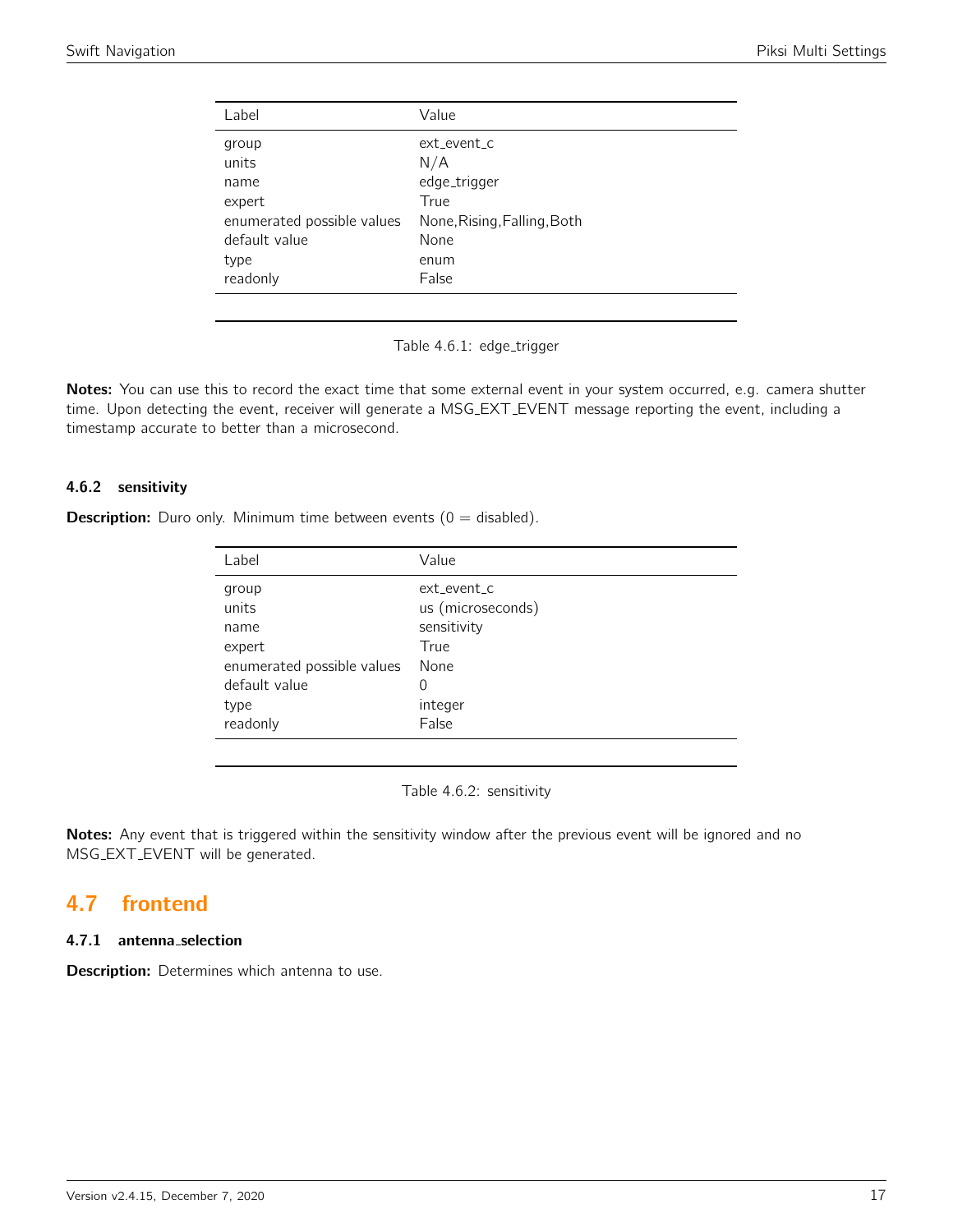<span id="page-17-0"></span>

| Label                      | Value              |
|----------------------------|--------------------|
| group                      | frontend           |
| units                      | N/A                |
| name                       | antenna selection  |
| expert                     | False              |
| enumerated possible values | Primary, Secondary |
| default value              | Primary            |
| type                       | enum               |
| readonly                   | False              |
|                            |                    |

Table 4.7.1: antenna\_selection

Notes: This setting selects the antenna input that should be used by the receiver. Piksi Multi boards and Duro units ship with only a "Primary" antenna connector, so this should always be set to "Primary."

#### 4.7.2 antenna bias

<span id="page-17-1"></span>Description: Enable/Disable 4.85V antenna bias.

| frontend<br>group<br>units<br>N/A<br>antenna_bias<br>name<br>False<br>expert<br>bool<br>type<br>readonly<br>False | Label | Value |
|-------------------------------------------------------------------------------------------------------------------|-------|-------|
|                                                                                                                   |       |       |
|                                                                                                                   |       |       |
|                                                                                                                   |       |       |
|                                                                                                                   |       |       |
|                                                                                                                   |       |       |

Table 4.7.2: antenna\_bias

Notes: Most active antennas require an antenna bias in order to power the amplifier in the antenna.

#### 4.7.3 use\_ext\_clk

<span id="page-17-2"></span>Description: Enable/Disable External Clock Input.

| Label          | Value           |
|----------------|-----------------|
| group<br>units | frontend<br>N/A |
| name           | use_ext_clk     |
| expert         | False           |
| default value  | False           |
| type           | bool            |
| readonly       | False           |

Table 4.7.3: use\_ext\_clk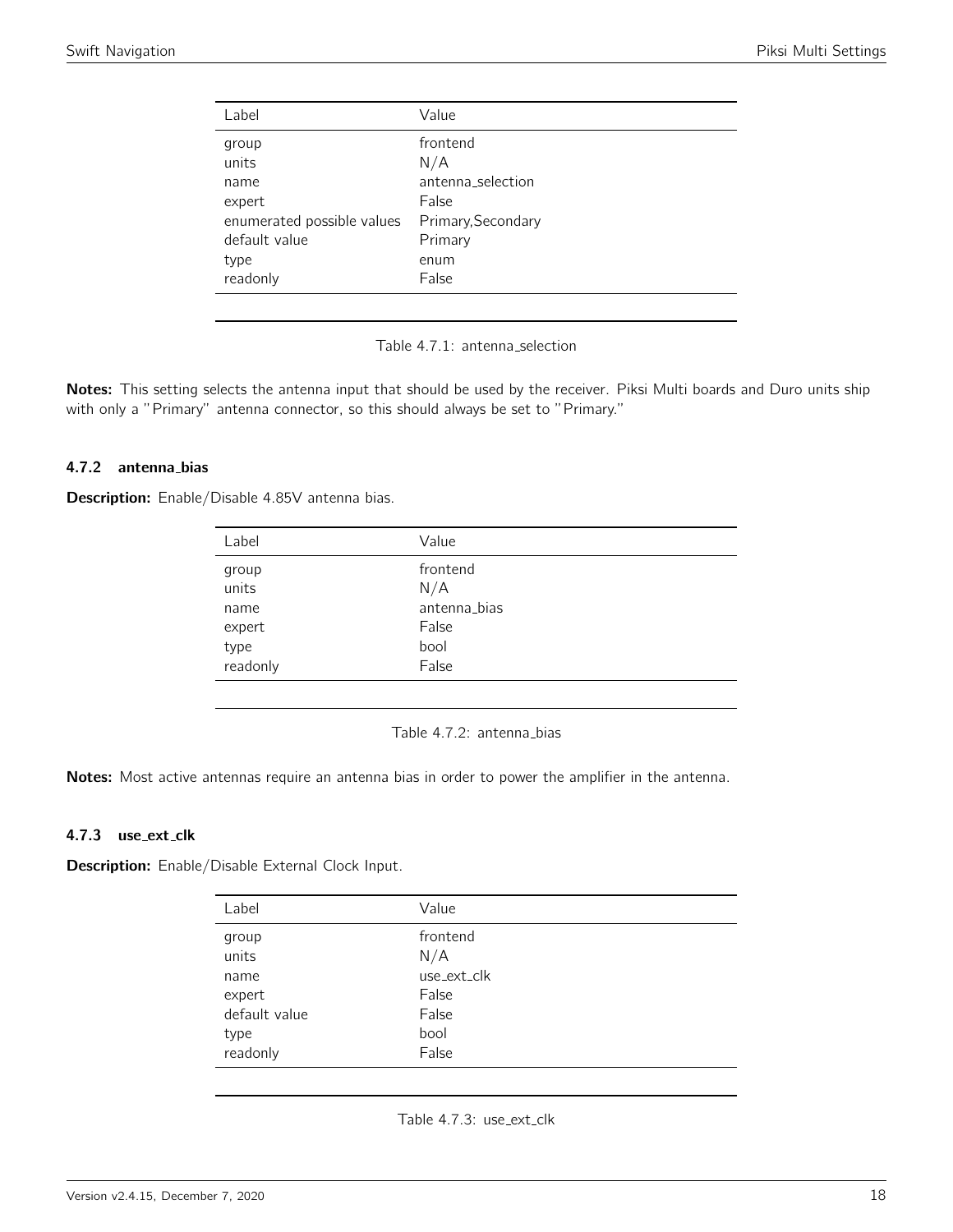Notes: This setting toggles the hardware switch for Piksi Multi 10Mhz clock source. When true, Piksi Multi will be configured to use an external clock source rather than its onboard oscillator. It is only available on Piksi Multi hardware versions greater than or equal to 5.1 (00108-05 rev 1). The external clock input signal can be provided on the Piksi Multi evaluation board through a labeled SMA connector. It is not exposed on Duro.

# 4.7.4 activate clock steering

Description: Enable/Disable Clock Steering of RF frontend.

| Label         | Value                   |
|---------------|-------------------------|
| group         | frontend                |
| units         | N/A                     |
| name          | activate_clock_steering |
| expert        | True                    |
| default value | False                   |
| type          | bool                    |
| readonly      | False                   |
|               |                         |

Table 4.7.4: activate clock steering

Notes: This setting toggles the clock steering for the RF frontend. If timing drift is detected in the onboard oscillator, the clock will be continuously adjusted to align more precisely with clock data encoded within the GNSS signals received by the device.

# <span id="page-18-0"></span>4.8 imu

## 4.8.1 imu\_raw\_output

<span id="page-18-1"></span>Description: Enable/Disable IMU raw data output from onboard Bosch BMI160 IMU.

| Label         | Value          |
|---------------|----------------|
| group         | imu            |
| name          | imu_raw_output |
| expert        | False          |
| default value | False          |
| type          | boolean        |
| readonly      | False          |
|               |                |

Table 4.8.1: imu\_raw\_output

Notes: The IMU raw data can be seen in the Advanced Tab of the Swift Console. The default enabled\_sbp\_messages settings on all interfaces decimate the raw IMU messages sent by the device by a factor of 50 to reduce bandwidth.

## 4.8.2 imu rate

**Description:** The data rate (in Hz) for IMU raw output.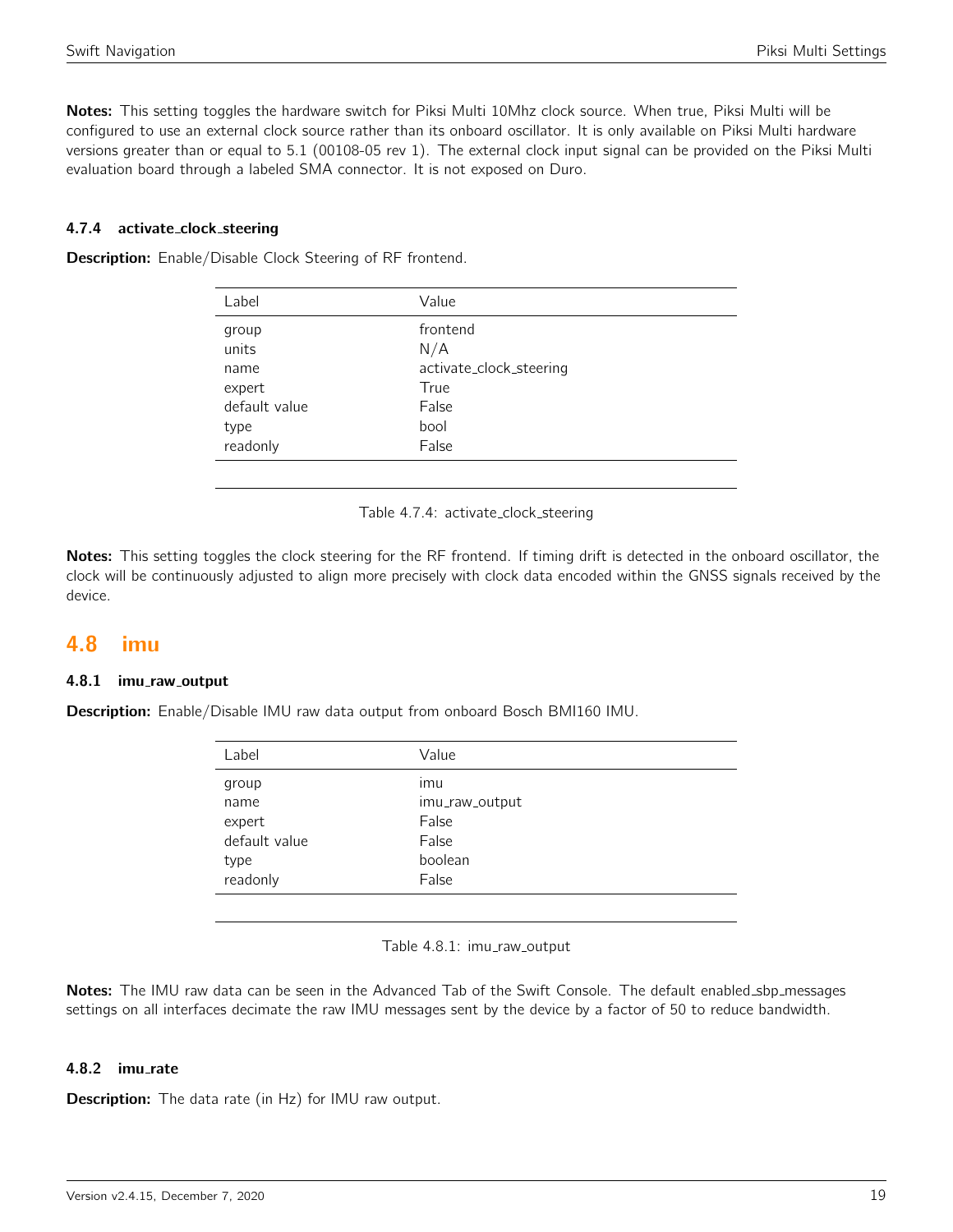<span id="page-19-0"></span>

| Label                      | Value            |
|----------------------------|------------------|
| group                      | imu              |
| units                      | Hz               |
| name                       | imu_rate         |
| expert                     | False            |
| enumerated possible values | 25, 50, 100, 200 |
| default value              | 100              |
| type                       | enum             |
| readonly                   | False            |
|                            |                  |

Table 4.8.2: imu\_rate

Notes: It is recommended to use Ethernet or USB for IMU data output for data rates over 25 Hz.

#### 4.8.3 acc range

<span id="page-19-1"></span>Description: The approximate range of accelerations that can be measured.

| Label                      | Value       |
|----------------------------|-------------|
| group                      | ımu         |
| units                      | g           |
| name                       | acc_range   |
| expert                     | False       |
| enumerated possible values | 2, 4, 8, 16 |
| default value              | 8           |
| type                       | enum        |
| readonly                   | False       |
|                            |             |

Table 4.8.3: acc\_range

Notes: When 2 g is chosen, it means the accelerometer is scaled to measure about  $+/- 2$  g of acceleration. Refer to the IMU datasheet for detailed information.

## 4.8.4 gyro\_range

Description: The approximate range of angular rate that can be measured.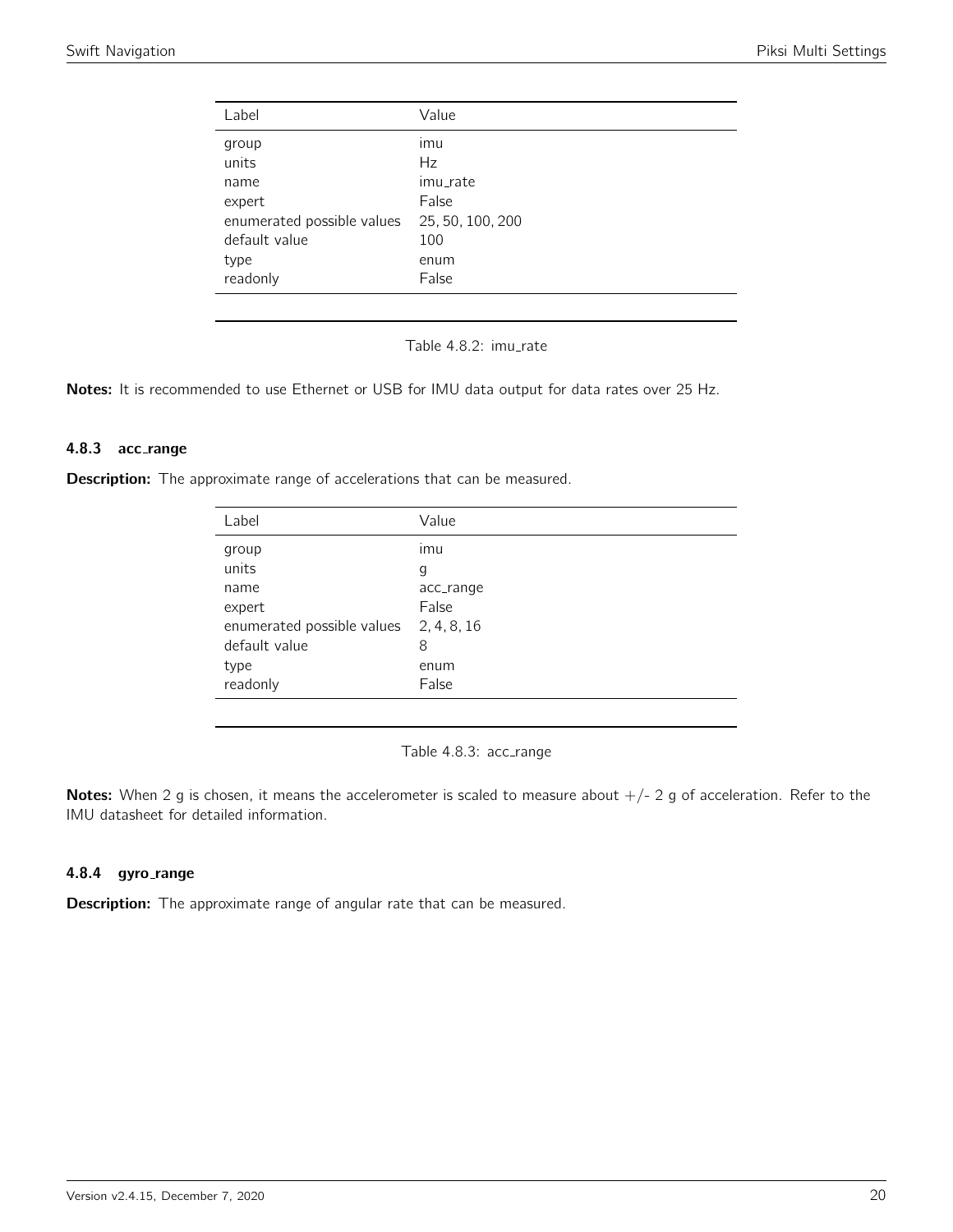<span id="page-20-0"></span>

| Label                      | Value                     |
|----------------------------|---------------------------|
| group                      | ımu                       |
| units                      | deg/s                     |
| name                       | qyro_range                |
| expert                     | False                     |
| enumerated possible values | 125, 250, 500, 1000, 2000 |
| default value              | 125                       |
| type                       | enum                      |
| readonly                   | False                     |
|                            |                           |

Table 4.8.4: gyro\_range

Notes: When 125 is chosen, it means the gyro is scaled to measure about  $+/-$  125 deg/s of angular rate. Refer to the IMU datasheet for detailed information.

# 4.8.5 mag\_raw\_output

<span id="page-20-1"></span>Description: Enable/Disable raw data output from onboard Bosch BMM150 Magnetometer.

| Label         | Value          |  |
|---------------|----------------|--|
| group         | ımu            |  |
| name          | mag_raw_output |  |
| expert        | False          |  |
| default value | False          |  |
| type          | boolean        |  |
| readonly      | False          |  |
|               |                |  |

Table 4.8.5: mag\_raw\_output

Notes: The magnetometer raw data can be seen in the Advanced Tab of the Swift Console. imu.imu\_raw\_output must also be set to True for the magnetometer output to be enabled.

#### 4.8.6 mag\_rate

**Description:** The data rate (in Hz) for magnetometer raw output.

| Label                      | Value          |
|----------------------------|----------------|
| group                      | ٠<br>ımu       |
| units                      | Hz             |
| name                       | mag_rate       |
| expert                     | False          |
| enumerated possible values | 6.25, 12.5, 25 |
| default value              | 12.5           |
| type                       | enum           |
| readonly                   | False          |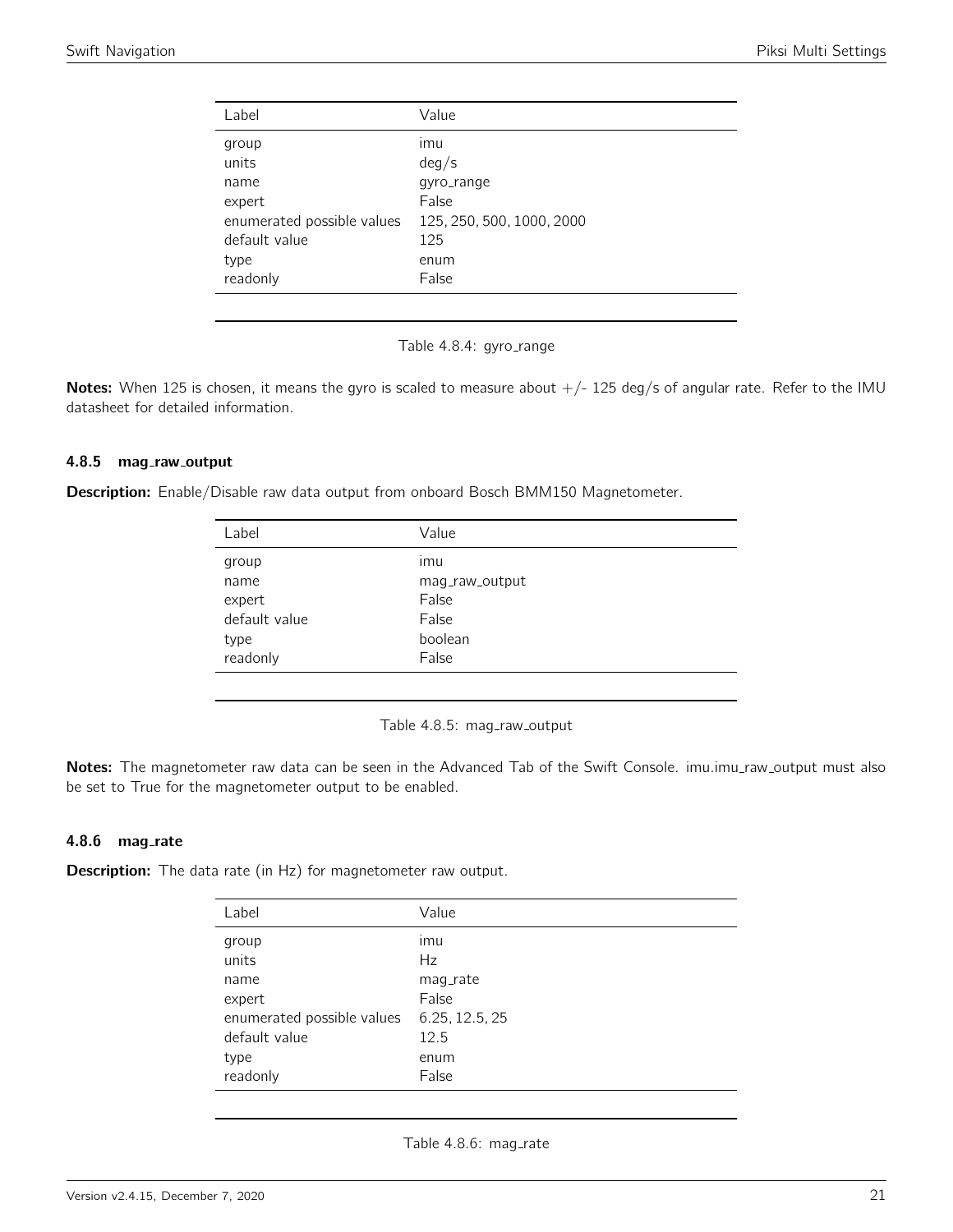# <span id="page-21-0"></span>4.9 ins

# 4.9.1 output mode

<span id="page-21-1"></span>**Description:** Determines output mode of the inertial navigation outputs.

| Label                                                                                               | Value                                                                                               |
|-----------------------------------------------------------------------------------------------------|-----------------------------------------------------------------------------------------------------|
| group<br>units<br>name<br>expert<br>enumerated possible values<br>default value<br>type<br>readonly | ins<br>N/A<br>output_mode<br>False<br>Disabled, Loosely Coupled, Debug<br>Disabled<br>enum<br>False |
|                                                                                                     |                                                                                                     |

Table 4.9.1: output mode

Notes: Disabled - output GNSS-only solutions.

Loosely Coupled - output loosely coupled solutions, utilizing GNSS and inertial data.

Debug - output both GNSS-only and loosely coupled solutions, with identical timestamps. The "Inertial Navigation Mode" flags differentiate between GNSS-only and loosley coupled messages.

# 4.9.2 odometry\_noise\_1

<span id="page-21-2"></span>**Description:** Noise parameter for odometry source 1

| Label         | Value            |
|---------------|------------------|
| group         | ins              |
| units         | m/s              |
| name          | odometry_noise_1 |
| expert        | True             |
| default value | 0.28             |
| type          | double           |
| readonly      | False            |
|               |                  |

Table 4.9.2: odometry\_noise\_1

## 4.9.3 odometry\_noise\_2

**Description:** Noise parameter for odometry source 2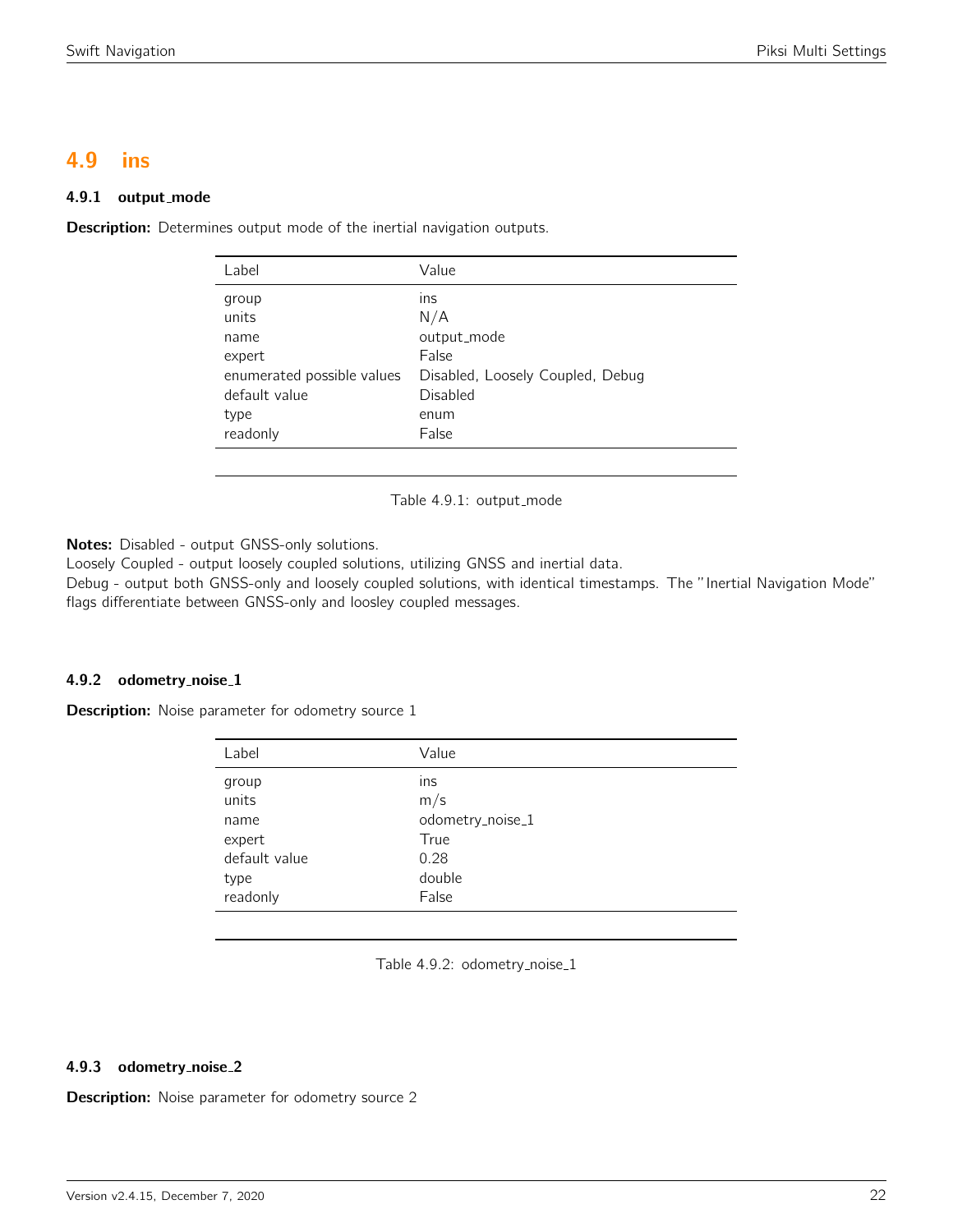<span id="page-22-0"></span>

| Label         | Value            |
|---------------|------------------|
| group         | ins              |
| units         | m/s              |
| name          | odometry_noise_2 |
| expert        | True             |
| default value | 0.28             |
| type          | double           |
| readonly      | False            |
|               |                  |



# 4.9.4 odometry noise 3

<span id="page-22-1"></span>Description: Noise parameter for odometry source 3

| Label         | Value            |
|---------------|------------------|
| group         | ins              |
| units         | m/s              |
| name          | odometry_noise_3 |
| expert        | True             |
| default value | 0.28             |
| type          | double           |
| readonly      | False            |

Table 4.9.4: odometry\_noise\_3

# 4.9.5 odometry noise 4

<span id="page-22-2"></span>**Description:** Noise parameter for odometry source 4

| Label         | Value            |
|---------------|------------------|
| group         | ins              |
| units         | m/s              |
| name          | odometry_noise_4 |
| expert        | True             |
| default value | 0.28             |
| type          | double           |
| readonly      | False            |
|               |                  |

Table 4.9.5: odometry\_noise\_4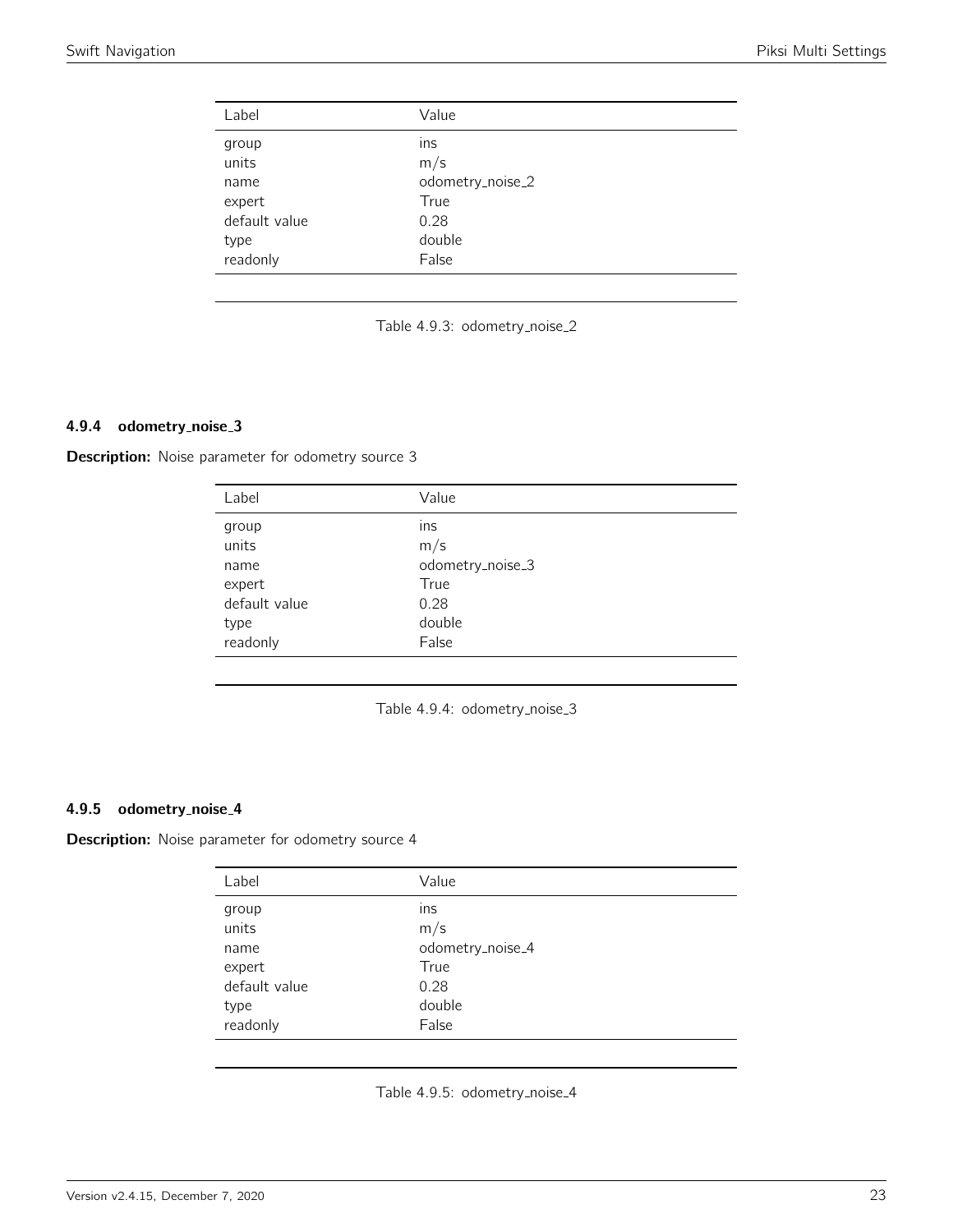# 4.9.6 vehicle frame roll

| Label         | Value              |
|---------------|--------------------|
| group         | ins                |
| units         | degrees            |
| name          | vehicle_frame_roll |
| expert        | False              |
| default value | 0                  |
| type          | double             |
| readonly      | False              |
|               |                    |

<span id="page-23-0"></span>**Description:** Roll angle representing rotation from vehicle frame to device frame.

Table 4.9.6: vehicle frame roll

Notes: The euler angles are applied extrinsically in order roll, pitch, then yaw about the defined vehicle axes to describe how the vehicle should rotate to align with the device frame as mounted in the vehicle. These rotations directly affect body velocities, attitude outputs, and the "Constrain Vehicle Sideslip" feature.

## 4.9.7 vehicle\_frame\_pitch

<span id="page-23-1"></span>**Description:** Pitch angle representing rotation from vehicle frame to device frame.

| Label          | Value                          |
|----------------|--------------------------------|
| group<br>units | ins                            |
| name           | degrees<br>vehicle_frame_pitch |
| expert         | False                          |
| default value  | 0                              |
| type           | double                         |
| readonly       | False                          |
|                |                                |

Table 4.9.7: vehicle\_frame\_pitch

Notes: The euler angles are applied extrinsically in order roll, pitch, then yaw about the defined vehicle axes to describe how the vehicle should rotate to align with the device frame as mounted in the vehicle. These rotations directly affect body velocities, attitude outputs, and the "Constrain Vehicle Sideslip" feature.

## 4.9.8 vehicle frame yaw

Description: Yaw angle representing rotation from vehicle frame to device frame.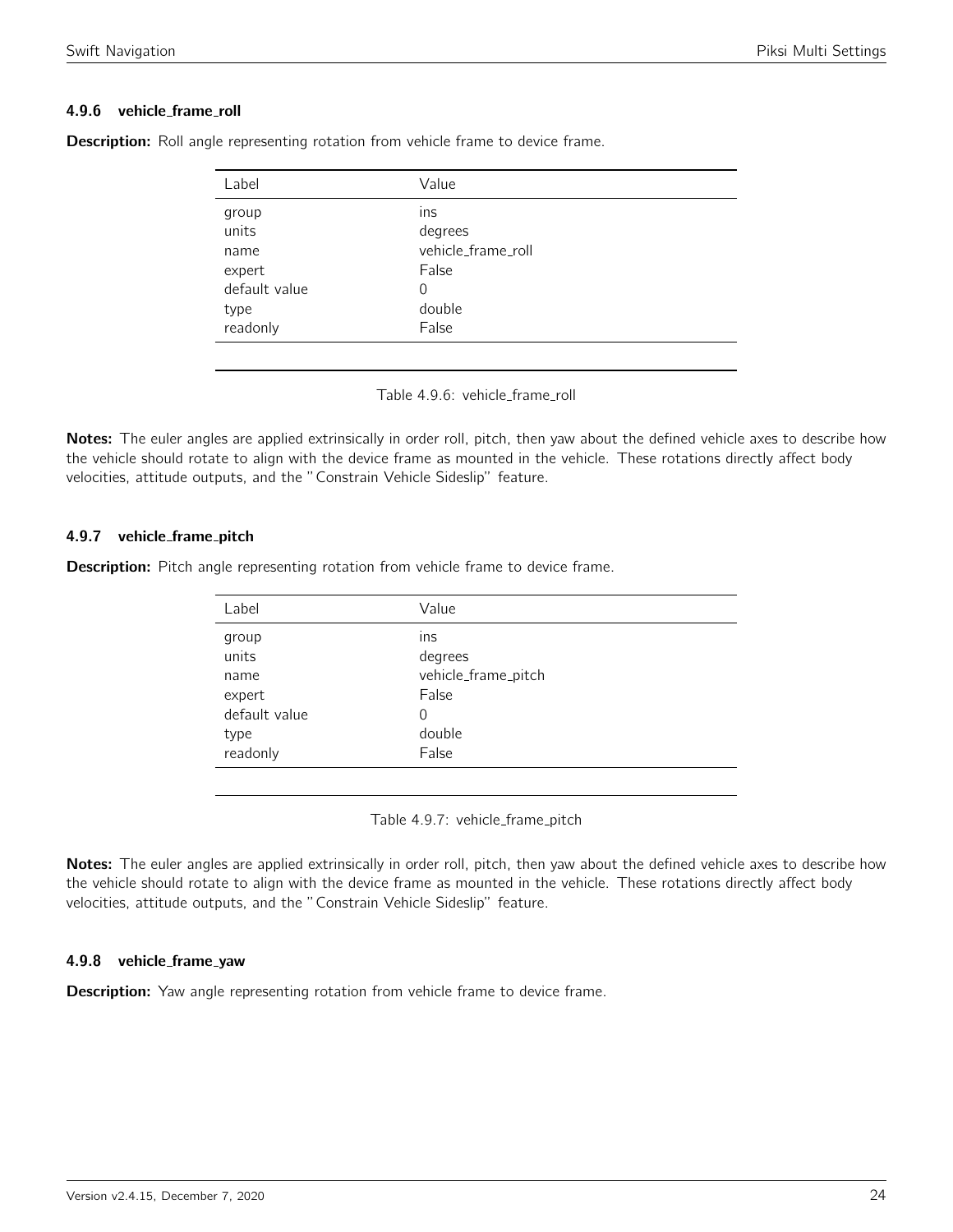<span id="page-24-0"></span>

| Label         | Value             |
|---------------|-------------------|
| group         | ins               |
| units         | degrees           |
| name          | vehicle_frame_yaw |
| expert        | False             |
| default value | 0                 |
| type          | double            |
| readonly      | False             |

Table 4.9.8: vehicle\_frame\_yaw

Notes: The euler angles are applied extrinsically in order roll, pitch, then yaw about the defined vehicle axes to describe how the vehicle should rotate to align with the device frame as mounted in the vehicle. These rotations directly affect body velocities, attitude outputs, and the "Constrain Vehicle Sideslip" feature.

## 4.9.9 antenna offset x

<span id="page-24-1"></span>**Description:** X component of vector from device frame to antenna phase center

| Label         | Value            |
|---------------|------------------|
| group         | ins              |
| units         | meters           |
| name          | antenna_offset_x |
| expert        | False            |
| default value | 0                |
| type          | double           |
| readonly      | False            |
|               |                  |

Table 4.9.9: antenna\_offset\_x

Notes: The vector is measured in the device frame according to the markings on the device.

#### 4.9.10 antenna offset y

<span id="page-24-2"></span>**Description:** Y component of vector from device frame to antenna phase center

| Label         | Value            |
|---------------|------------------|
| group         | ins              |
| units         | meters           |
| name          | antenna_offset_y |
| expert        | False            |
| default value | 0                |
| type          | double           |
| readonly      | False            |
|               |                  |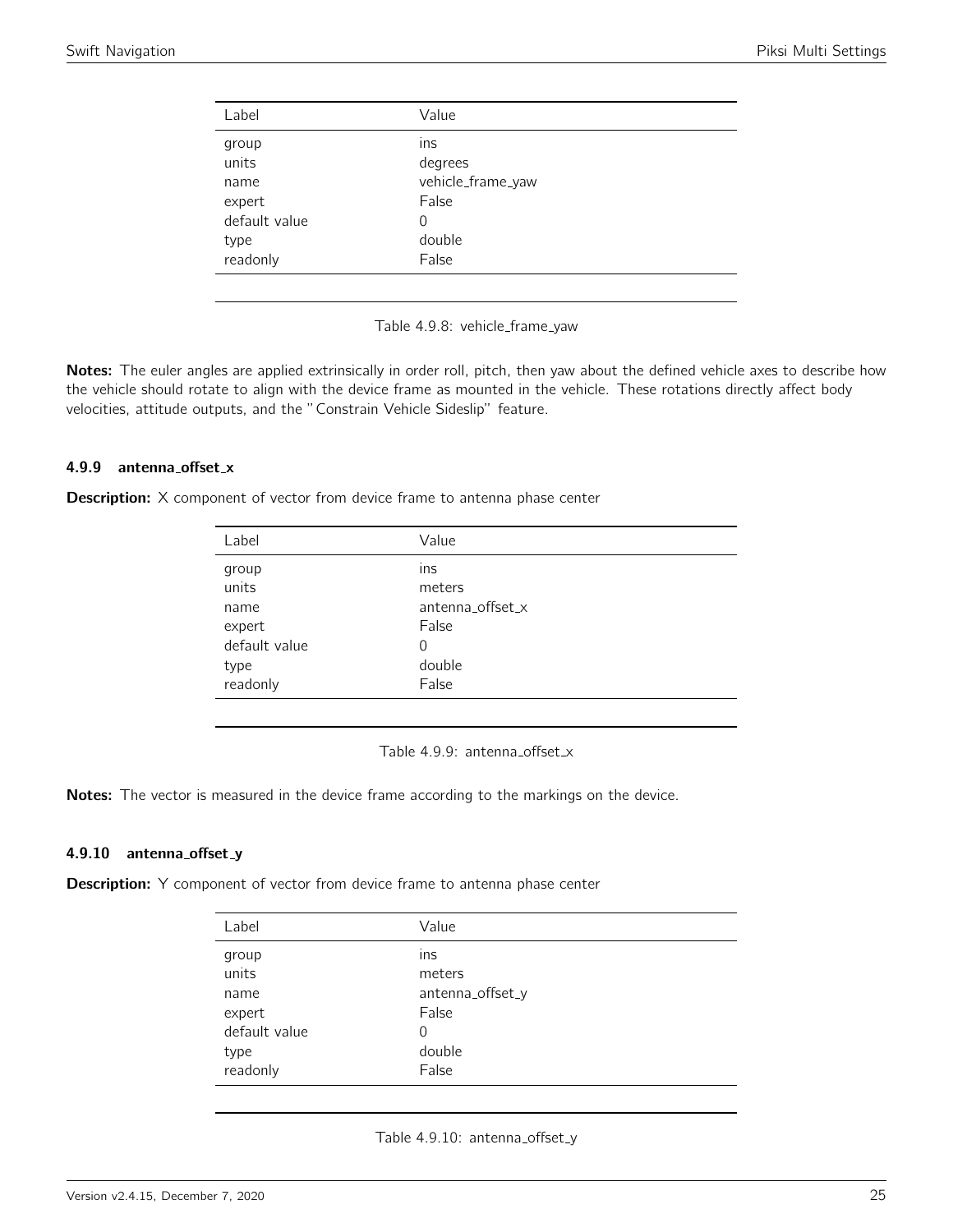Notes: The vector is measured in the device frame according to the markings on the device.

#### 4.9.11 antenna offset z

<span id="page-25-0"></span>**Description:** Z component of vector from device frame to antenna phase center

| Label         | Value            |
|---------------|------------------|
| group         | ins              |
| units         | meters           |
| name          | antenna_offset_z |
| expert        | False            |
| default value | $-0.12674$       |
| type          | double           |
| readonly      | False            |
|               |                  |

Table 4.9.11: antenna\_offset\_z

Notes: The vector is measured in the device frame according to the markings on the device. The default value represents the offset from the Duro Device Frame to the antenna phase center when the antenna mounting bracket shipped with Duro is in use.

#### 4.9.12 constrain vehicle sideslip

<span id="page-25-1"></span>Description: Experimental non-holonomic constraint feature that allows inertial system to make assumptions about vehicle dynamics

| Label                                                                 | Value                                                                         |
|-----------------------------------------------------------------------|-------------------------------------------------------------------------------|
| group<br>units<br>name<br>expert<br>default value<br>type<br>readonly | ins<br>N/A<br>constrain_vehicle_sideslip<br>True<br>False<br>boolean<br>False |
|                                                                       |                                                                               |

Table 4.9.12: constrain\_vehicle\_sideslip

Notes: This settings should only be enabled provided the vehicle frame Euler angles are measured precisely and are correct. It assumes a vehicle can have no velocity in the direction aligned with the vehicle "y" axis (i.e no sideslip). This is a reasonable assumption for passenger vehicles and many tractors.

#### 4.9.13 stillness detection enable

Description: Experimental stillness detection feature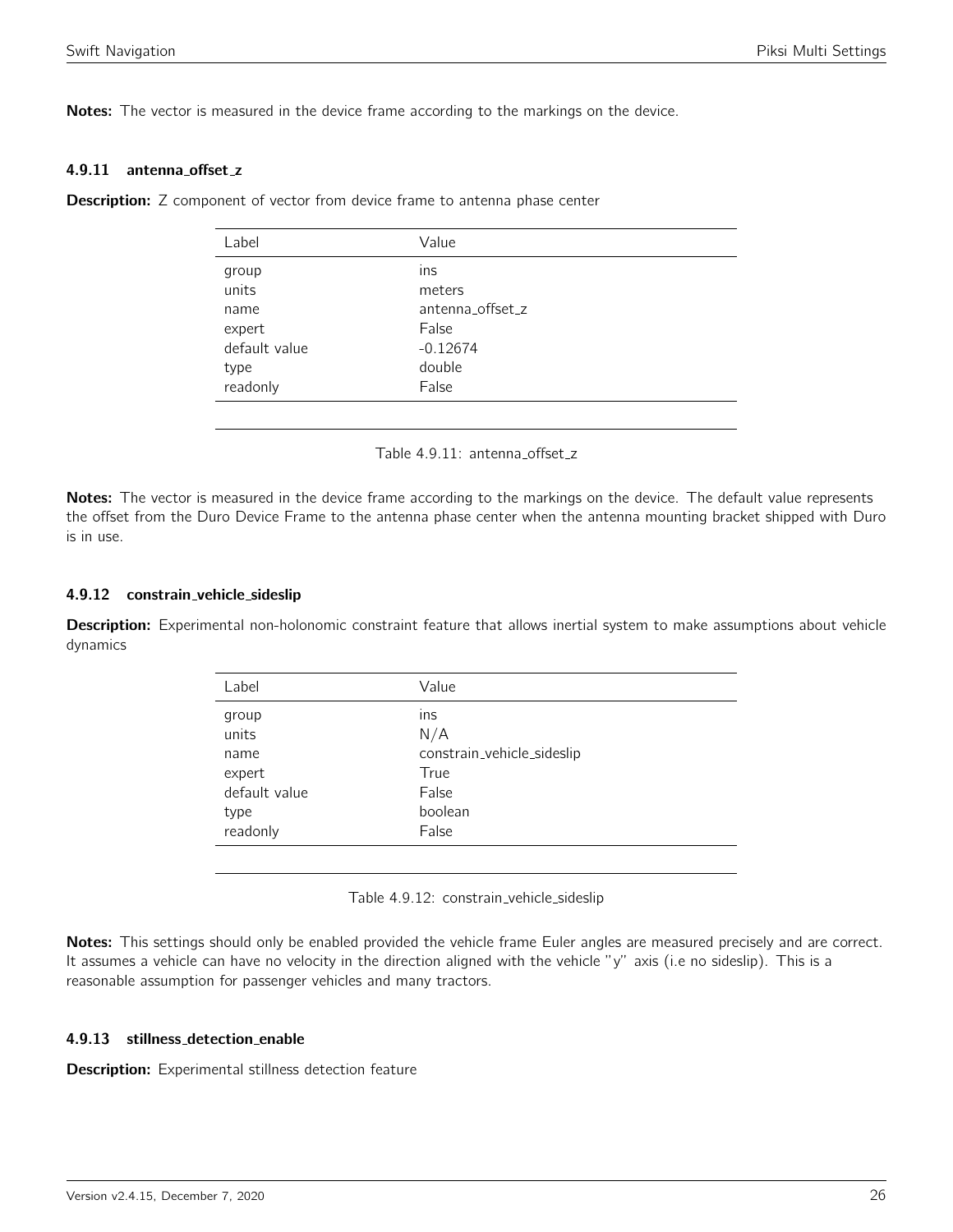<span id="page-26-0"></span>

| Label         | Value                      |
|---------------|----------------------------|
| group         | ins                        |
| units         | N/A                        |
| name          | stillness detection enable |
| expert        | True                       |
| default value | False                      |
| type          | boolean                    |
| readonly      | False                      |
|               |                            |

Table 4.9.13: stillness detection enable

Notes: This settings attempts to automatically determine that a particular vehicle is still based upon its vibration and dynamics profile. It can improve performance on vehicles when stopped and/or idling.

#### 4.9.14 dr\_duration\_max

<span id="page-26-1"></span>Description: Indicates the maximum duration in seconds for which the inertial system will dead reckon

| Label         | Value           |
|---------------|-----------------|
| group         | ins             |
| units         | seconds         |
| name          | dr_duration_max |
| expert        | True            |
| default value | 10              |
| type          | double          |
| readonly      | False           |
|               |                 |



Notes: The default value of 10 seconds was chosen as the expected duration for which the Duro Inertial solution can maintain sub-meter accuracy.

#### 4.9.15 build name

<span id="page-26-2"></span>Description: inertial navigation system build name

| ins<br>group<br>units<br>N/A<br>build_name<br>name<br>True<br>expert | Label | Value |
|----------------------------------------------------------------------|-------|-------|
|                                                                      |       |       |
|                                                                      |       |       |
|                                                                      |       |       |
|                                                                      |       |       |
| default value<br>N/A                                                 |       |       |
| string<br>type                                                       |       |       |
| readonly<br>True                                                     |       |       |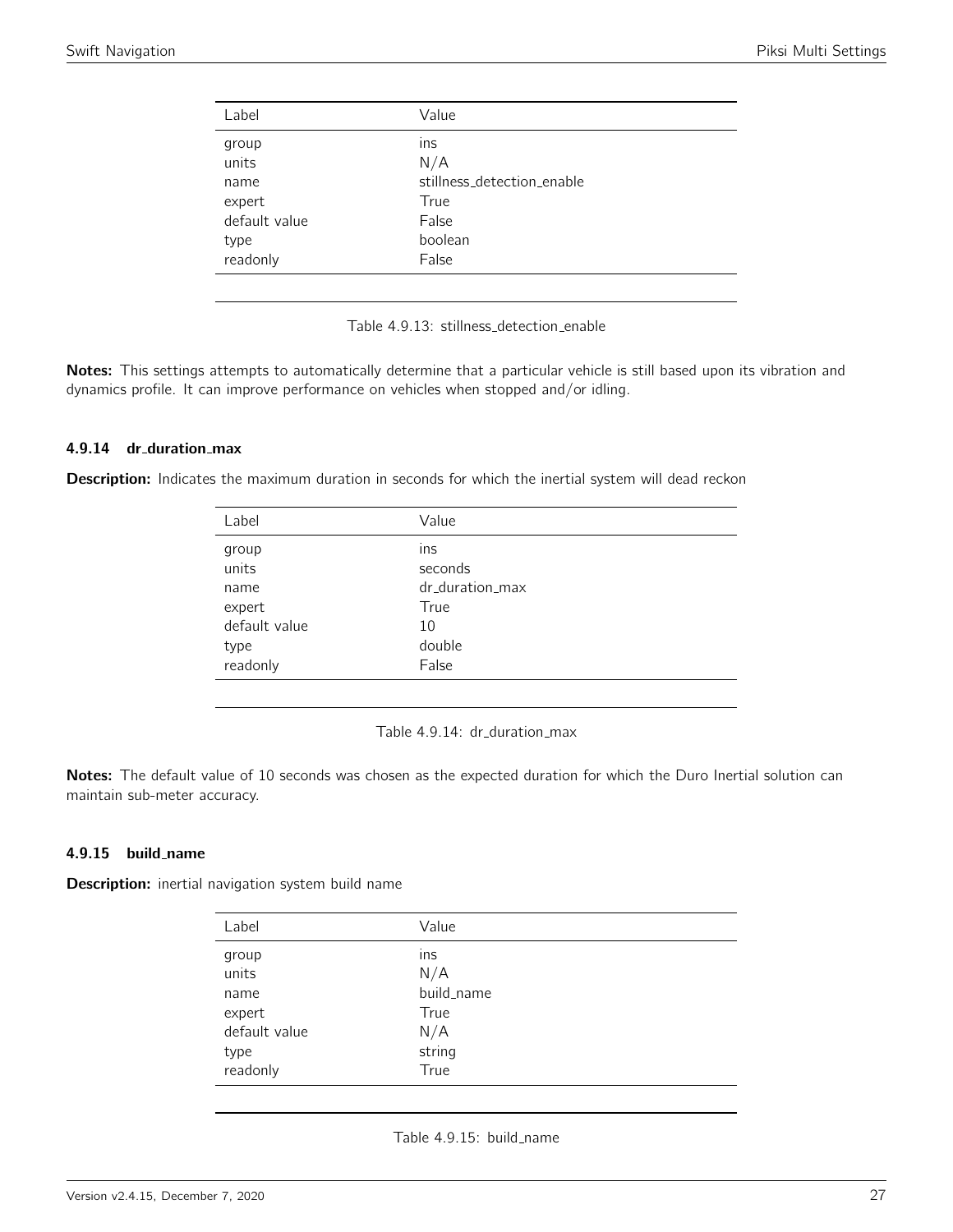## 4.9.16 build\_date

<span id="page-27-0"></span>Description: inertial navigation system build date

| Label         | Value      |
|---------------|------------|
| group         | ins        |
| units         | N/A        |
| name          | build_date |
| expert        | True       |
| default value | N/A        |
| type          | string     |
| readonly      | True       |
|               |            |

Table 4.9.16: build\_date

# 4.9.17 filter\_vel\_max\_half\_life\_ms

<span id="page-27-1"></span>**Description:** Time constant parameter for low-speed velocity filtering

| Value                       |
|-----------------------------|
| True                        |
| Ins                         |
| milliseconds                |
| filter_vel_max_half_life_ms |
| float                       |
| None                        |
|                             |

Table 4.9.17: filter\_vel\_max\_half\_life\_ms

# 4.9.18 filter vel half life alpha

Description: Parameter for low-speed velocity filtering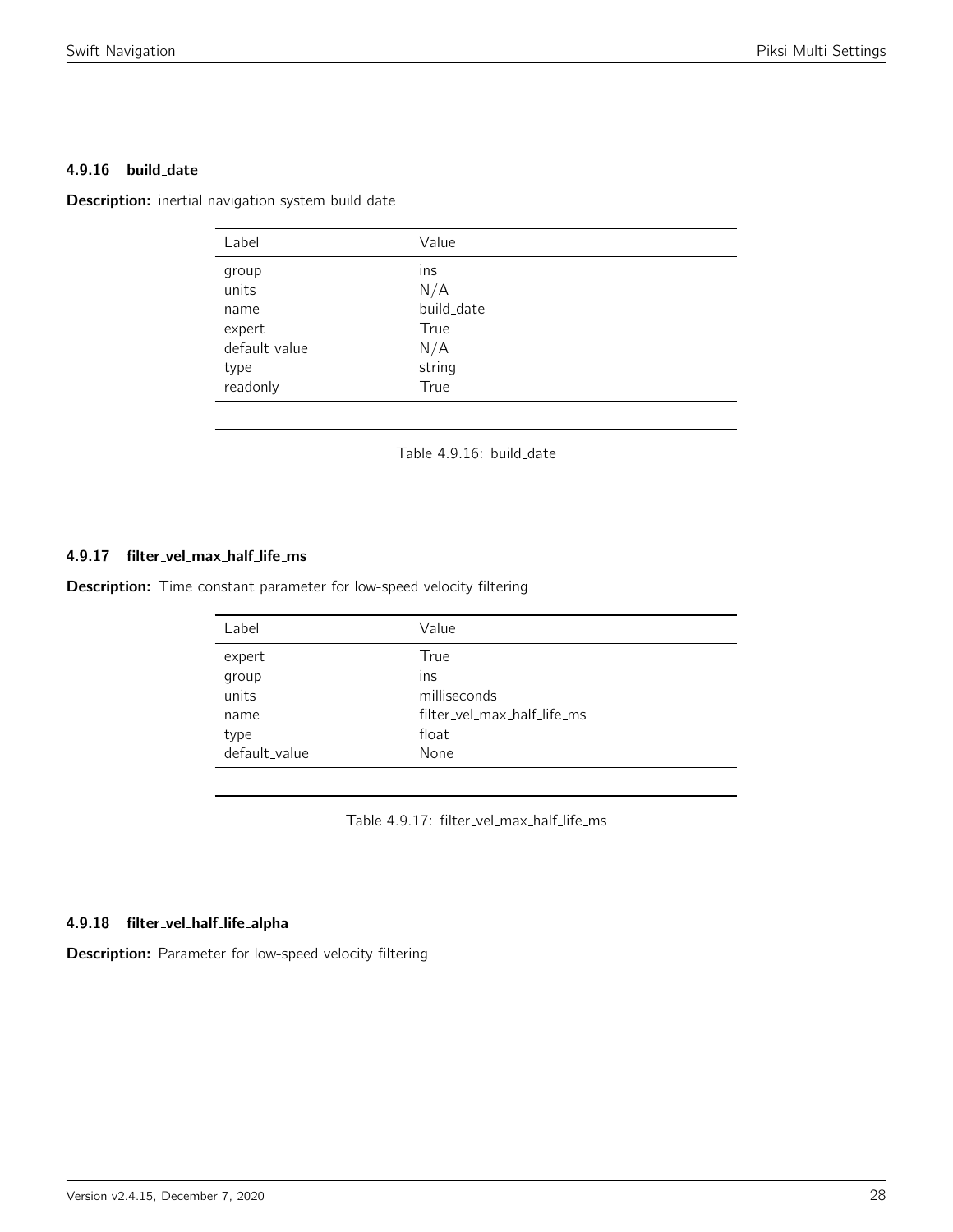<span id="page-28-0"></span>

| Label         | Value                      |
|---------------|----------------------------|
| expert        | True                       |
| group         | Ins                        |
| units         | N/A                        |
| name          | filter_vel_half_life_alpha |
| type          | float                      |
| default_value | None                       |
|               |                            |

| Table 4.9.18: filter_vel_half_life_alpha |  |  |  |
|------------------------------------------|--|--|--|
|------------------------------------------|--|--|--|

# 4.9.19 filter\_vel\_max

<span id="page-28-1"></span>Description: Velocity above which to disable velocity filtering

| Label         | Value          |
|---------------|----------------|
| expert        | True           |
| group         | ins            |
| units         | m/s            |
| name          | filter_vel_max |
| type          | float          |
| default_value | None           |
|               |                |

Table 4.9.19: filter\_vel\_max

#### 4.9.20 filter vel min

<span id="page-28-2"></span>Description: Velocity below whih to enable advanced velocity filtering

| Label         | Value          |
|---------------|----------------|
| expert        | True           |
| group         | ins            |
| units         | m/s            |
| name          | filter_vel_min |
| type          | float          |
| default_value | None           |
|               |                |

Table 4.9.20: filter\_vel\_min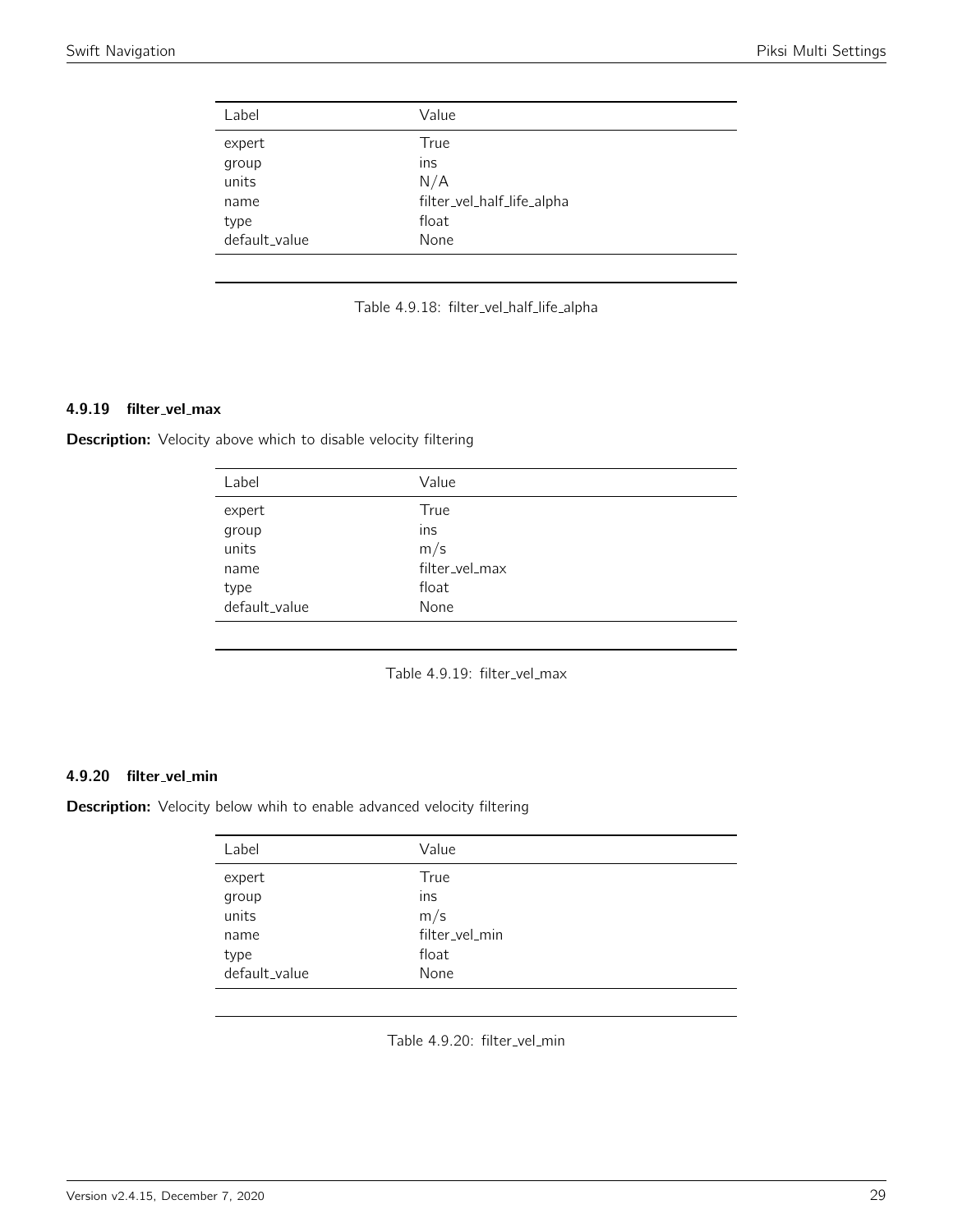# 4.9.21 filter\_vel

| Label         | Value      |  |
|---------------|------------|--|
| expert        | True       |  |
| group         | Ins        |  |
| name          | filter vel |  |
| type          | boolean    |  |
| default_value | False      |  |

<span id="page-29-0"></span>Description: Enabled low-speed velocity filtering (advanced use only)

Table 4.9.21: filter\_vel

#### 4.9.22 filter pos

<span id="page-29-1"></span>**Description:** Enabled low-speed position filtering (advanced use only)

| Label         | Value      |
|---------------|------------|
| expert        | True       |
| group         | ins        |
| name          | filter_pos |
| type          | boolean    |
| default_value | False      |
|               |            |

Table 4.9.22: filter\_pos

#### 4.9.23 stillness autotune

<span id="page-29-2"></span>Description: Automatically attempt to tune stillness detection thresholds

| Label         | Value              |
|---------------|--------------------|
| expert        | True               |
| group         | INS                |
| name          | stillness_autotune |
| type          | boolean            |
| default value | False              |

Table 4.9.23: stillness\_autotune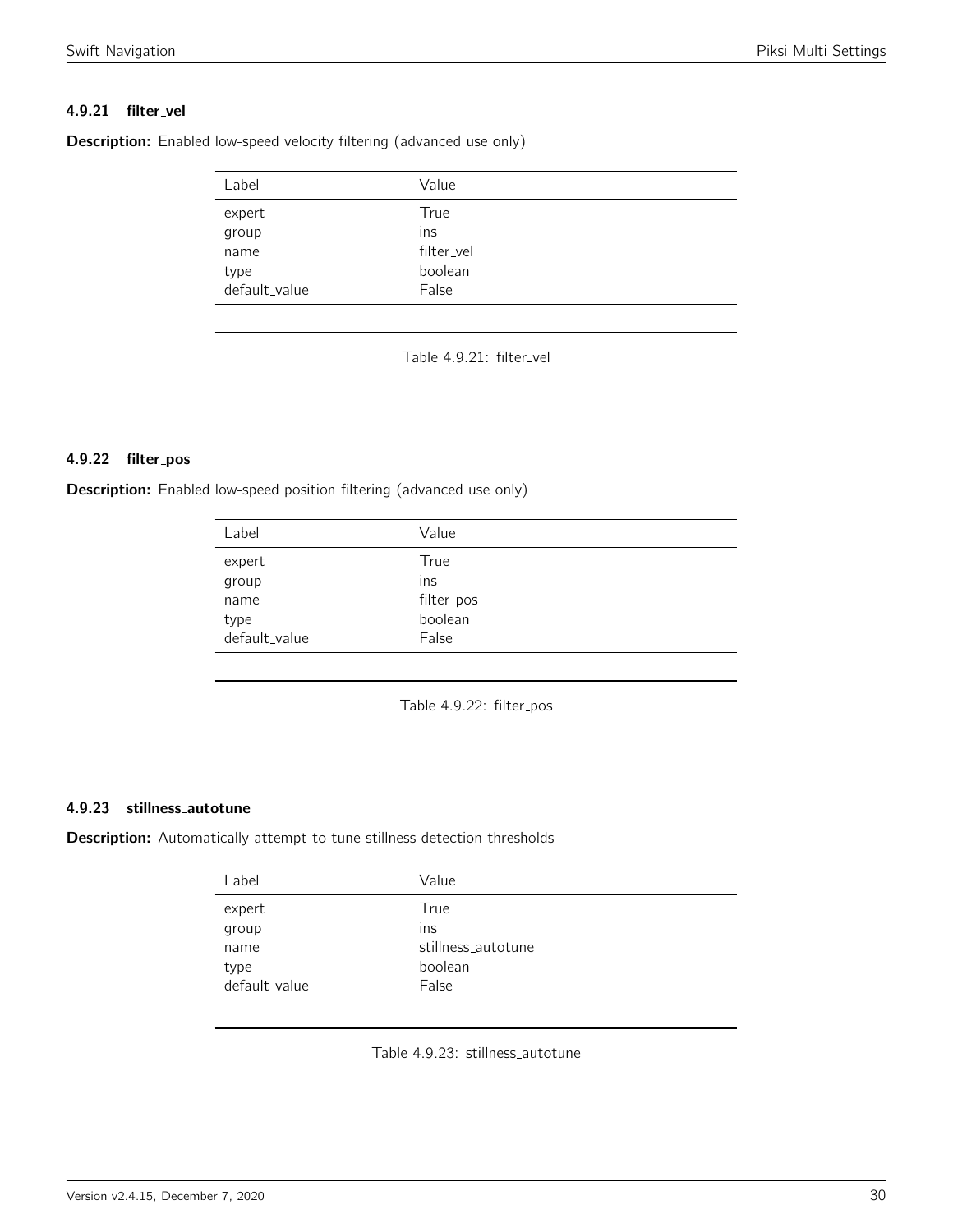# 4.9.24 gyro still threshold

<span id="page-30-0"></span>Description: Gyro magnitude stillness thresold

| Label         | Value                |
|---------------|----------------------|
| expert        | True                 |
| group         | Ins                  |
| units         | rad/sec              |
| name          | gyro_still_threshold |
| type          | float                |
| default_value | None                 |

Table 4.9.24: gyro\_still\_threshold

# 4.9.25 accel still threshold

<span id="page-30-1"></span>Description: Gyro magnitude stillness thresold

| Label         | Value                 |
|---------------|-----------------------|
| group         | ins                   |
| units         | Gs                    |
| name          | accel_still_threshold |
| expert        | True                  |
| type          | float                 |
| default_value | None                  |
| readonly      | False                 |
|               |                       |

Table 4.9.25: accel\_still\_threshold

#### 4.9.26 vel still threshold

<span id="page-30-2"></span>Description: Gyro magnitude stillness thresold

| Label         | Value               |
|---------------|---------------------|
| expert        | True                |
| group         | ins                 |
| units         | m/s                 |
| name          | vel still threshold |
| type          | float               |
| default_value | None                |
|               |                     |

Table 4.9.26: vel\_still\_threshold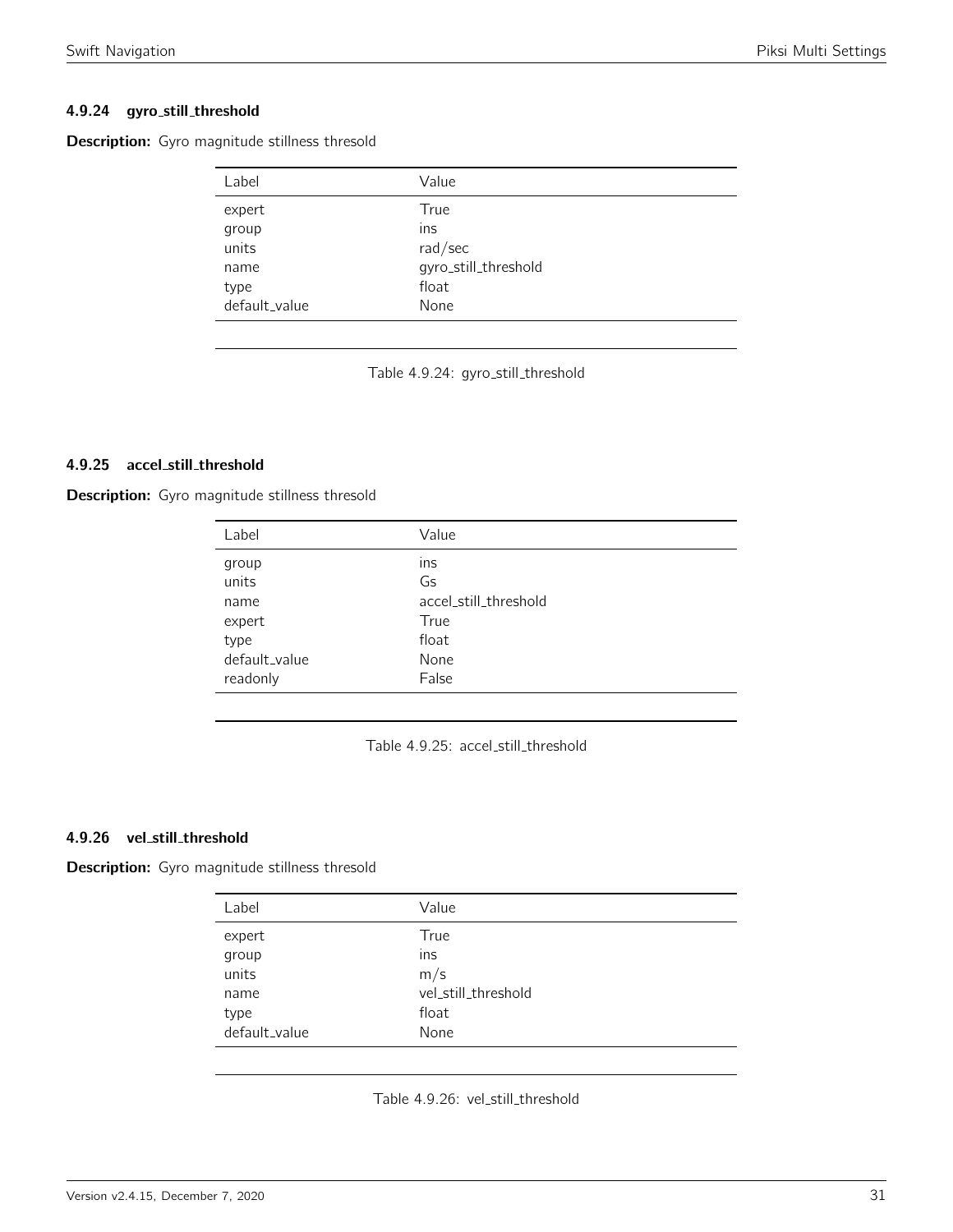# 4.9.27 stillness detection use accel

<span id="page-31-0"></span>**Description:** Use accelermoter in detecting stillness

| Label         | Value                         |
|---------------|-------------------------------|
| expert        | True                          |
| group         | Ins                           |
| name          | stillness_detection_use_accel |
| type          | boolean                       |
| default_value | False                         |

Table 4.9.27: stillness detection use accel

#### 4.9.28 stillness detection use gyro

<span id="page-31-1"></span>Description: Use gyro in detecting stillness

| Label         | Value                        |
|---------------|------------------------------|
| expert        | True                         |
| group         | Ins                          |
| name          | stillness_detection_use_gyro |
| type          | boolean                      |
| default_value | False                        |

Table 4.9.28: stillness detection use gyro

# 4.9.29 accel noise

<span id="page-31-2"></span>**Description:** Noise estimate for raw sensor

| Label         | Value       |  |
|---------------|-------------|--|
| expert        | True        |  |
| group         | ins         |  |
| units         | Gs          |  |
| name          | accel_noise |  |
| type          | float       |  |
| default_value | None        |  |

Table 4.9.29: accel\_noise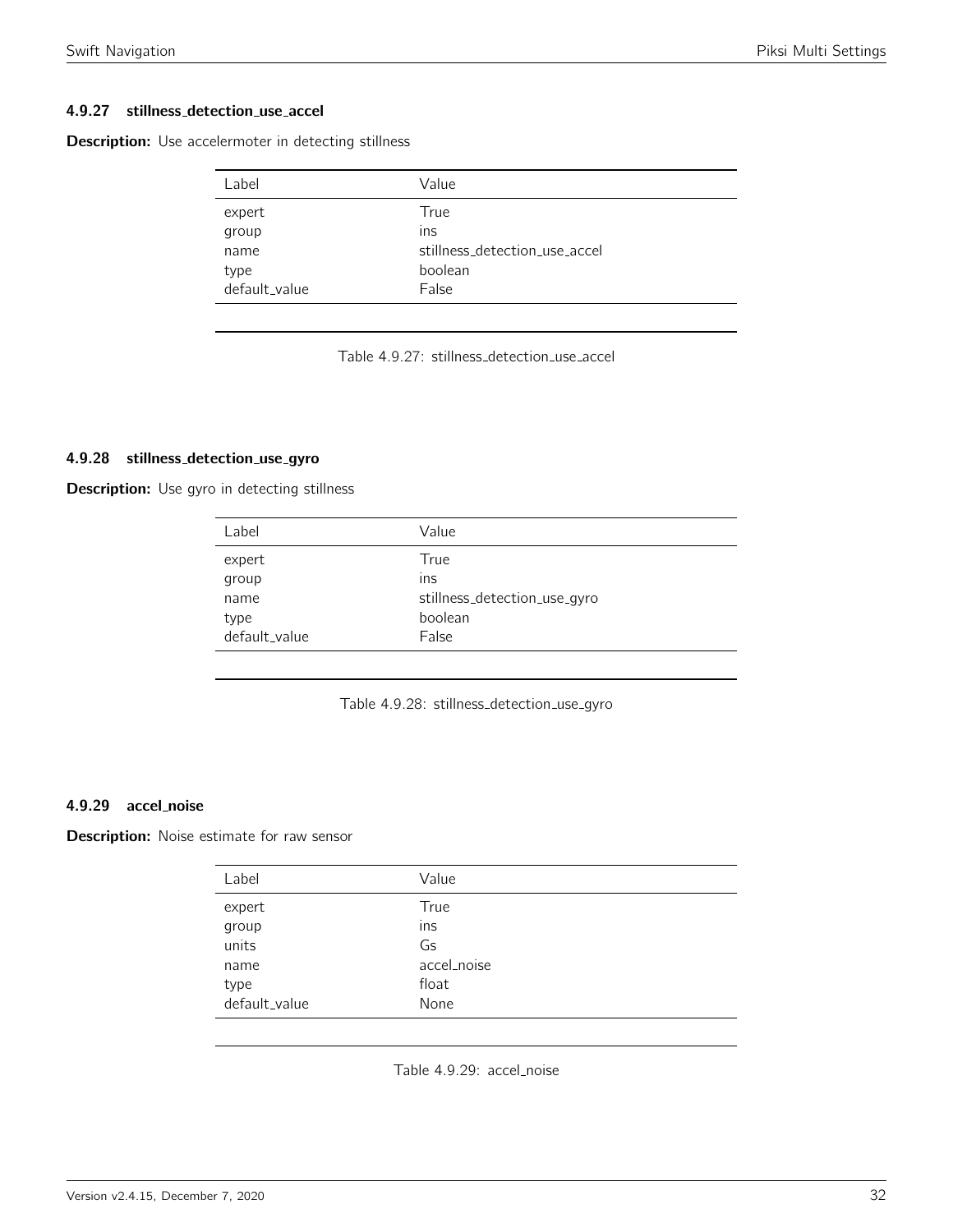# 4.9.30 gyro\_noise

**Description:** Noise estimate for raw sensor

| Label         | Value      |
|---------------|------------|
| expert        | True       |
| group         | ins        |
| units         | deg/s      |
| name          | gyro_noise |
| type          | float      |
| default_value | None       |

Table 4.9.30: gyro\_noise

# <span id="page-32-0"></span>4.10 metrics daemon

# 4.10.1 metrics update interval

<span id="page-32-1"></span>Description: Set metric update interval

| Label                                                                 | Value                                                                            |
|-----------------------------------------------------------------------|----------------------------------------------------------------------------------|
| group<br>units<br>name<br>expert<br>default value<br>type<br>readonly | metrics daemon<br>seconds<br>metrics_update_interval<br>True<br>integer<br>False |
|                                                                       |                                                                                  |

Table 4.10.1: metrics\_update\_interval

Notes: None

#### 4.10.2 enable\_log\_to\_file

Description: Enable metric logging to file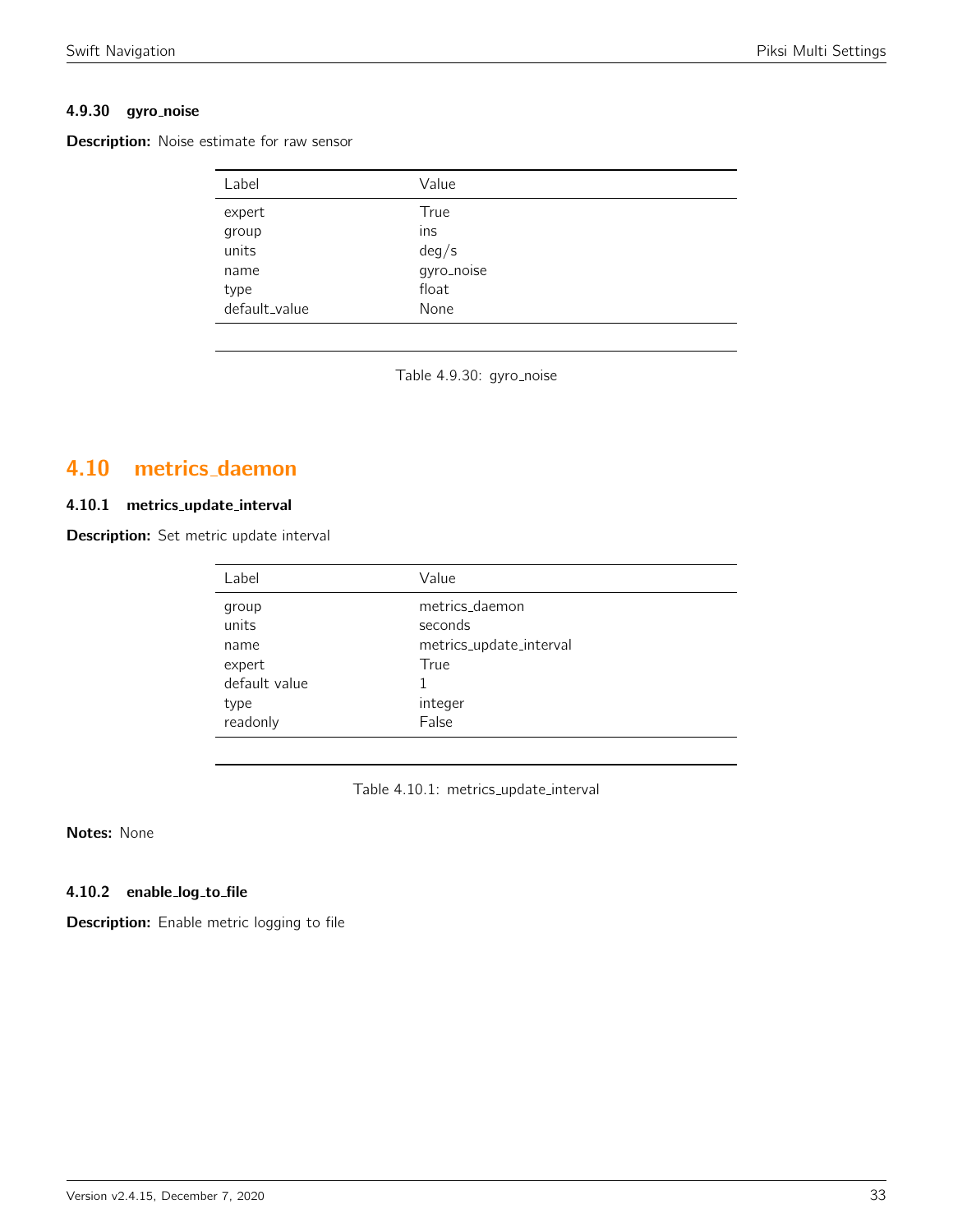| Label         | Value              |
|---------------|--------------------|
| group         | metrics_daemon     |
| units         | N/A                |
| name          | enable_log_to_file |
| expert        | True               |
| default value | true               |
| type          | bool               |
| readonly      | False              |



Notes: None

# <span id="page-33-0"></span>4.11 ndb

# 4.11.1 erase almanac

<span id="page-33-1"></span>Description: Erase stored almanacs during boot.

| Label         | Value         |
|---------------|---------------|
| expert        | True          |
| group         | ndb           |
| default value | False         |
| name          | erase_almanac |
| type          | boolean       |
| readonly      | False         |

Table 4.11.1: erase\_almanac

# 4.11.2 erase\_almanac\_wn

<span id="page-33-2"></span>Description: Erase stored almanac week numbers during boot.

| Label         | Value            |
|---------------|------------------|
| expert        | True             |
| group         | ndb              |
| default value | False            |
| name          | erase_almanac_wn |
| type          | boolean          |
| readonly      | False            |

Table 4.11.2: erase\_almanac\_wn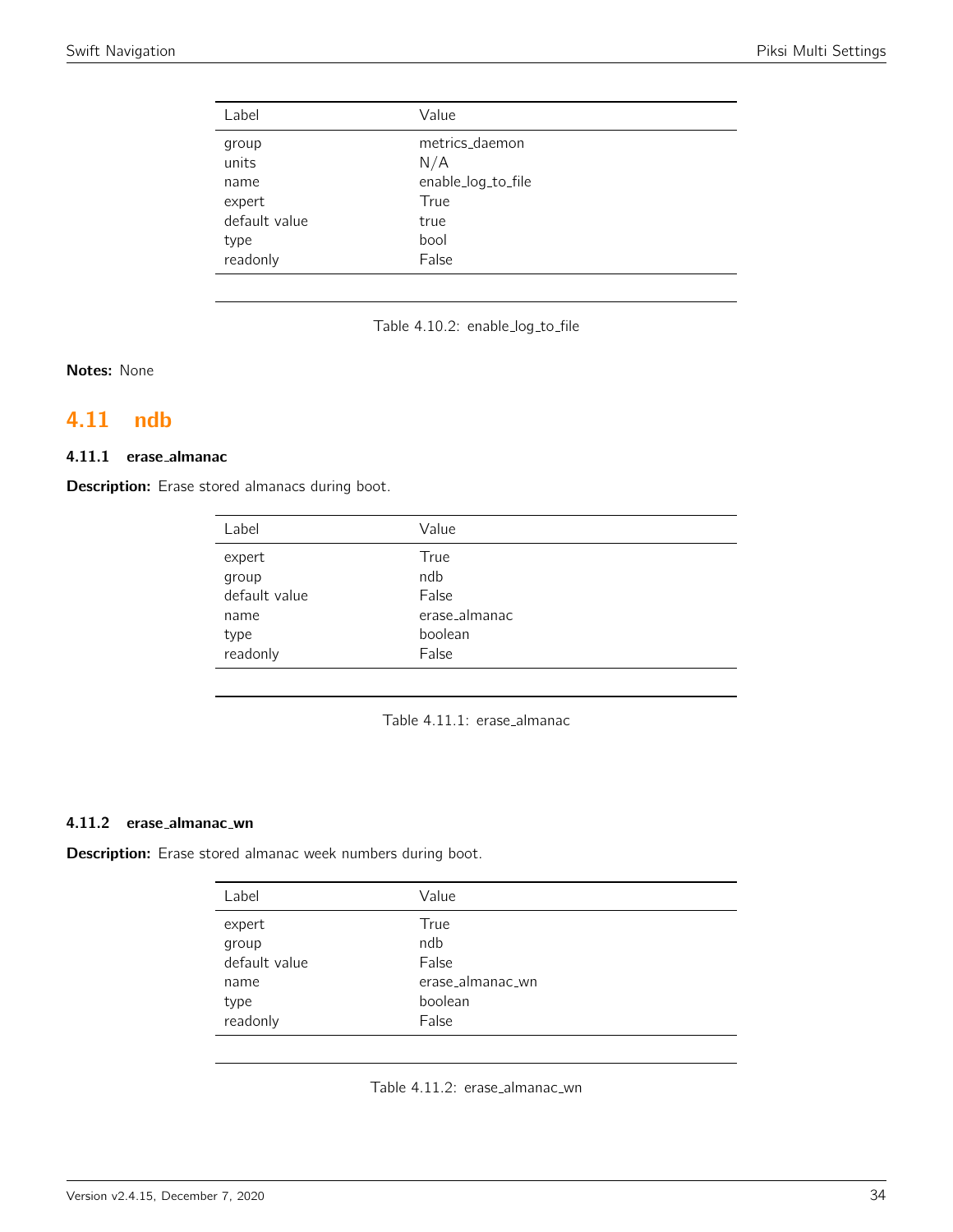# 4.11.3 erase iono

<span id="page-34-0"></span>Description: Erase stored ionospheric parameters during boot.

| Label         | Value      |  |
|---------------|------------|--|
| expert        | True       |  |
| group         | ndb        |  |
| default value | False      |  |
| name          | erase_iono |  |
| type          | boolean    |  |
| readonly      | False      |  |

Table 4.11.3: erase\_iono

#### 4.11.4 erase gnss capb

<span id="page-34-1"></span>Description: Erase stored GNSS capability mask during boot.

| Label         | Value           |
|---------------|-----------------|
| expert        | True            |
| group         | ndb             |
| default value | False           |
| name          | erase_gnss_capb |
| type          | boolean         |
| readonly      | False           |
|               |                 |

Table 4.11.4: erase\_gnss\_capb

# 4.11.5 erase\_utc\_params

<span id="page-34-2"></span>Description: Erase stored UTC offset parameters during boot.

| Label         | Value            |
|---------------|------------------|
| expert        | True             |
| group         | ndb              |
| default value | False            |
| name          | erase_utc_params |
| type          | boolean          |
| readonly      | False            |

Table 4.11.5: erase\_utc\_params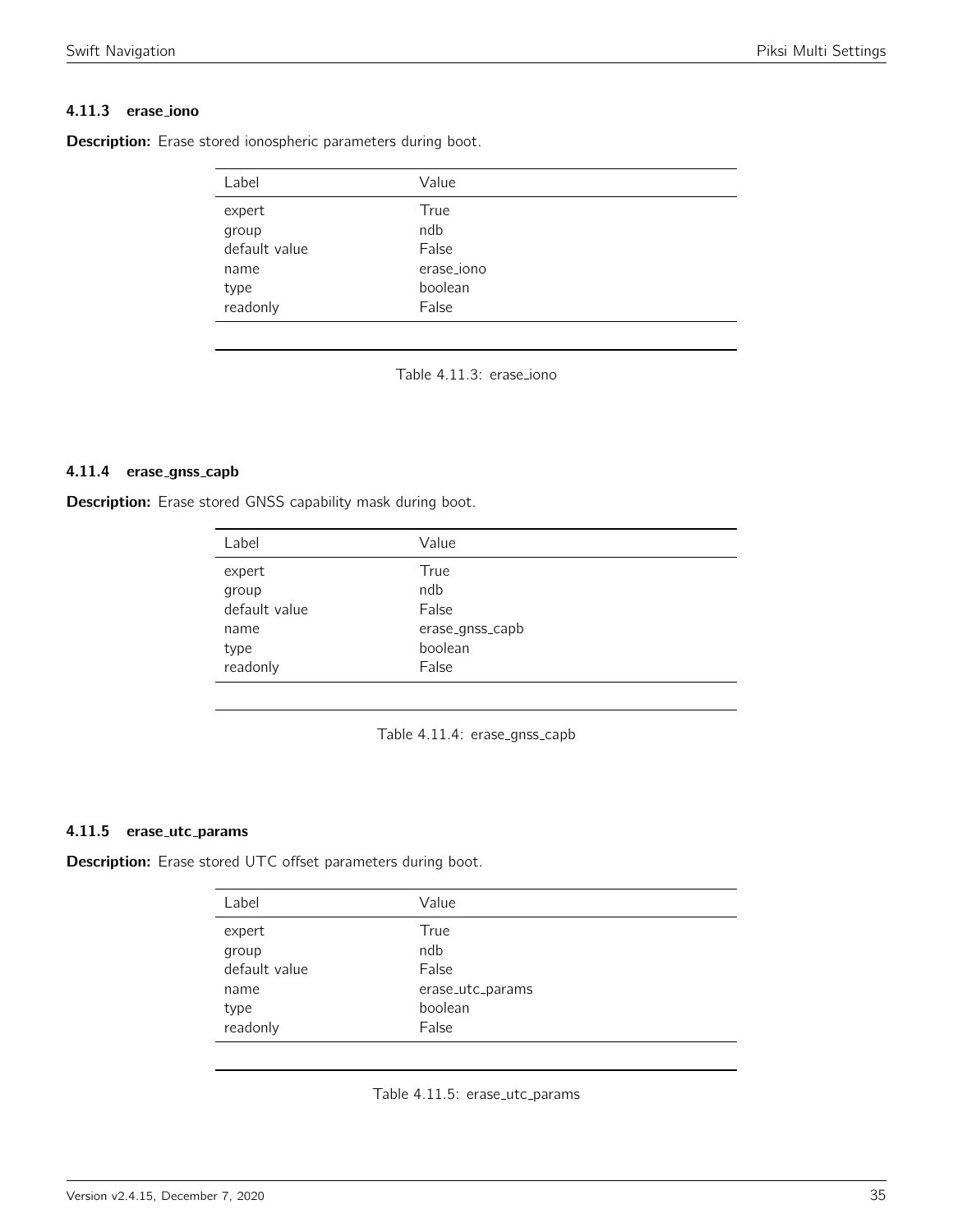# 4.11.6 lgf\_update\_s

<span id="page-35-0"></span>Description: Update period for navigation database last good fix.

| Label         | Value        |
|---------------|--------------|
| group         | ndb          |
| units         | seconds      |
| name          | lgf_update_s |
| expert        | True         |
| default value | 1800         |
| type          | int          |
| readonly      | False        |

Table 4.11.6: lgf\_update\_s

## 4.11.7 lgf\_update\_m

<span id="page-35-1"></span>**Description:** Change in position required to update last good fix.

| Label         | Value        |
|---------------|--------------|
| group         | ndb          |
| units         | meters       |
| name          | lgf_update_m |
| expert        | True         |
| default value | 10000        |
| type          | int          |
| readonly      | False        |

Table 4.11.7: lgf\_update\_m

## 4.11.8 valid\_alm\_days

<span id="page-35-2"></span>Description: Number of days for which Almanac is valid.

| Label         | Value          |
|---------------|----------------|
| group         | ndb            |
| units         | days           |
| name          | valid_alm_days |
| expert        | True           |
| default value | 6              |
| type          | int            |
| readonly      | False          |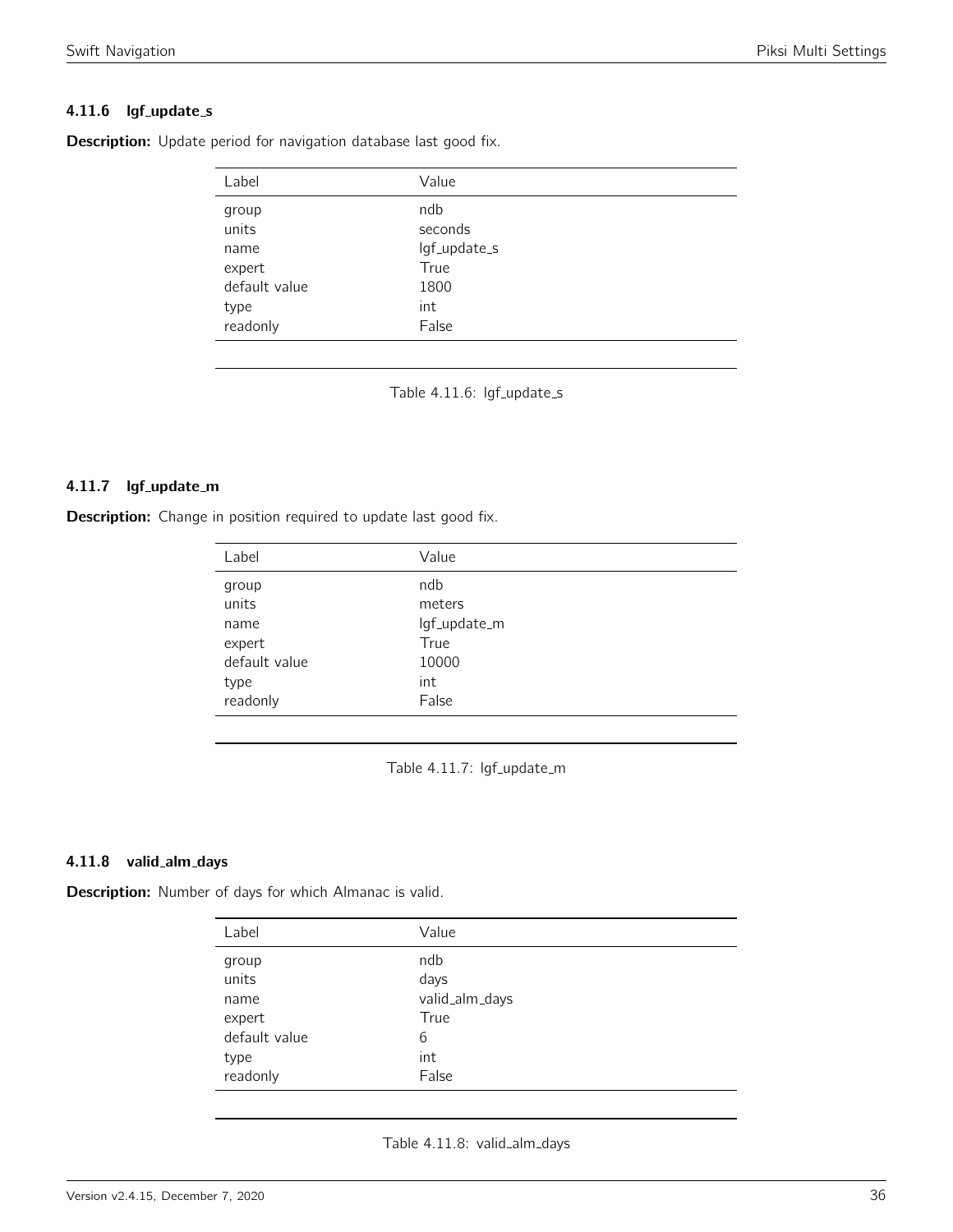## 4.11.9 valid\_eph\_acc

# **Description: None**

| Label         | Value         |
|---------------|---------------|
| expert        | True          |
| units         | meters        |
| group         | ndb           |
| default value | 100           |
| name          | valid_eph_acc |
| type          | int           |
| readonly      | False         |
|               |               |

Table 4.11.9: valid\_eph\_acc

# 4.11.10 valid\_alm\_acc

# **Description: None**

| Label         | Value         |
|---------------|---------------|
| expert        | True          |
| units         | meters        |
| group         | ndb           |
| default value | 5000          |
| name          | valid_alm_acc |
| type          | int           |
| readonly      | False         |

Table 4.11.10: valid\_alm\_acc

# 4.12 nmea

# 4.12.1 gpgsv\_msg\_rate

Description: Number of Solution Periods between GSV NMEA messages being sent.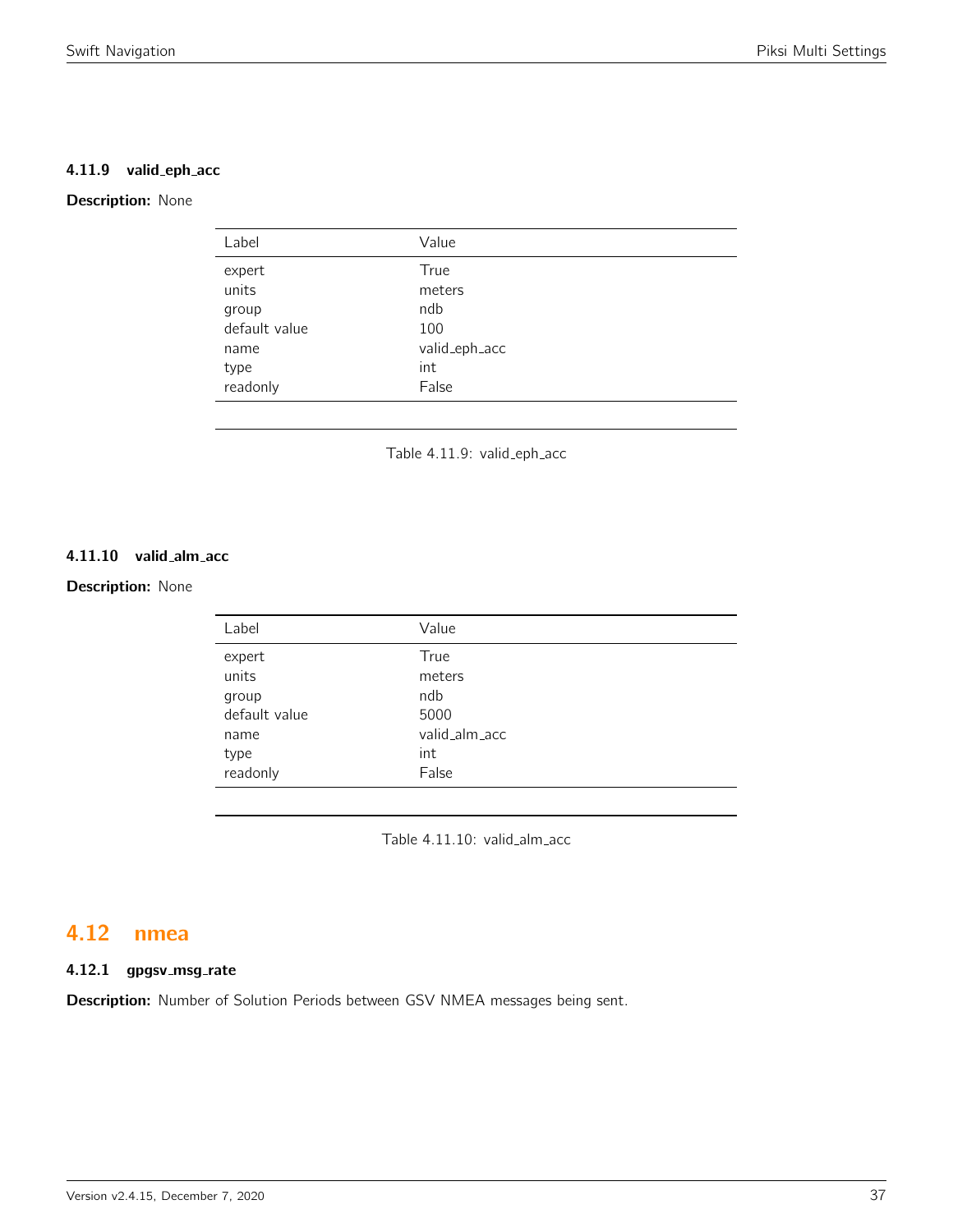| Label         | Value           |  |
|---------------|-----------------|--|
| group         | nmea            |  |
| units         | Solution Period |  |
| name          | gpgsv_msg_rate  |  |
| expert        | False           |  |
| default value | 10              |  |
| type          | integer         |  |
| readonly      | False           |  |
|               |                 |  |

Table 4.12.1: gpgsv\_msg\_rate

Notes: This setting represents the integer number of solution periods between each transmission of the NMEA message. For example, if the solution rate is 10 Hz, and this rate setting is 2, the NMEA message will be sent every two solution epochs at a rate of 5 Hz. If this setting is 0, the msg will be suppressed.

# 4.12.2 gpgga\_msg\_rate

**Description:** Number of Solution Periods between GGA NMEA messages being sent.

| Label          | Value                   |
|----------------|-------------------------|
| group<br>units | nmea<br>Solution Period |
| name           | gpgga_msg_rate          |
| expert         | False                   |
| default value  |                         |
| type           | integer                 |
| readonly       | False                   |
|                |                         |

Table 4.12.2: gpgga\_msg\_rate

Notes: This setting represents the integer number of solution periods between each transmission of the NMEA message. For example, if the solution rate is 10 Hz, and this rate setting is 2, the NMEA message will be sent every two solution epochs at a rate of 5 Hz. If this setting is 0, the msg will be suppressed.

## 4.12.3 gphdt\_msg\_rate

Description: Number of Solution Periods between HDT NMEA messages being sent.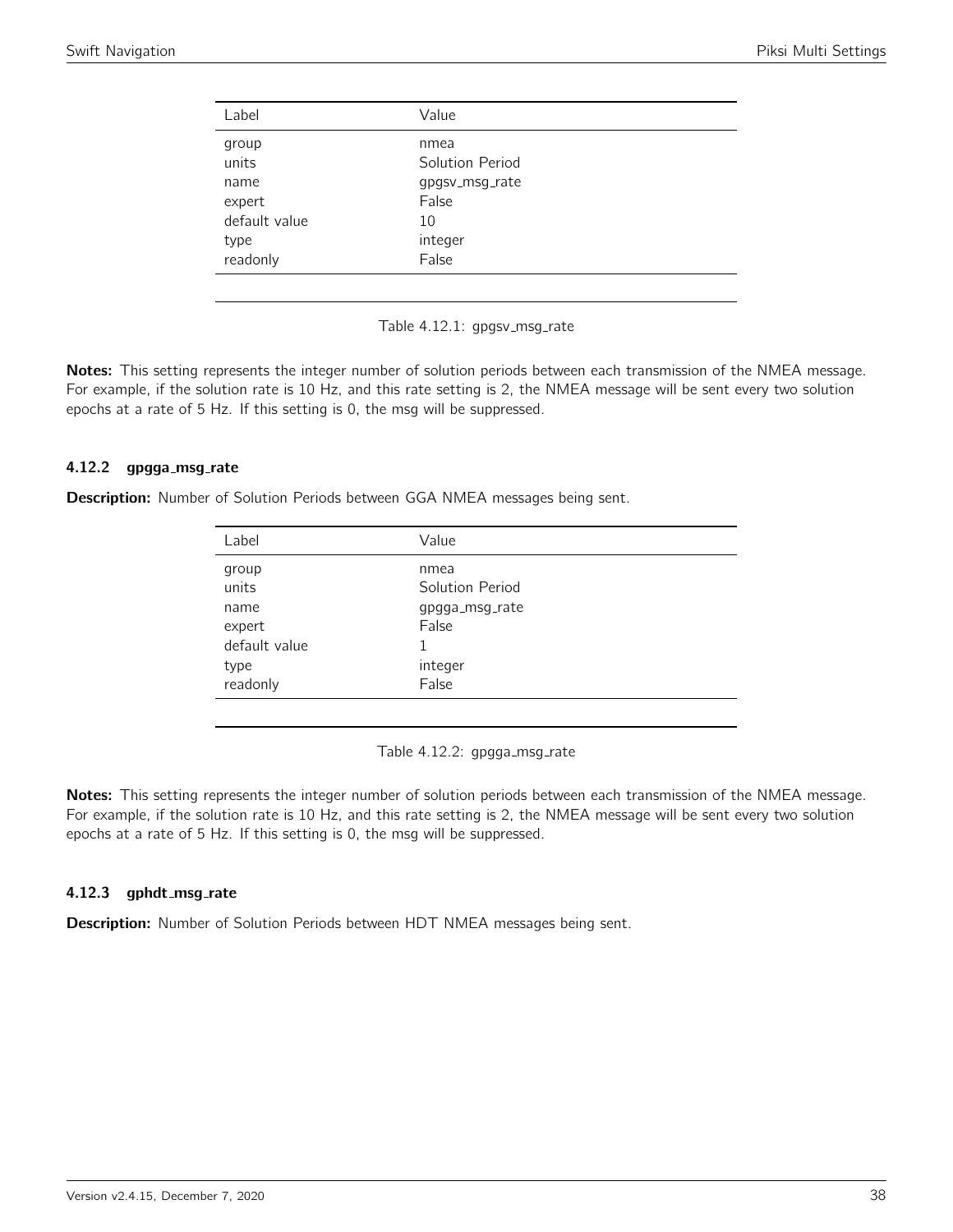| Label         | Value           |
|---------------|-----------------|
| group         | nmea            |
| units         | Solution Period |
| name          | gphdt_msg_rate  |
| expert        | False           |
| default value |                 |
| type          | integer         |
| readonly      | False           |
|               |                 |

Table 4.12.3: gphdt\_msg\_rate

Notes: This setting represents the integer number of solution periods between each transmission of the NMEA message. For example, if the solution rate is 10 Hz, and this rate setting is 2, the NMEA message will be sent every two solution epochs at a rate of 5 Hz. If this setting is 0, the msg will be suppressed.

## 4.12.4 gprmc\_msg\_rate

Description: Number of Solution Periods between RMC NMEA messages being sent.

| Label         | Value           |
|---------------|-----------------|
| group         | nmea            |
| units         | Solution Period |
| name          | gprmc_msg_rate  |
| expert        | False           |
| default value | 10              |
| type          | integer         |
| readonly      | False           |
|               |                 |

Table 4.12.4: gprmc\_msg\_rate

Notes: This setting represents the integer number of solution periods between each transmission of the NMEA message. For example, if the solution rate is 10 Hz, and this rate setting is 2, the NMEA message will be sent every two solution epochs at a rate of 5 Hz. If this setting is 0, the msg will be suppressed.

## 4.12.5 gpvtg\_msg\_rate

Description: Number of Solution Periods between VTG NMEA messages being sent.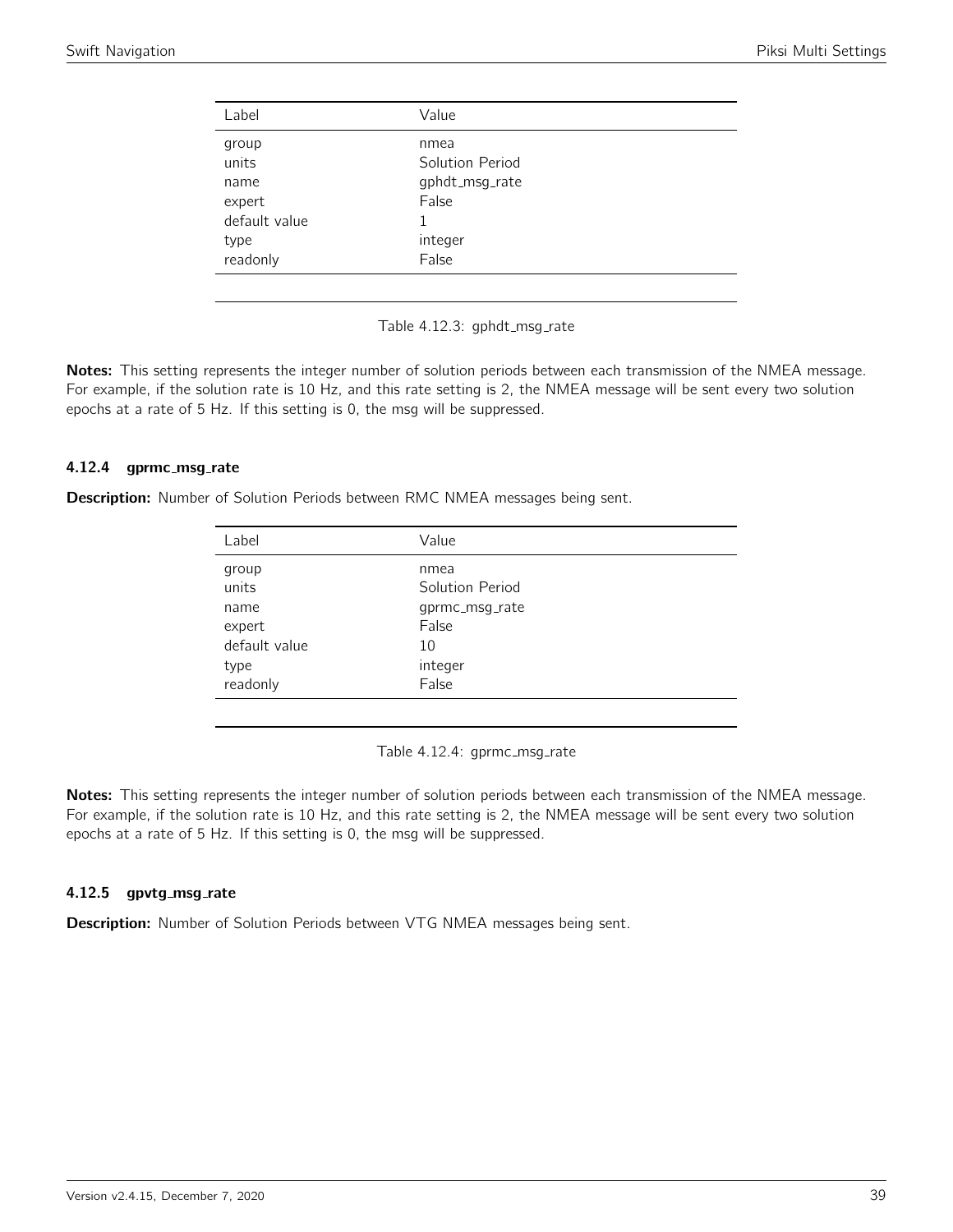| Label         | Value           |
|---------------|-----------------|
| group         | nmea            |
| units         | Solution Period |
| name          | gpvtg_msg_rate  |
| expert        | False           |
| default value |                 |
| type          | integer         |
| readonly      | False           |
|               |                 |

Table 4.12.5: gpvtg\_msg\_rate

Notes: This setting represents the integer number of solution periods between each transmission of the NMEA message. For example, if the solution rate is 10 Hz, and this rate setting is 2, the NMEA message will be sent every two solution epochs at a rate of 5 Hz. If this setting is 0, the msg will be suppressed.

## 4.12.6 gpgll\_msg\_rate

Description: Number of Solution Periods between GLL NMEA messages being sent.

| Label         | Value           |
|---------------|-----------------|
| group         | nmea            |
| units         | Solution Period |
| name          | gpgll_msg_rate  |
| expert        | False           |
| default value | 10              |
| type          | integer         |
| readonly      | False           |
|               |                 |

Table 4.12.6: gpgll\_msg\_rate

Notes: This setting represents the integer number of solution periods between each transmission of the NMEA message. For example, if the solution rate is 10 Hz, and this rate setting is 2, the NMEA message will be sent every two solution epochs at a rate of 5 Hz. If this setting is 0, the msg will be suppressed.

## 4.12.7 gpzda\_msg\_rate

Description: Number of Solution Periods between ZDA NMEA messages being sent.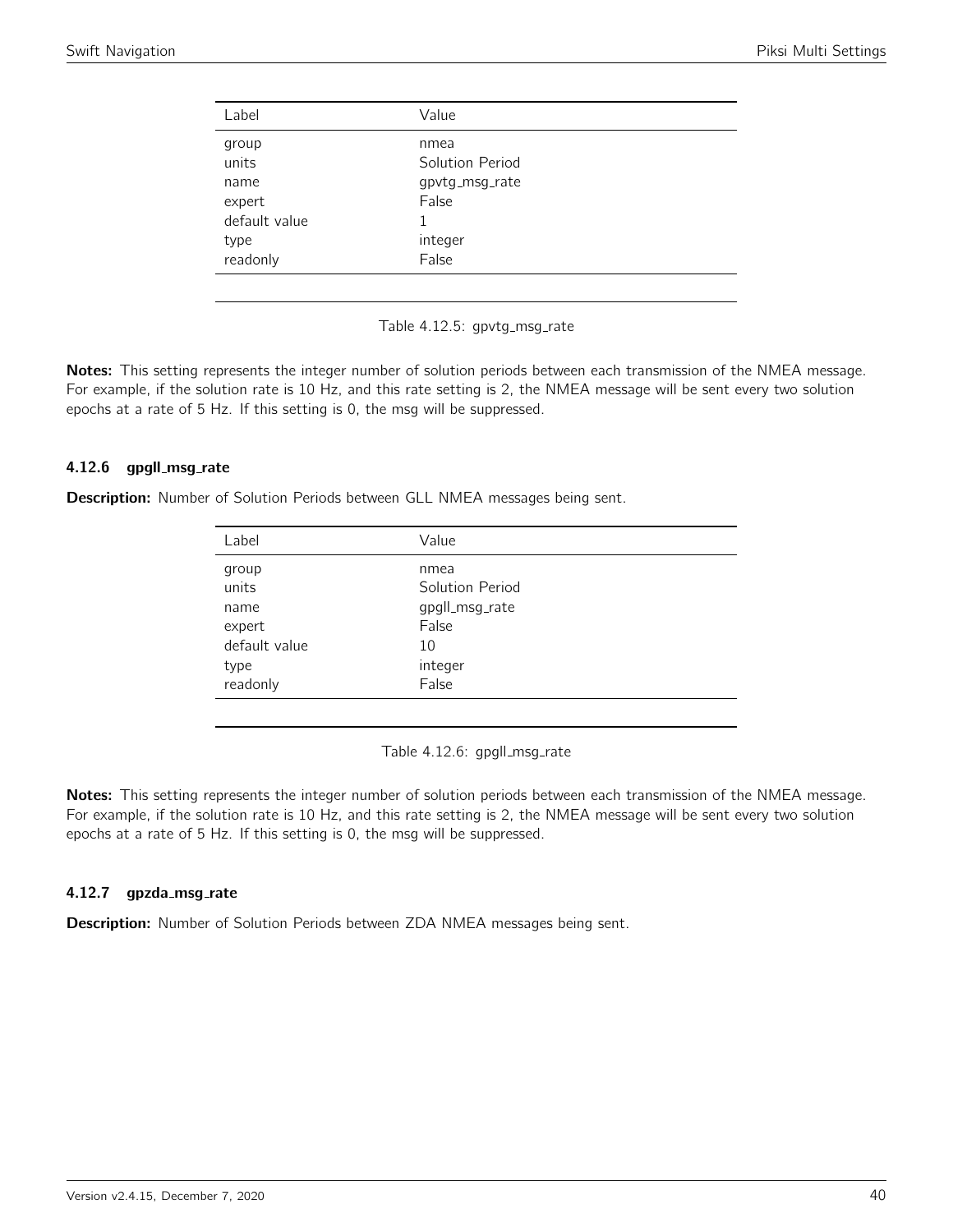| Value           |
|-----------------|
| nmea            |
| Solution Period |
| gpzda_msg_rate  |
| False           |
| None            |
| 10              |
| integer         |
| False           |
|                 |

Table 4.12.7: gpzda\_msg\_rate

Notes: This setting represents the integer number of solution periods between each transmission of the NMEA message. For example, if the solution rate is 10 Hz, and this rate setting is 2, the NMEA message will be sent every two solution epochs at a rate of 5 Hz. If this setting is 0, the msg will be suppressed.

# 4.12.8 gsa\_msg\_rate

**Description:** Number of Solution Periods between GSA NMEA messages being sent.

| Label                      | Value            |
|----------------------------|------------------|
| group                      | nmea             |
| units                      | Solution Periods |
| name                       | qsa_msq_rate     |
| expert                     | False            |
| enumerated possible values | None             |
| default value              | 10               |
| type                       | integer          |
| readonly                   | False            |

Table 4.12.8: gsa\_msg\_rate

Notes: This setting represents the integer number of solution periods between each transmission of the NMEA message. For example, if the solution rate is 10 Hz, and this rate setting is 2, the NMEA message will be sent every two solution epochs at a rate of 5 Hz. If this setting is 0, the msg will be suppressed.

## 4.12.9 gpgst\_msg\_rate

Description: Number of Solution Periods between GST NMEA messages being sent.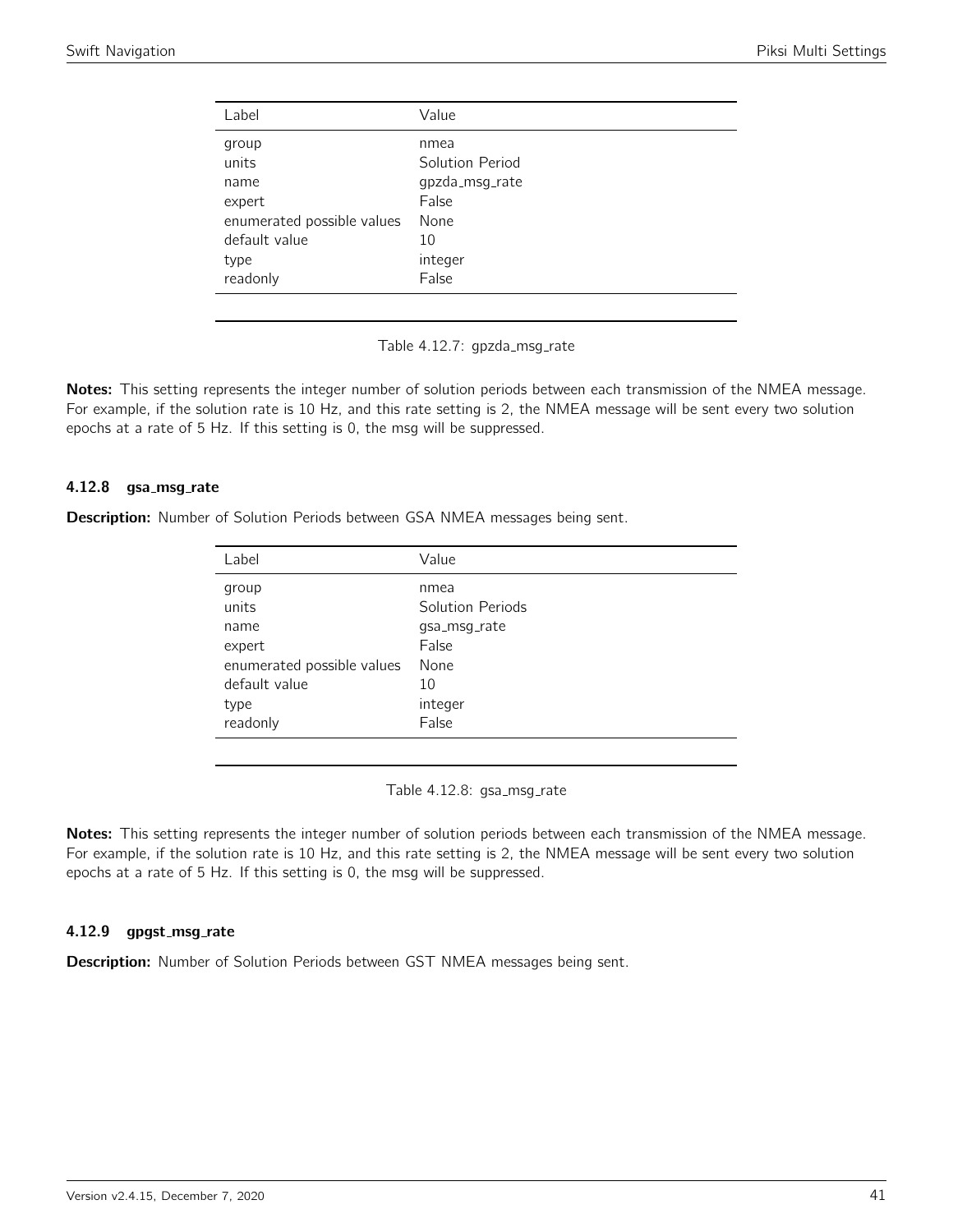| nmea<br>Solution Period<br>qpqst_msq_rate |
|-------------------------------------------|
|                                           |
|                                           |
|                                           |
| False                                     |
| None                                      |
|                                           |
| integer                                   |
| False                                     |
|                                           |

Table 4.12.9: gpgst\_msg\_rate

Notes: This setting represents the integer number of solution periods between each transmission of the NMEA message.

# 4.13 ntrip

# 4.13.1 enable

Description: Enable NTRIP client. The interface will receive 1002, 1004, 1005, 1006, 1010, 1012, 1033, 1230 and MSM4-7 RTCMv3 messages and will not transmit or receive any other messages.

| Label                      | Value       |
|----------------------------|-------------|
| group                      | ntrip       |
| units                      | N/A         |
| name                       | enable      |
| expert                     | False       |
| enumerated possible values | True, False |
| default value              | False       |
| type                       | boolean     |
| readonly                   | False       |

Table 4.13.1: enable

Notes: If True, NTRIP client will be used.

#### 4.13.2 url

Description: NTRIP URL to use.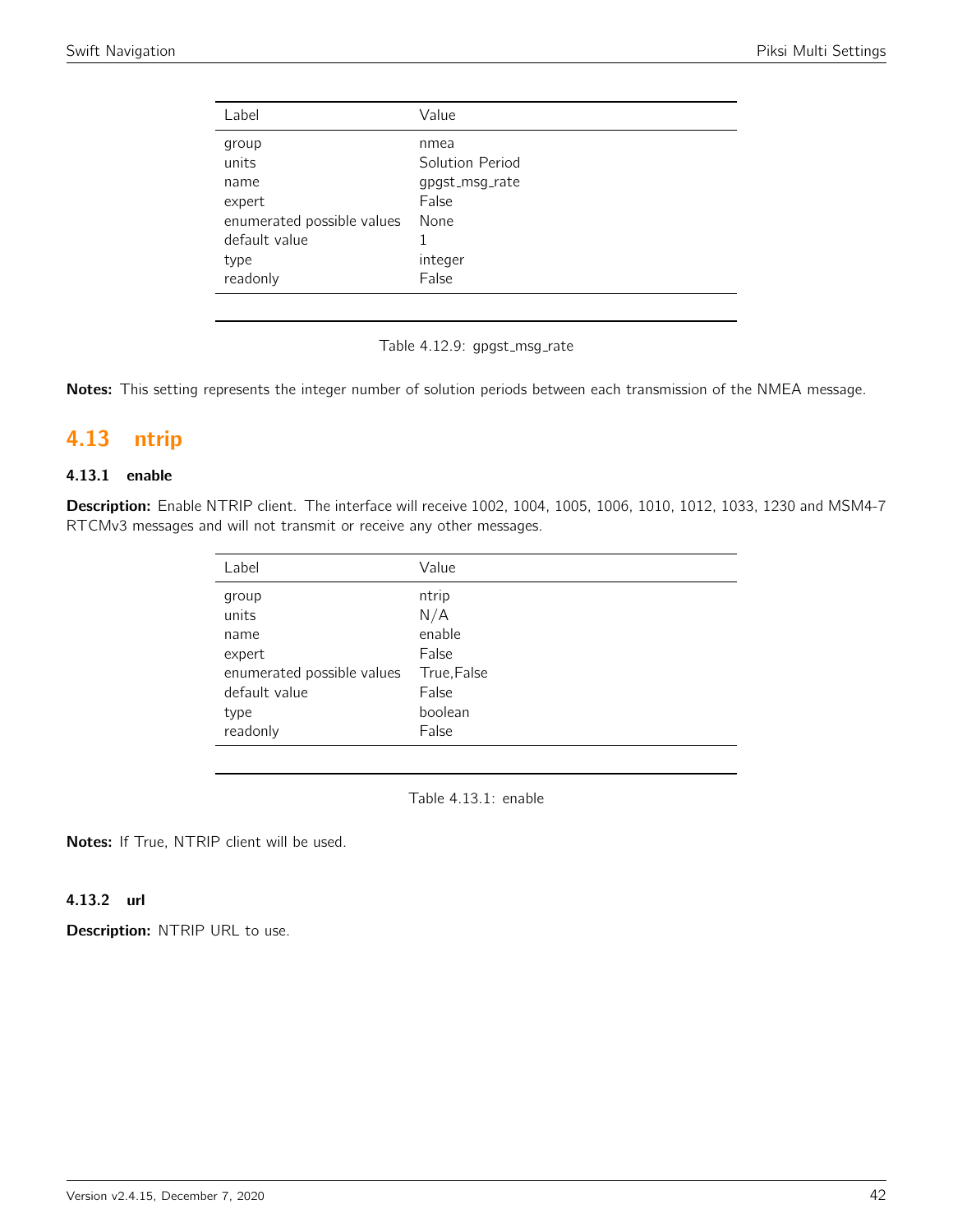| Label                      | Value  |
|----------------------------|--------|
| group                      | ntrip  |
| units                      | N/A    |
| name                       | url    |
| expert                     | False  |
| enumerated possible values | None   |
| default value              | N/A    |
| type                       | string |
| readonly                   | False  |
|                            |        |

Table 4.13.2: url

Notes: NTRIP must be enabled to use this setting. URLs should be HTTP URLs with a port, and a mountpoint path such as example.com:2101/BAZ\_RTCM3. NTRIP 'enable' must be 'False' in order to change this setting.

## 4.13.3 username

Description: NTRIP username to use.

| Label                      | Value    |
|----------------------------|----------|
|                            |          |
| group                      | ntrip    |
| units                      | N/A      |
| name                       | username |
| expert                     | False    |
| enumerated possible values | None     |
| default value              | N/A      |
| type                       | string   |
| readonly                   | False    |
|                            |          |

Table 4.13.3: username

Notes: Username to use with NTRIP client. NTRIP must be enabled to use this setting.

# 4.13.4 password

Description: NTRIP password to use.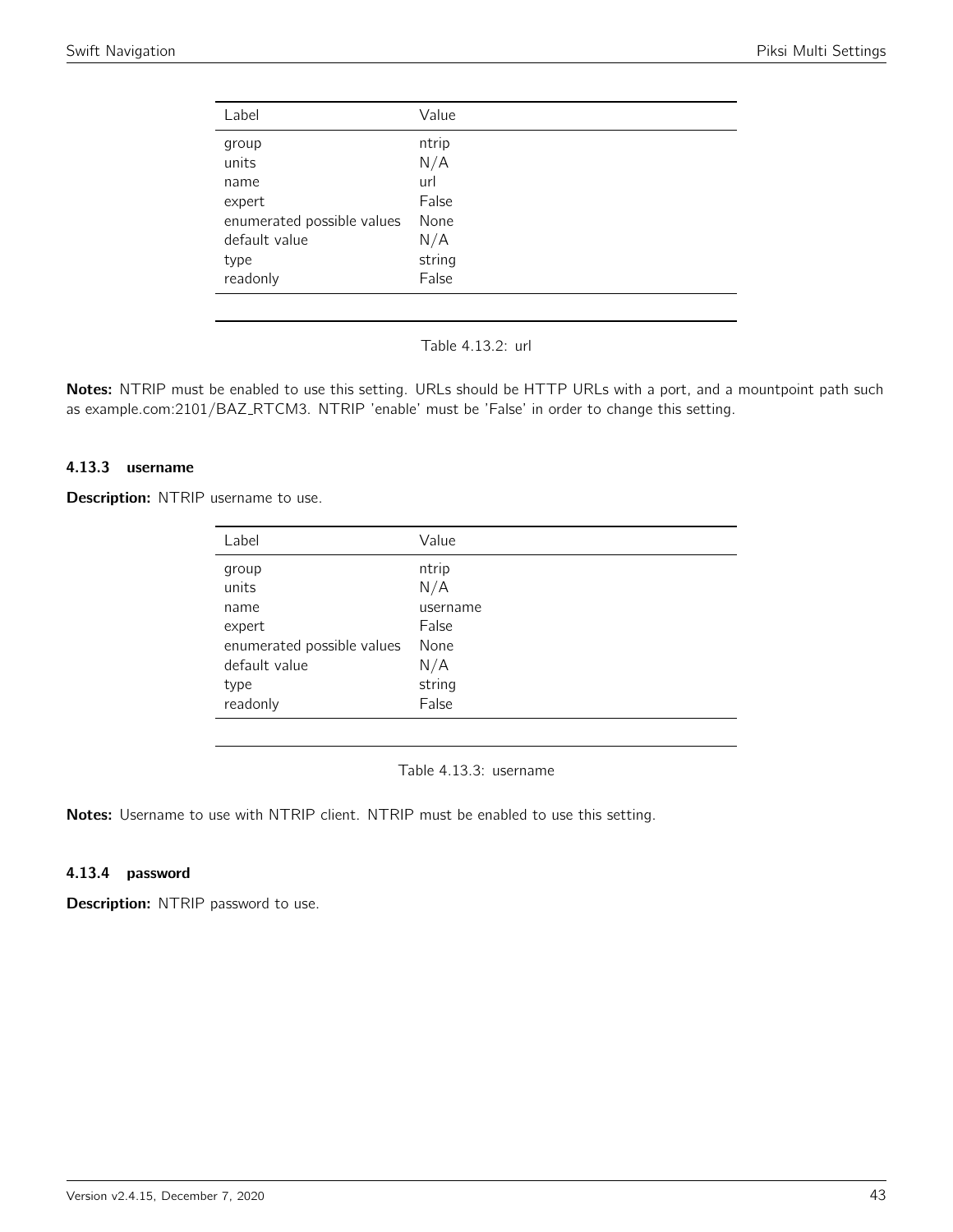| Label                      | Value    |
|----------------------------|----------|
| group                      | ntrip    |
| units                      | N/A      |
| name                       | password |
| expert                     | False    |
| enumerated possible values | None     |
| default value              | N/A      |
| type                       | string   |
| readonly                   | False    |
|                            |          |

Table 4.13.4: password

Notes: Password to use with NTRIP client. NTRIP must be enabled to use this setting.

#### 4.13.5 gga out interval

Description: Interval at which the NMEA GGA sentence is uploaded to the NTRIP server

| Label                      | Value            |
|----------------------------|------------------|
| group                      | ntrip            |
| units                      | seconds          |
| name                       | gga_out_interval |
| expert                     | False            |
| enumerated possible values | None             |
| default value              | 0                |
| type                       | integer          |
| readonly                   | False            |
|                            |                  |

Table 4.13.5: gga\_out\_interval

Notes: The interval (in seconds) at which the NMEA GGA sentence is uploaded to the specified NTRIP server. The default of 0 disables the GGA sentence upload.

## 4.13.6 gga\_out\_rev1

Description: If True, the NTRIP client will use an NTRIP 1.0 formatted GGA sentence.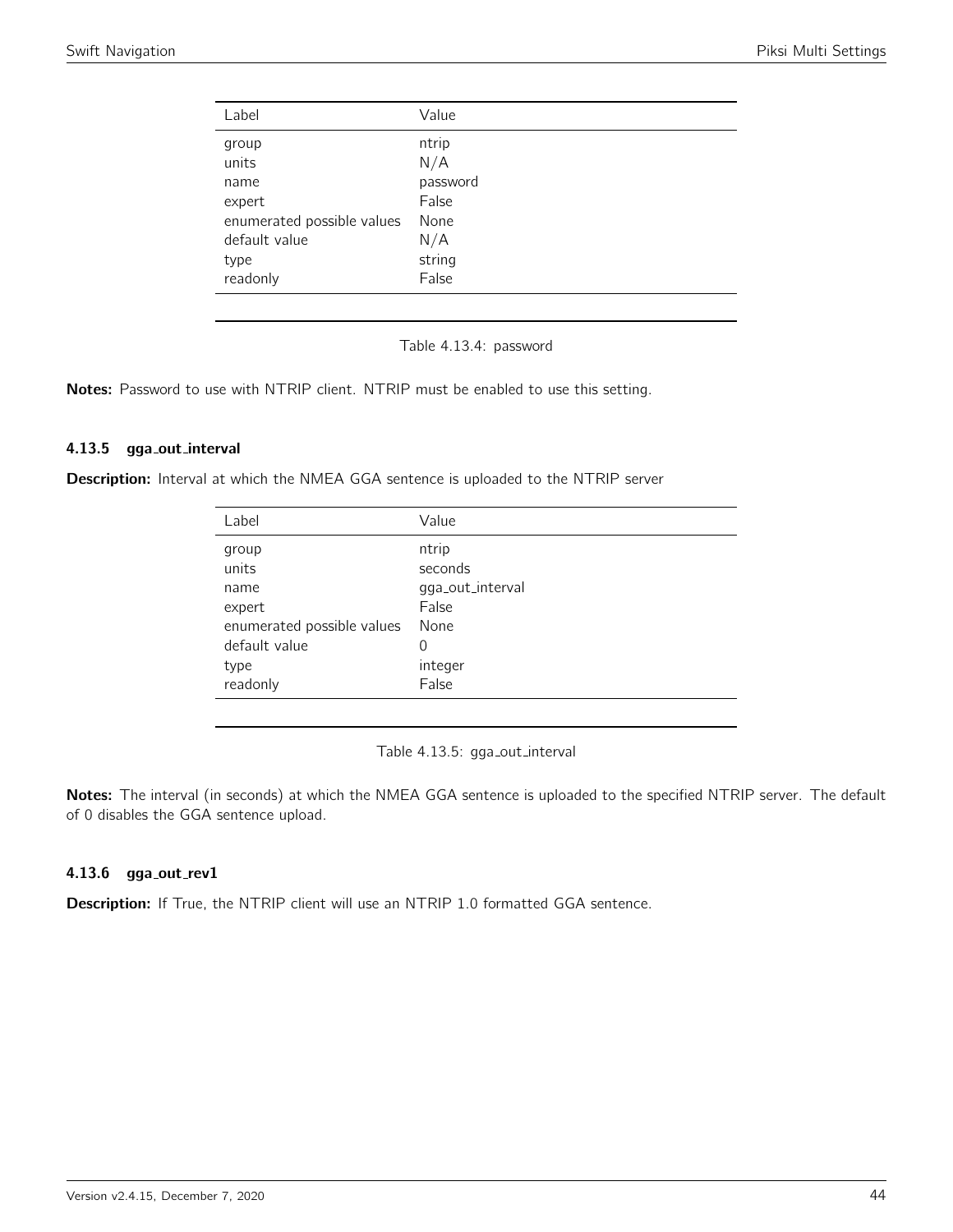| Value                      |
|----------------------------|
| ntrip                      |
| seconds                    |
| gga_out_rev1               |
| True                       |
| None                       |
| False                      |
| boolean                    |
| False                      |
| enumerated possible values |

Table 4.13.6: gga\_out\_rev1

Notes: By default, the NTRIP client will use an NTRIP 2.0 formatted GGA sentence, which prefixes the GGA sentence with "Ntrip-GGA: ". If this option is enabled, the prefix will be dropped.

# 4.13.7 debug

Description: Additional debug messages for NTRIP (sent to /var/log/messages).

| Label         | Value   |
|---------------|---------|
| expert        | True    |
| group         | ntrip   |
| default value | False   |
| name          | debug   |
| type          | boolean |
| readonly      | False   |

Table 4.13.7: debug

# 4.14 pps

## 4.14.1 width

Description: Number of microseconds the PPS will remain active (allowed range from 1 to 999999 us).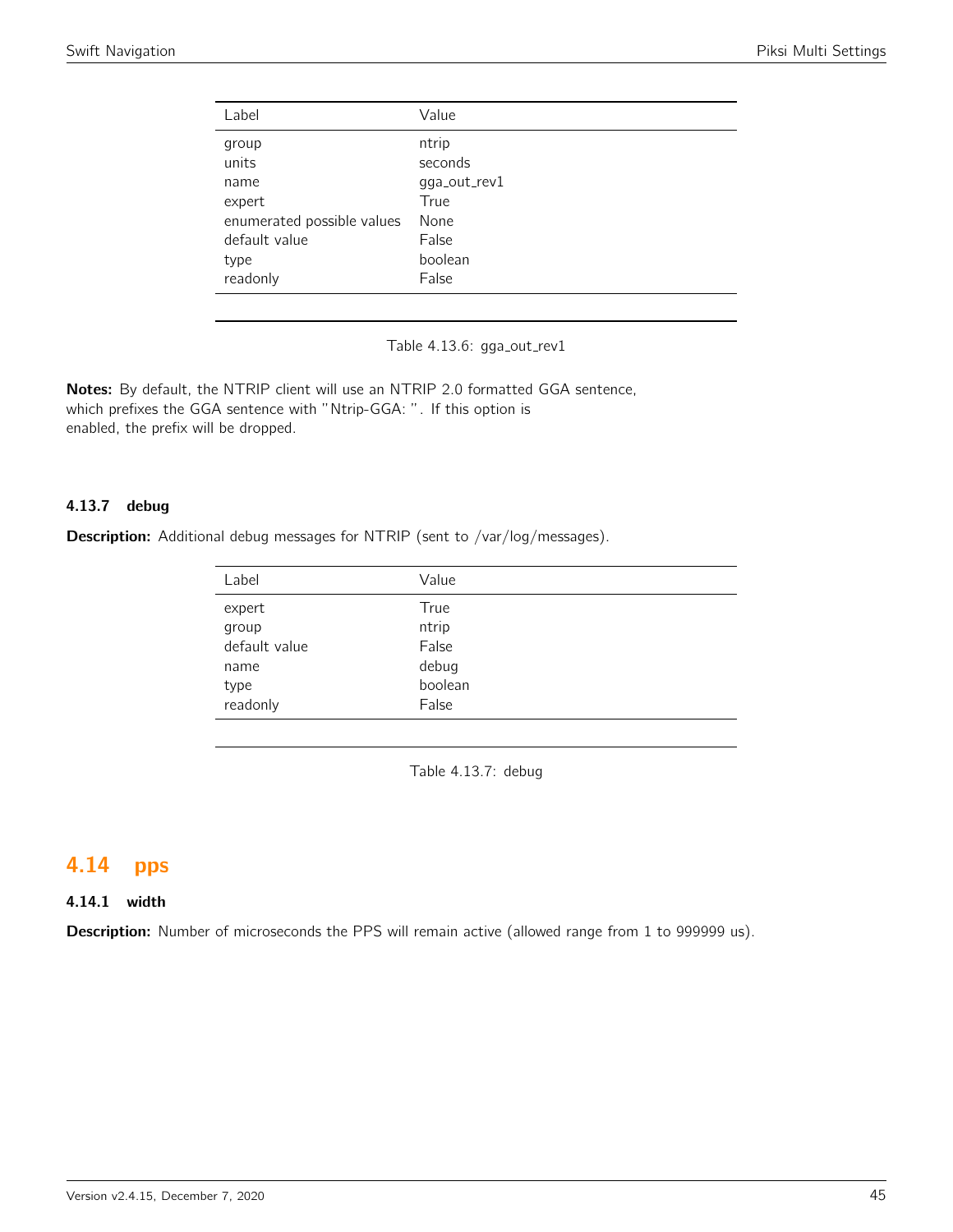| Label                      | Value             |
|----------------------------|-------------------|
| group                      | pps               |
| units                      | us (microseconds) |
| name                       | width             |
| expert                     | False             |
| enumerated possible values | None              |
| default value              | 2000              |
| type                       | integer           |
| readonly                   | False             |

Table 4.14.1: width

# Notes: None

# 4.14.2 polarity

Description: Logic level on output pin when the PPS is active.

| Label                      | Value       |
|----------------------------|-------------|
| group                      | pps         |
| units                      | Logic Level |
| name                       | polarity    |
| expert                     | False       |
| enumerated possible values | 0, 1        |
| default value              |             |
| type                       | integer     |
| readonly                   | False       |

Table 4.14.2: polarity

# Notes: None

# 4.14.3 offset

Description: Offset in nanoseconds between GPS time and the PPS.

| Label                      | Value            |
|----------------------------|------------------|
| group                      | pps              |
| units                      | ns (nanoseconds) |
| name                       | offset           |
| expert                     | False            |
| enumerated possible values | None             |
| default value              | 0                |
| type                       | integer          |
| readonly                   | False            |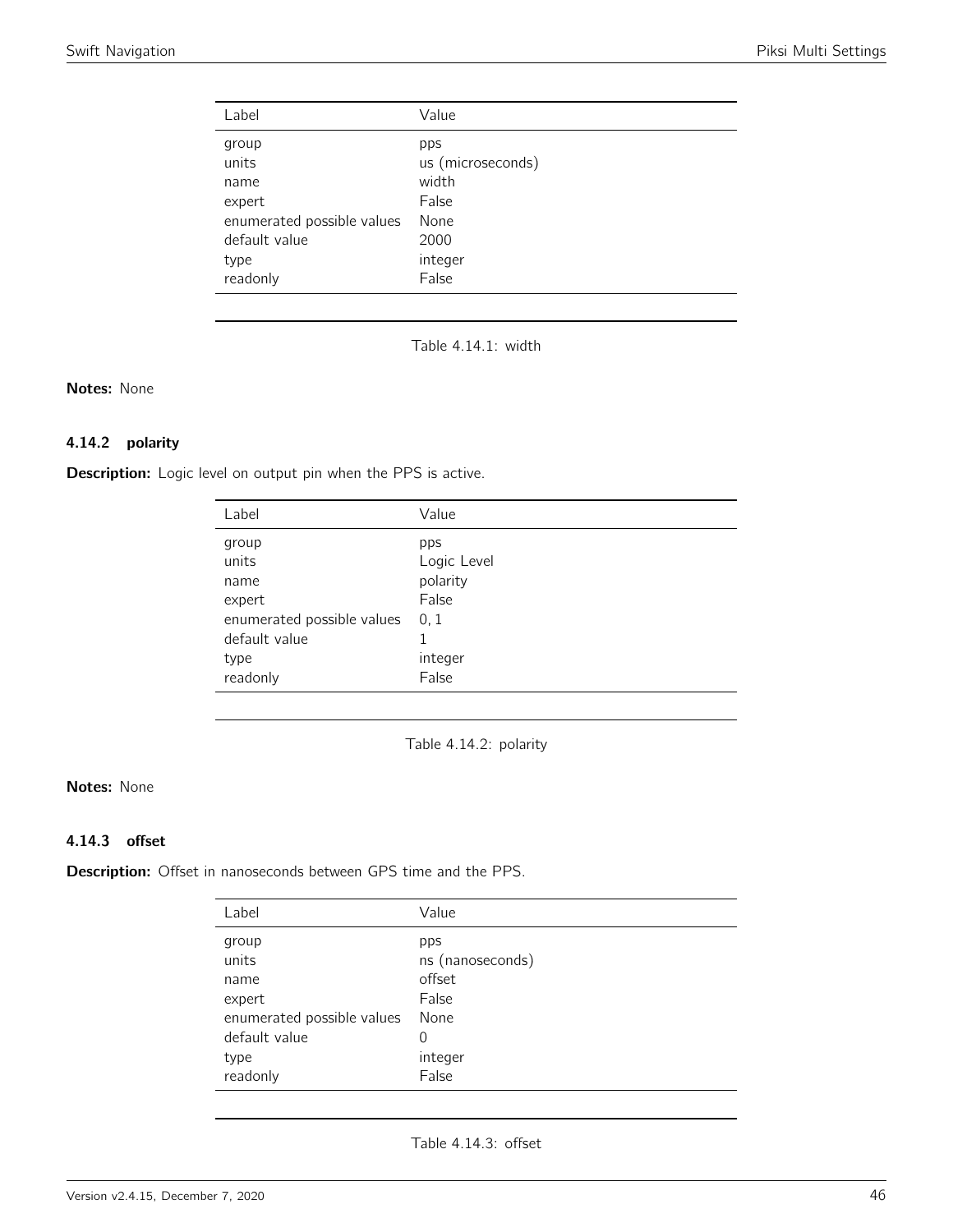Notes: This setting can be used to compensate for cable delays in timing systems.

#### 4.14.4 frequency

**Description:** Generate a pulse with the given frequency (maximum  $= 20$  Hz).

| Value     |
|-----------|
| pps       |
| Hz        |
| frequency |
| False     |
| None      |
| 1.0       |
| double    |
| False     |
|           |

Table 4.14.4: frequency

Notes: None

#### 4.14.5 propagation mode

Description: Configures the behavior of the PPS when no GNSS fix is available.

| Label                      | Value                         |
|----------------------------|-------------------------------|
| group                      | pps                           |
| units                      | N/A                           |
| name                       | propagation_mode              |
| expert                     | False                         |
| enumerated possible values | None, Time Limited, Unlimited |
| default value              | Time Limited                  |
| type                       | enum                          |

Table 4.14.5: propagation\_mode

## 4.14.6 propagation\_timeout

Description: Configures the timeout length of the PPS when using the "Time Limited" propagation mode.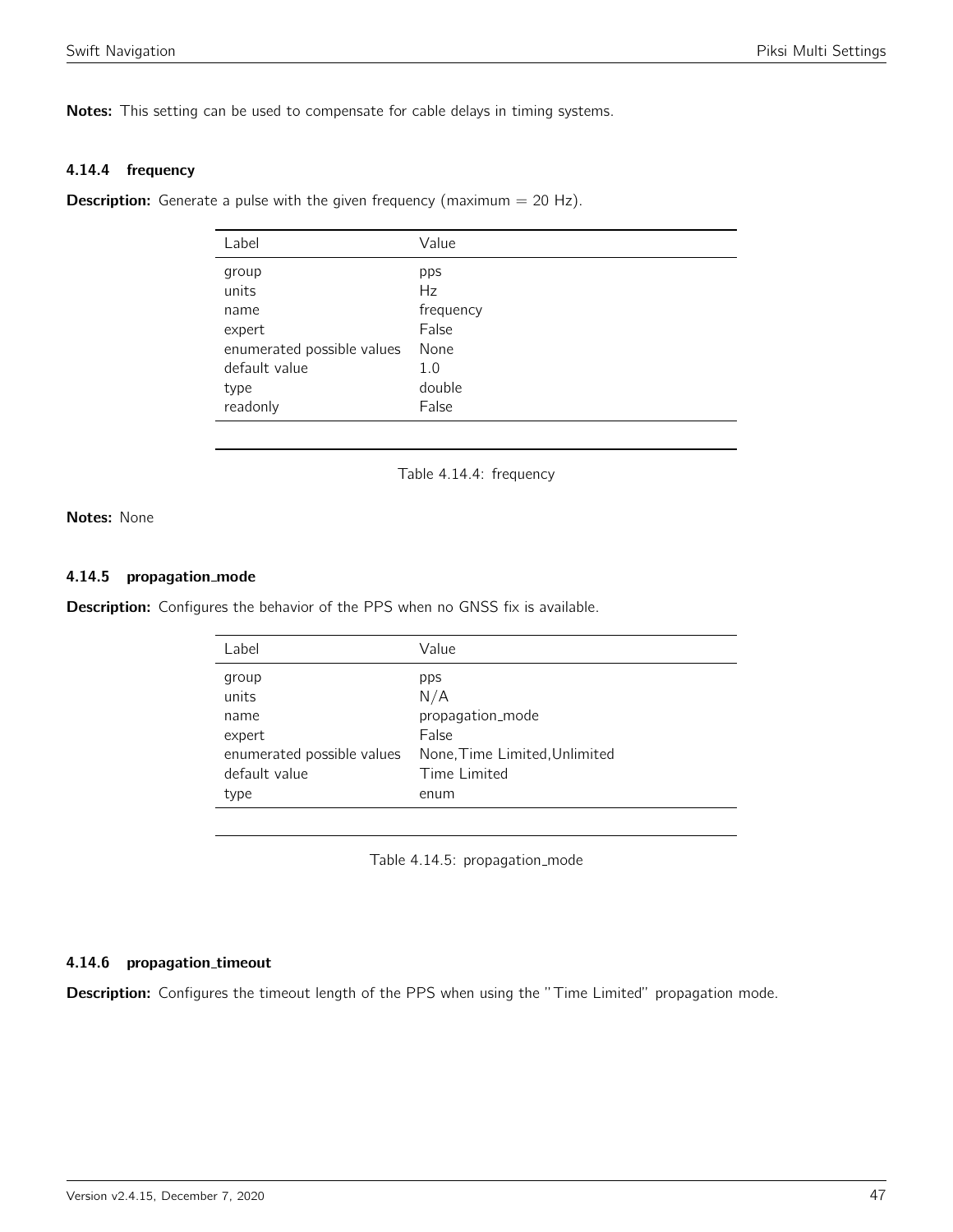| Label         | Value               |
|---------------|---------------------|
| group         | pps                 |
| units         | seconds             |
| name          | propagation_timeout |
| expert        | False               |
| default value | 5                   |
| type          | float               |
| readonly      | False               |
|               |                     |

Table 4.14.6: propagation\_timeout

# 4.15 rtcm out

# 4.15.1 output mode

Description: Selects the format of RTCM observation messages for the RTCMv3 OUT protocol

| Label                                                          | Value                                                         |
|----------------------------------------------------------------|---------------------------------------------------------------|
| group<br>units<br>name<br>expert<br>enumerated possible values | rt.cm_out<br>N/A<br>output_mode<br>True<br>Legacy, MSM4, MSM5 |
| default value                                                  | MSM <sub>5</sub>                                              |
| type                                                           | enum                                                          |
| readonly                                                       | False                                                         |
|                                                                |                                                               |

Table 4.15.1: output\_mode

Notes: Legacy mode outputs the RTCMv3.1 1004 & 1012 observation messages (GPS&GLO only), whereas the RTCMv3.2 MSM4 and MSM5 modes send observations from all constellations.

# 4.15.2 rcv descriptor

Description: Receiver type description to be sent out in the RTCMv3 1033 message.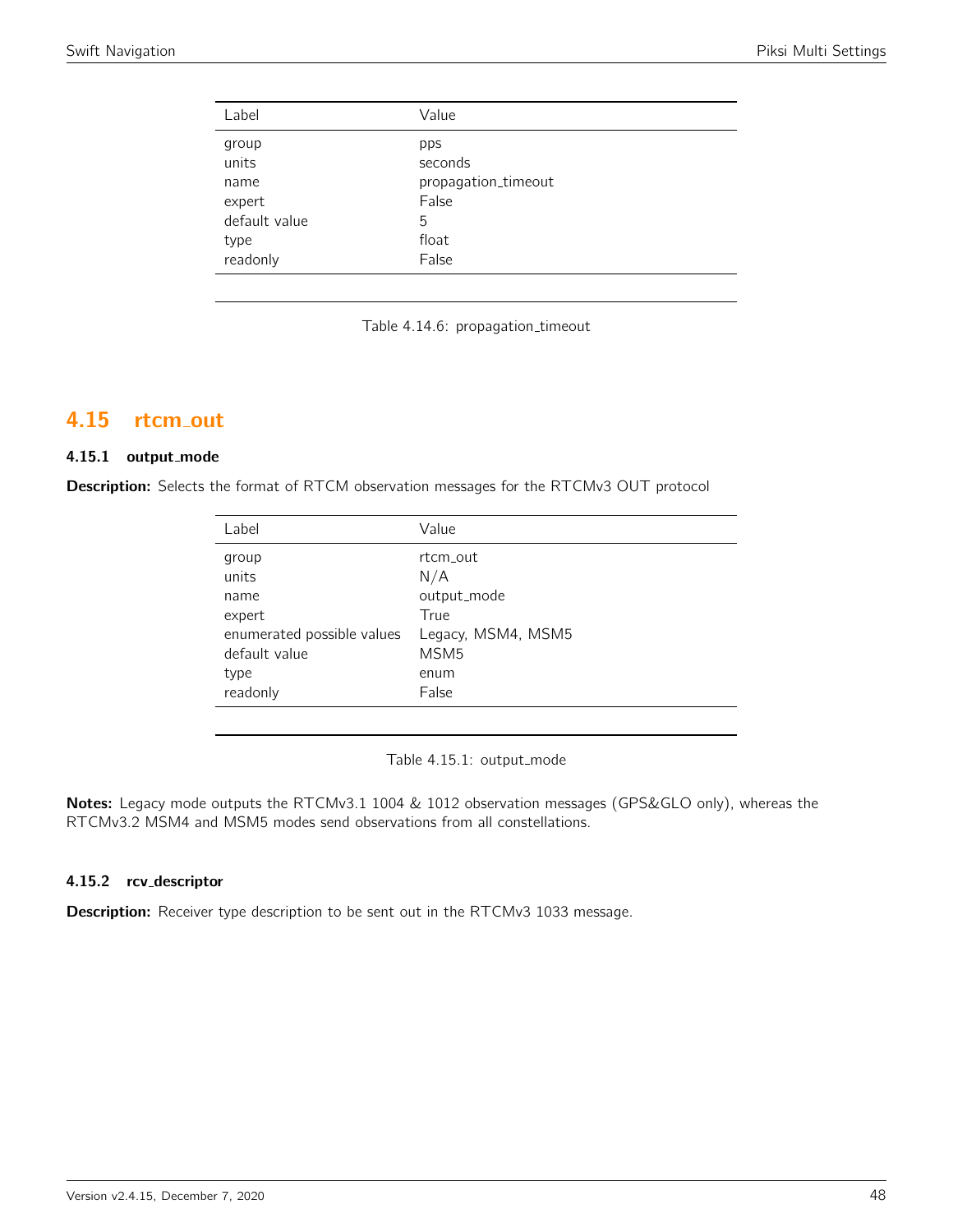| Label                      | Value          |
|----------------------------|----------------|
| group                      | rt.cm_out      |
| units                      | N/A            |
| name                       | rcv_descriptor |
| expert                     | True           |
| enumerated possible values | None           |
| default value              | <b>PIKSI</b>   |
| type                       | string         |
| readonly                   | False          |
|                            |                |

Table 4.15.2: rcv\_descriptor

Notes: Alphanumeric characters. Maxmimum 31 characters.

#### 4.15.3 ant descriptor

Description: Antenna description to be sent out in RTCMv3 messages 1008 and 1033.

| Label                      | Value          |
|----------------------------|----------------|
| group                      | rt.cm_out      |
| units                      | N/A            |
| name                       | ant_descriptor |
| expert                     | True           |
| enumerated possible values | None           |
| default value              | HXCGPS500 NONE |
| type                       | string         |
| readonly                   | False          |
|                            |                |

Table 4.15.3: ant descriptor

Notes: Alphanumeric characters. IGS limits the number of characters to 20 at this time, but this setting allows for 31 characters for future extension.

# 4.15.4 antenna height

Description: Antenna height to be sent out in RTCMv3 message 1006.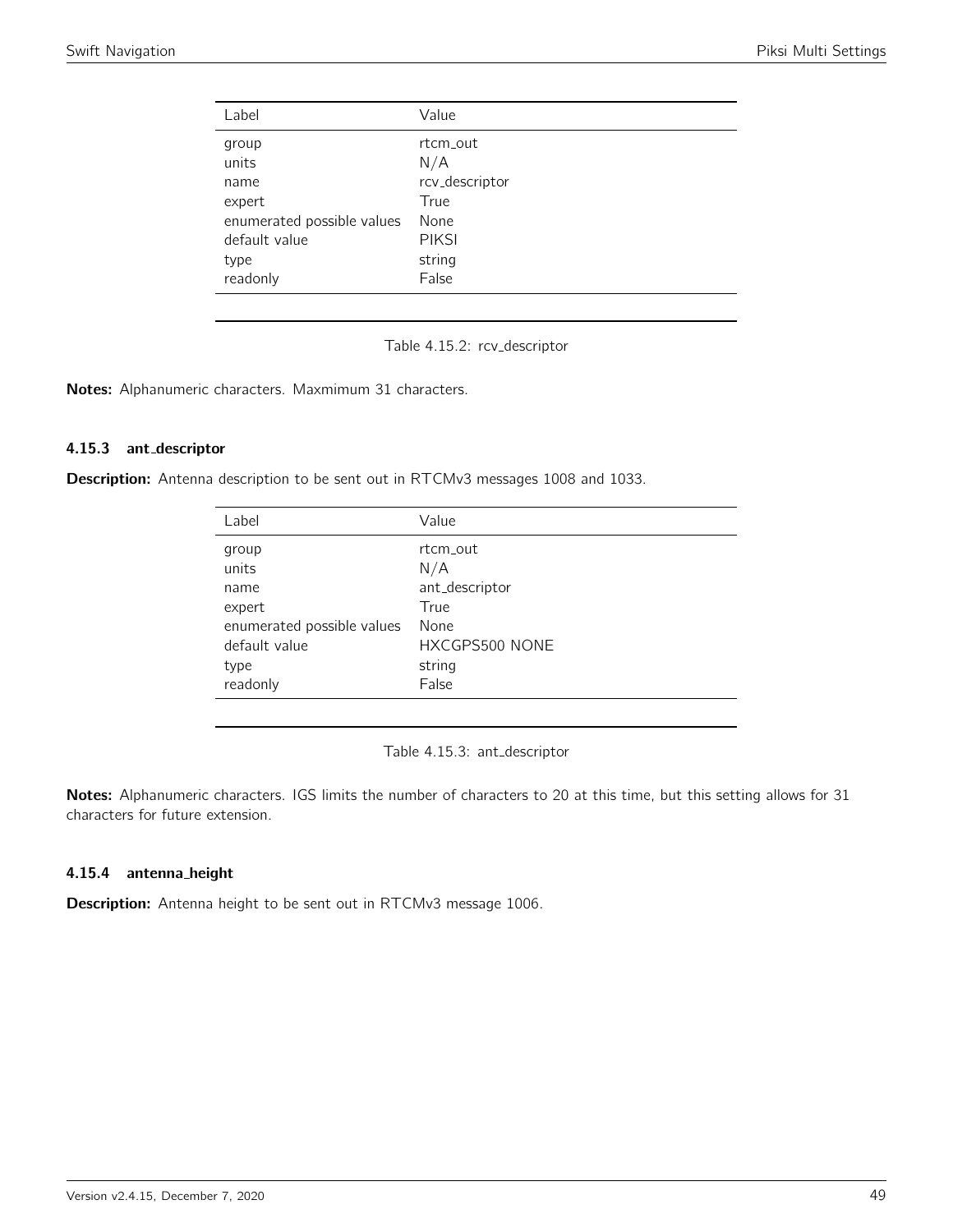| Label                      | Value          |
|----------------------------|----------------|
| group                      | rt.cm_out      |
| units                      | meters         |
| name                       | antenna_height |
| expert                     | True           |
| enumerated possible values | None           |
| default value              | 0.0            |
| type                       | double         |
| readonly                   | False          |
|                            |                |

Table 4.15.4: antenna height

Notes: The Antenna Height field provides the height of the Antenna Reference Point above the marker used in the survey campaign.

# 4.16 sample daemon

# 4.16.1 enabled

Description: Enables or disables the SDK sample daemon.

| Label         | Value         |
|---------------|---------------|
|               |               |
| group         | sample_daemon |
| units         | N/A           |
| name          | enabled       |
| expert        | True          |
| default value | false         |
| type          | boolean       |
| readonly      | False         |
|               |               |

Table 4.16.1: enabled

#### 4.16.2 enable broadcast

Description: Enables or disables UDP broadcast in the SDK sample daemon.

| Label         | Value            |
|---------------|------------------|
| group         | sample_daemon    |
| units         | N/A              |
| name          | enable_broadcast |
| expert        | True             |
| default value | false            |
| type          | boolean          |
| readonly      | False            |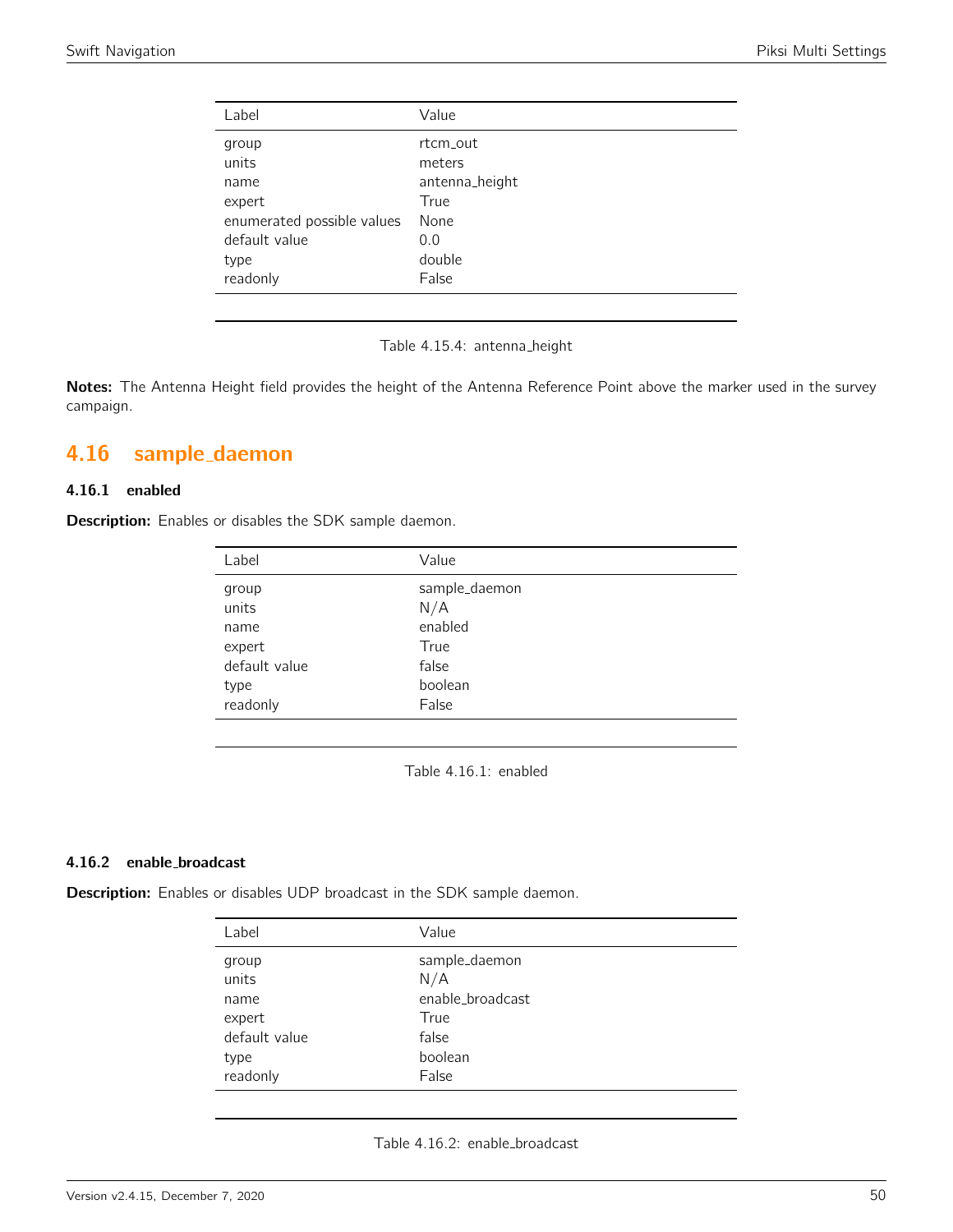# 4.16.3 offset

Description: Sets the height offset for the SDK sample daemon.

| Label         | Value         |
|---------------|---------------|
| group         | sample_daemon |
| units         | meters        |
| name          | offset        |
| expert        | True          |
| default value | $-32.1597$    |
| type          | float         |
| readonly      | False         |
|               |               |

Table 4.16.3: offset

# 4.16.4 broadcast hostname

**Description:** Sets the broadcast hostname for the SDK sample daemon.

| Label         | Value              |
|---------------|--------------------|
| group         | sample_daemon      |
| units         | N/A                |
| name          | broadcast_hostname |
| expert        | True               |
| default value | 255.255.255.255    |
| type          | string             |
| readonly      | False              |

Table 4.16.4: broadcast hostname

# 4.16.5 broadcast port

Description: Sets the broadcast port for the SDK sample daemon.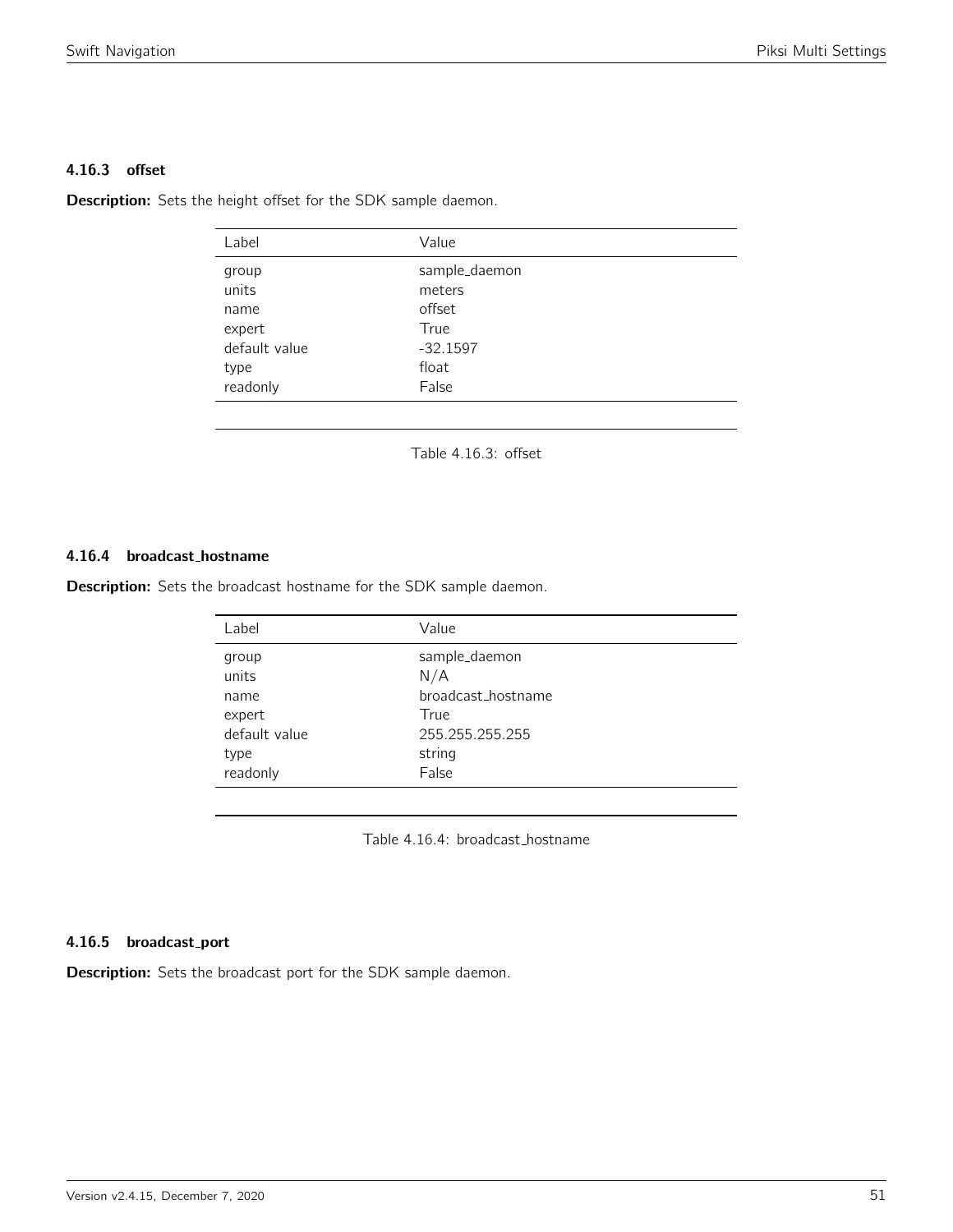| Label         | Value          |
|---------------|----------------|
| group         | sample_daemon  |
| units         | N/A            |
| name          | broadcast_port |
| expert        | True           |
| default value | 56666          |
| type          | integer        |
| readonly      | False          |

|  |  |  | Table 4.16.5: broadcast_port |
|--|--|--|------------------------------|
|--|--|--|------------------------------|

# 4.17 sbp

### 4.17.1 obs\_msg\_max\_size

**Description:** Determines the maximum message length for raw observation sbp messages.

| Label                      | Value            |
|----------------------------|------------------|
| group                      | sbp              |
| units                      | bytes            |
| name                       | obs_msg_max_size |
| expert                     | True             |
| enumerated possible values | None             |
| default value              | 255              |
| type                       | integer          |
| readonly                   | False            |
|                            |                  |

Table 4.17.1: obs\_msg\_max\_size

Notes: This parameter is useful for tuning observation messages for compatibility with radio modems. Some serial modems will internally split serial packets for their protocol and this parameter allows the size of the message to be reduced as to prevent the modem from sending multiple packets. If the parameter exceeds 255 bytes (the maximum size of an SBP message), the receiver firmware will ignore the parameter and use 255 bytes. If the parameter is set smaller than the size of one observation, the firmware will ignore the parameter and use the size of one observation as the maximum message size.

# 4.18 simulator

# 4.18.1 enabled

**Description:** Toggles the receiver internal simulator on and off.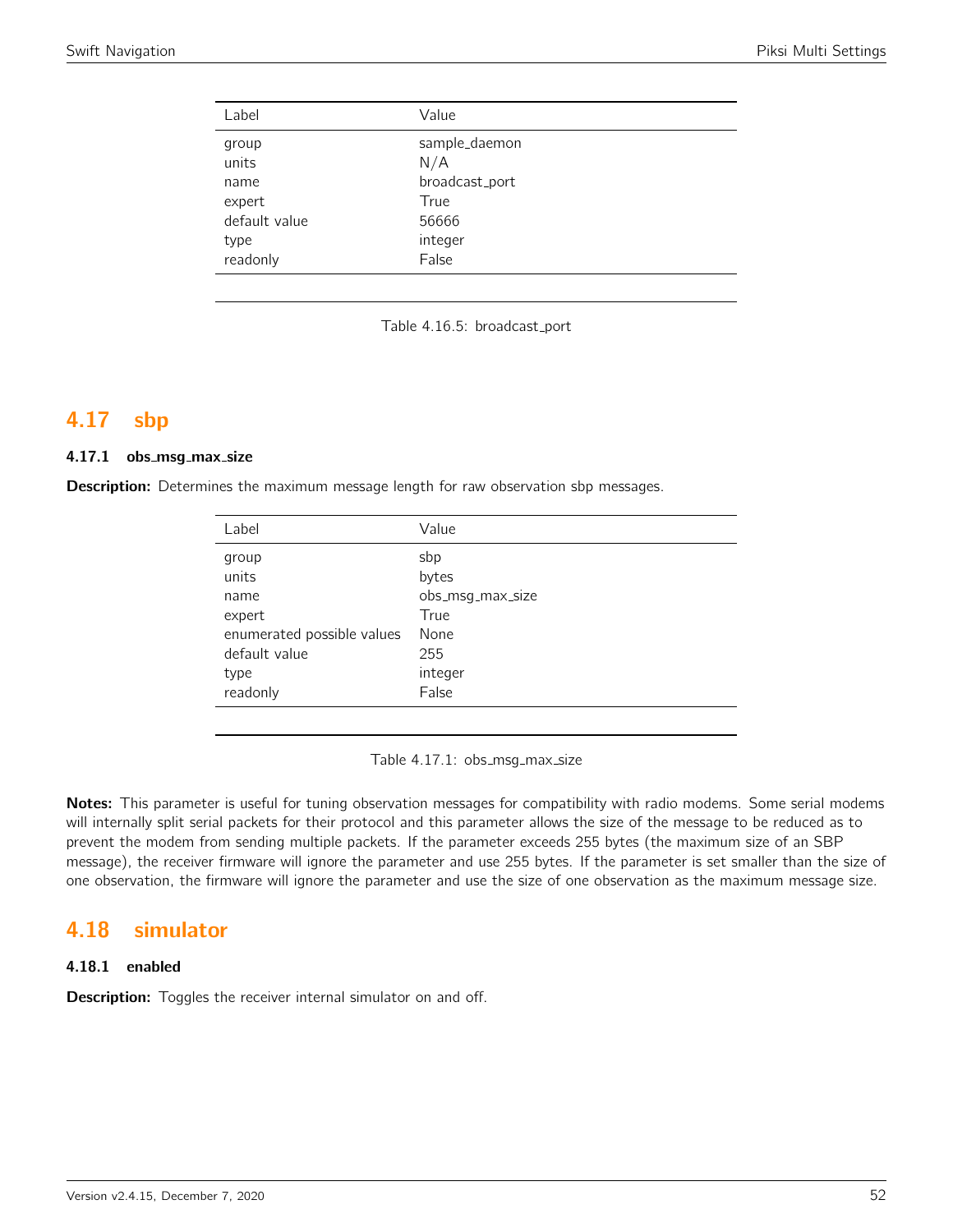| Label                      | Value       |
|----------------------------|-------------|
| group                      | simulator   |
| units                      | N/A         |
| name                       | enabled     |
| expert                     | False       |
| enumerated possible values | True, False |
| default value              | False       |
| type                       | boolean     |
| readonly                   | False       |
|                            |             |

Table 4.18.1: enabled

Notes: The simulator will provide simulated outputs of a stationary base station and the Local receiver moving in a circle around the base station. The simulator is intended to aid in system integration by providing realistic looking outputs but does not faithfully simulate every aspect of device operation.

# 4.18.2 base\_ecef\_x

Description: Simulated base station position.

| Label                      | Value        |
|----------------------------|--------------|
| group                      | simulator    |
| units                      | meters       |
| name                       | base_ecef_x  |
| expert                     | False        |
| enumerated possible values | None         |
| default value              | -2706098.845 |
| type                       | double       |
| readonly                   | False        |

Table 4.18.2: base\_ecef\_ $\times$ 

Notes: Earth Centered Earth Fixed (ECEF) x position of the simulated base station.

## 4.18.3 base\_ecef\_y

Description: Simulated base station position.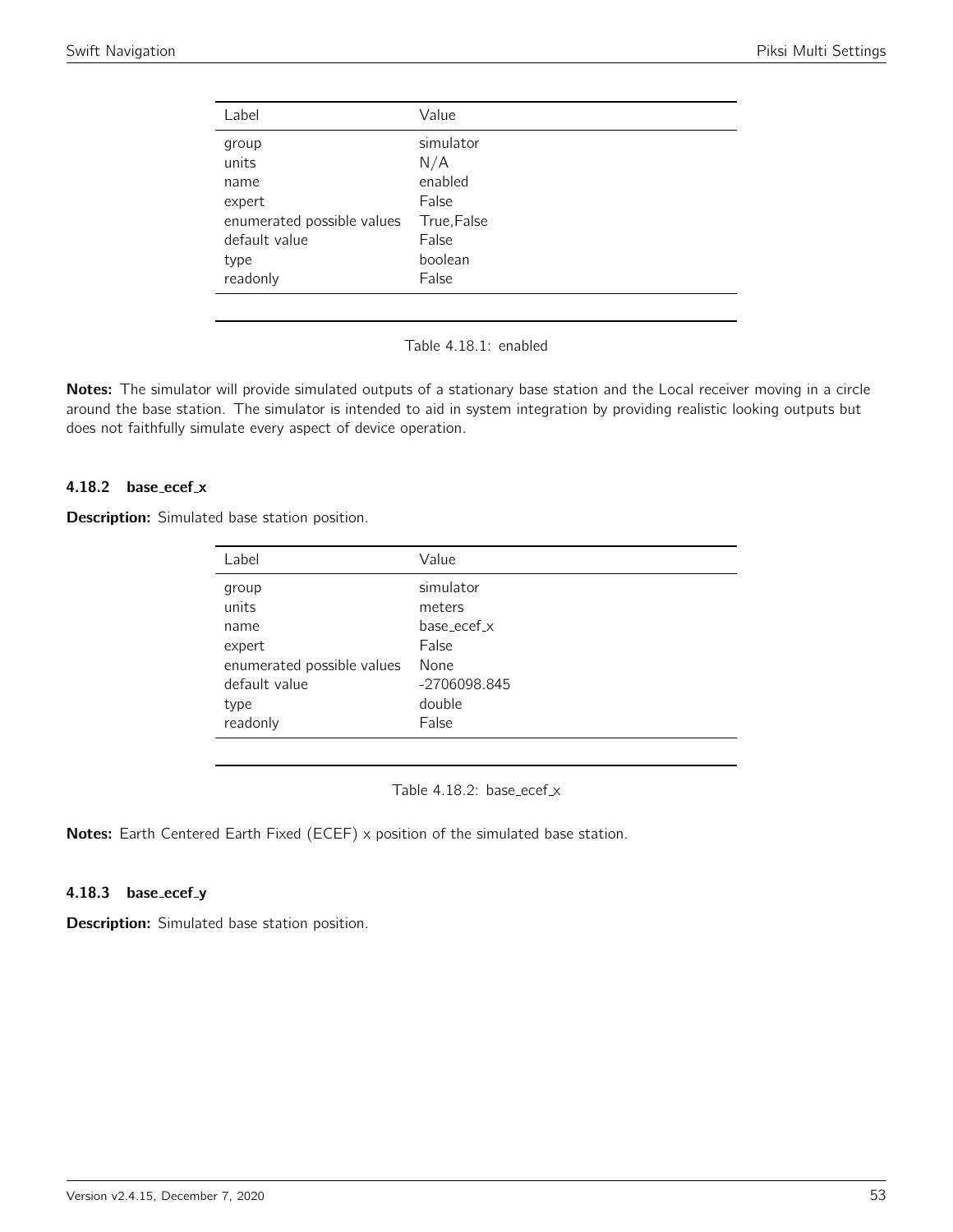| Label                      | Value          |
|----------------------------|----------------|
| group                      | simulator      |
| units                      | meters         |
| name                       | base_ecef_y    |
| expert                     | False          |
| enumerated possible values | None           |
| default value              | $-4261216.475$ |
| type                       | double         |
| readonly                   | False          |
|                            |                |

Table 4.18.3: base\_ecef\_y

Notes: Earth Centered Earth Fixed (ECEF) y position of the simulated base station.

#### 4.18.4 base\_ecef\_z

Description: Simulated base station position.

| Label                      | Value       |
|----------------------------|-------------|
| group                      | simulator   |
| units                      | meters      |
| name                       | base_ecef_z |
| expert                     | False       |
| enumerated possible values | None        |
| default value              | 3885597.912 |
| type                       | double      |
| readonly                   | False       |

Table 4.18.4: base\_ecef\_z

Notes: Earth Centered Earth Fixed (ECEF) z position of the simulated base station.

## 4.18.5 speed

Description: Simulated tangential speed of the receiver.

| Label                      | Value     |
|----------------------------|-----------|
| group                      | simulator |
| units                      | m/s       |
| name                       | speed     |
| expert                     | False     |
| enumerated possible values | None      |
| default value              | 4         |
| type                       | double    |
| readonly                   | False     |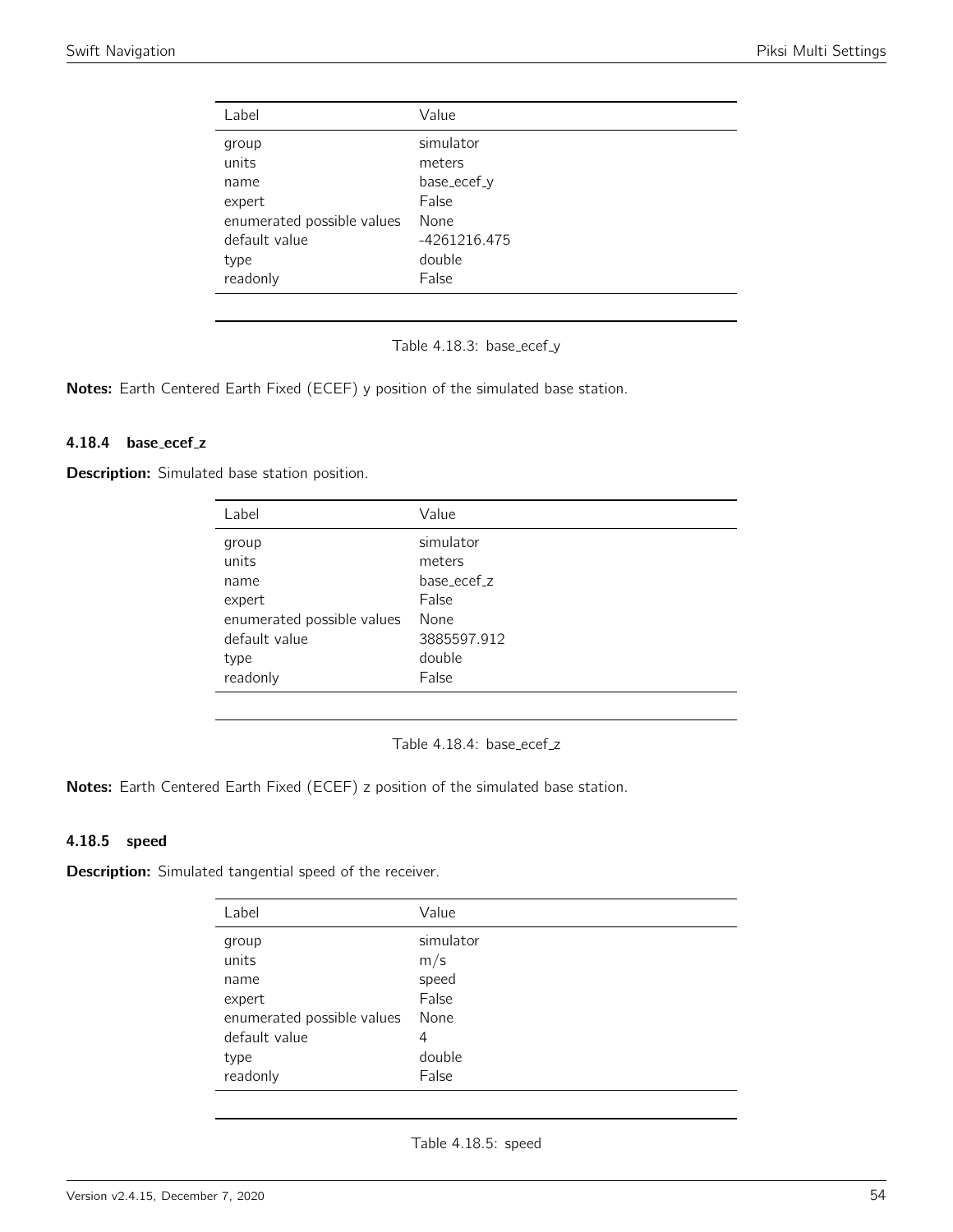# Notes: None

## 4.18.6 radius

Description: Radius of the circle around which the simulated receiver will move.

| Label                      | Value     |
|----------------------------|-----------|
| group                      | simulator |
| units                      | meters    |
| name                       | radius    |
| expert                     | False     |
| enumerated possible values | None      |
| default value              | 100       |
| type                       | double    |
| readonly                   | False     |
|                            |           |

Table 4.18.6: radius

# Notes: None

#### 4.18.7 pos\_sigma

Description: Standard deviation of simulated single point position.

| Label                      | Value               |
|----------------------------|---------------------|
| group                      | simulator           |
| units                      | meters <sup>2</sup> |
| name                       | pos_sigma           |
| expert                     | False               |
| enumerated possible values | None                |
| default value              | 1.5                 |
| type                       | double              |
| readonly                   | False               |

Table 4.18.7: pos\_sigma

# Notes: None

# 4.18.8 speed sigma

Description: Standard deviation of noise addition to simulated tangential speed.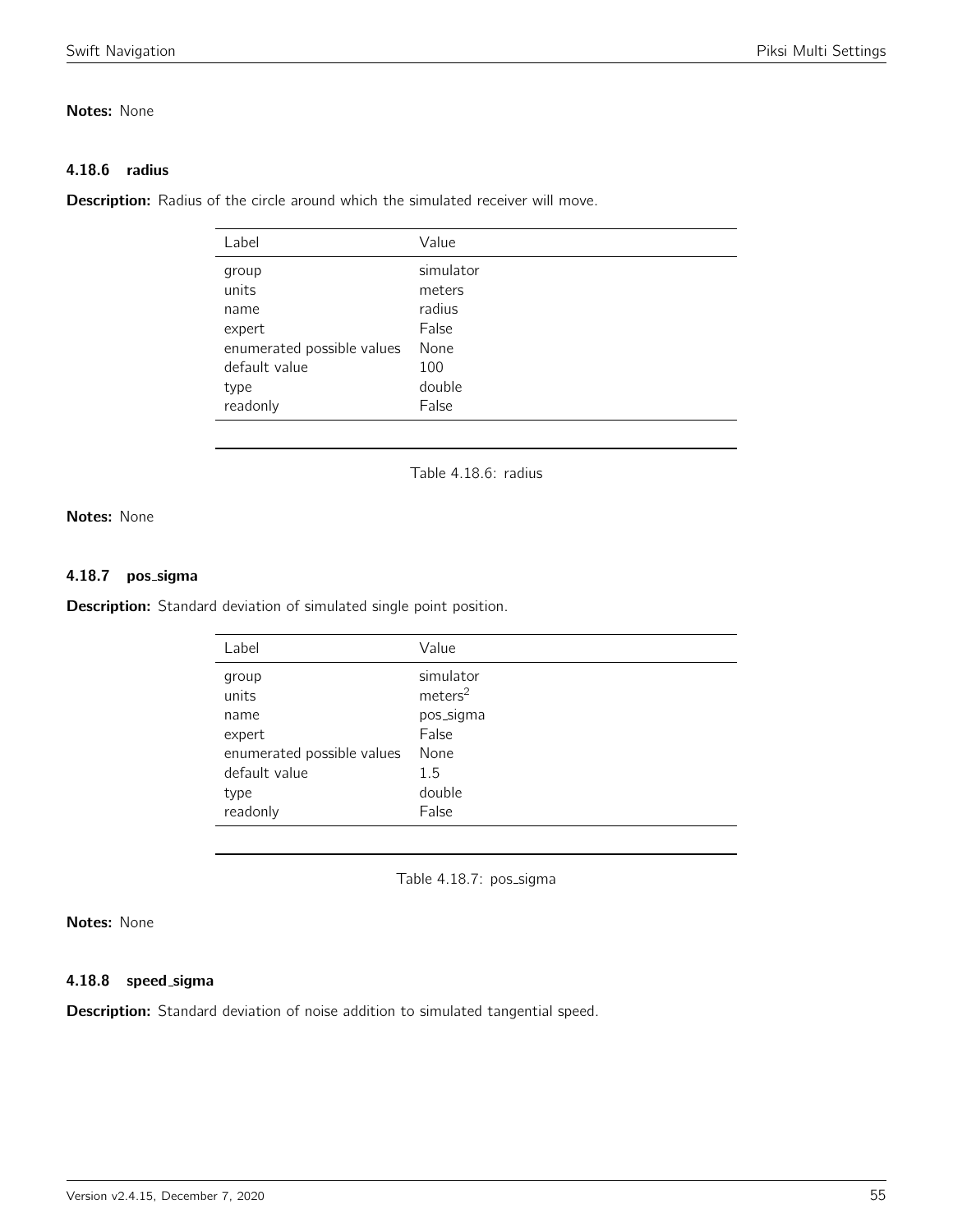| Label                      | Value                       |
|----------------------------|-----------------------------|
| group                      | simulator                   |
| units                      | meters <sup>2</sup> / $s^2$ |
| name                       | speed_sigma                 |
| expert                     | False                       |
| enumerated possible values | None                        |
| default value              | 0.15                        |
| type                       | double                      |
| readonly                   | False                       |

Table 4.18.8: speed\_sigma

# Notes: None

# 4.18.9 cn0 sigma

Description: Standard deviation of noise added to the simulated signal to noise. ratio

| Label                      | Value     |
|----------------------------|-----------|
| group                      | simulator |
| units                      | $dBm-Hz$  |
| name                       | cn0_sigma |
| expert                     | False     |
| enumerated possible values | None      |
| default value              | 0.3       |
| type                       | double    |
| readonly                   | False     |

Table 4.18.9: cn0\_sigma

# Notes: None

## 4.18.10 pseudorange sigma

Description: Standard deviation of noise added to the simulated pseudo range.

| Label                      | Value             |
|----------------------------|-------------------|
| group                      | simulator         |
| units                      | meters            |
| name                       | pseudorange_sigma |
| expert                     | False             |
| enumerated possible values | None              |
| default value              | 4                 |
| type                       | double            |
| readonly                   | False             |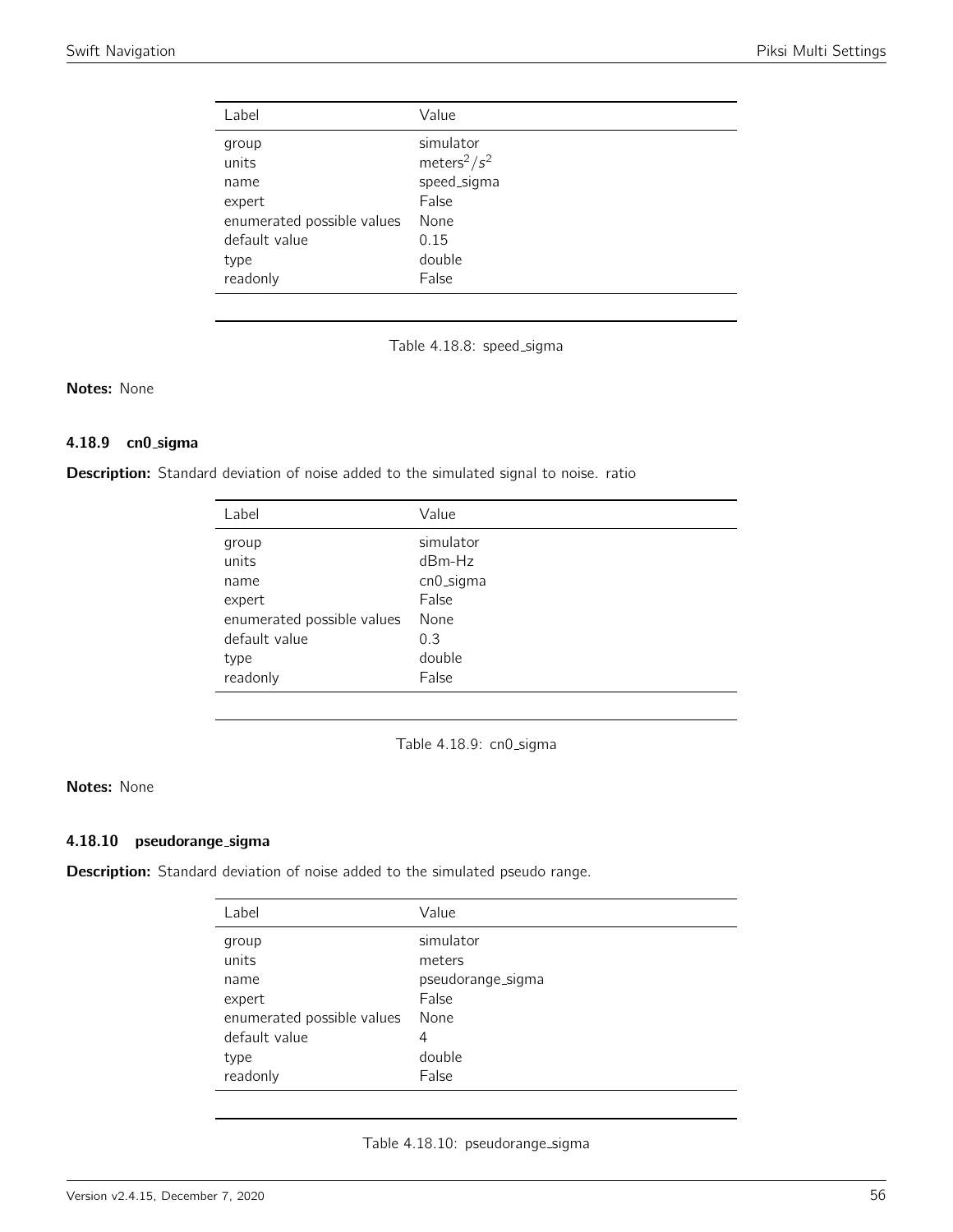# Notes: None

#### 4.18.11 phase\_sigma

**Description:** Standard deviation of noise added to the simulated carrier phase.

| Label                      | Value       |
|----------------------------|-------------|
| group                      | simulator   |
| units                      | cycles      |
| name                       | phase_sigma |
| expert                     | False       |
| enumerated possible values | None        |
| default value              | 0.03        |
| type                       | double      |
| readonly                   | False       |

Table 4.18.11: phase\_sigma

# Notes: None

# 4.18.12 num sats

**Description:** The number of satellites for the simulator.

| Label                      | Value     |
|----------------------------|-----------|
| group                      | simulator |
| units                      | N/A       |
| name                       | num_sats  |
| expert                     | False     |
| enumerated possible values | None      |
| default value              | 9         |
| type                       | integer   |
| readonly                   | False     |

Table 4.18.12: num\_sats

# Notes: None

#### 4.18.13 mode\_mask

**Description:** Determines the types of position outputs for the simulator.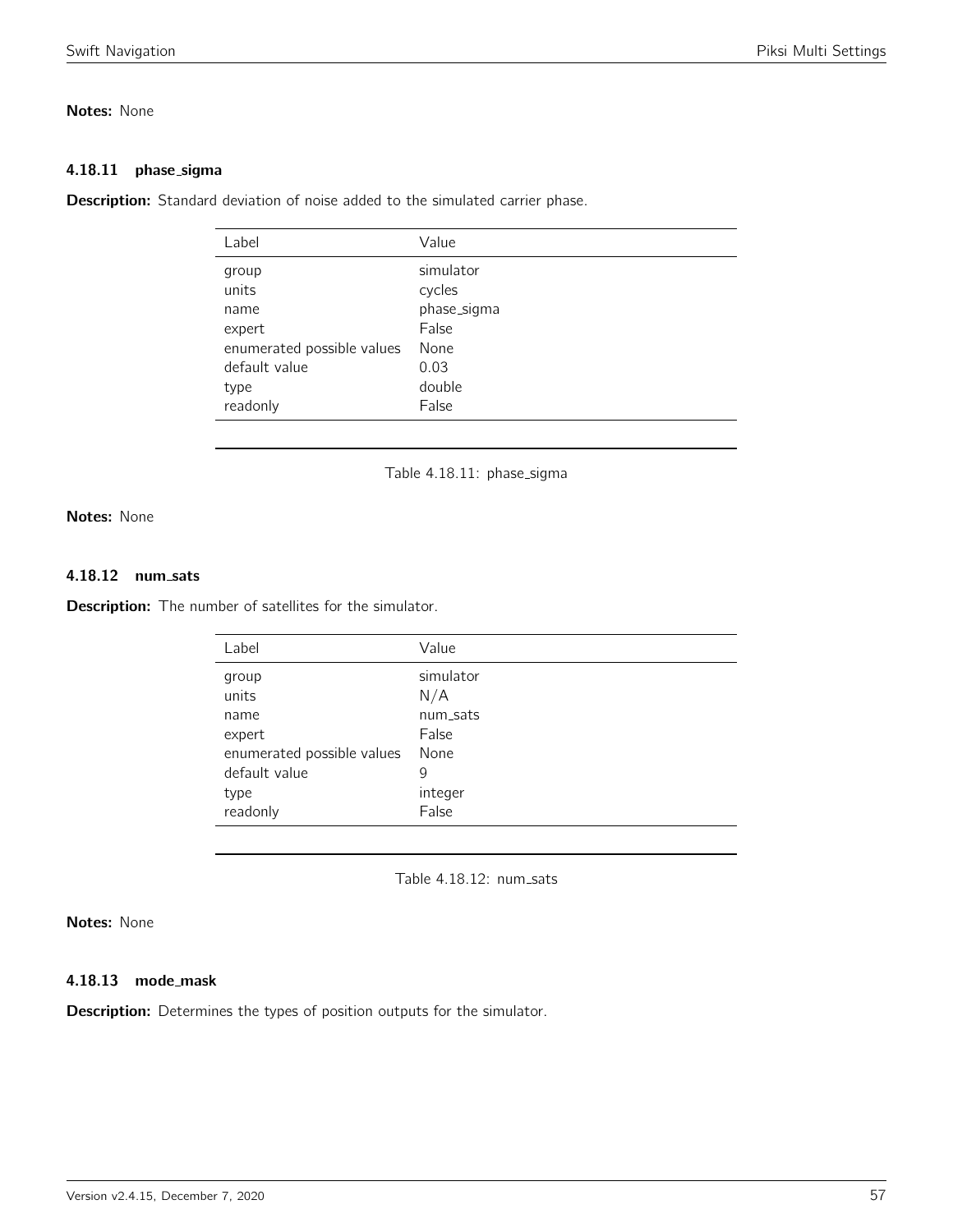| Label                      | Value                         |
|----------------------------|-------------------------------|
| group                      | simulator                     |
| units                      | N/A                           |
| name                       | mode_mask                     |
| expert                     | False                         |
| enumerated possible values | None                          |
| default value              | 15(decimal), 0xF(hexadecimal) |
| type                       | packed bitfield               |
| readonly                   | False                         |

Table 4.18.13: mode\_mask

Notes: bit 0 (decimal value 1) turns on single point position PVT simulated outputs

bit 1 (decimal value 2) turns on the satellite tracking simulated outputs

bit 2 (decimal value 4) turns on Float IAR simulated RTK outputs

bit 3 (decimal value 8) turns on Fixed IAR simulated RTK outputs

# 4.19 solution

# 4.19.1 soln\_freq

**Description:** The frequency at which a position solution is computed.

| Label                      | Value     |
|----------------------------|-----------|
| group                      | solution  |
| units                      | Hz        |
| name                       | soln_freq |
| expert                     | False     |
| enumerated possible values | None      |
| default value              | 10        |
| type                       | integer   |
| readonly                   | False     |
|                            |           |

Table 4.19.1: soln\_freq

Notes: None

## 4.19.2 correction\_age\_max

**Description:** The maximum age of corrections for which an RTK solution will be generated.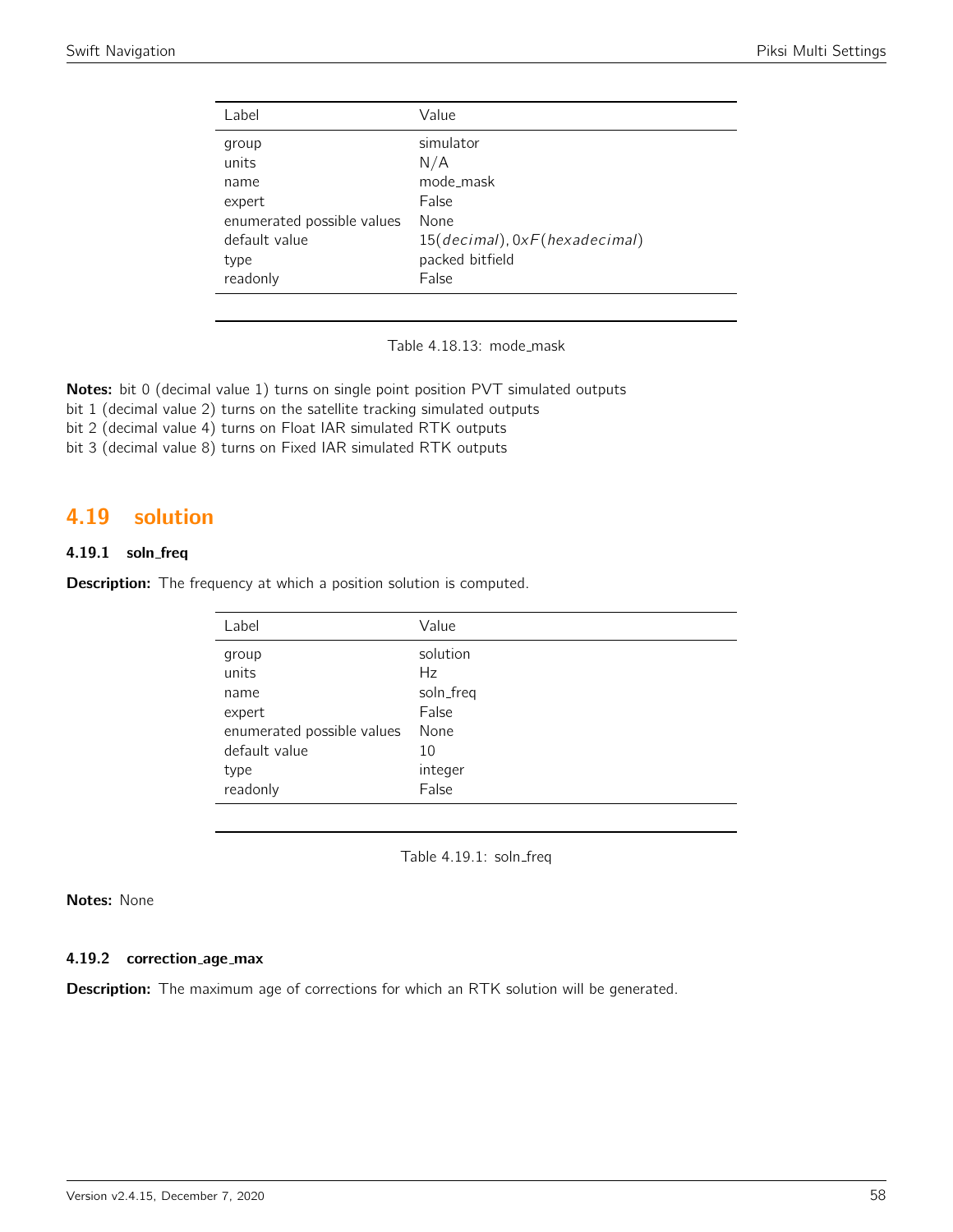| Label                      | Value              |
|----------------------------|--------------------|
| group                      | solution           |
| units                      | seconds            |
| name                       | correction_age_max |
| expert                     | False              |
| enumerated possible values | None               |
| default value              | 30                 |
| type                       | float              |
| readonly                   | False              |

Table 4.19.2: correction\_age\_max

# Notes: None

### 4.19.3 output\_every\_n\_obs

Description: Integer divisor of solution frequency for which the observations will be output.

| Value              |
|--------------------|
| solution           |
| N/A                |
| output_every_n_obs |
| False              |
| None               |
| 10                 |
| integer            |
| False              |
|                    |

Table 4.19.3: output\_every\_n\_obs

Notes: For instance, if the solution frequency (soln\_freq) is 10 Hz, and the output\_every\_n\_obs setting is 10, it means that the observation output will occur at a rate of 1 Hz. This parameter is designed to tune the rate at which correction information is passed from one receiver to the other as to efficiently use radio modem bandwidth and fit with user applications.

## 4.19.4 dgnss solution mode

**Description:** Selects the type of RTK solution to output.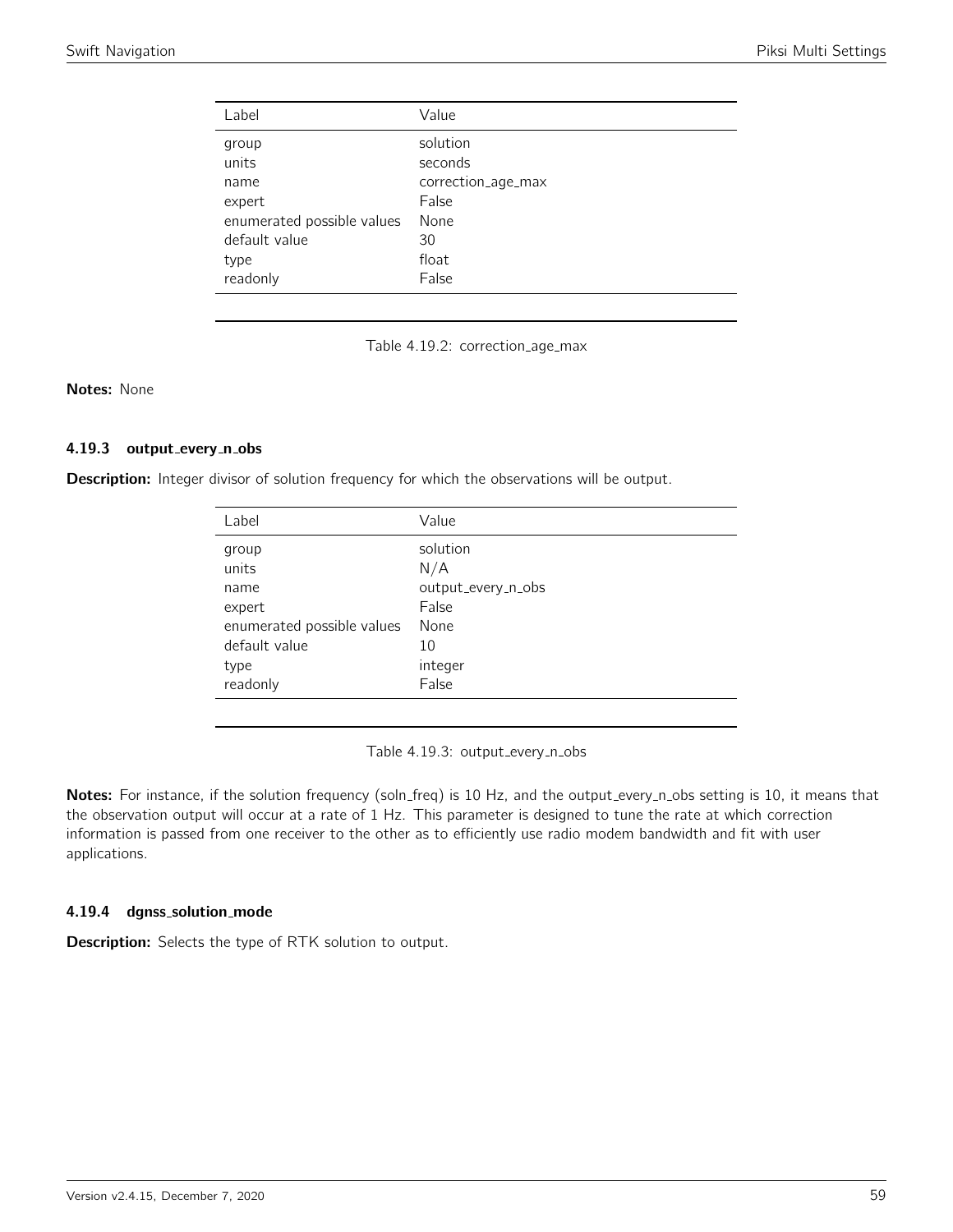| Label                      | Value                               |
|----------------------------|-------------------------------------|
| group                      | solution                            |
| units                      | N/A                                 |
| name                       | dgnss_solution_mode                 |
| expert                     | False                               |
| enumerated possible values | Low Latency, Time Matched, No DGNSS |
| default value              | Low Latency                         |
| type                       | enum                                |
| readonly                   | False                               |
|                            |                                     |

Table 4.19.4: dgnss\_solution\_mode

Notes: A "Low Latency" solution uses an internal model of anticipated satellite observations to provide RTK output with minimal latency but slightly reduced accuracy. "Low Latency" mode assumes that the base station is stationary. For applications where accuracy is desired over timeliness or when both receivers are moving, "Time Matched" mode should be chosen. This means that the RTK output will require a corresponding set of correction observations for each timestamp. When "No DGNSS" is chosen, no differential output will be attempted by the receiver.

#### 4.19.5 dynamic\_motion\_model

Description: Selects the Filter Uncertainity of position, velocity & acceleration in the Horizontal & Vertical directions.

| Label                      | Value                                                    |  |  |  |  |  |  |
|----------------------------|----------------------------------------------------------|--|--|--|--|--|--|
| group                      | solution                                                 |  |  |  |  |  |  |
| units                      | N/A                                                      |  |  |  |  |  |  |
| name                       | dynamic_motion_model                                     |  |  |  |  |  |  |
| expert                     | True                                                     |  |  |  |  |  |  |
| enumerated possible values | High Dynamics, High Horizontal Dynamics,<br>Low Dynamics |  |  |  |  |  |  |
| default value              | <b>High Dynamics</b>                                     |  |  |  |  |  |  |
| type                       | enum                                                     |  |  |  |  |  |  |
| readonly                   | False                                                    |  |  |  |  |  |  |
|                            |                                                          |  |  |  |  |  |  |

Table 4.19.5: dynamic\_motion\_model

Notes: High dynamics - suitable when dynamics are high in all axes, High horizontal dynamics - suitable when dynamics are high in the horizontal plane and low in the vertical axis and Low dynamics - suitable when dynamics are high in all axes.

#### 4.19.6 dgnss filter

**Description:** Determines the type of carrier phase ambiguity resolution that the receiver will attempt to achieve.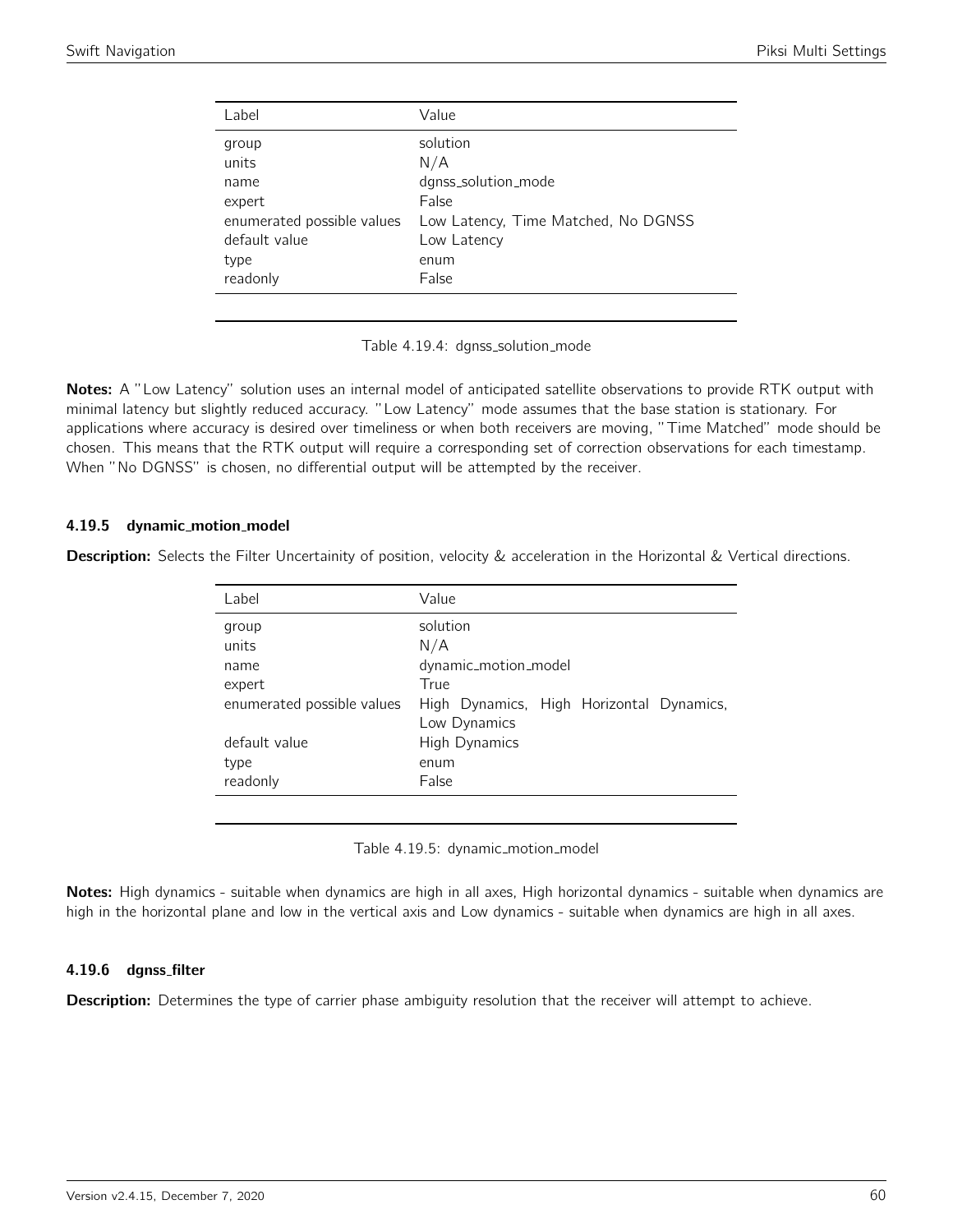| Label                      | Value        |
|----------------------------|--------------|
| group                      | solution     |
| units                      | N/A          |
| name                       | dgnss_filter |
| expert                     | True         |
| enumerated possible values | Fixed, Float |
| default value              | Fixed        |
| type                       | enum         |
| readonly                   | False        |
|                            |              |

Table 4.19.6: dgnss filter

Notes: If "fixed", the receiver will output a integer fixed ambiguity estimate. If no fixed solution is available, it will revert to the float solution. If "float", the device will only output the float ambiguity estimate.

#### 4.19.7 elevation mask

Description: SPP / RTK solution elevation mask.

| Value          |
|----------------|
| solution       |
| degrees        |
| elevation_mask |
| False          |
| None           |
| 10             |
| float          |
| False          |
|                |

Table 4.19.7: elevation\_mask

Notes: Satellites must be above the horizon by at least this angle before they will be used in a solution.

#### 4.19.8 disable raim

Description: Receiver Autonomous Integrity Monitoring.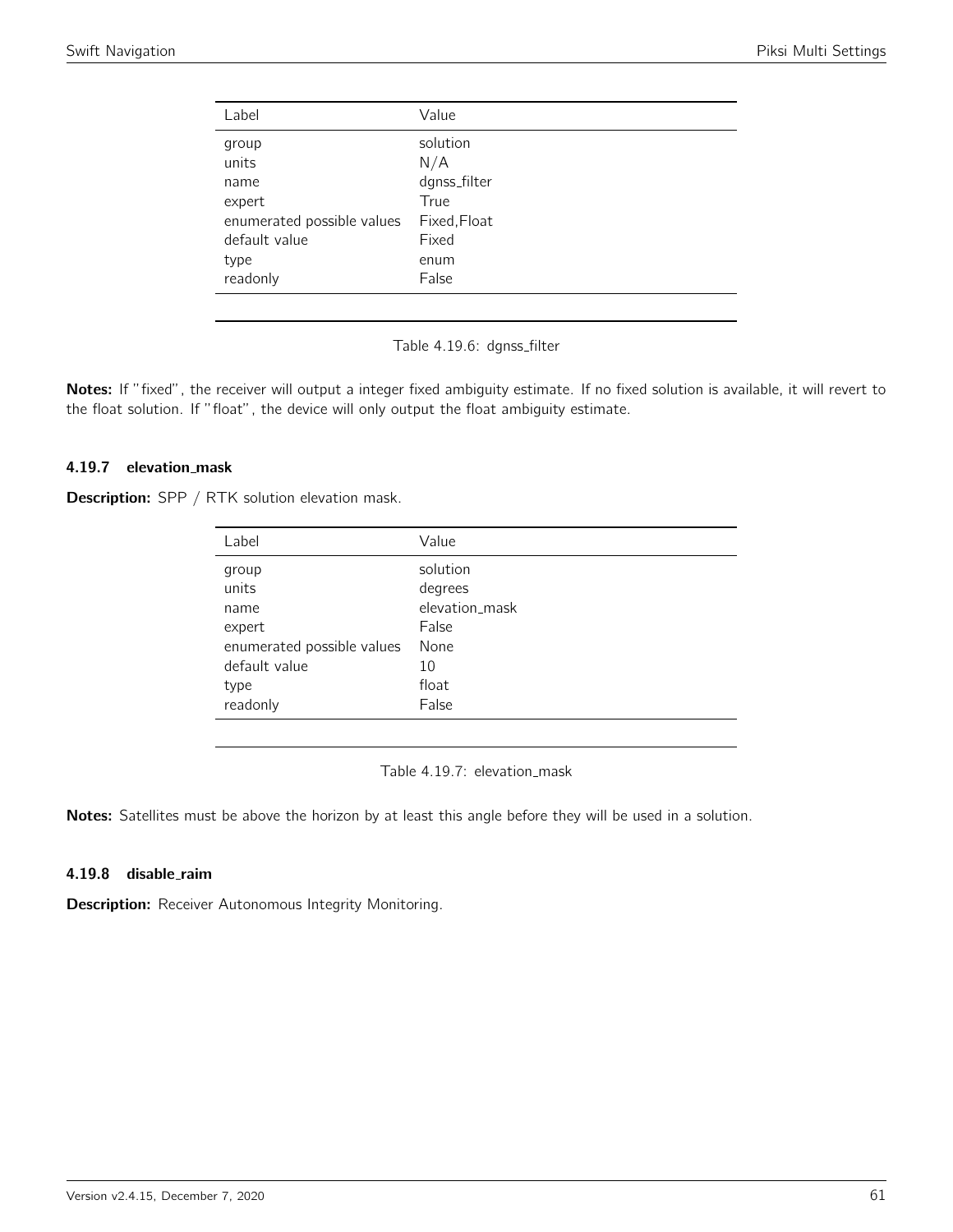| Label                      | Value        |
|----------------------------|--------------|
| group                      | solution     |
| units                      | None         |
| name                       | disable_raim |
| expert                     | True         |
| enumerated possible values | True, False  |
| default value              | False        |
| type                       | boolean      |
| readonly                   | False        |
|                            |              |

Table 4.19.8: disable\_raim

Notes: If True, RAIM checks will not be performed on observation output.

#### 4.19.9 send heading

Description: Enables SBP heading output. Heading is calculated from base station to rover and represents the inverse tangent of the north and east components of the baseline.

| Label                      | Value        |
|----------------------------|--------------|
| group                      | solution     |
| units                      | N/A          |
| name                       | send_heading |
| expert                     | False        |
| enumerated possible values | True, False  |
| default value              | False        |
| type                       | boolean      |
| readonly                   | False        |
|                            |              |

Table 4.19.9: send\_heading

Notes: No smoothing or additional processing is provided to improve heading output.

- The heading feature requires the following additional settings
- Time Matched Mode

Equal Observation rate between both base and rover

The observation rate will also determine the heading output rate and is defined as "soln freq" / "output every n obs"

## 4.19.10 heading offset

**Description:** Rotate the heading output.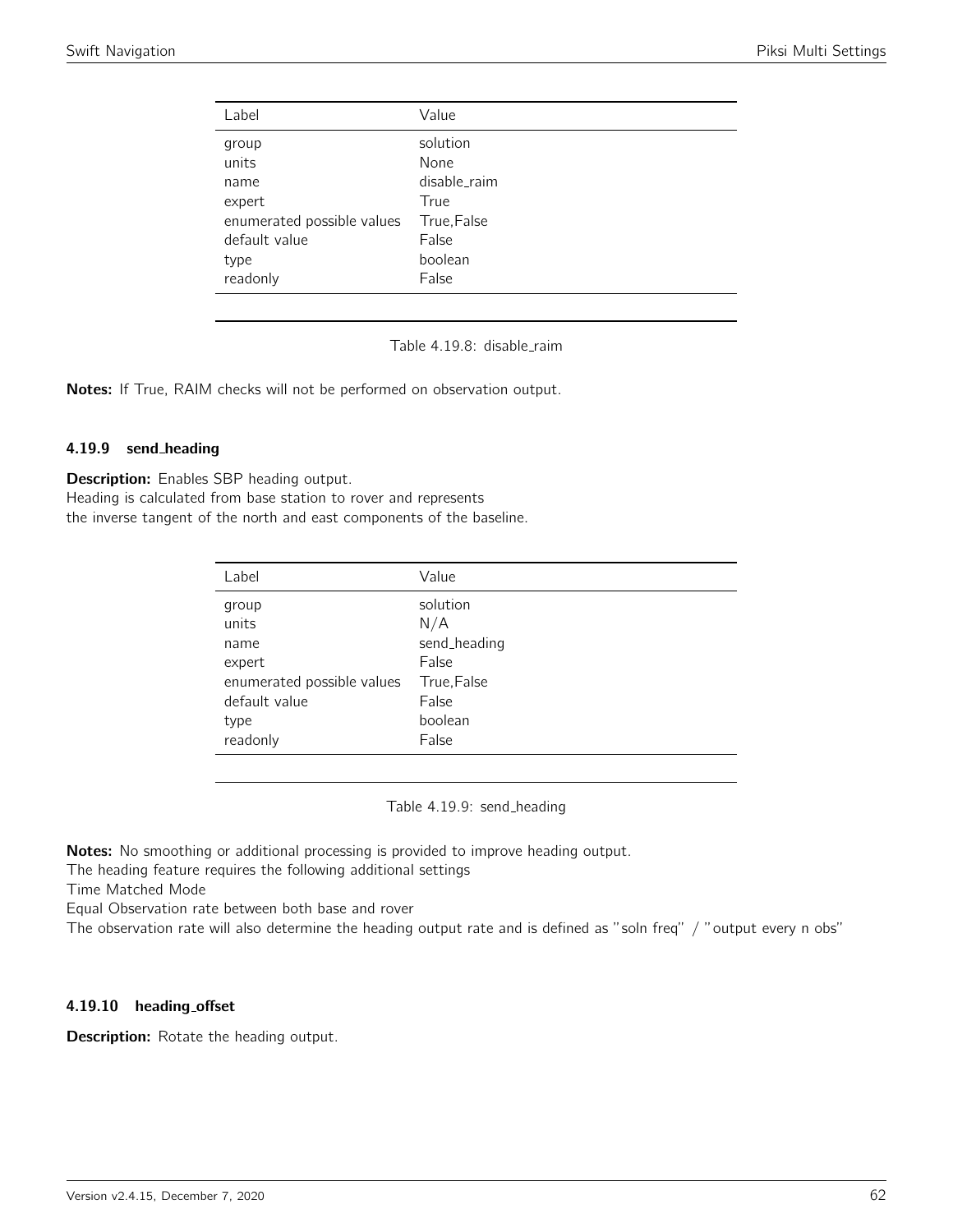| Label                      | Value          |
|----------------------------|----------------|
| group                      | solution       |
| units                      | degrees        |
| name                       | heading_offset |
| expert                     | False          |
| enumerated possible values | N/A            |
| default value              | 0.0            |
| type                       | double         |
| readonly                   | False          |
|                            |                |

Table 4.19.10: heading\_offset

Notes: Adds an offset to the heading output to rotate the heading vector to align the baseline heading with a desired 0 heading. Valid values are -180.0 to 180.0 degrees

#### 4.19.11 enable glonass

|  |  |  |  |  |  | Description: Enable GLONASS measurement processing in the navigation filter. |  |
|--|--|--|--|--|--|------------------------------------------------------------------------------|--|
|--|--|--|--|--|--|------------------------------------------------------------------------------|--|

| Label                      | Value          |
|----------------------------|----------------|
| group                      | solution       |
| units                      | N/A            |
| name                       | enable_glonass |
| expert                     | False          |
| enumerated possible values | True, False    |
| type                       | boolean        |
| readonly                   | False          |
|                            |                |

Table 4.19.11: enable\_glonass

Notes: If set to True, GLONASS measurements are processed in the navigation filter for SPP and RTK.

#### 4.19.12 enable galileo

**Description:** Enable Galileo measurement processing in the navigation filter.

| Label                      | Value          |
|----------------------------|----------------|
| group                      | solution       |
| units                      | N/A            |
| name                       | enable_galileo |
| expert                     | False          |
| enumerated possible values | True, False    |
| type                       | boolean        |
| readonly                   | False          |
|                            |                |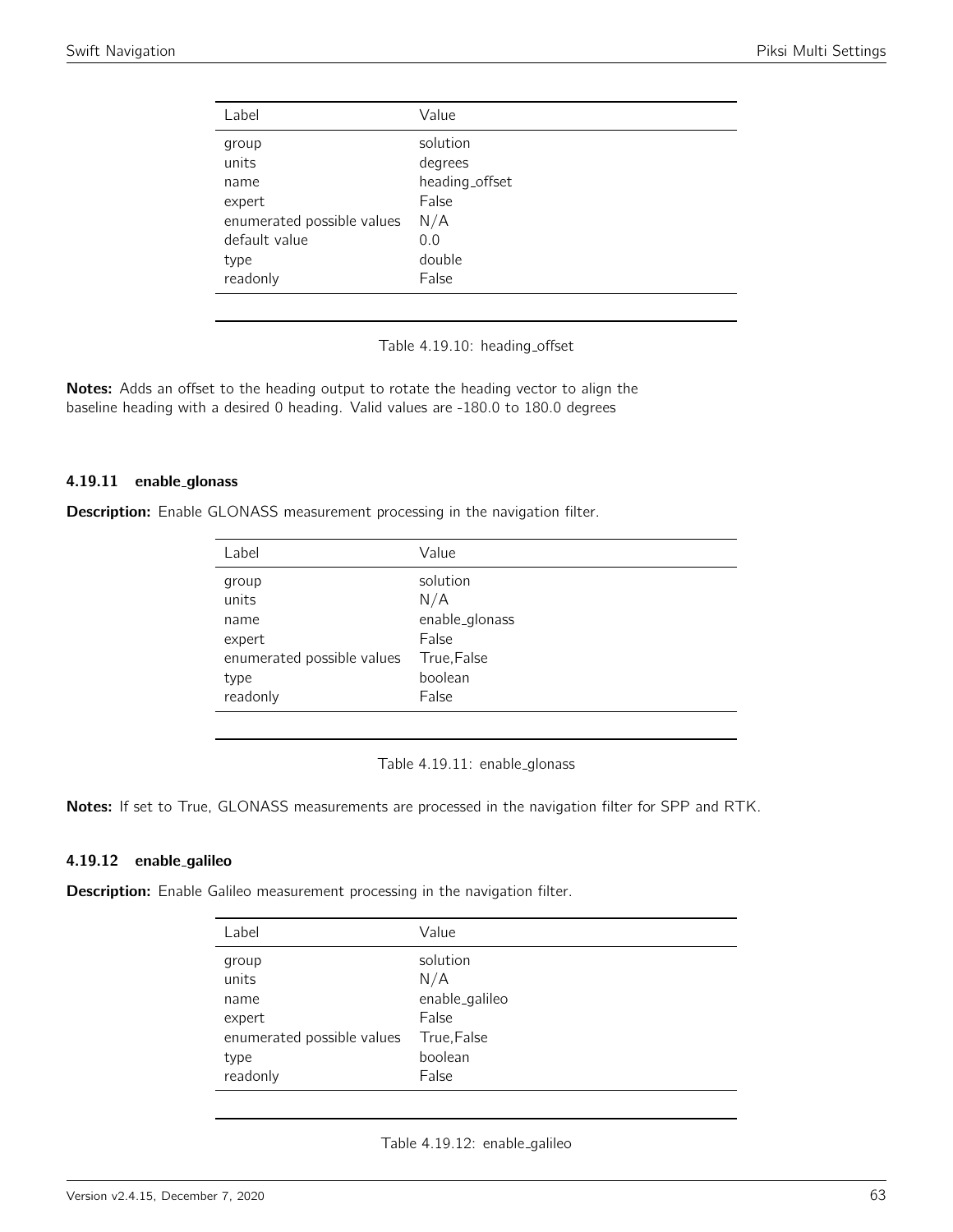Notes: If set to True, Galileo measurements are processed in the navigation filter for SPP and RTK.

#### 4.19.13 enable beidou

Description: Enable Beidou measurement processing in the navigation filter.

| Label                      | Value         |
|----------------------------|---------------|
| group                      | solution      |
| units                      | N/A           |
| name                       | enable_beidou |
| expert                     | False         |
| enumerated possible values | True, False   |
| type                       | boolean       |
| readonly                   | False         |
|                            |               |

Table 4.19.13: enable beidou

Notes: If set to True, Beidou measurements are processed in the navigation filter for SPP and RTK.

#### 4.19.14 glonass\_measurement\_std\_downweight\_factor

**Description:** Down weights GLONASS measurements by a given factor in the navigation filter.

| Label                      | Value                                     |
|----------------------------|-------------------------------------------|
| group                      | solution                                  |
| units                      | N/A                                       |
| name                       | glonass_measurement_std_downweight_factor |
| expert                     | True                                      |
| enumerated possible values | None                                      |
| default value              | 4.0                                       |
| type                       | float                                     |
| readonly                   | False                                     |
|                            |                                           |

Table 4.19.14: glonass\_measurement\_std\_downweight\_factor

Notes: This parameter down weights GLONASS observations relative to GPS observations by this factor.

# 4.20 standalone logging

# 4.20.1 file duration

**Description:** Duration of each logfile.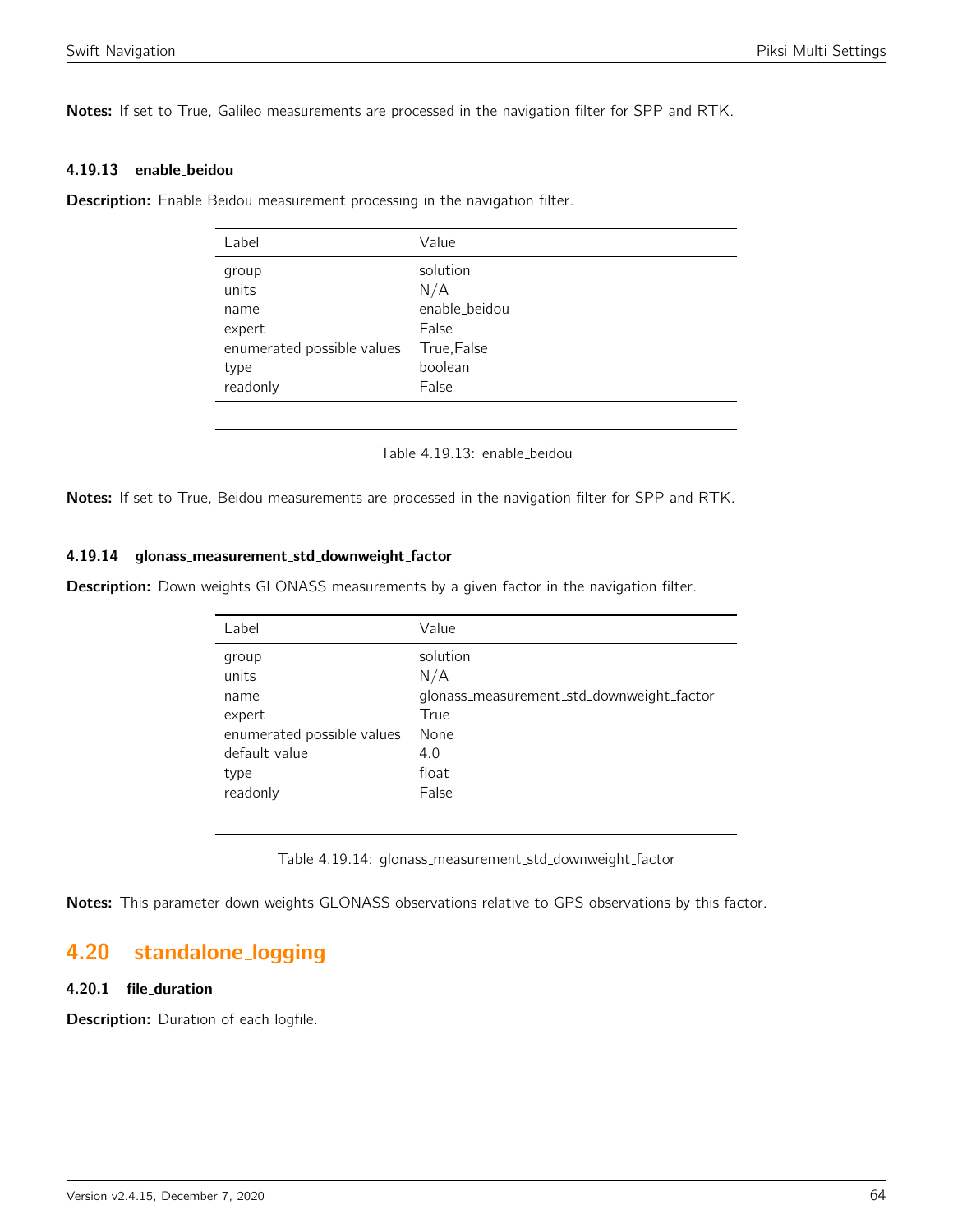| Label         | Value              |
|---------------|--------------------|
| group         | standalone_logging |
| units         | minutes            |
| name          | file duration      |
| expert        | False              |
| default value | 10                 |
| type          | int                |
| readonly      | False              |
|               |                    |



Notes: Sets the number of minutes to output to each standalone log file before opening the next one. If this setting is changed while logging is enabled, it will go into effect immediately which will close the current file if its length exceeds the new duration.

# 4.20.2 max fill

**Description:** Maximum storage device usage.

| Label         | Value              |
|---------------|--------------------|
| group         | standalone_logging |
| units         | percent            |
| name          | max_fill           |
| expert        | False              |
| default value | 95                 |
| type          | int                |
| readonly      | False              |
|               |                    |

Table 4.20.2: max fill

Notes: Sets a limit on how full the storage device can be before logging is stopped. If the drive is more than this percent full, no new log files will be created and a warning will be logged every 30 seconds. If this setting is changed while logging is enabled, it will go into effect on the next file that is created.

## 4.20.3 output\_directory

Description: Standalone logging path.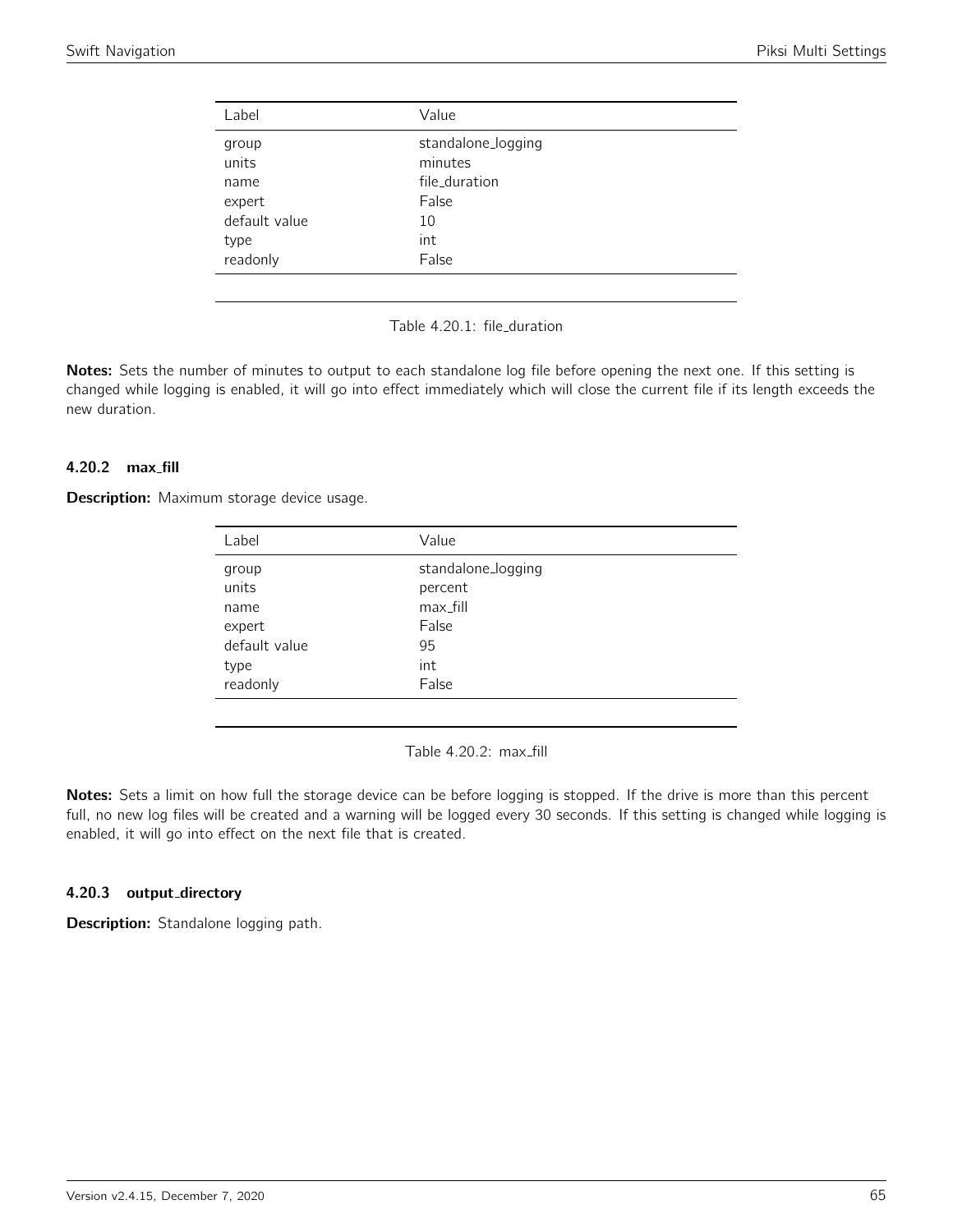| Label         | Value              |  |
|---------------|--------------------|--|
| group         | standalone_logging |  |
| units         | N/A                |  |
| name          | output_directory   |  |
| expert        | False              |  |
| default value | /media/sda1/       |  |
| type          | string             |  |
| readonly      | False              |  |
|               |                    |  |

Table 4.20.3: output\_directory

Notes: Sets the paths in which to write logs. A warning will be logged every 30 seconds if this path is invalid or unavailable. The system will not create a folder that does not exist. If this setting is changed while logging is enabled, it will go into effect on the next file that is created.

# 4.20.4 enable

**Description:** Standalone logging enabled.

| Label         | Value              |
|---------------|--------------------|
| group         | standalone_logging |
| units         | N/A                |
| name          | enable             |
| expert        | False              |
| default value | False              |
| type          | boolean            |
| readonly      | False              |
|               |                    |

Table 4.20.4: enable

Notes: Setting this to true triggers the logger to start trying to write logs to the output\_directory. Setting this to false will immediately close the current file and stop logging. Reenabling logging will increment the session counter which is reflected in the log file names (see USB Logging File Output section).

## 4.20.5 logging file system

**Description:** Configure the file-system used for standalone logging (SD card only).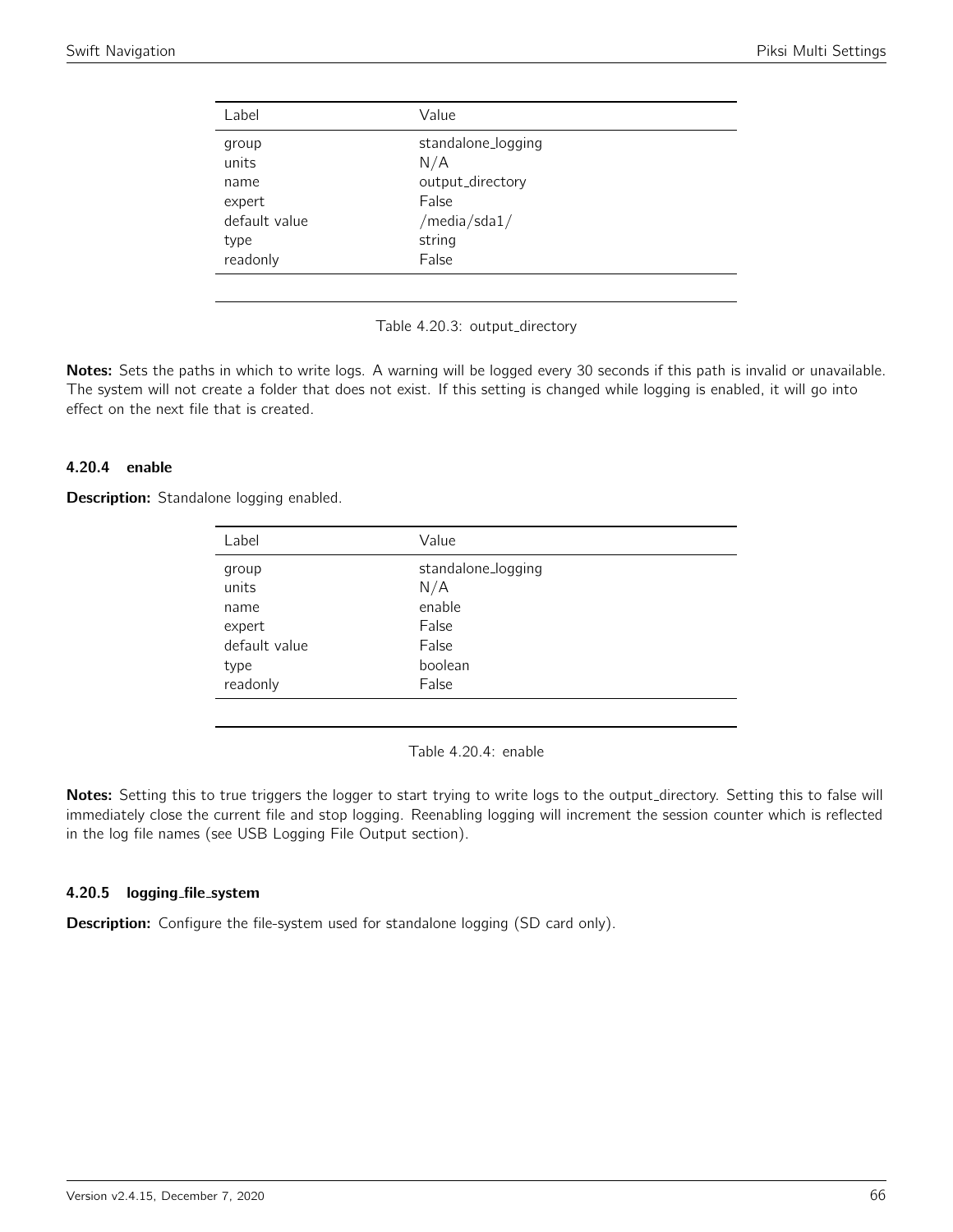| Label         | Value               |
|---------------|---------------------|
| group         | standalone_logging  |
| units         | N/A                 |
| name          | logging_file_system |
| expert        | True                |
| default value | <b>FAT</b>          |
| type          | enum                |
| readonly      | False               |



Notes: Configures the file-system used for standalone logging. Setting this to F2FS will reparition and the reformat any SD card that is not formatted with F2FS upon system reboot. Settings must be persisted for this to take effect.

#### 4.20.6 copy system logs

Description: Copy system logs to the SD card at regular intervals.

| Label          | Value                     |  |
|----------------|---------------------------|--|
| group<br>units | standalone_logging<br>N/A |  |
| name           | copy_system_logs          |  |
| expert         | True                      |  |
| default value  | False                     |  |
| type           | boolean                   |  |
| readonly       | False                     |  |
|                |                           |  |

Table 4.20.6: copy\_system\_logs

Notes: Setting this to true will cause the device to copy the system logs to the SD card at regular intervals. Setting this to false will stop the device from copying the systems logs to the SD card.

# 4.21 surveyed position

# 4.21.1 broadcast

**Description:** Broadcast surveyed base station position.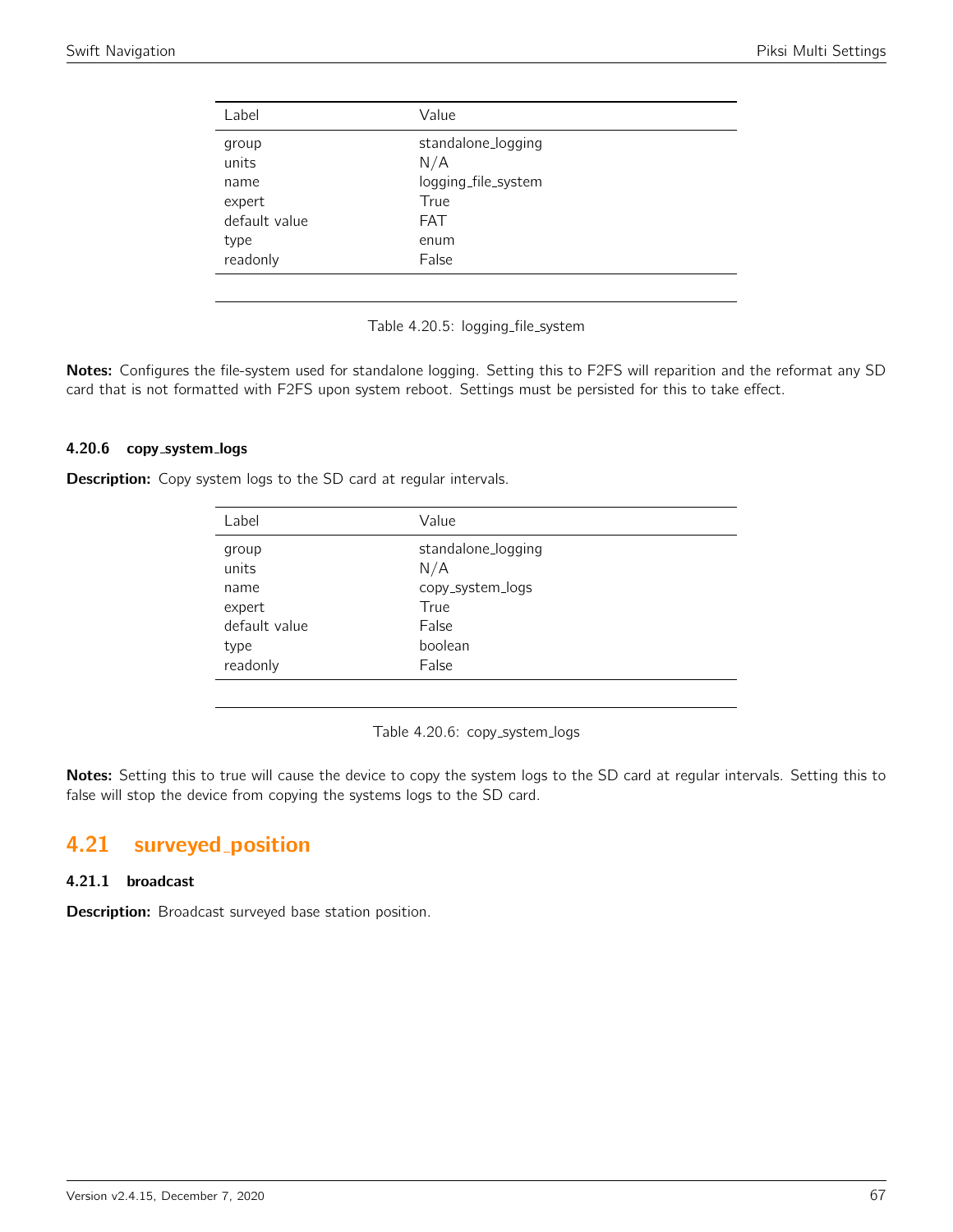| Label                      | Value             |
|----------------------------|-------------------|
| group                      | surveyed_position |
| units                      | None              |
| name                       | <b>broadcast</b>  |
| expert                     | False             |
| enumerated possible values | True, False       |
| default value              | False             |
| type                       | boolean           |
| readonly                   | False             |
|                            |                   |

Table 4.21.1: broadcast

Notes: This flag ultimately determines whether the SBP message with identifier MSG\_BASE\_POS\_ECEF will be calculated and sent. Logically, setting this attribute to "true" sets the Local receiver as a base station and configures the unit to send its surveyed position coordinates to the other receiver(s) with which the base station is communicating. If "true", the remote receiver that receives the surveyed position will calculate and communicate a pseudo absolute RTK position based upon the received position.

# 4.21.2 surveyed lat

Description: Surveyed latitude of the antenna.

| Label                      | Value             |
|----------------------------|-------------------|
| group                      | surveyed_position |
| units                      | degrees           |
| name                       | surveyed_lat      |
| expert                     | False             |
| enumerated possible values | None              |
| default value              | 0                 |
| type                       | Double            |
| readonly                   | False             |
|                            |                   |

Table 4.21.2: surveyed lat

Notes: This setting represents the latitude of the local receiver's antenna, expressed in decimal degrees relative to the equator (north  $=$  positive, south  $=$  negative). If surveyed position "broadcast" is set to "true", the coordinate will be communicated to remote receivers for use in calculating their pseudo-absolute RTK position. The value should be as accurate as possible and should have precision to at least 7 digits following the decimal point. For reference, 1e-7 degrees of latitude is about 1.1 cm on the surface of the earth. Any errors in the surveyed position will directly affect the pseudo-absolute RTK position measurement reported by the remote receiver.

## 4.21.3 surveyed lon

**Description:** Surveyed longitude of the antenna.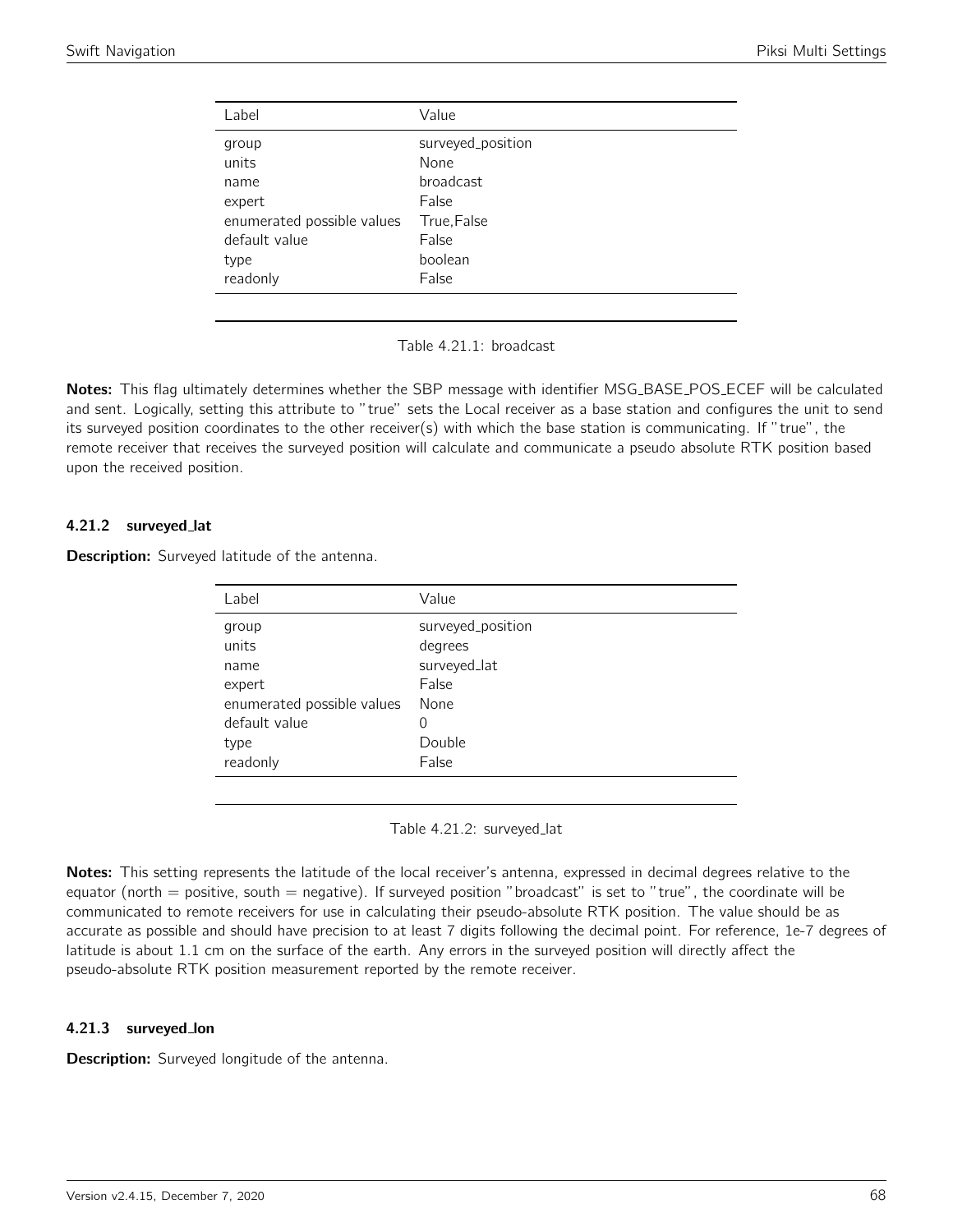| Label                      | Value             |
|----------------------------|-------------------|
| group                      | surveyed_position |
| units                      | degrees           |
| name                       | surveyed_lon      |
| expert                     | False             |
| enumerated possible values | None              |
| default value              | 0                 |
| type                       | Double            |
| readonly                   | False             |
|                            |                   |

Table 4.21.3: surveyed lon

Notes: This setting represents the longitude of the local receiver's antenna, expressed in decimal degrees relative to the Prime Meridian (east  $=$  positive, west  $=$  negative). If surveyed position "broadcast" is set to "true", the coordinate will be communicated to remote receivers for use in calculating their pseudo-absolute RTK position. The value should be as accurate as possible and should have precision to at least 7 digits following the decimal point. For reference, 1e-7 degrees of longitude at 35 degree latitude is about 1 cm. Any errors in the surveyed position will directly affect the pseudo-absolute RTK position measurement reported by the remote receiver.

## 4.21.4 surveyed alt

**Description:** Surveyed altitude of the antenna.

| Label                      | Value             |
|----------------------------|-------------------|
| group                      | surveyed_position |
| units                      | meters            |
| name                       | surveyed_alt      |
| expert                     | False             |
| enumerated possible values | None              |
| default value              | 0                 |
| type                       | Double            |
| readonly                   | False             |
|                            |                   |

Table 4.21.4: surveyed alt

Notes: This setting represents the altitude of the receiver's antenna above the WGS84 ellipsoid, in meters. If surveyed position "broadcast" is set to "true", this coordinate will be communicated to remote receivers for use in calculating their pseudo-absolute position. This value should be precise to 1 cm. Any errors in the surveyed position will directly affect the pseudo-absolute RTK position measurement reported by the Rover.

# 4.22 system

# 4.22.1 system time

**Description:** Sources for Linux System Time.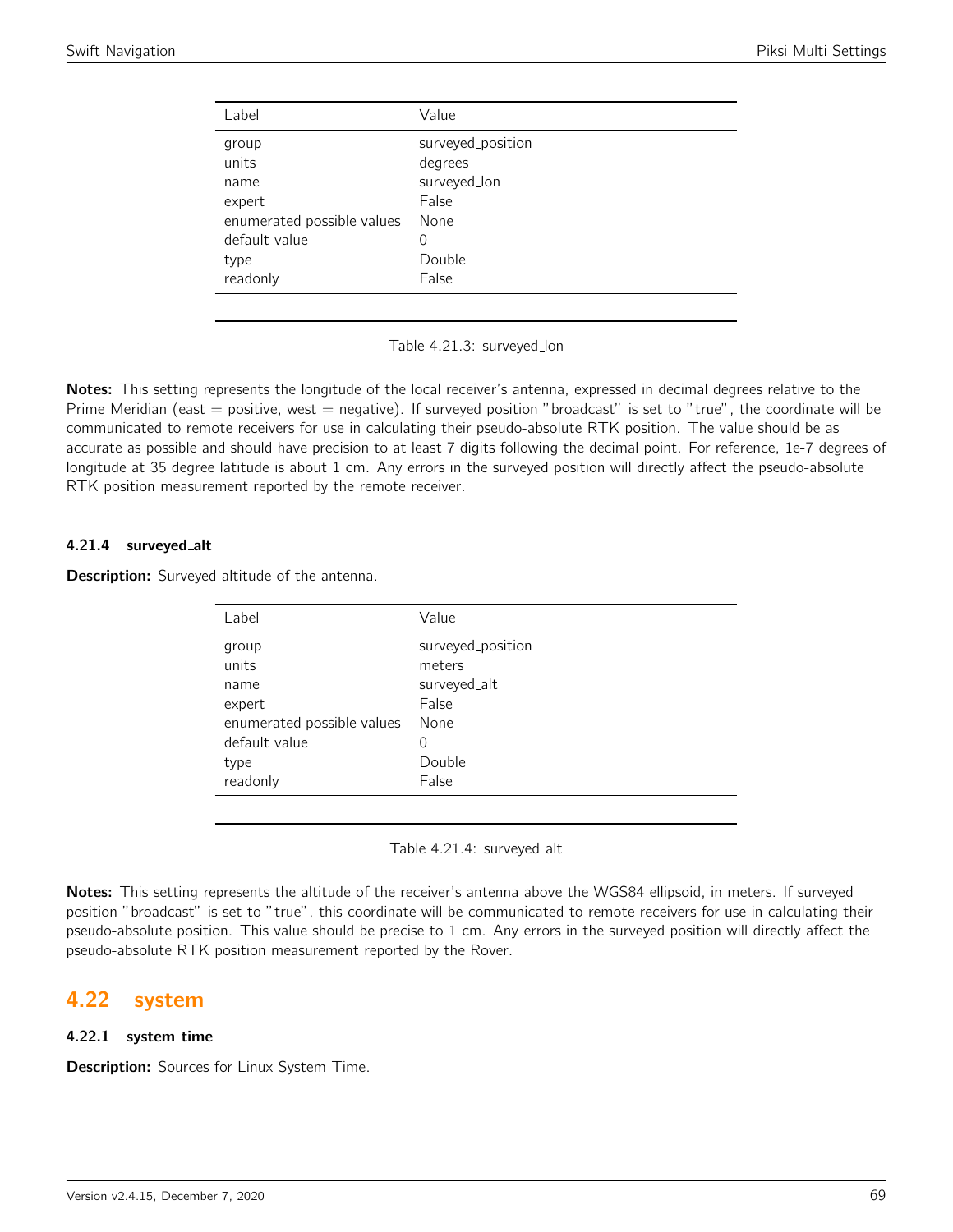| Label                      | Value             |
|----------------------------|-------------------|
| group                      | system            |
| units                      | N/A               |
| name                       | system_time       |
| expert                     | False             |
| enumerated possible values | GPS+NTP, GPS, NTP |
| default value              | GPS               |
| type                       | enum              |
| readonly                   | False             |
|                            |                   |

Table 4.22.1: system\_time

Notes: Configures the possible sources for Linux system time on the Swift Device. Linux system time is required for HTTPS certification validation and other Linux system functionality.

## 4.22.2 log\_ping\_activity

**Description:** If set to true, the network poll service will also log ping activity.

| Label         | Value             |
|---------------|-------------------|
| group         | system            |
| units         | N/A               |
| name          | log_ping_activity |
| expert        | True              |
| default value | False             |
| type          | boolean           |
| readonly      | False             |
|               |                   |

Table 4.22.2: log\_ping\_activity

Notes: Configures the network poll service to log ping activity to /var/log/ping.log.

#### 4.22.3 connectivity check frequency

**Description:** The frequency at which the network poll service checks for connectivity.

| Label         | Value                        |
|---------------|------------------------------|
| group         | system                       |
| units         | Hz                           |
| name          | connectivity_check_frequency |
| expert        | True                         |
| default value | 0.1                          |
| type          | float                        |
| readonly      | False                        |
|               |                              |

| Table 4.22.3: connectivity_check_frequency |  |  |  |
|--------------------------------------------|--|--|--|
|--------------------------------------------|--|--|--|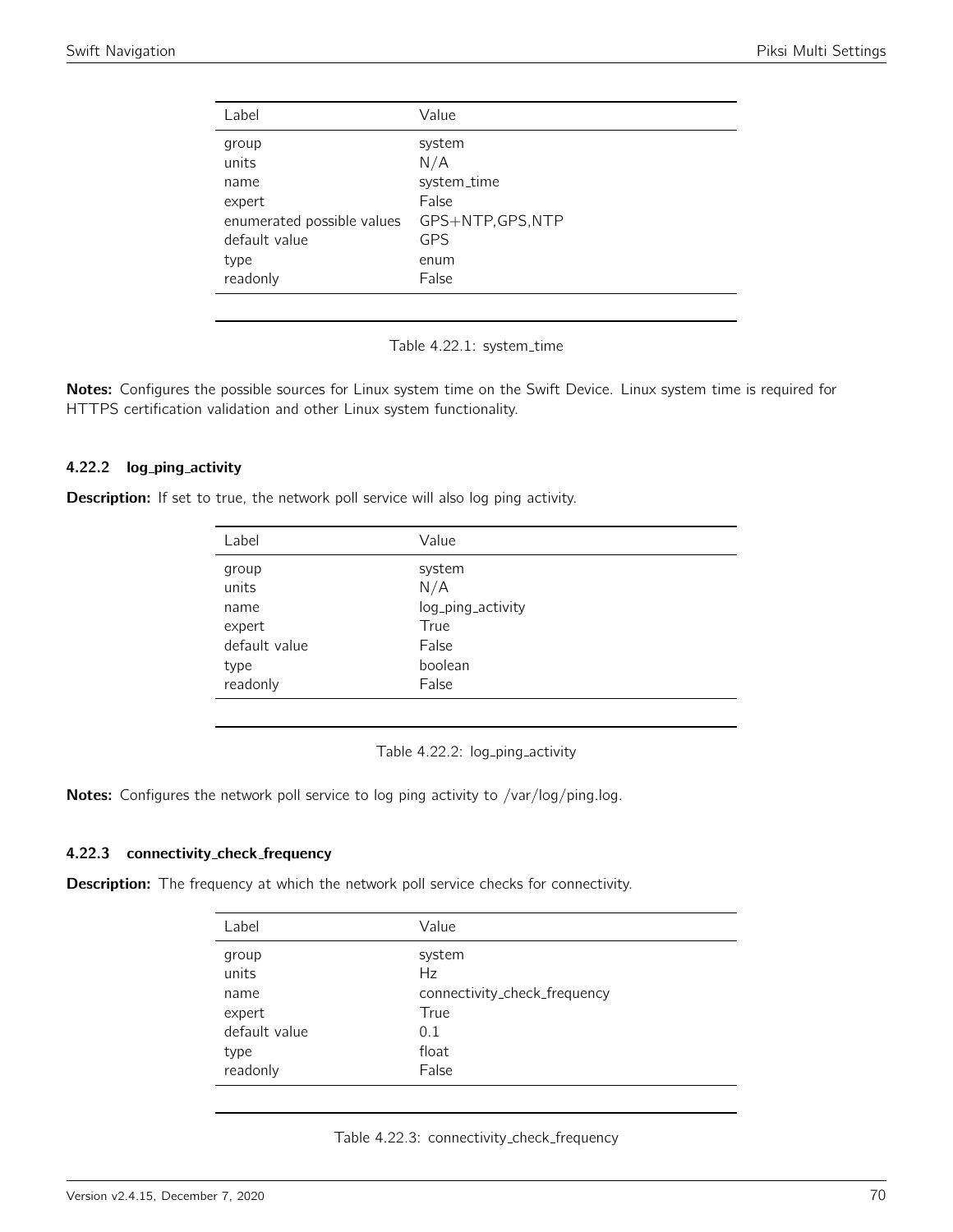Notes: The network poll service will perform a connectivity check with a well known IP address at the frequency configured by this setting. A value of 0 will disable the connectivity check and the Link LED will not show Internet access status.

#### 4.22.4 connectivity\_retry\_frequency

**Description:** The frequency at which the network poll service retries after a failed connectivity check.

| Label         | Value                        |
|---------------|------------------------------|
| group         | system                       |
| units         | Hz                           |
| name          | connectivity_retry_frequency |
| expert        | True                         |
| default value | 1.0                          |
| type          | float                        |
| readonly      | False                        |
|               |                              |

Table 4.22.4: connectivity\_retry\_frequency

Notes: If a connectivity check fails, this settings controls the frequency at which a new connectivity check is performed.

#### 4.22.5 connectivity check addresses

**Description:** A comma separated list of addresses to ping to check for network connectivity.

| Label         | Value                        |
|---------------|------------------------------|
| group         | system                       |
| units         | N/A                          |
| name          | connectivity_check_addresses |
| expert        | True                         |
| default value | 8.8.8.8                      |
| type          | string                       |
| readonly      | False                        |
|               |                              |

Table 4.22.5: connectivity check addresses

Notes: A comma separated list of addresses, for example: 8.8.8.8,1.1.1.1 to which an ICMP echo request is sent, each in succession until a successful response is received.

#### 4.22.6 ota enabled

**Description:** Enables or disables the Over-The-Air upgrade daemon.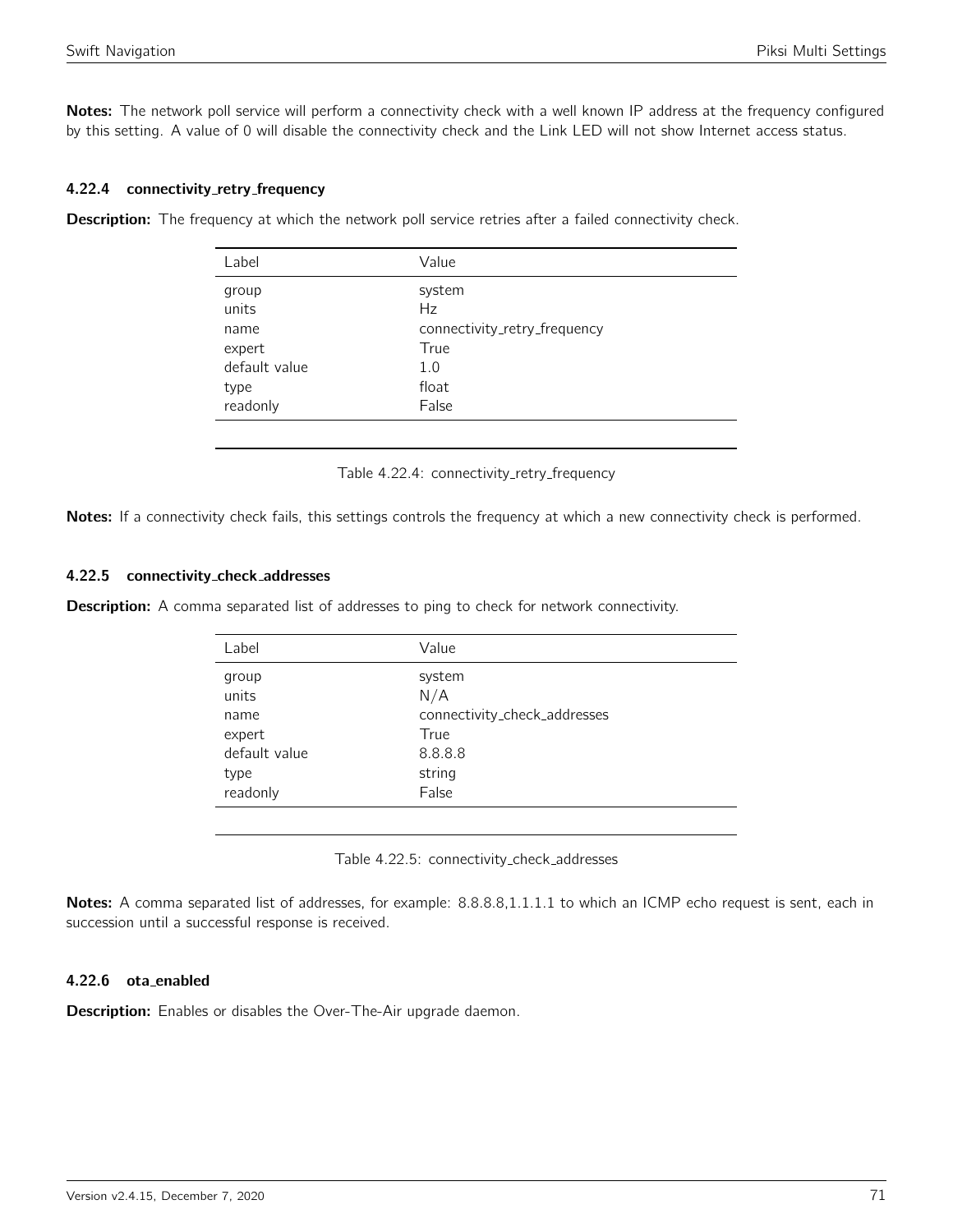| Label         | Value       |  |
|---------------|-------------|--|
| group         | system      |  |
| units         | N/A         |  |
| name          | ota enabled |  |
| expert        | True        |  |
| default value | False       |  |
| type          | boolean     |  |
| readonly      | False       |  |
|               |             |  |

Table 4.22.6: ota\_enabled

Notes: The OTA daemon contacts the OTA server once per hour and checks if the offered version is newer than currently installed. If the offered version is newer, then the image is downloaded and an upgrade is performed. After the upgrade the device is automatically rebooted.

# 4.22.7 ota debug

**Description:** Enables or disables the Over-The-Air upgrade daemon's verbose output.

| Label         | Value     |
|---------------|-----------|
| group         | system    |
| units         | N/A       |
| name          | ota_debug |
| expert        | True      |
| default value | False     |
| type          | boolean   |
| readonly      | False     |
|               |           |

Table 4.22.7: ota\_debug

Notes: The "ota enabled" setting must be "False" in order to change this setting.

#### 4.22.8 ota\_url

Description: Set the URL of the Over-The-Air upgrade server. If empty, an internal default address is used.

| Label         | Value   |  |
|---------------|---------|--|
| group         | system  |  |
| units         | N/A     |  |
| name          | ota_url |  |
| expert        | True    |  |
| default value | N/A     |  |
| type          | string  |  |
| readonly      | False   |  |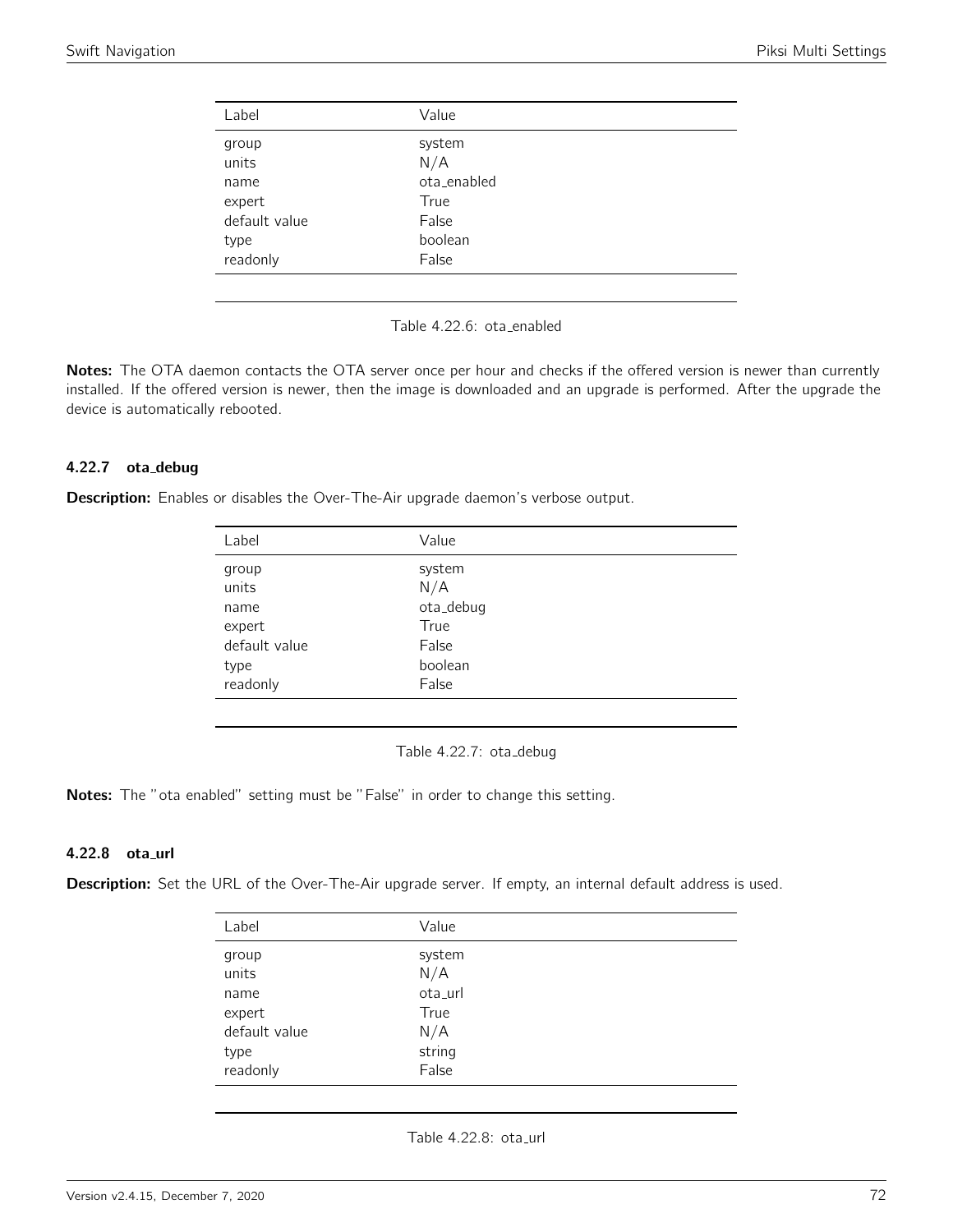Notes: The OTA daemon must be disabled in order to change this setting.

#### 4.22.9 heading forwarding

Description: Resend any SBP\_MSG\_HEADING or SBP\_MSG\_BASELINE\_NED messages received by this device to this device's output interfaces

| Value              |  |
|--------------------|--|
| system             |  |
| N/A                |  |
| heading_forwarding |  |
| False              |  |
| False              |  |
| boolean            |  |
| False              |  |
|                    |  |

Table 4.22.9: heading\_forwarding

Notes: This is intended to enable a dual piksi / duro installation so a consumer can read both RTK heading or moving baseline and RTK position from the same communication interface.

#### 4.22.10 resource monitor update interval

Description: Interval to run the resource monitor at

| Label          | Value                            |
|----------------|----------------------------------|
| group<br>units | system<br>seconds                |
| name           | resource_monitor_update_interval |
| expert         | True                             |
| default value  | 0                                |
| type           | integer                          |
| readonly       | False                            |

Table 4.22.10: resource monitor update interval

Notes: Value of 0 disables the resource monitor

# 4.23 system info

#### 4.23.1 serial number

**Description:** The serial number of the receiver.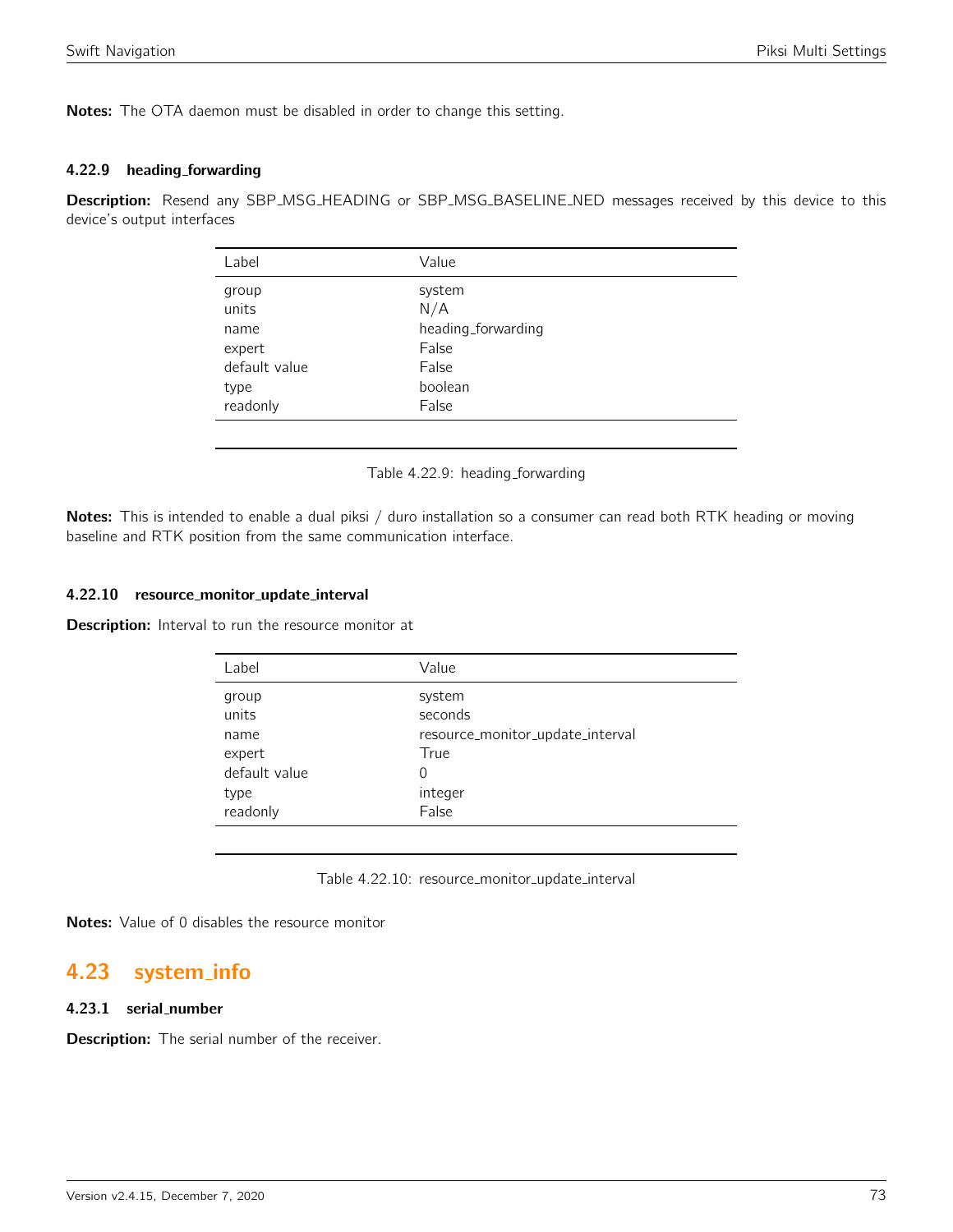| Label                      | Value         |
|----------------------------|---------------|
| group                      | system_info   |
| units                      | N/A           |
| name                       | serial_number |
| expert                     | False         |
| enumerated possible values | None          |
| default value              | N/A           |
| type                       | integer       |
| readonly                   | True          |
|                            |               |

Table 4.23.1: serial\_number

Notes: This number should match the number on the barcode on the board and cannot be modified.

#### 4.23.2 mac address

**Description:** The MAC address of the receiver.

| Label                      | Value       |
|----------------------------|-------------|
| group                      | system_info |
| units                      | N/A         |
| name                       | mac address |
| expert                     | False       |
| enumerated possible values | None        |
| default value              | N/A         |
| type                       | string      |
| readonly                   | True        |

Table 4.23.2: mac\_address

Notes: This is a read only setting.

## 4.23.3 uuid

**Description:** The UUID of the receiver.

| Label                      | Value       |
|----------------------------|-------------|
| group                      | system_info |
| units                      | N/A         |
| name                       | uuid        |
| expert                     | False       |
| enumerated possible values | None        |
| default value              | N/A         |
| type                       | string      |
| readonly                   | True        |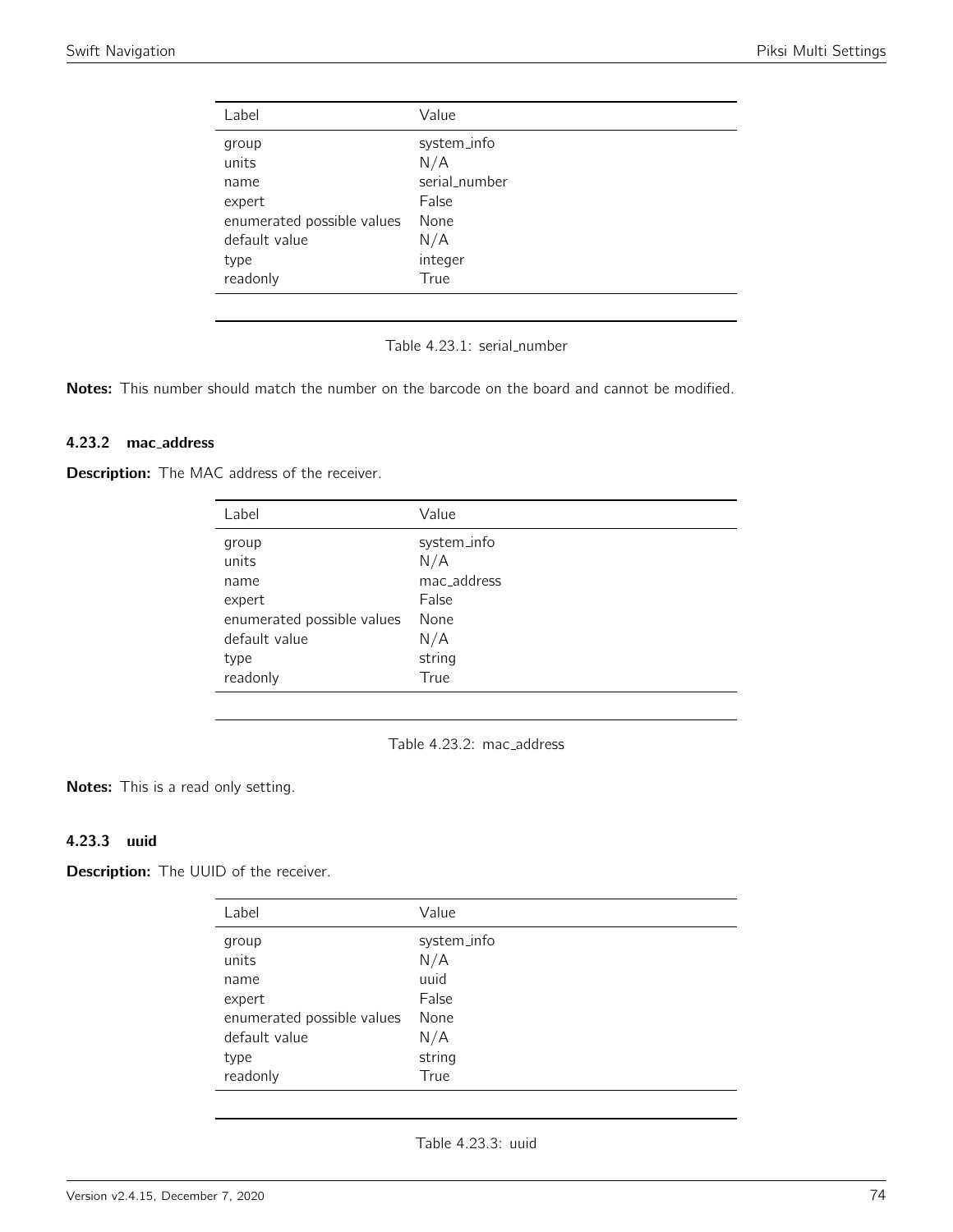Notes: The UUID is a Universally Unique IDentifier for this receiver. The lower 16 bits of the UUID are used for the SBP Sender ID. This is a read only setting.

## 4.23.4 firmware version

Description: Firmware version of the receiver.

| Label                      | Value            |
|----------------------------|------------------|
| group                      | system_info      |
| units                      | N/A              |
| name                       | firmware_version |
| expert                     | False            |
| enumerated possible values | None             |
| default value              | N/A              |
| type                       | string           |
| readonly                   | True             |
|                            |                  |



Notes: The git hash is removed from this version identifier. This is a read only setting.

#### 4.23.5 hw\_revision

Description: Hardware revision of the receiver.

| Label                      | Value       |
|----------------------------|-------------|
| group                      | system_info |
| units                      | N/A         |
| name                       | hw_revision |
| expert                     | True        |
| enumerated possible values | None        |
| default value              | N/A         |
| type                       | string      |
| readonly                   | True        |
|                            |             |

Table 4.23.5: hw\_revision

Notes: This is a read only setting that refers to the product family of the hardware.

#### 4.23.6 hw\_version

Description: Hardware version number.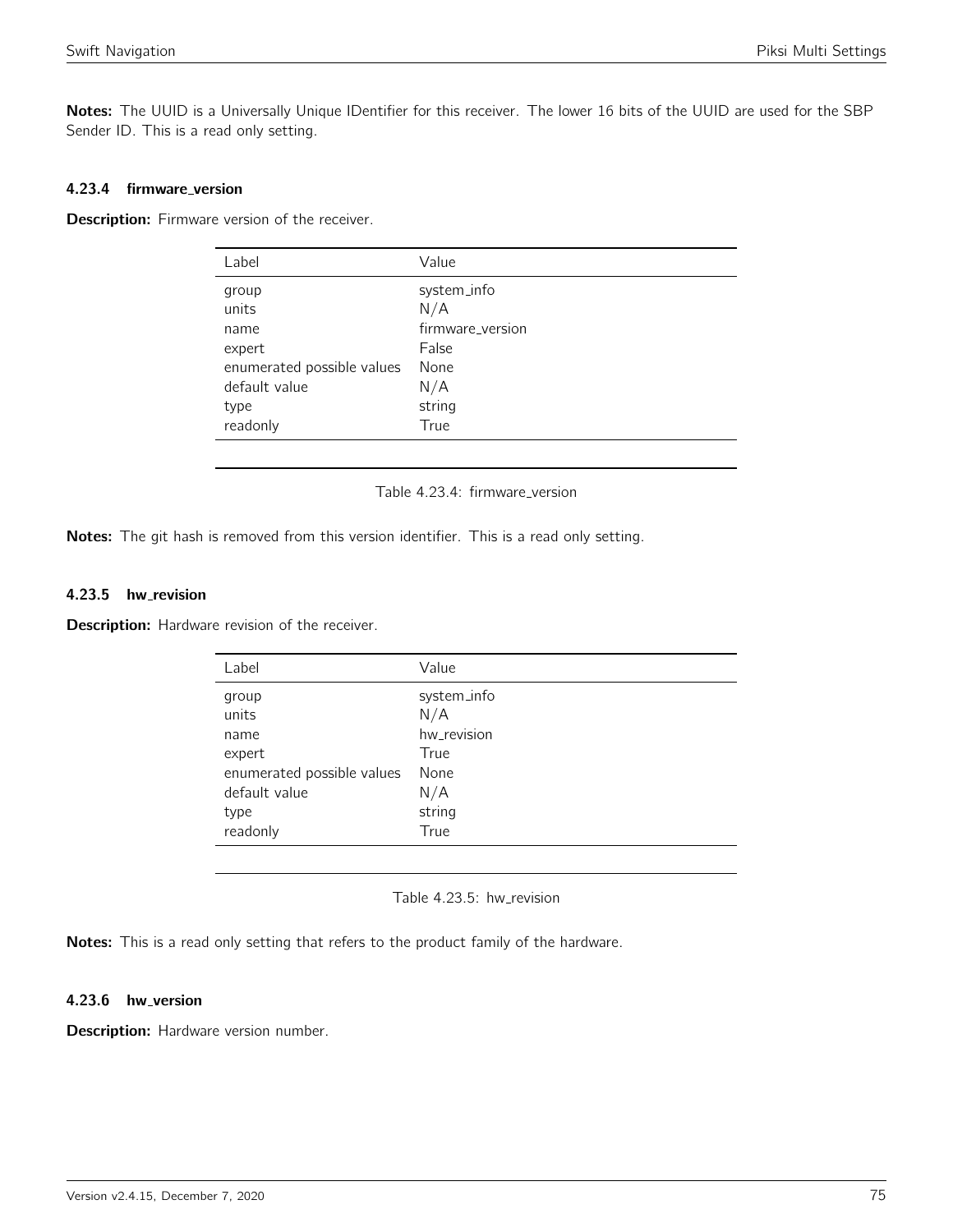| Label                      | Value       |
|----------------------------|-------------|
| group                      | system_info |
| units                      | N/A         |
| name                       | hw_version  |
| expert                     | True        |
| enumerated possible values | None        |
| default value              | N/A         |
| type                       | string      |
| readonly                   | True        |
|                            |             |

Table 4.23.6: hw\_version

Notes: This is a read only setting that corresponds to the version number printed on the oem module hardware version sticker.

### 4.23.7 hw\_variant

Description: Hardware Product Variant

| Label                      | Value       |
|----------------------------|-------------|
| group                      | system_info |
| units                      | N/A         |
| name                       | hw variant  |
| expert                     | True        |
| enumerated possible values | None        |
| default value              | N/A         |
| type                       | string      |
| readonly                   | True        |

Table 4.23.7: hw\_variant

Notes: This is a read only setting that corresponds to the variant of the current hardware revision that is connected to the console.

# 4.23.8 product id

Description: Product ID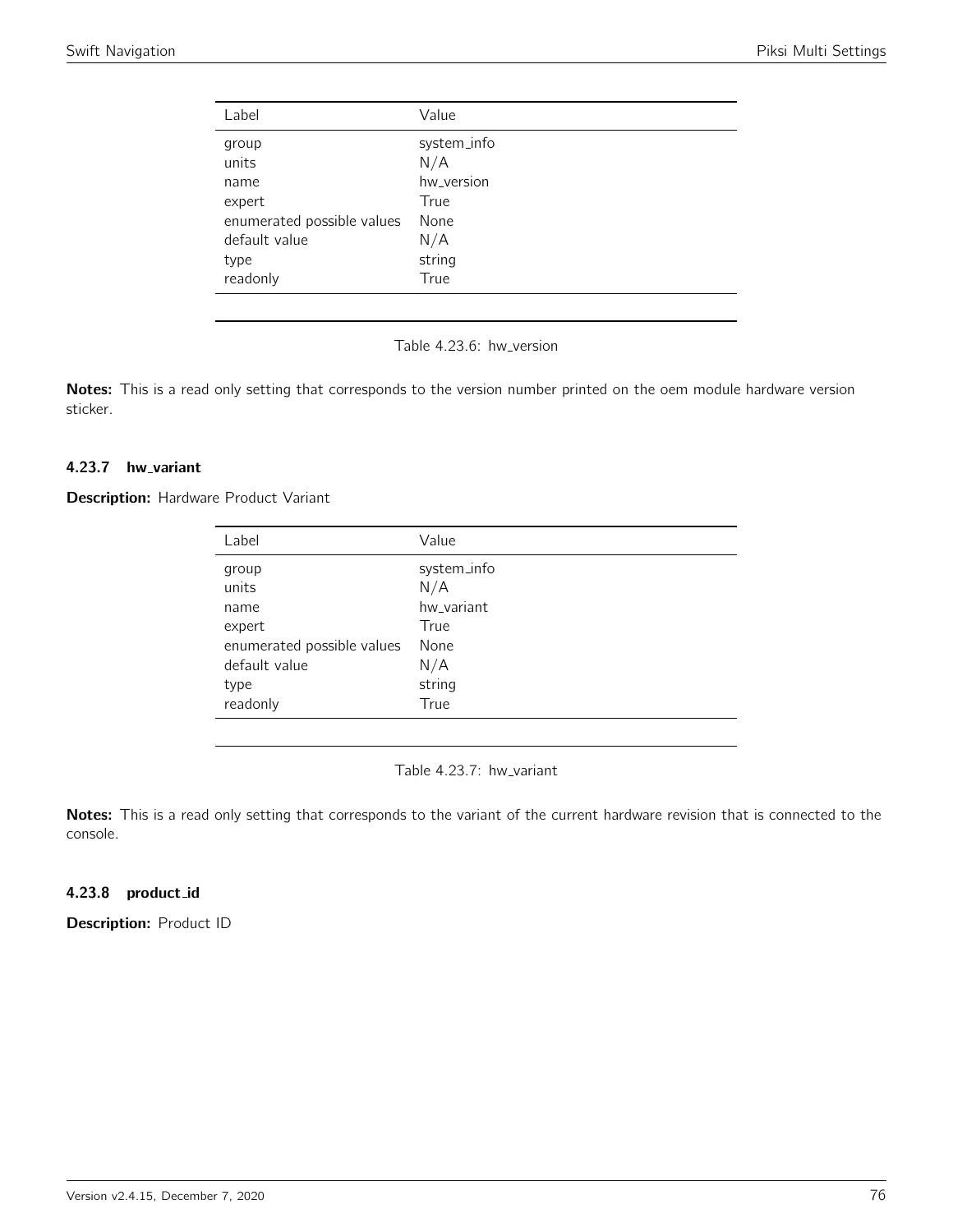| Label                      | Value       |
|----------------------------|-------------|
| group                      | system_info |
| units                      | N/A         |
| name                       | product_id  |
| expert                     | False       |
| enumerated possible values | None        |
| default value              | N/A         |
| type                       | string      |
| readonly                   | True        |
|                            |             |

Table 4.23.8: product id

Notes: This is a read only setting that displays the product id of the device.

#### 4.23.9 imageset\_build\_id

Description: Build id for the linux system image.

| Label                      | Value             |
|----------------------------|-------------------|
| group                      | system_info       |
| units                      | N/A               |
| name                       | imageset_build_id |
| expert                     | True              |
| enumerated possible values | None              |
| default value              | N/A               |
| type                       | string            |
| readonly                   | True              |
|                            |                   |

Table 4.23.9: imageset build id

Notes: Relevant for determining uimage version when using DEV image, otherwise this will be identical to the firmware build id. This is a read only setting.

### 4.23.10 firmware build id

Description: Full build id for firmware version.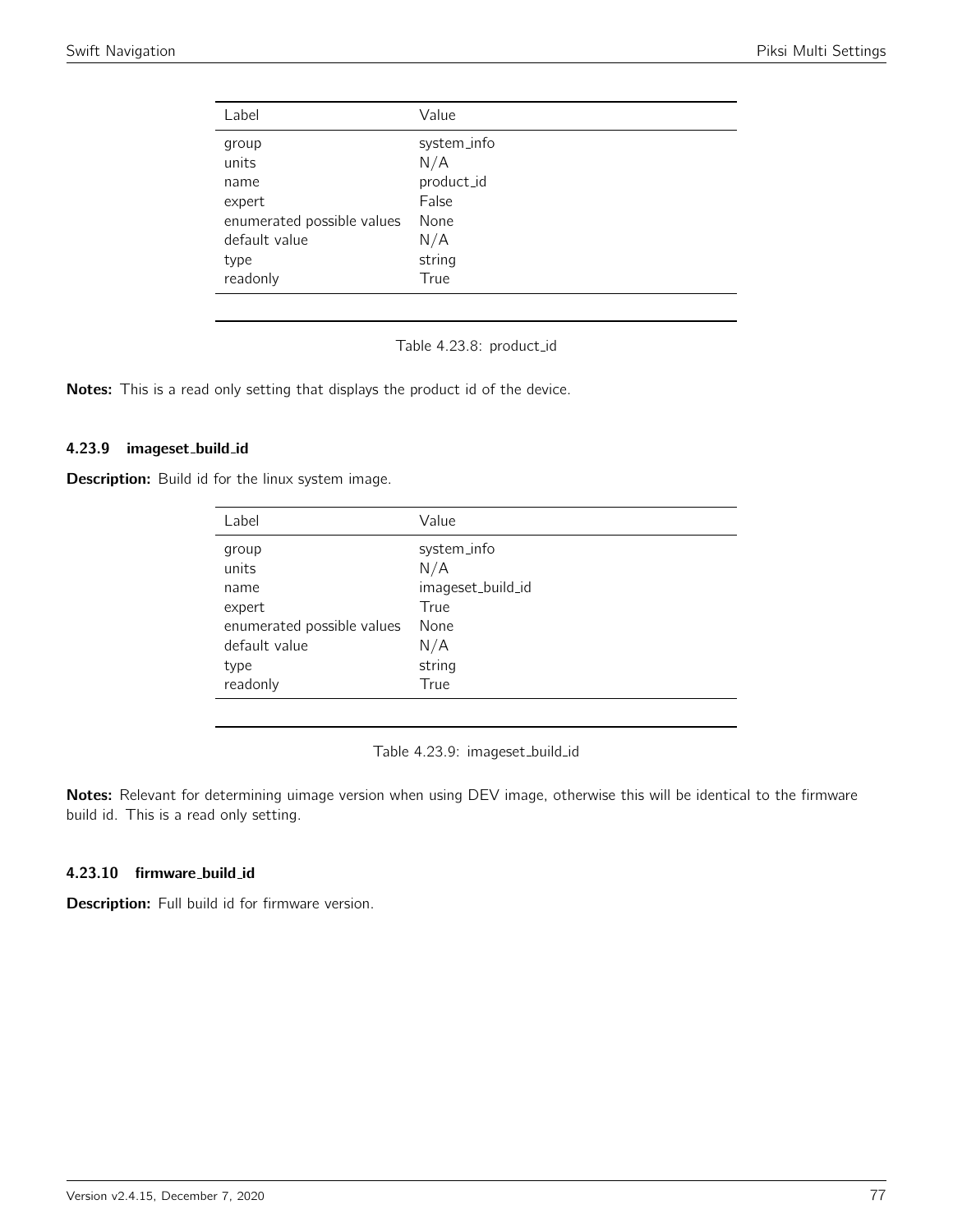| Label                      | Value             |
|----------------------------|-------------------|
| group                      | system_info       |
| units                      | N/A               |
| name                       | firmware_build_id |
| expert                     | False             |
| enumerated possible values | None              |
| default value              | N/A               |
| type                       | string            |
| readonly                   | True              |
|                            |                   |

Table 4.23.10: firmware\_build\_id

Notes: For user generated images, this will appear the same as the command "git describe -dirty". This is a read only setting.

#### 4.23.11 firmware\_build\_date

Description: Firmware build date.

| system_info         |
|---------------------|
|                     |
| firmware_build_date |
|                     |
|                     |
|                     |
|                     |
|                     |
|                     |

Table 4.23.11: firmware\_build\_date

Notes: This is a read only setting.

#### 4.23.12 loader\_build\_id

Description: build id for loader (uboot).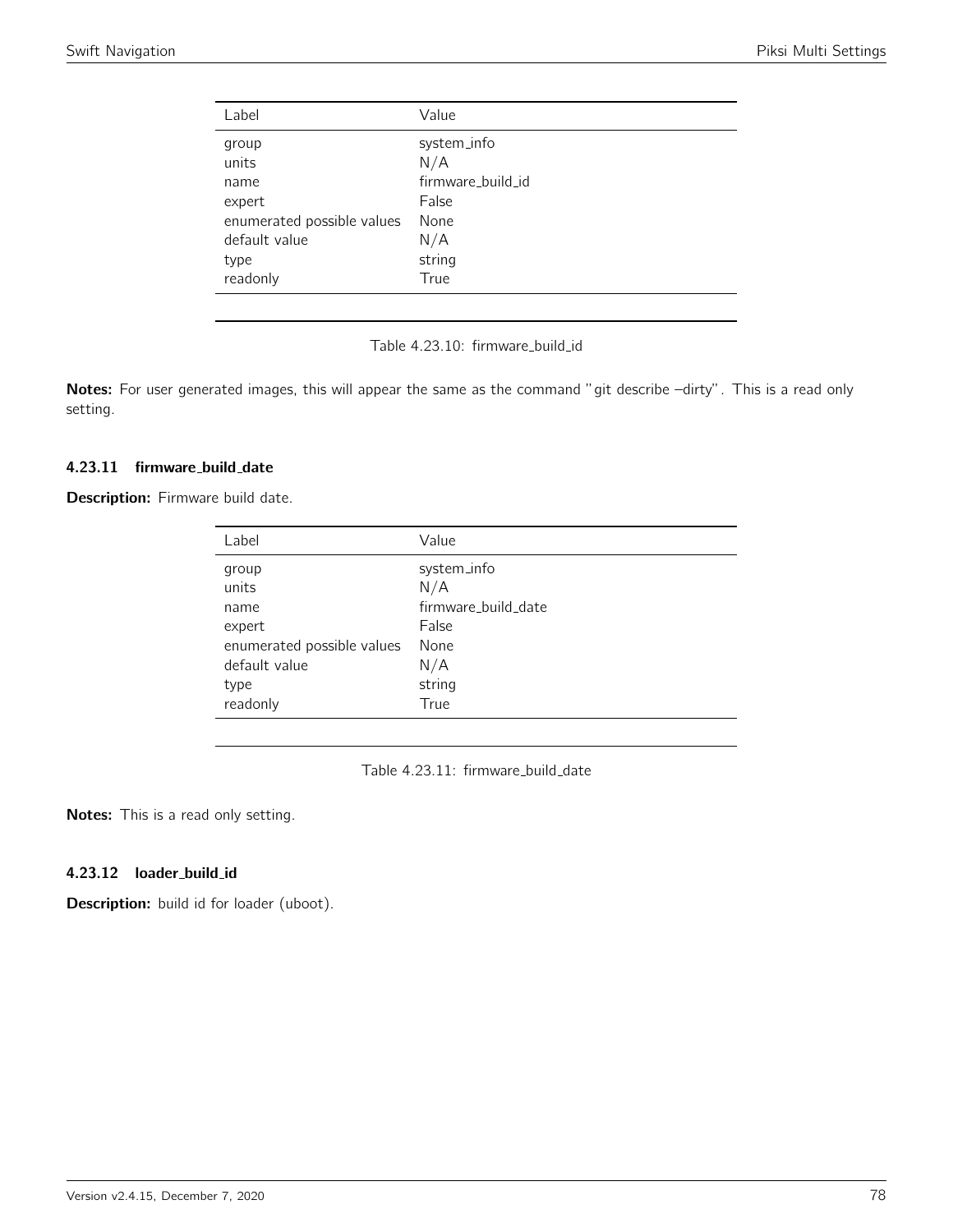| Value           |
|-----------------|
| system_info     |
| N/A             |
| loader build id |
| True            |
| None            |
| N/A             |
| string          |
| True            |
|                 |

Table 4.23.12: loader\_build\_id

Notes: This is a read only setting

## 4.23.13 loader\_build\_date

Description: build date for boot loader (uboot).

| Label                      | Value             |
|----------------------------|-------------------|
| group                      | system_info       |
| units                      | N/A               |
| name                       | loader build date |
| expert                     | True              |
| enumerated possible values | None              |
| default value              | N/A               |
| type                       | string            |
| readonly                   | True              |

Table 4.23.13: loader\_build\_date

Notes: This is a read only setting.

# 4.23.14 nap build id

Description: build id for SwiftNap FPGA bitstream.

| Label                      | Value        |
|----------------------------|--------------|
| group                      | system_info  |
| units                      | N/A          |
| name                       | nap_build_id |
| expert                     | True         |
| enumerated possible values | None         |
| default value              | N/A          |
| type                       | string       |
| readonly                   | True         |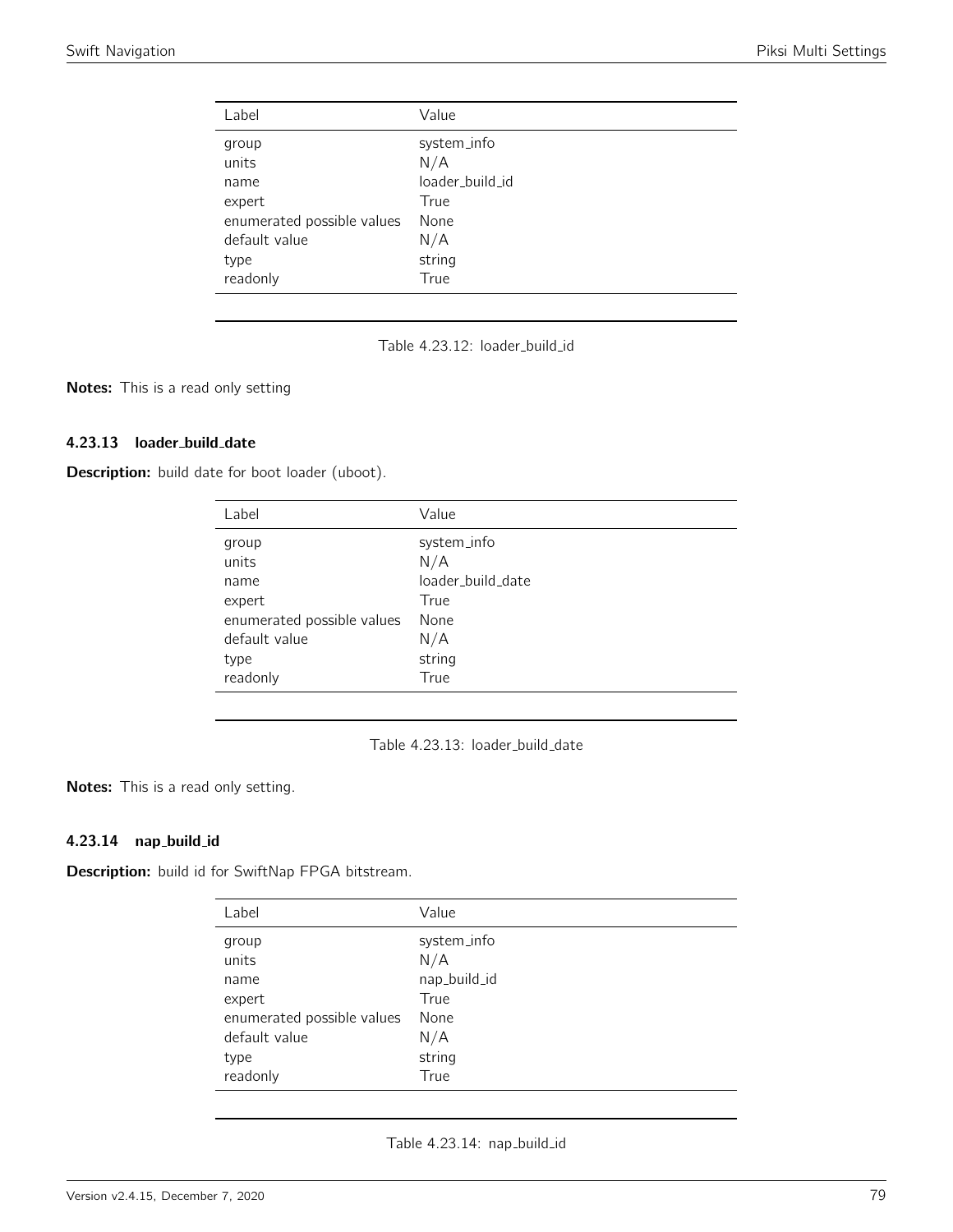Notes: This is a read only setting.

#### 4.23.15 nap build date

Description: build date for SwiftNap FPGA bitstream.

| Label                      | Value          |
|----------------------------|----------------|
| group                      | system_info    |
| units                      | N/A            |
| name                       | nap_build_date |
| expert                     | True           |
| enumerated possible values | None           |
| default value              | N/A            |
| type                       | string         |
| readonly                   | True           |
|                            |                |

Table 4.23.15: nap\_build\_date

Notes: This is a read only setting.

#### 4.23.16 pfwp build id

Description: build id for real-time GNSS firmware (piksi\_firmware).

| Label                      | Value         |
|----------------------------|---------------|
| group                      | system_info   |
| units                      | N/A           |
| name                       | pfwp_build_id |
| expert                     | True          |
| enumerated possible values | None          |
| default value              | N/A           |
| type                       | string        |
| readonly                   | True          |
|                            |               |

Table 4.23.16: pfwp\_build\_id

Notes: This is a read only setting.

#### 4.23.17 pfwp\_build\_date

Description: build date for real-time GNSS firmware (piksi\_firmware).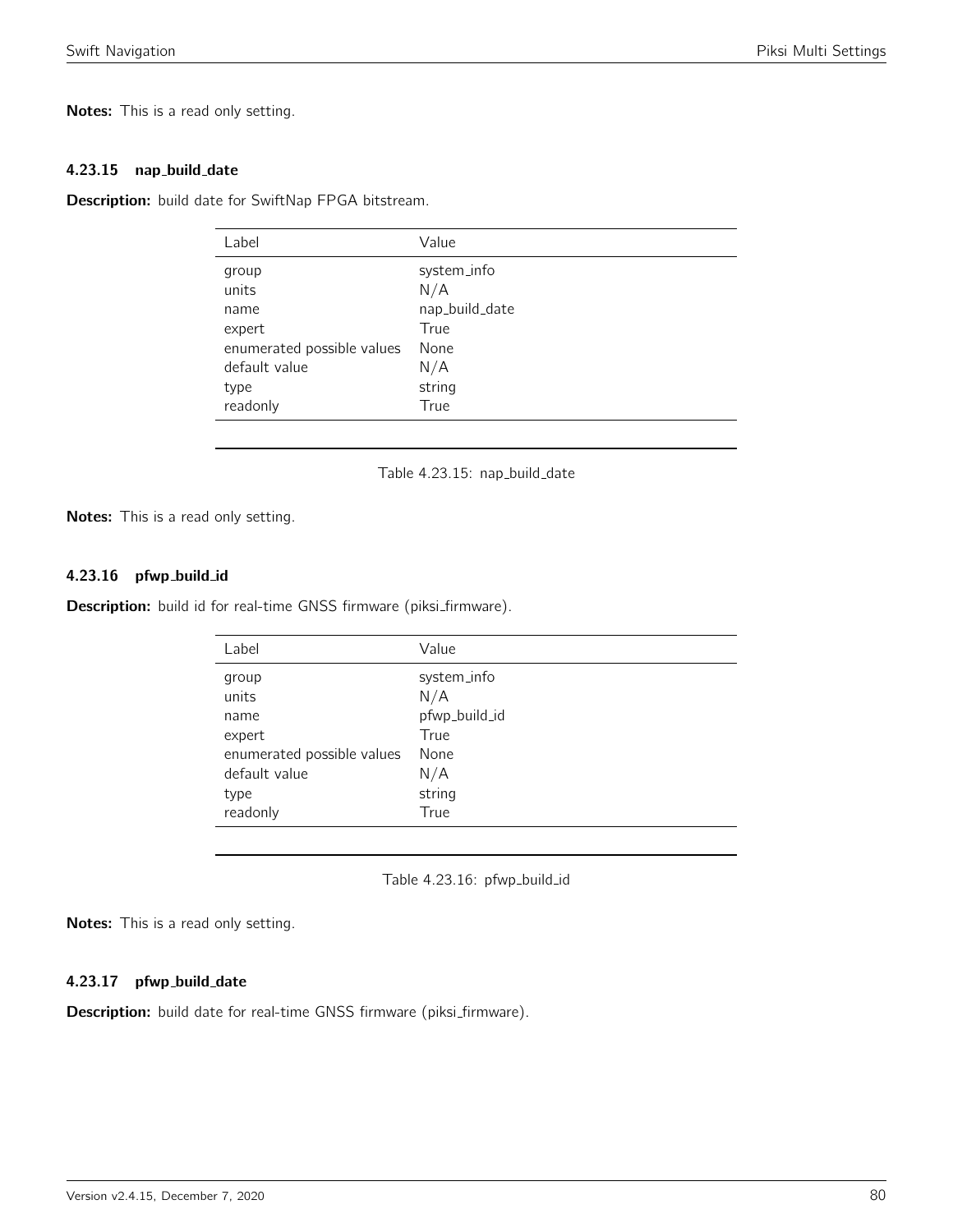| Label                      | Value           |
|----------------------------|-----------------|
| group                      | system_info     |
| units                      | N/A             |
| name                       | pfwp_build_date |
| expert                     | True            |
| enumerated possible values | None            |
| default value              | N/A             |
| type                       | string          |
| readonly                   | True            |

Table 4.23.17: pfwp\_build\_date

Notes: This is a read only setting.

## 4.23.18 sbp sender id

**Description:** The SBP sender ID for any messages sent by the device.

| Label                      | Value         |
|----------------------------|---------------|
| group                      | system_info   |
| units                      | N/A           |
| name                       | sbp_sender_id |
| expert                     | False         |
| enumerated possible values | None          |
| default value              | N/A           |
| type                       | string        |
| readonly                   | True          |
|                            |               |

Table 4.23.18: sbp\_sender\_id

Notes: ID value is equal to the lower 16 bits of the UUID. This is a read only setting.

#### 4.23.19 nap channels

Description: Number of channels in SwiftNap FPGA.

| Label                      | Value        |
|----------------------------|--------------|
| group                      | system_info  |
| units                      | N/A          |
| name                       | nap_channels |
| expert                     | True         |
| enumerated possible values | None         |
| default value              | 40           |
| type                       | string       |
| readonly                   | True         |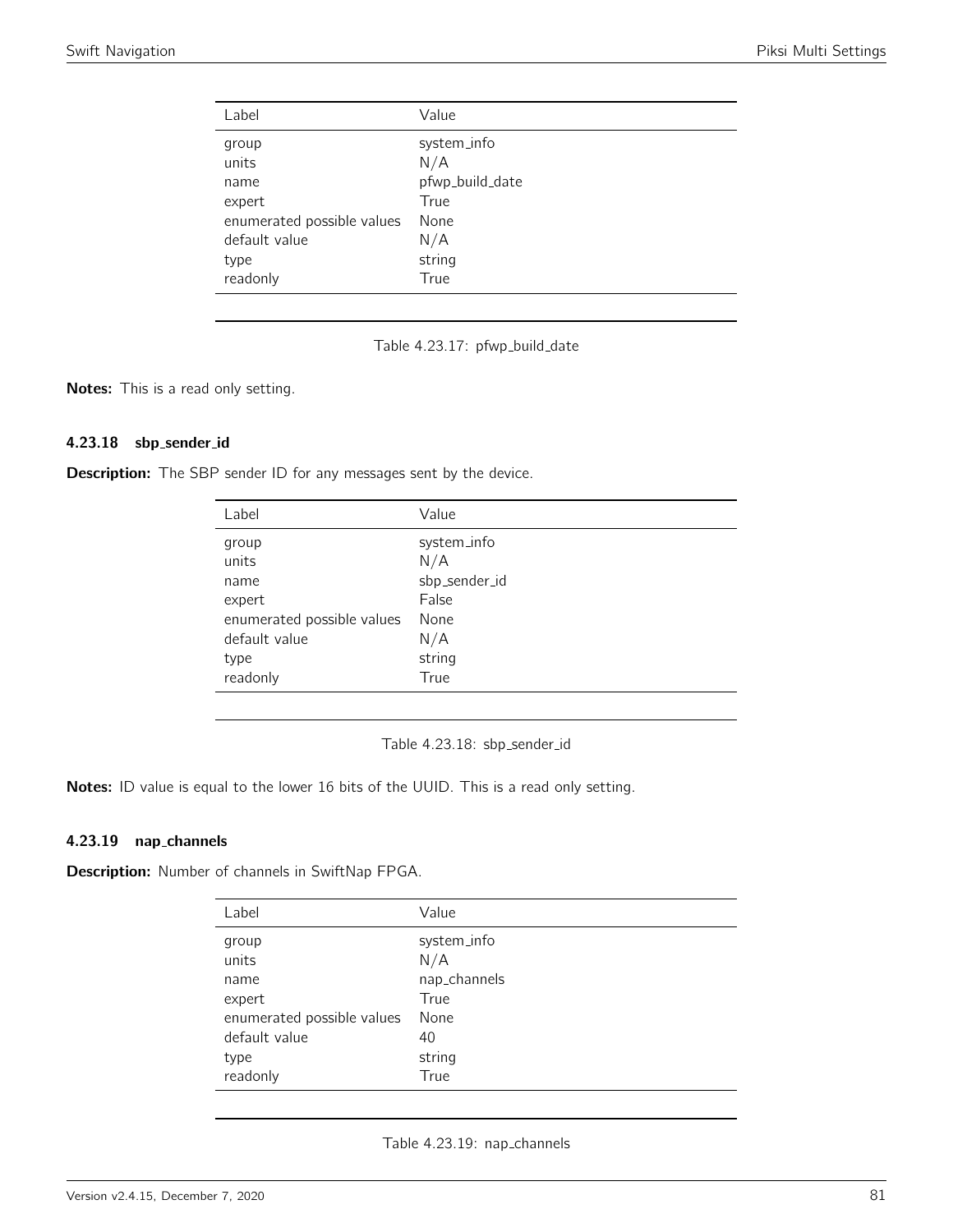Notes: This is a read only setting.

#### 4.23.20 build variant

Description: The build variant type for the current firmware.

| Label                      | Value         |
|----------------------------|---------------|
| group                      | system_info   |
| units                      | N/A           |
| name                       | build_variant |
| expert                     | True          |
| enumerated possible values | None          |
| default value              | release       |
| type                       | string        |
| readonly                   | True          |
|                            |               |

Table 4.23.20: build variant

Notes: This is a read only setting.

# 4.24 system monitor

#### 4.24.1 heartbeat period milliseconds

Description: Period for sending the SBP\_HEARTBEAT messages.

| Label                      | Value                         |
|----------------------------|-------------------------------|
| group                      | system_monitor                |
| units                      | ms                            |
| name                       | heartbeat_period_milliseconds |
| expert                     | True                          |
| enumerated possible values | None                          |
| default value              | 1000                          |
| type                       | integer                       |
| readonly                   | False                         |
|                            |                               |

Table 4.24.1: heartbeat\_period\_milliseconds

Notes: None

#### 4.24.2 spectrum analyzer

Description: Enable spectrum analyzer.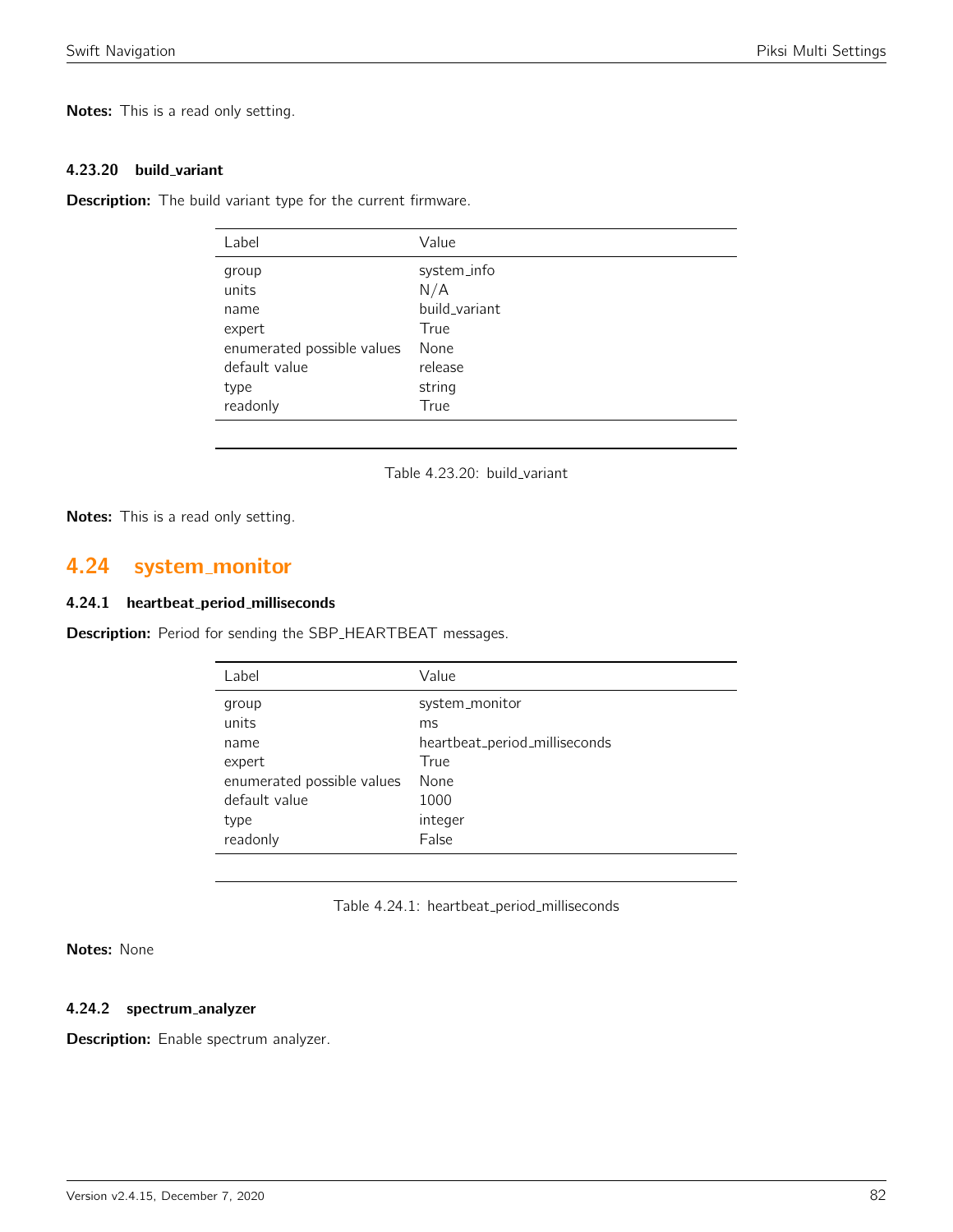| Label                      | Value             |
|----------------------------|-------------------|
| group                      | system_monitor    |
| units                      | N/A               |
| name                       | spectrum_analyzer |
| expert                     | True              |
| enumerated possible values | True, False       |
| default value              | False             |
| type                       | boolean           |
| readonly                   | False             |
|                            |                   |

Table 4.24.2: spectrum analyzer

Notes: This setting enables the on-device spectrum analyzer and associated SBP output. The spectrum analyzer is available from the "Advanced" tab of the console.

# 4.24.3 watchdog

**Description:** Enable hardware watchdog timer to reset the receiver if it locks up for. any reason

| Label                      | Value          |
|----------------------------|----------------|
| group                      | system_monitor |
| units                      | N/A            |
| name                       | watchdog       |
| expert                     | True           |
| enumerated possible values | True, False    |
| type                       | boolean        |
| readonly                   | False          |
|                            |                |

Table 4.24.3: watchdog

Notes: You must reset the receiver for this change to take effect.

# 4.25 tcp client0

# 4.25.1 mode

Description: Communication protocol for TCP client 0. The client will initiate a connection with the server and establish bi-directional communications.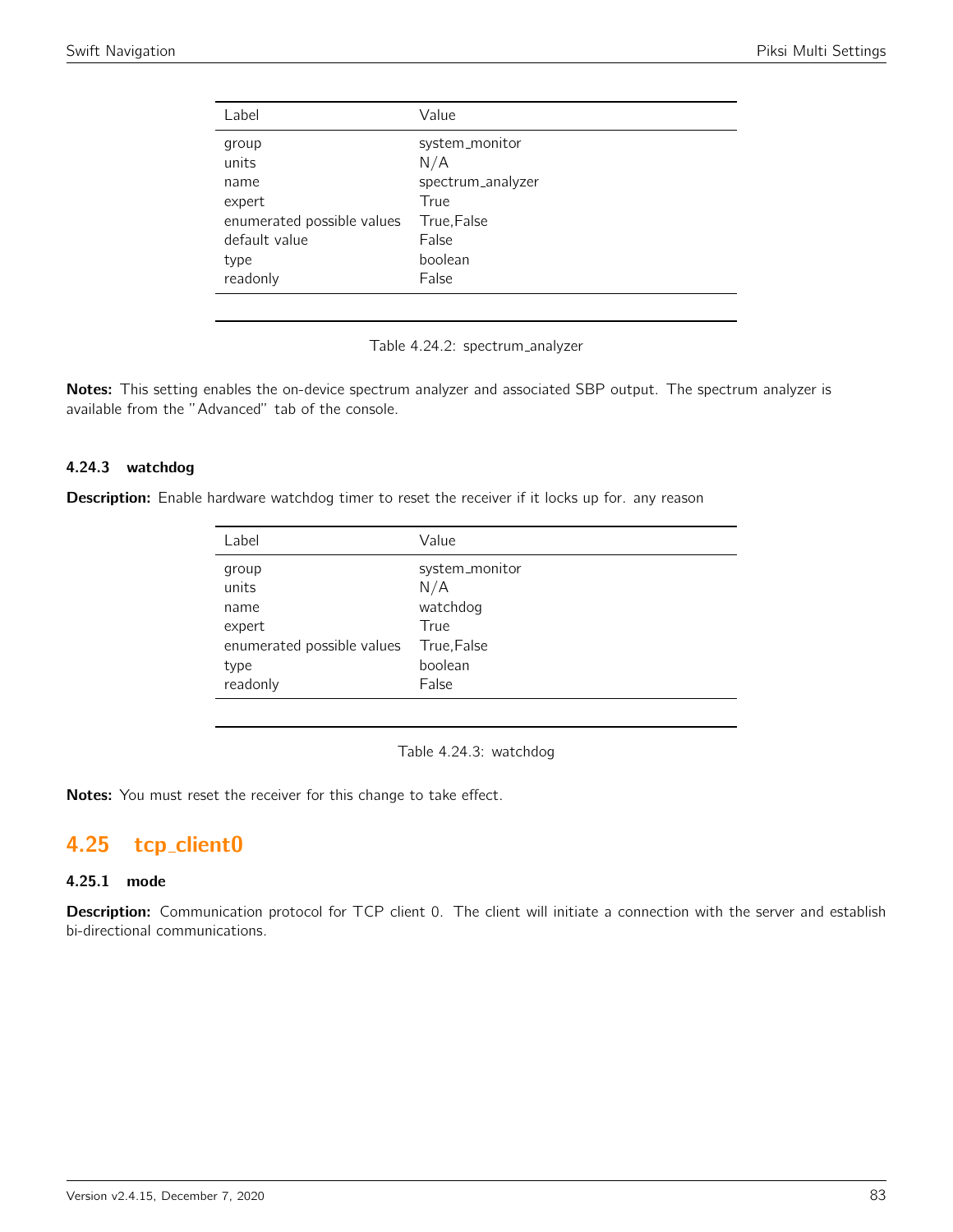| Label                                                                                   | Value                                                                                           |
|-----------------------------------------------------------------------------------------|-------------------------------------------------------------------------------------------------|
| group<br>units<br>name<br>expert<br>enumerated possible values<br>default value<br>type | tcp_client0<br>N/A<br>mode<br>False<br>SBP, NMEA OUT, RTCMv3 IN, RTCMv3 OUT<br>Disabled<br>enum |
| readonly                                                                                | False                                                                                           |
|                                                                                         |                                                                                                 |

Table 4.25.1: mode

Notes: "SBP" configures the interface to transmit messages specified in the 'enabled\_sbp\_messages' setting and to receive incoming SBP messages. If the mode is changed from SBP the console will no longer be able to communicate over the interface.

"NMEA OUT" configures the interface to transmit the GGA, RMC, GGL, VTG, ZDA, GSA, and GSV NMEA 0183 messages. The interface will not receive incoming messages.

"RTCMv3 IN" configures the interface to receive RTK corrections in RTCMv3 format. The interface will receive 1002, 1004, 1005, 1006, 1010, 1012, 1033, 1230 and MSM4-7 RTCMv3 messages and will not transmit or receive any other messages.

"RTCMv3 OUT" configures the interface to transmit RTCMv3 messages.

The connection is bi-directional so these modes behave the same as the UART modes.

#### 4.25.2 enabled sbp messages

Description: Configure which messages should be sent on the port. Does not effect which incoming messages are listened to.

| Label         | Value                                                                                  |
|---------------|----------------------------------------------------------------------------------------|
| group         | tcp_client0                                                                            |
| units         | N/A                                                                                    |
| name          | enabled_sbp_messages                                                                   |
| expert        | False                                                                                  |
| default value | 23, 65, 72, 74, 81, 97, 117, 134, 136, 137, 138, 139, 144, 149, 163, 165, 166, 167, 17 |
| type          | string                                                                                 |
| readonly      | False                                                                                  |

Table 4.25.2: enabled sbp messages

Notes: The enabled sbp messages settings is a list of message types and rate divisors that will be sent out of the interface. If left blank, all messages will be sent. If not blank, a comma separated list of SBP message IDs in base 10 integer format should be provided. Optionally, a divisor can be specified after the / character for each id. For example, an entry of 3456/10 would provide message with ID 3456 at 1/10th the normal rate. For Ethernet, the default value is optimal for logging and communication with the console.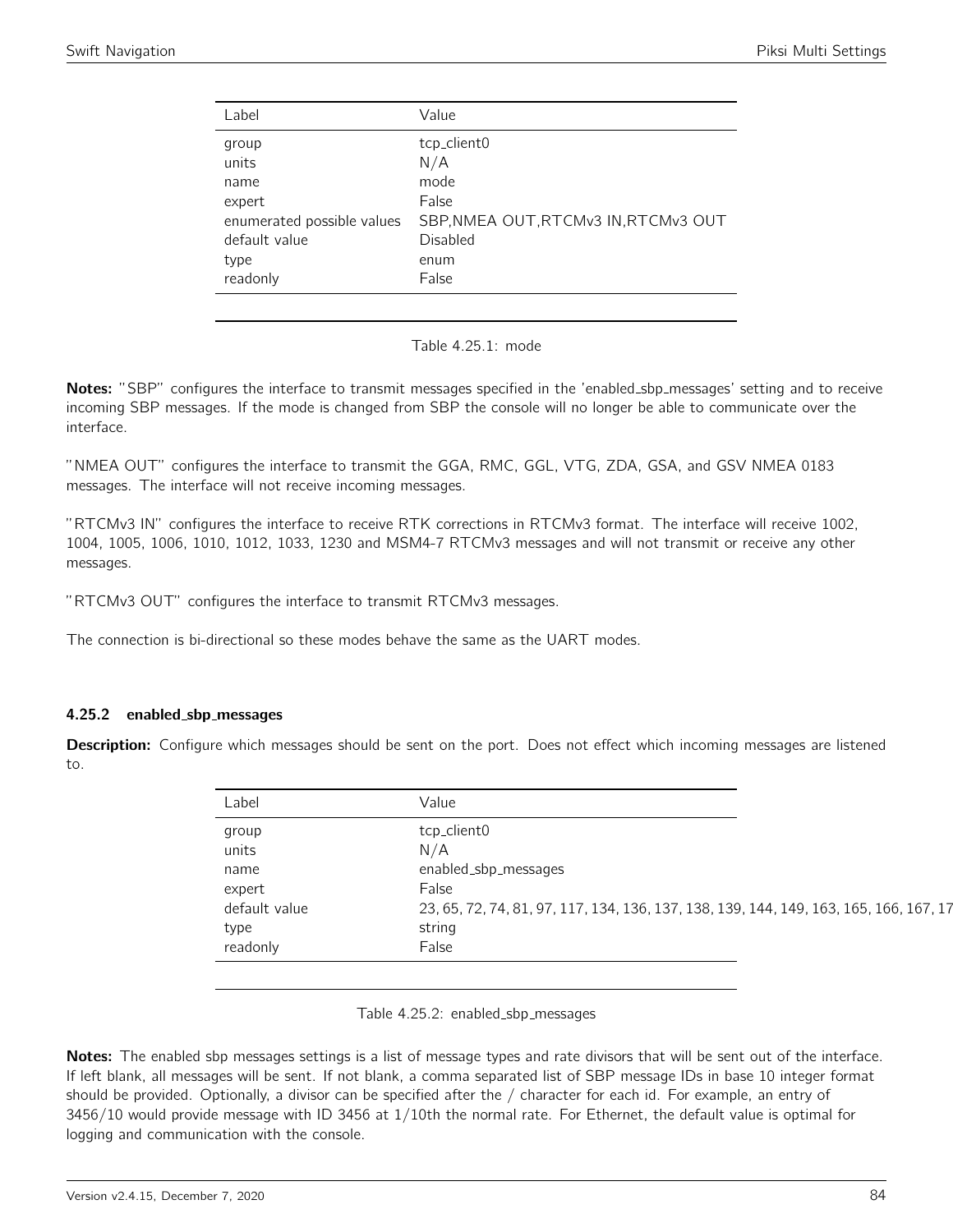# 4.25.3 address

| Label         | Value       |  |
|---------------|-------------|--|
| group         | tcp_client0 |  |
| units         | N/A         |  |
| name          | address     |  |
| expert        | False       |  |
| default value |             |  |
| type          | string      |  |
| readonly      | False       |  |

**Description:** IP address and port for TCP client 0 to connect to.



Notes: The address setting is defined according to the convention "hostname:port". For example, it should match the format 192.168.0.222:55555 or xxxxx.net:2101 .

# 4.26 tcp client1

#### 4.26.1 mode

Description: Communication protocol for TCP client 1. The client will initiate a connection with the server and establish bi-directional communications.

| Label                                                                                               | Value                                                                                                           |
|-----------------------------------------------------------------------------------------------------|-----------------------------------------------------------------------------------------------------------------|
| group<br>units<br>name<br>expert<br>enumerated possible values<br>default value<br>type<br>readonly | tcp_client1<br>N/A<br>mode<br>False<br>SBP, NMEA OUT, RTCMv3 IN, RTCMv3 OUT<br><b>Disabled</b><br>enum<br>False |
|                                                                                                     |                                                                                                                 |

Table 4.26.1: mode

Notes: "SBP" configures the interface to transmit messages specified in the 'enabled\_sbp\_messages' setting and to receive incoming SBP messages. If the mode is changed from SBP the console will no longer be able to communicate over the interface.

"NMEA OUT" configures the interface to transmit the GGA, RMC, GGL, VTG, ZDA, GSA, and GSV NMEA 0183 messages. The interface will not receive incoming messages.

"RTCMv3 IN" configures the interface to receive RTK corrections in RTCMv3 format. The interface will receive 1002, 1004, 1005, 1006, 1010, 1012, 1033, 1230 and MSM4-7 RTCMv3 messages and will not transmit or receive any other messages.

"RTCMv3 OUT" configures the interface to transmit RTCMv3 messages.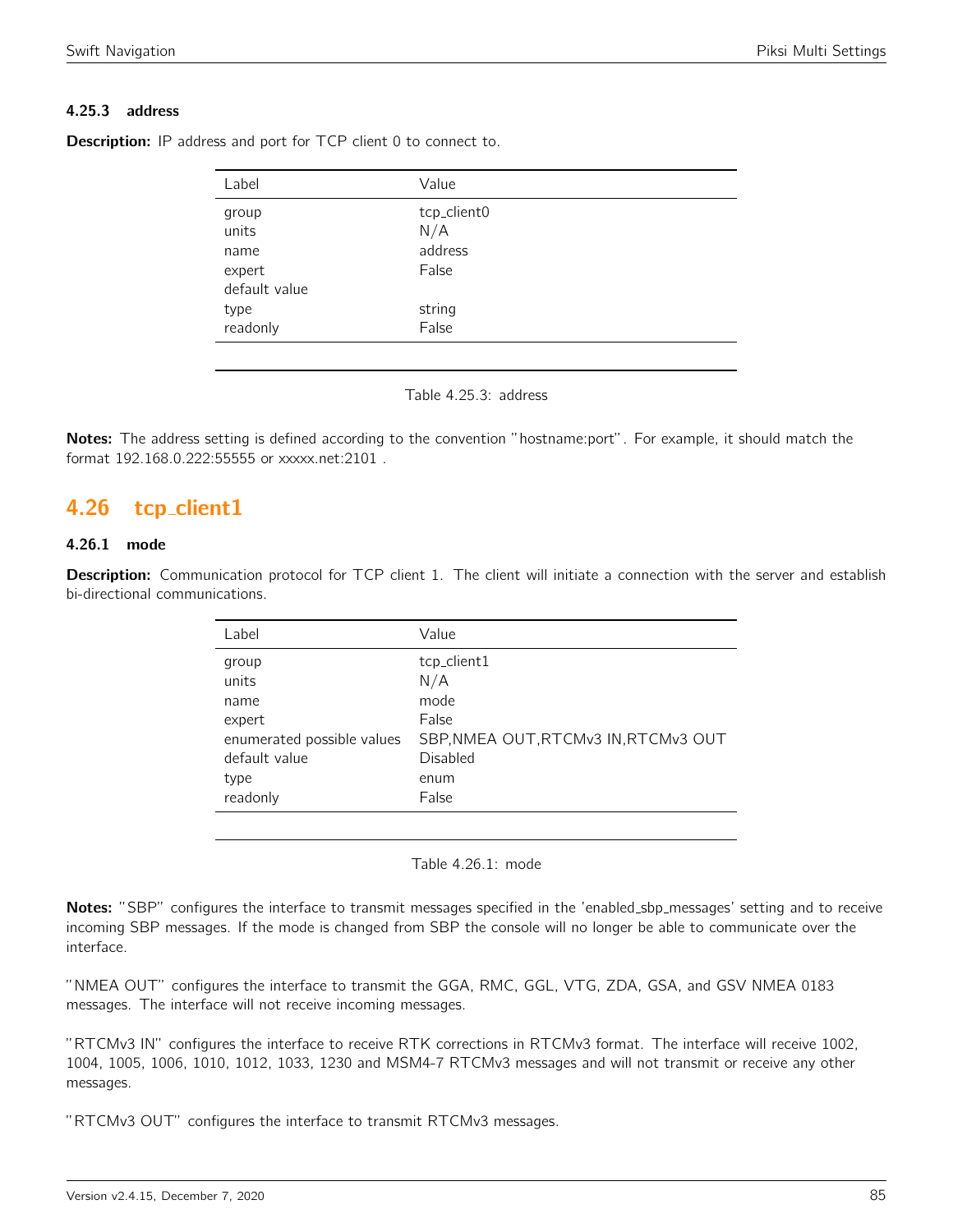The connection is bi-directional so these modes behave the same as the UART modes.

#### 4.26.2 enabled sbp messages

Description: Configure which messages should be sent on the port. Does not effect which incoming messages are listened to.

| Label         | Value                                                                                  |
|---------------|----------------------------------------------------------------------------------------|
| group         | tcp_client1                                                                            |
| units         | N/A                                                                                    |
| name          | enabled_sbp_messages                                                                   |
| expert        | False                                                                                  |
| default value | 23, 65, 72, 74, 81, 97, 117, 134, 136, 137, 138, 139, 144, 149, 163, 165, 166, 167, 17 |
| type          | string                                                                                 |
| readonly      | False                                                                                  |

Table 4.26.2: enabled\_sbp\_messages

Notes: The enabled sbp messages settings is a list of message types and rate divisors that will be sent out of the interface. If left blank, all messages will be sent. If not blank, a comma separated list of SBP message IDs in base 10 integer format should be provided. Optionally, a divisor can be specified after the / character for each id. For example, an entry of 3456/10 would provide message with ID 3456 at 1/10th the normal rate. For Ethernet, the default value is optimal for logging and communication with the console.

## 4.26.3 address

**Description:** IP address and port for TCP client 1 to connect to.

| Label                             | Value                                  |  |
|-----------------------------------|----------------------------------------|--|
| group<br>units<br>name<br>expert  | tcp_client1<br>N/A<br>address<br>False |  |
| default value<br>type<br>readonly | string<br>False                        |  |
|                                   |                                        |  |

Table 4.26.3: address

Notes: The address setting is defined according to the convention "hostname:port". For example, it should match the format 192.168.0.222:55555 or xxxxx.net:2101 .

# 4.27 tcp\_server0

#### 4.27.1 mode

Description: Communication protocol for TCP server 0. The server will listen for incoming client connections and establish a bi-directional communications.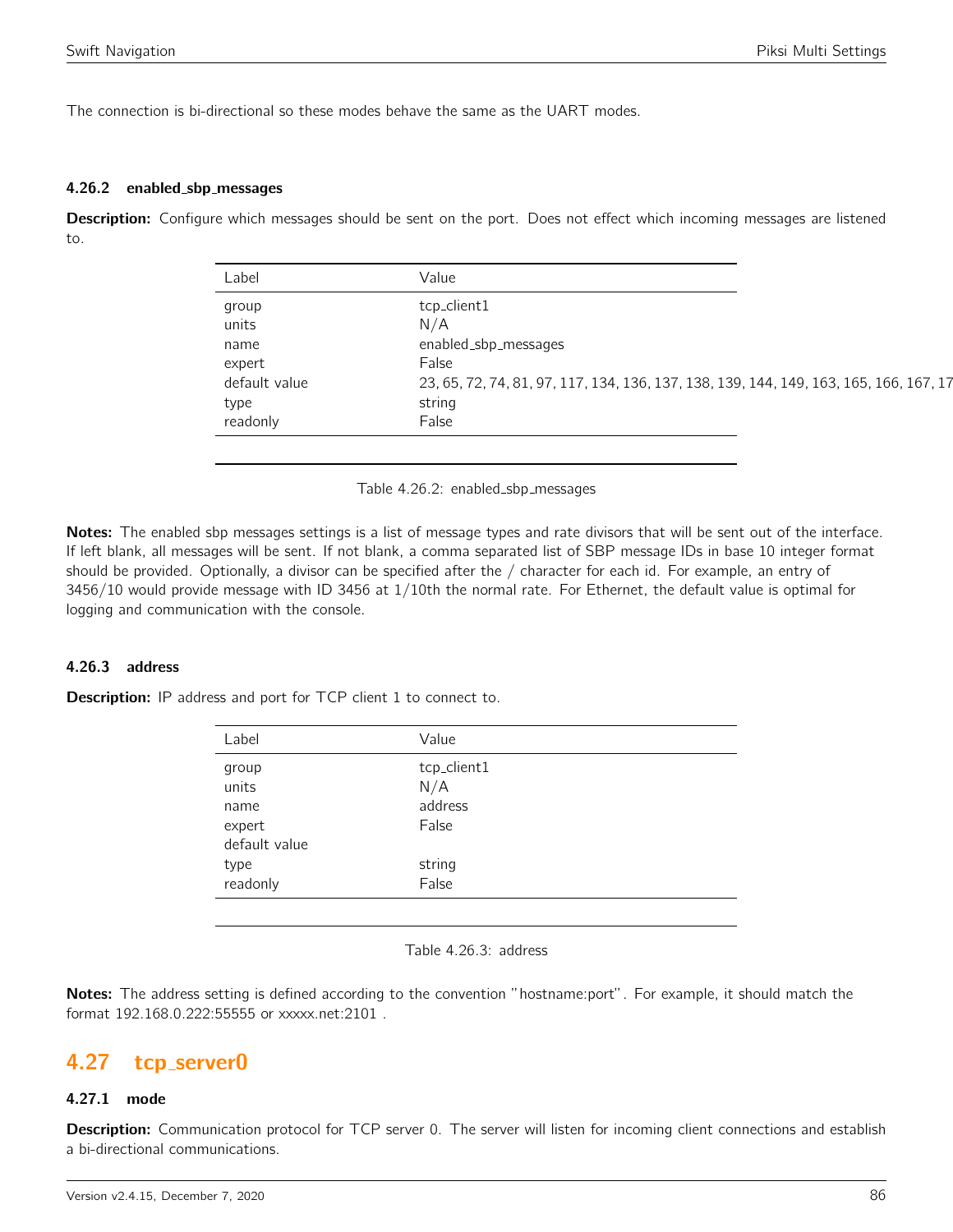| Label                                                                                               | Value                                                                                                                       |
|-----------------------------------------------------------------------------------------------------|-----------------------------------------------------------------------------------------------------------------------------|
| group<br>units<br>name<br>expert<br>enumerated possible values<br>default value<br>type<br>readonly | tcp_server0<br>N/A<br>mode<br>False<br>SBP, NMEA OUT, RTCMv3 IN, RTCMv3 OUT<br>SBP (Swift Binary Protocol)<br>enum<br>False |
|                                                                                                     |                                                                                                                             |

Table 4.27.1: mode

Notes: "SBP" configures the interface to transmit messages specified in the 'enabled\_sbp\_messages' setting and to receive incoming SBP messages. If the mode is changed from SBP the console will no longer be able to communicate over the interface.

"NMEA OUT" configures the interface to transmit the GGA, RMC, GGL, VTG, ZDA, GSA, and GSV NMEA 0183 messages. The interface will not receive incoming messages.

"RTCMv3 IN" configures the interface to receive RTK corrections in RTCMv3 format. The interface will receive 1002, 1004, 1005, 1006, 1010, 1012, 1033, 1230 and MSM4-7 RTCMv3 messages and will not transmit or receive any other messages.

"RTCMv3 OUT" configures the interface to transmit RTCMv3 messages.

The connection is bi-directional so these modes behave the same as the UART modes.

#### 4.27.2 enabled sbp messages

Description: Configure which messages should be sent on the port. Does not effect which incoming messages are listened to.

| Label         | Value                                                                                  |
|---------------|----------------------------------------------------------------------------------------|
| group         | tcp_server0                                                                            |
| units         | N/A                                                                                    |
| name          | enabled_sbp_messages                                                                   |
| expert        | False                                                                                  |
| default value | 23, 65, 72, 74, 81, 97, 117, 134, 136, 137, 138, 139, 144, 149, 163, 165, 166, 167, 17 |
| type          | string                                                                                 |
| readonly      | False                                                                                  |

Table 4.27.2: enabled sbp messages

Notes: The enabled sbp messages settings is a list of message types and rate divisors that will be sent out of the interface. If left blank, all messages will be sent. If not blank, a comma separated list of SBP message IDs in base 10 integer format should be provided. Optionally, a divisor can be specified after the / character for each id. For example, an entry of 3456/10 would provide message with ID 3456 at 1/10th the normal rate. For Ethernet, the default value is optimal for logging and communication with the console.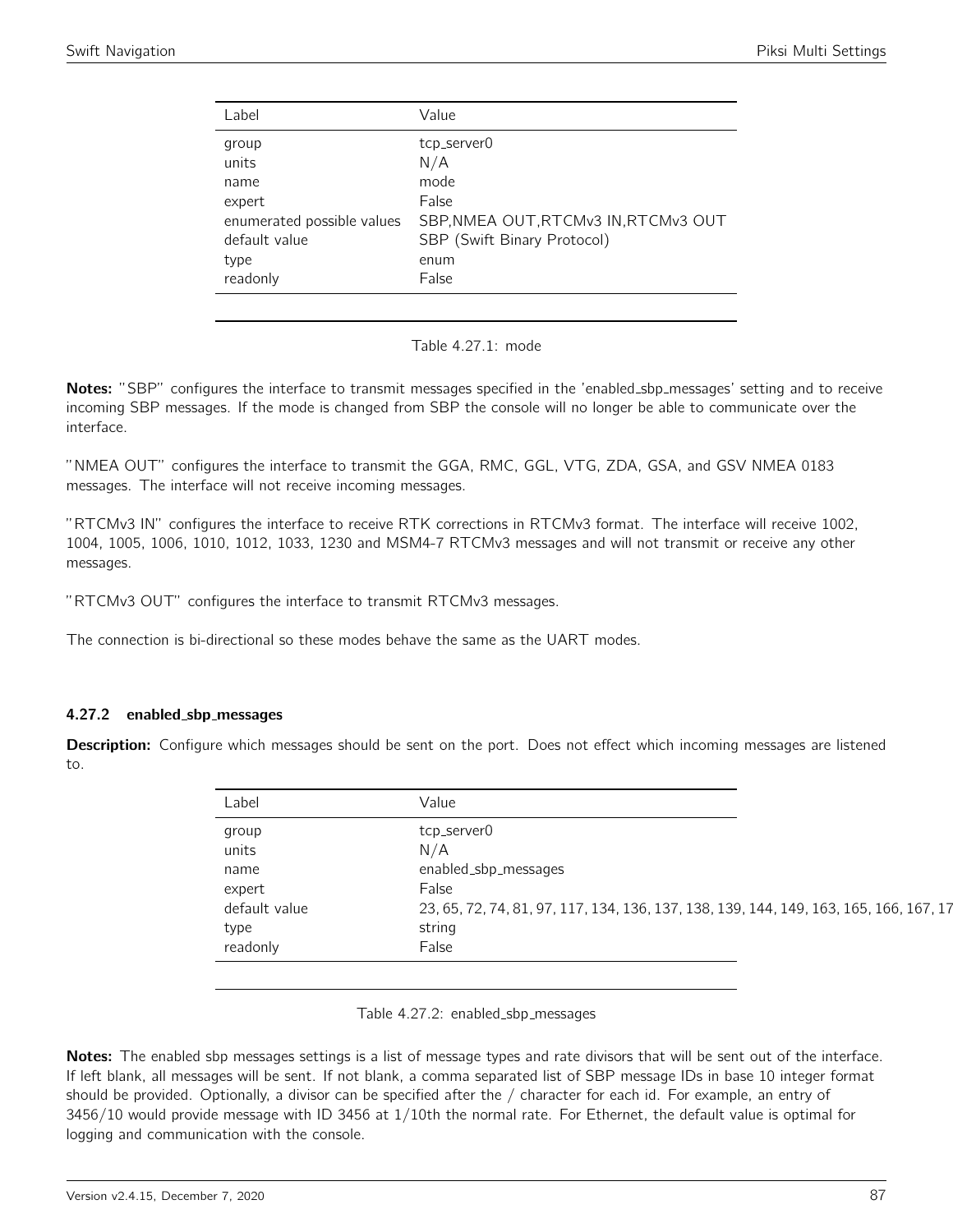# 4.27.3 port

**Description:** Port for TCP server 0 to listen on.

| Label         | Value       |
|---------------|-------------|
| group         | tcp_server0 |
| units         | N/A         |
| name          | port        |
| expert        | False       |
| default value | 55555       |
| type          | integer     |
| readonly      | False       |

Table 4.27.3: port

#### Notes: None

# 4.28 tcp server1

# 4.28.1 mode

Description: Communication protocol for TCP server 1. The server will listen for incoming client connections and establish a bi-directional communications.

| Label                                                                                               | Value                                                                                                                       |
|-----------------------------------------------------------------------------------------------------|-----------------------------------------------------------------------------------------------------------------------------|
| group<br>units<br>name<br>expert<br>enumerated possible values<br>default value<br>type<br>readonly | tcp_server1<br>N/A<br>mode<br>False<br>SBP, NMEA OUT, RTCMv3 IN, RTCMv3 OUT<br>SBP (Swift Binary Protocol)<br>enum<br>False |
|                                                                                                     |                                                                                                                             |

Table 4.28.1: mode

Notes: "SBP" configures the interface to transmit messages specified in the 'enabled\_sbp\_messages' setting and to receive incoming SBP messages. If the mode is changed from SBP the console will no longer be able to communicate over the interface.

"NMEA OUT" configures the interface to transmit the GGA, RMC, GGL, VTG, ZDA, GSA, and GSV NMEA 0183 messages. The interface will not receive incoming messages.

"RTCMv3 IN" configures the interface to receive RTK corrections in RTCMv3 format. The interface will receive 1002, 1004, 1005, 1006, 1010, 1012, 1033, 1230 and MSM4-7 RTCMv3 messages and will not transmit or receive any other messages.

"RTCMv3 OUT" configures the interface to transmit RTCMv3 messages.

The connection is bi-directional so these modes behave the same as the UART modes.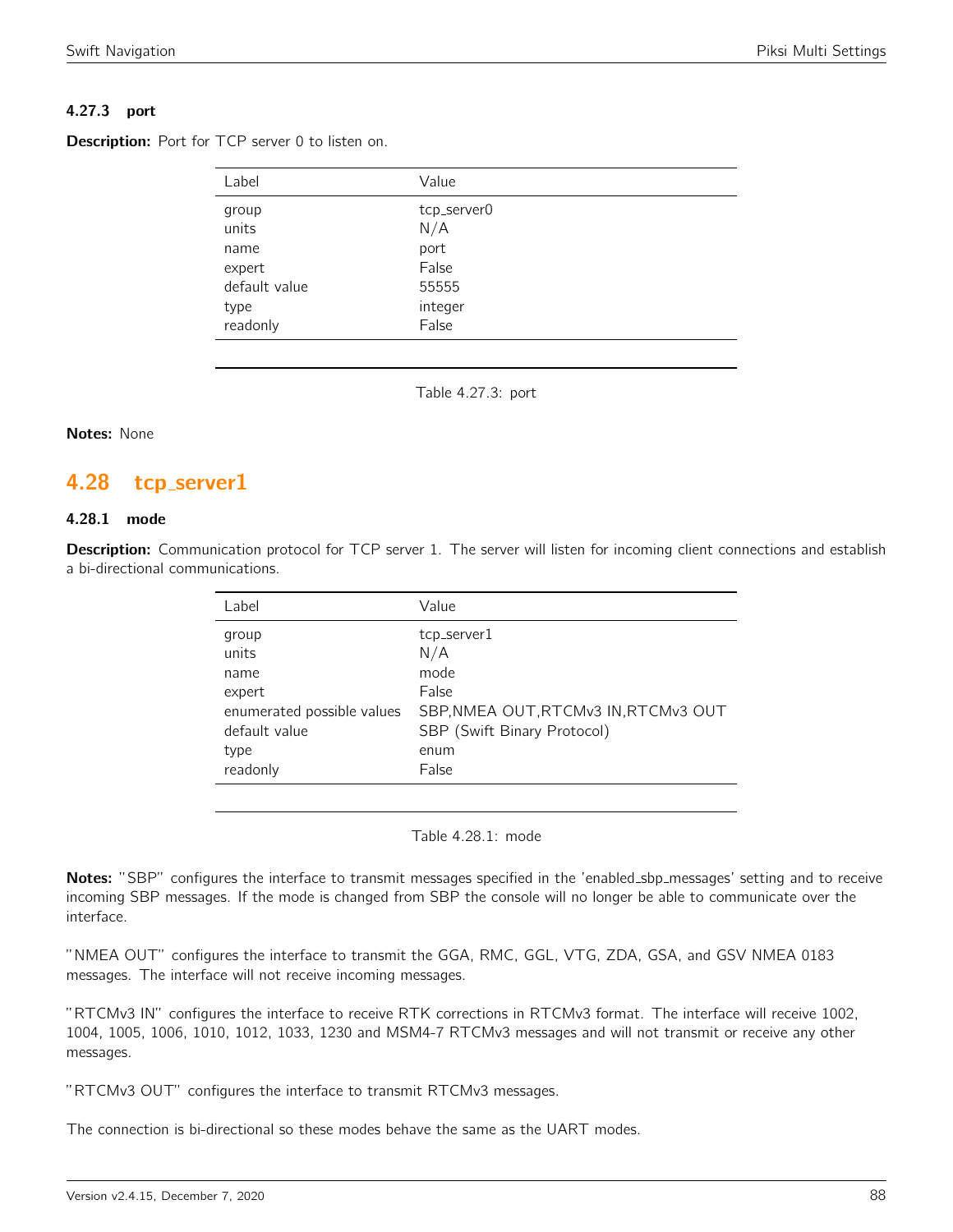### 4.28.2 enabled sbp messages

Description: Configure which messages should be sent on the port. Does not effect which incoming messages are listened to.

| Label         | Value                                                                                  |
|---------------|----------------------------------------------------------------------------------------|
| group         | tcp_server1                                                                            |
| units         | N/A                                                                                    |
| name          | enabled_sbp_messages                                                                   |
| expert        | False                                                                                  |
| default value | 23, 65, 72, 74, 81, 97, 117, 134, 136, 137, 138, 139, 144, 149, 163, 165, 166, 167, 17 |
| type          | string                                                                                 |
| readonly      | False                                                                                  |

Table 4.28.2: enabled\_sbp\_messages

Notes: The enabled sbp messages settings is a list of message types and rate divisors that will be sent out of the interface. If left blank, all messages will be sent. If not blank, a comma separated list of SBP message IDs in base 10 integer format should be provided. Optionally, a divisor can be specified after the / character for each id. For example, an entry of 3456/10 would provide message with ID 3456 at 1/10th the normal rate. For Ethernet, the default value is optimal for logging and communication with the console.

#### 4.28.3 port

Description: Port for TCP server 1 to listen on.

| Label                                                                 | Value                                                            |
|-----------------------------------------------------------------------|------------------------------------------------------------------|
| group<br>units<br>name<br>expert<br>default value<br>type<br>readonly | tcp_server1<br>N/A<br>port<br>False<br>55556<br>integer<br>False |
|                                                                       |                                                                  |

Table 4.28.3: port

# Notes: None

# 4.29 track

### 4.29.1 elevation\_mask

**Description:** Tracking elevation mask.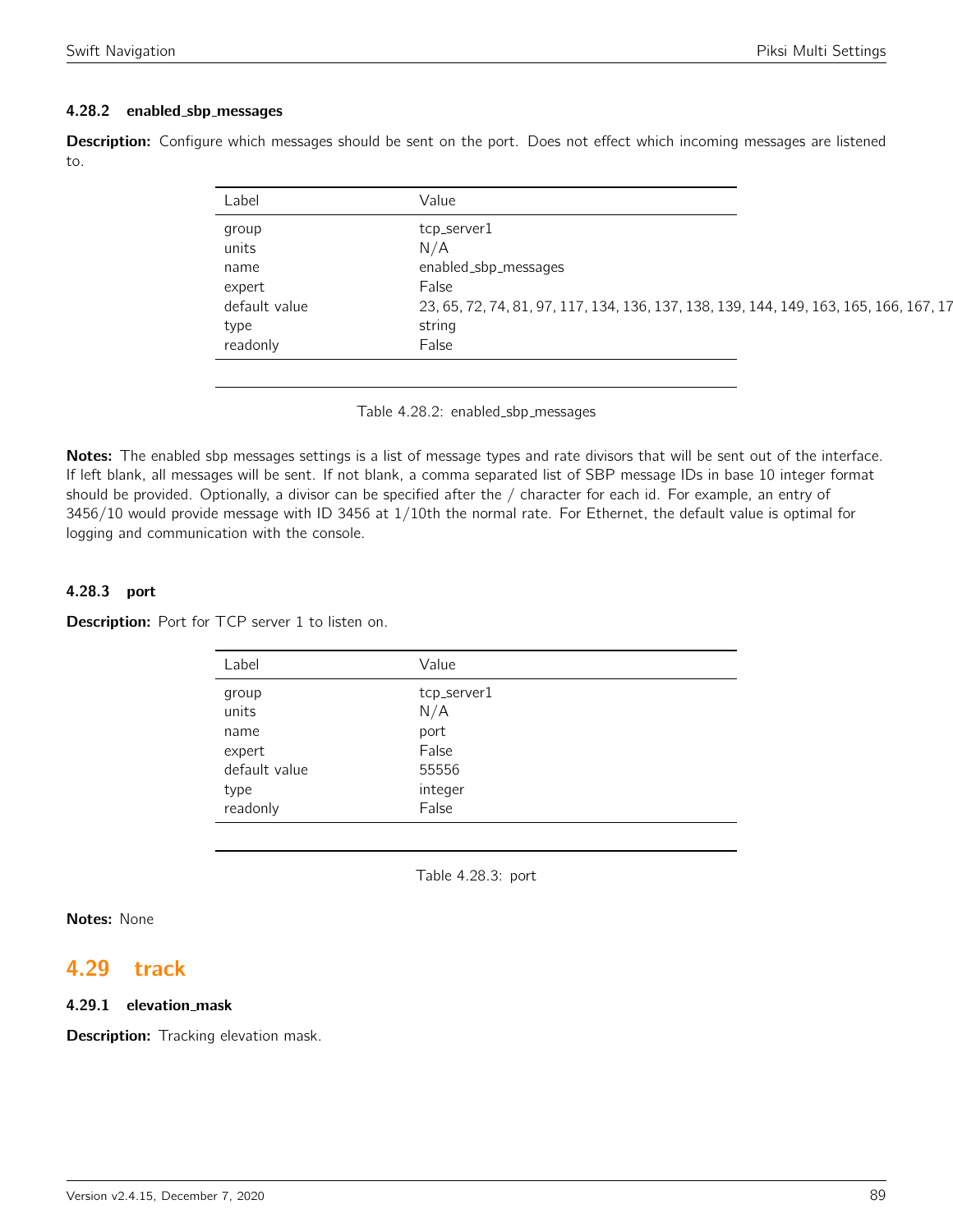| Label                      | Value          |
|----------------------------|----------------|
| group                      | track          |
| units                      | degrees        |
| name                       | elevation_mask |
| expert                     | True           |
| enumerated possible values | None           |
| default value              | 0              |
| type                       | float          |
| readonly                   | False          |
|                            |                |

Table 4.29.1: elevation\_mask

Notes: Satellites must be above the horizon by at least this angle before they will be tracked.

#### 4.29.2 mode

Description: Set the tracking loop configuration

| Label                      | Value               |
|----------------------------|---------------------|
| group                      | track               |
| name                       | mode                |
| expert                     | True                |
| enumerated possible values | rover, base station |
| default value              | rover               |
| type                       | enum                |
| readonly                   | False               |
|                            |                     |

Table 4.29.2: mode

Notes: Base station profile should only be used in situations where the receiver is kept static. Degraded performance will be seen if the receiver is moving with base station profile enabled.

#### 4.29.3 iq\_output\_mask

**Description:** Output raw I/Q correlations.

| Label                      | Value          |
|----------------------------|----------------|
| group                      | track          |
| units                      | N/A            |
| name                       | iq_output_mask |
| expert                     | True           |
| enumerated possible values | None           |
| default value              | None           |
| type                       | integer        |
| readonly                   | False          |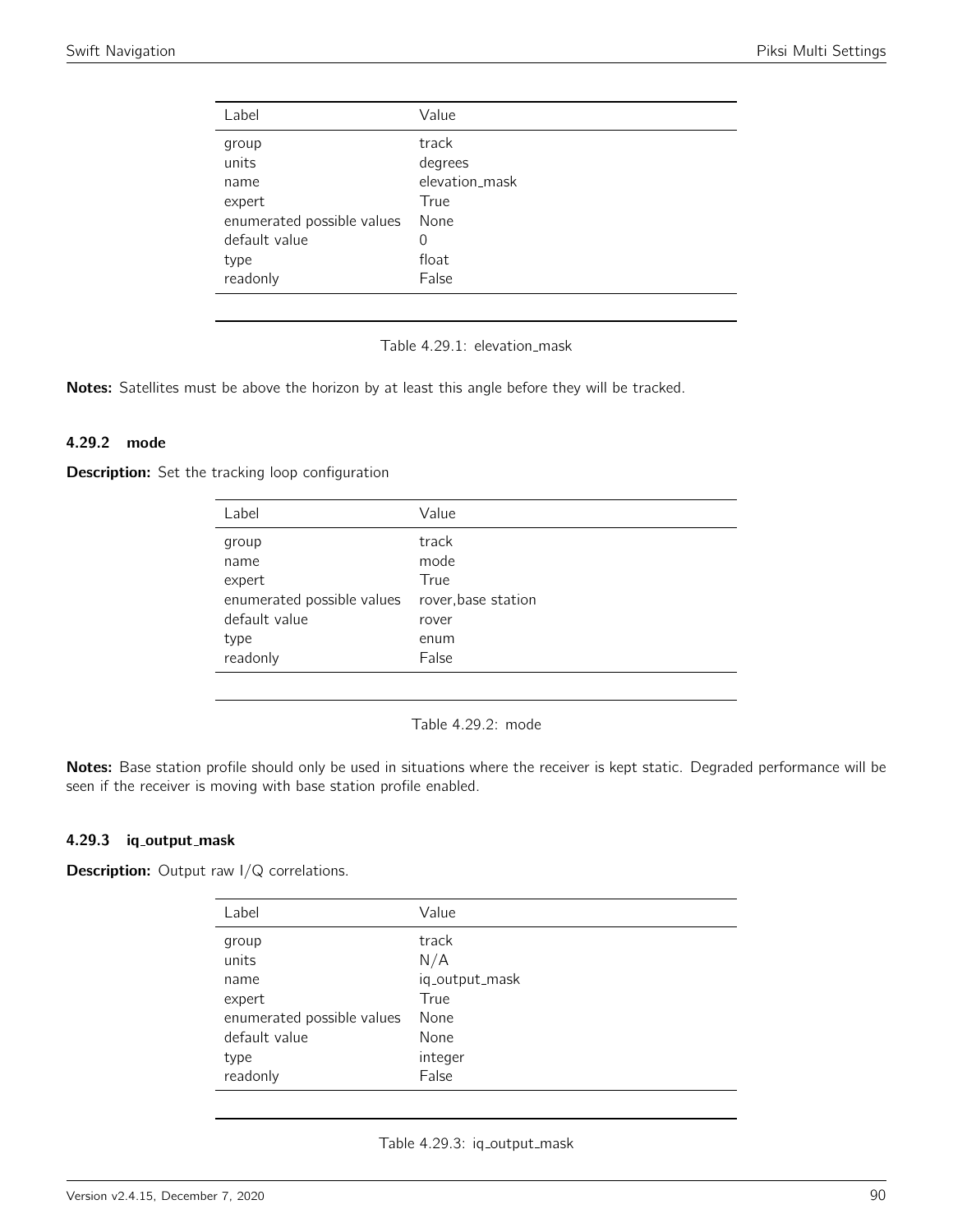Notes: Bitmask of channel IDs (not PRNs)

# 4.30 uart0

# 4.30.1 baudrate

Description: The Baud rate for the UART 0.

| Label                      | Value    |
|----------------------------|----------|
| group                      | uart0    |
| units                      | bps      |
| name                       | baudrate |
| expert                     | False    |
| enumerated possible values | None     |
| default value              | 115200   |
| type                       | integer  |
| readonly                   | False    |
|                            |          |

Table 4.30.1: baudrate

Notes: The maximum baud rate supported by the USB to RS232 adapter cable provided in the Piksi Multi / Duro kits is 230400.

#### 4.30.2 flow control

**Description:** Enable hardware flow control (RTS/CTS).

| Label                      | Value         |
|----------------------------|---------------|
| group                      | uart0         |
| units                      | NA.           |
| name                       | flow control  |
| expert                     | False         |
| enumerated possible values | None, RTS/CTS |
| default value              | None          |
| type                       | boolean       |
| readonly                   | False         |
|                            |               |

Table 4.30.2: flow control

Notes: None

#### 4.30.3 mode

Description: Communication protocol for UART0.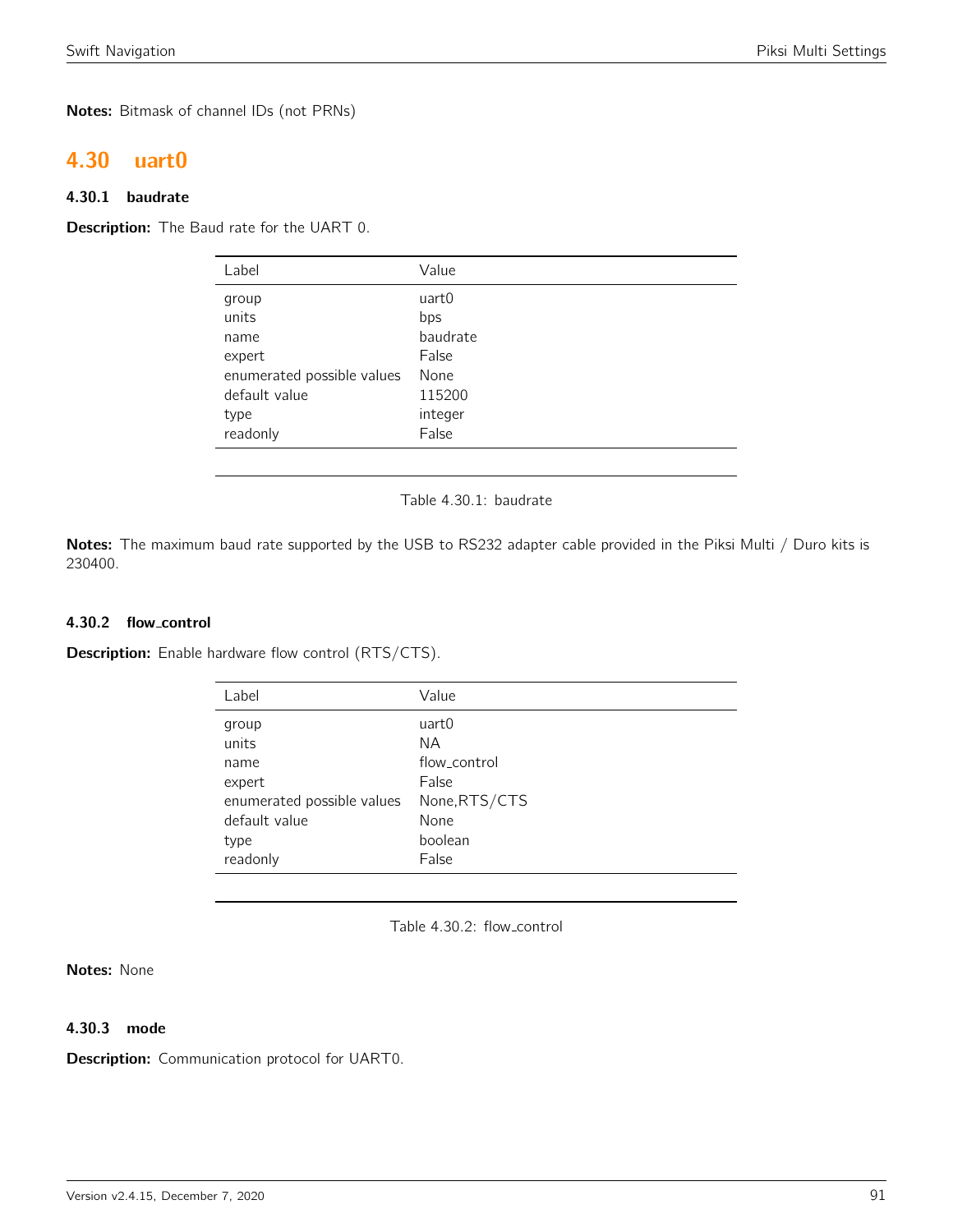| Label                                                                           | Value                                                                                                |
|---------------------------------------------------------------------------------|------------------------------------------------------------------------------------------------------|
| group<br>units<br>name<br>expert<br>enumerated possible values<br>default value | uart0<br>N/A<br>mode<br>False<br>SBP, NMEA OUT, RTCMv3 IN, RTCMv3 OUT<br>SBP (Swift Binary Protocol) |
| type                                                                            | enum                                                                                                 |
|                                                                                 |                                                                                                      |
| readonly                                                                        | False                                                                                                |
|                                                                                 |                                                                                                      |

Table 4.30.3: mode

Notes: "SBP" configures the interface to transmit messages specified in the 'enabled\_sbp\_messages' setting and to receive incoming SBP messages. If the mode is changed from SBP the console will no longer be able to communicate over the interface.

"NMEA OUT" configures the interface to transmit the GGA, RMC, GGL, VTG, ZDA, GSA, and GSV NMEA 0183 messages. The interface will not receive incoming messages.

"RTCMv3 IN" configures the interface to receive RTK corrections in RTCMv3 format. The interface will receive 1002, 1004, 1005, 1006, 1010, 1012, 1033, 1230 and MSM4-7 RTCMv3 messages and will not transmit or receive any other messages.

"RTCMv3 OUT" configures the interface to transmit RTCMv3 messages.

#### 4.30.4 enabled sbp messages

**Description:** Configure which messages should be sent on the port.

| Label         | Value                |
|---------------|----------------------|
| group         | uart0                |
| units         | N/A                  |
| name          | enabled_sbp_messages |
| expert        | False                |
| default value | 72, 74, 117, 65535   |
| type          | string               |
| readonly      | False                |
|               |                      |

Table 4.30.4: enabled\_sbp\_messages

Notes: The enabled sbp messages settings is a list of message types and rate divisors that will be sent out of the interface. If left blank, all messages will be sent. If not blank, a comma separated list of SBP message IDs in base 10 integer format should be provided. Optionally, a divisor can be specified after the / character for each id. For example, an entry of 3456/10 would provide message with ID 3456 at 1/10th the normal rate. For uart1, the default value is optimal for logging and communication with the console.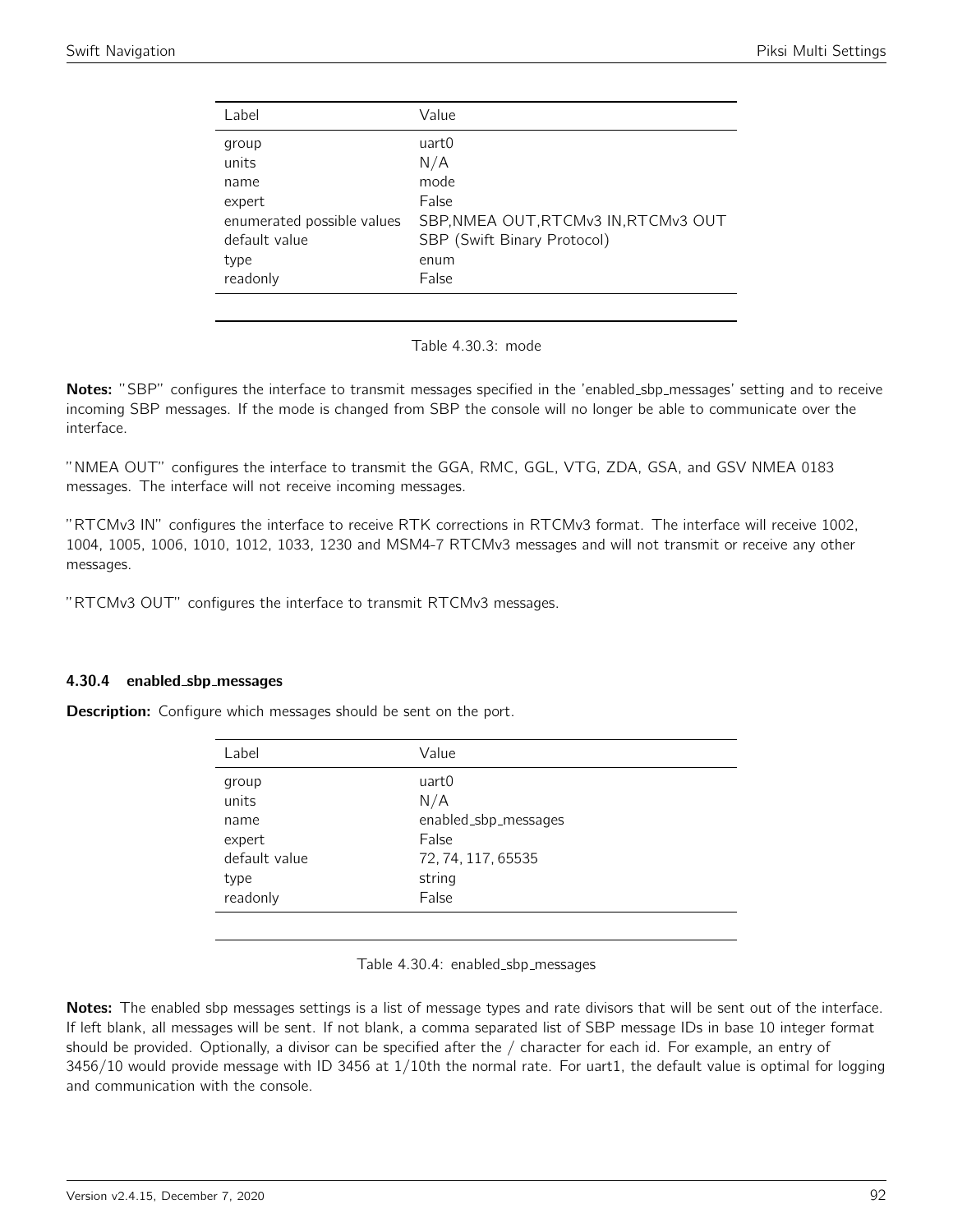# 4.31 uart1

# 4.31.1 baudrate

**Description:** The Baud rate for the UART 1.

| Label                      | Value    |
|----------------------------|----------|
| group                      | uart1    |
| units                      | bps      |
| name                       | baudrate |
| expert                     | False    |
| enumerated possible values | None     |
| default value              | 115200   |
| type                       | integer  |
| readonly                   | False    |
|                            |          |

Table 4.31.1: baudrate

Notes: The maximum baud rate supported by the USB to RS232 adapter cable provided in the Piksi Multi / Duro kits is 230400.

# 4.31.2 flow control

**Description:** Enable hardware flow control (RTS/CTS).

| Label                      | Value         |
|----------------------------|---------------|
| group                      | uart1         |
| units                      | ΝA            |
| name                       | flow_control  |
| expert                     | False         |
| enumerated possible values | None, RTS/CTS |
| default value              | None          |
| type                       | enum          |
| readonly                   | False         |
|                            |               |

Table 4.31.2: flow\_control

Notes: None

#### 4.31.3 mode

Description: Communication protocol for UART 1.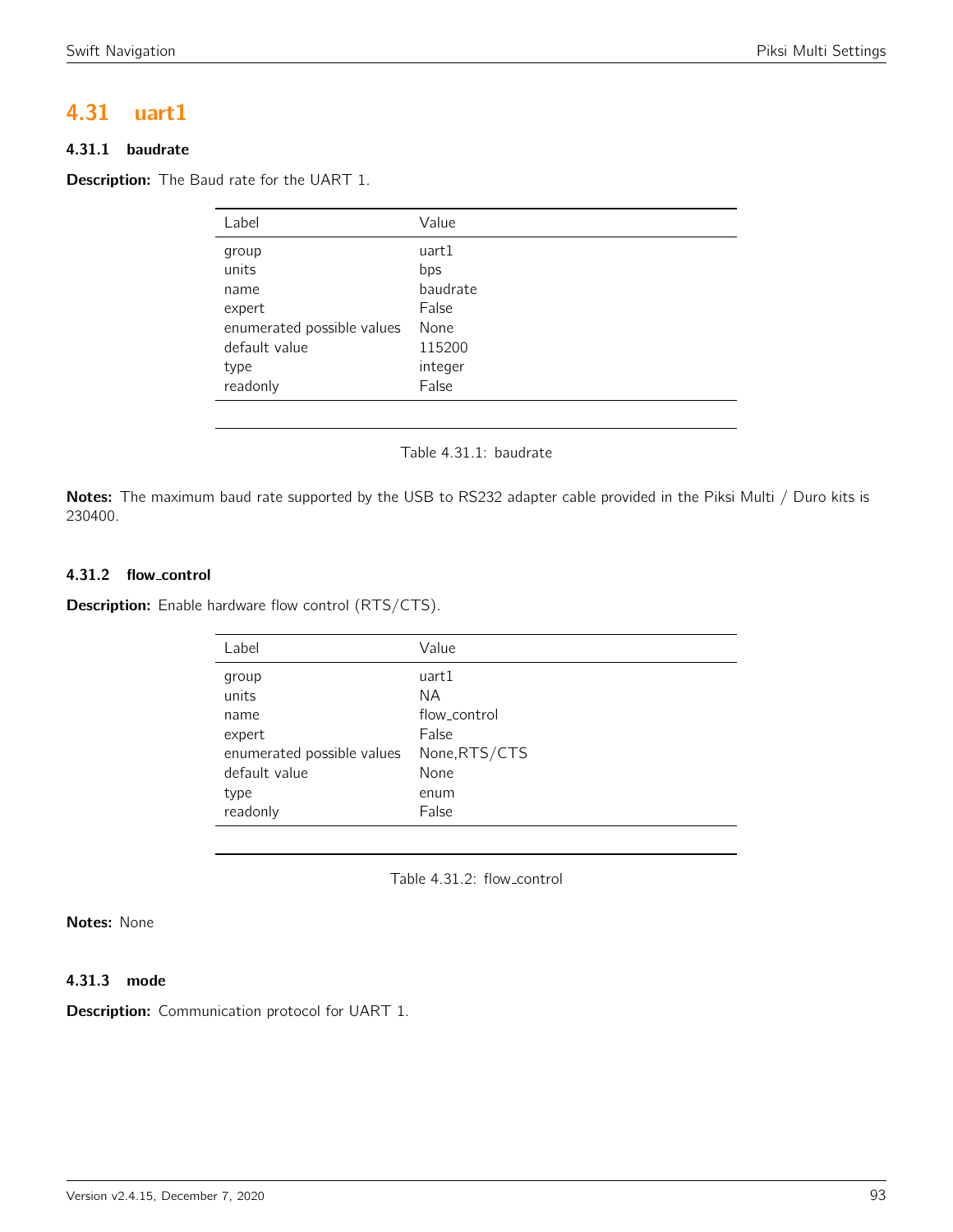| Label                                                                                               | Value                                                                                                                 |
|-----------------------------------------------------------------------------------------------------|-----------------------------------------------------------------------------------------------------------------------|
| group<br>units<br>name<br>expert<br>enumerated possible values<br>default value<br>type<br>readonly | uart1<br>N/A<br>mode<br>False<br>SBP, NMEA OUT, RTCMv3 IN, RTCMv3 OUT<br>SBP (Swift Binary Protocol)<br>enum<br>False |
|                                                                                                     |                                                                                                                       |

Table 4.31.3: mode

Notes: "SBP" configures the interface to transmit messages specified in the 'enabled\_sbp\_messages' setting and to receive incoming SBP messages. If the mode is changed from SBP the console will no longer be able to communicate over the interface.

"NMEA OUT" configures the interface to transmit the GGA, RMC, GGL, VTG, ZDA, GSA, and GSV NMEA 0183 messages. The interface will not receive incoming messages.

"RTCMv3 IN" configures the interface to receive RTK corrections in RTCMv3 format. The interface will receive 1002, 1004, 1005, 1006, 1010, 1012, 1033, 1230 and MSM4-7 RTCMv3 messages and will not transmit or receive any other messages.

"RTCMv3 OUT" configures the interface to transmit RTCMv3 messages.

#### 4.31.4 enabled sbp messages

**Description:** Configure which messages should be sent on the port.

| Label         | Value                                                                                  |
|---------------|----------------------------------------------------------------------------------------|
| group         | uart1                                                                                  |
| units         | N/A                                                                                    |
| name          | enabled_sbp_messages                                                                   |
| expert        | False                                                                                  |
| default value | 23, 65, 72, 74, 81, 97, 117, 134, 136, 137, 138, 139, 144, 149, 163, 165, 166, 167, 17 |
| type          | string                                                                                 |
| readonly      | False                                                                                  |

Table 4.31.4: enabled\_sbp\_messages

Notes: The enabled sbp messages settings is a list of message types and rate divisors that will be sent out of the interface. If left blank, all messages will be sent. If not blank, a comma separated list of SBP message IDs in base 10 integer format should be provided. Optionally, a divisor can be specified after the / character for each id. For example, an entry of 3456/10 would provide message with ID 3456 at 1/10th the normal rate. For uart1, the default value is optimal for logging and communication with the console.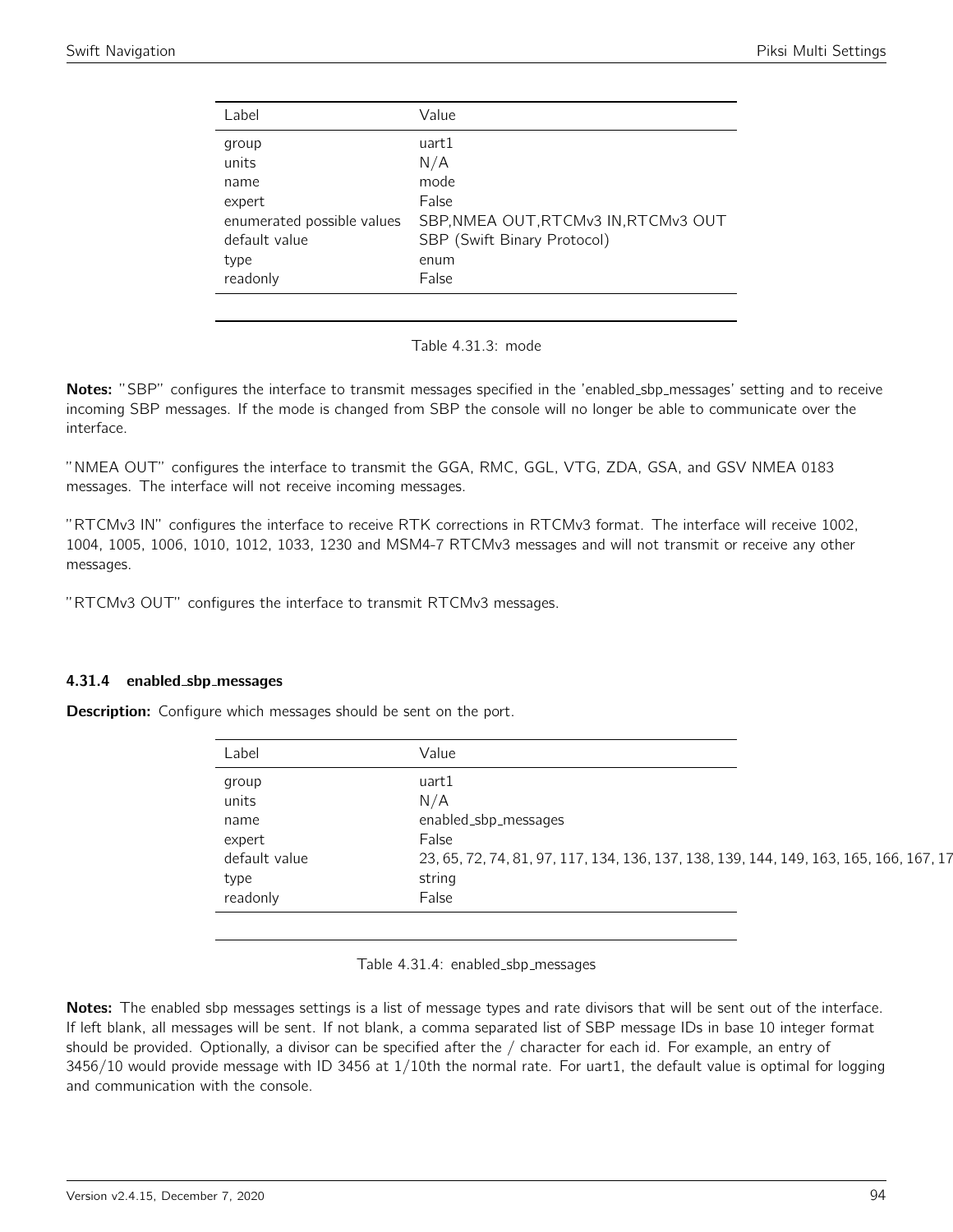# 4.32 udp\_client0

## 4.32.1 mode

Description: Communication protocol for UDP client 0. The client will send packets to a server for uni-directional communications.

| Label                                                                           | Value                                                                                   |
|---------------------------------------------------------------------------------|-----------------------------------------------------------------------------------------|
| group<br>units<br>name<br>expert<br>enumerated possible values<br>default value | udp_client0<br>N/A<br>mode<br>False<br>SBP, NMEA OUT, RTCMv3 IN, RTCMv3 OUT<br>Disabled |
| type<br>readonly                                                                | enum<br>False                                                                           |
|                                                                                 |                                                                                         |

Table 4.32.1: mode

Notes: "SBP" configures the interface to transmit messages specified in the 'enabled\_sbp\_messages' setting.

"NMEA OUT" configures the interface to transmit the GGA, RMC, GGL, VTG, ZDA, GSA, and GSV NMEA 0183 messages. The interface will not receive incoming messages.

"RTCMv3 IN" has no effect for UDP clients.

"RTCMv3 OUT" configures the interface to transmit RTCMv3 messages.

#### 4.32.2 enabled sbp messages

**Description:** Configure which messages should be sent to the server.

| Label         | Value                                                                                  |
|---------------|----------------------------------------------------------------------------------------|
| group         | udp_client0                                                                            |
| units         | N/A                                                                                    |
| name          | enabled_sbp_messages                                                                   |
| expert        | False                                                                                  |
| default value | 23, 65, 72, 74, 81, 97, 117, 134, 136, 137, 138, 139, 144, 149, 163, 165, 166, 167, 17 |
| type          | string                                                                                 |
| readonly      | False                                                                                  |

Table 4.32.2: enabled sbp messages

Notes: The enabled sbp messages settings is a list of message types and rate divisors that will be sent out of the interface. If left blank, all messages will be sent. If not blank, a comma separated list of SBP message IDs in base 10 integer format should be provided. Optionally, a divisor can be specified after the / character for each id. For example, an entry of 3456/10 would provide message with ID 3456 at 1/10th the normal rate. For Ethernet, the default value is optimal for logging and communication with the console.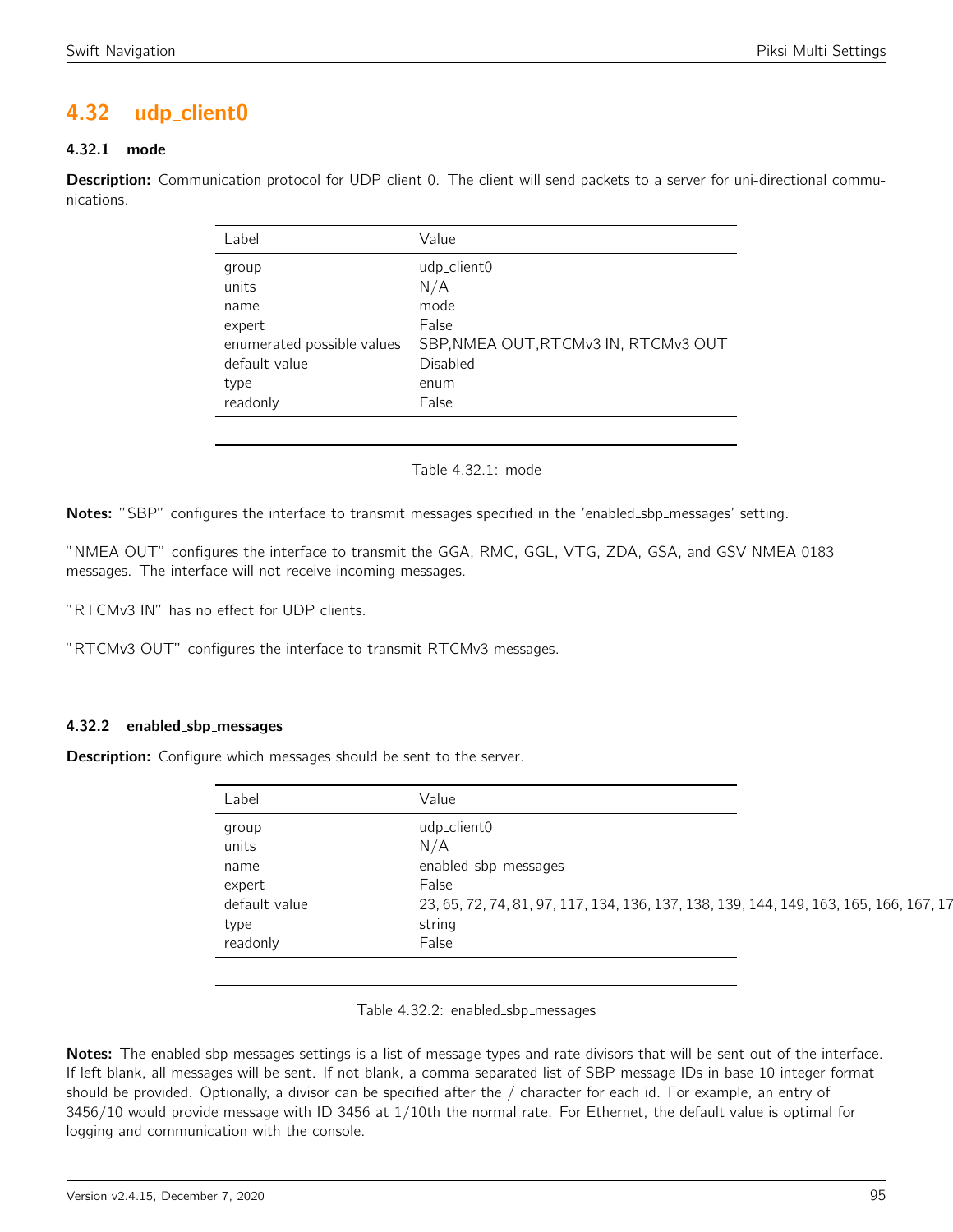## 4.32.3 address

| <b>Description:</b> IP address for UDP client 0. |
|--------------------------------------------------|
|--------------------------------------------------|

| Label                   | Value       |
|-------------------------|-------------|
| group                   | udp_client0 |
| units                   | N/A         |
| name                    | address     |
| expert<br>default value | False       |
| type                    | string      |
| readonly                | False       |



Notes: The address setting is defined according to the convention "hostname:port". For example, it should match the format 192.168.0.222:55555 or xxxxx.net:2101 .

# 4.33 udp\_client1

#### 4.33.1 mode

Description: Communication protocol for UDP client 1. The client will send packets to a server for uni-directional communications.

| Label                                                                                               | Value                                                                                                    |
|-----------------------------------------------------------------------------------------------------|----------------------------------------------------------------------------------------------------------|
| group<br>units<br>name<br>expert<br>enumerated possible values<br>default value<br>type<br>readonly | udp_client1<br>N/A<br>mode<br>False<br>SBP, NMEA OUT, RTCMv3 IN, RTCMv3 OUT<br>Disabled<br>enum<br>False |
|                                                                                                     |                                                                                                          |

Table 4.33.1: mode

Notes: "SBP" configures the interface to transmit messages specified in the 'enabled\_sbp\_messages' setting.

"NMEA OUT" configures the interface to transmit the GGA, RMC, GGL, VTG, ZDA, GSA, and GSV NMEA 0183 messages. The interface will not receive incoming messages.

"RTCMv3 IN" has no effect for UDP clients.

"RTCMv3 OUT" configures the interface to transmit RTCMv3 messages

### 4.33.2 enabled sbp messages

**Description:** Configure which messages should be sent to the server.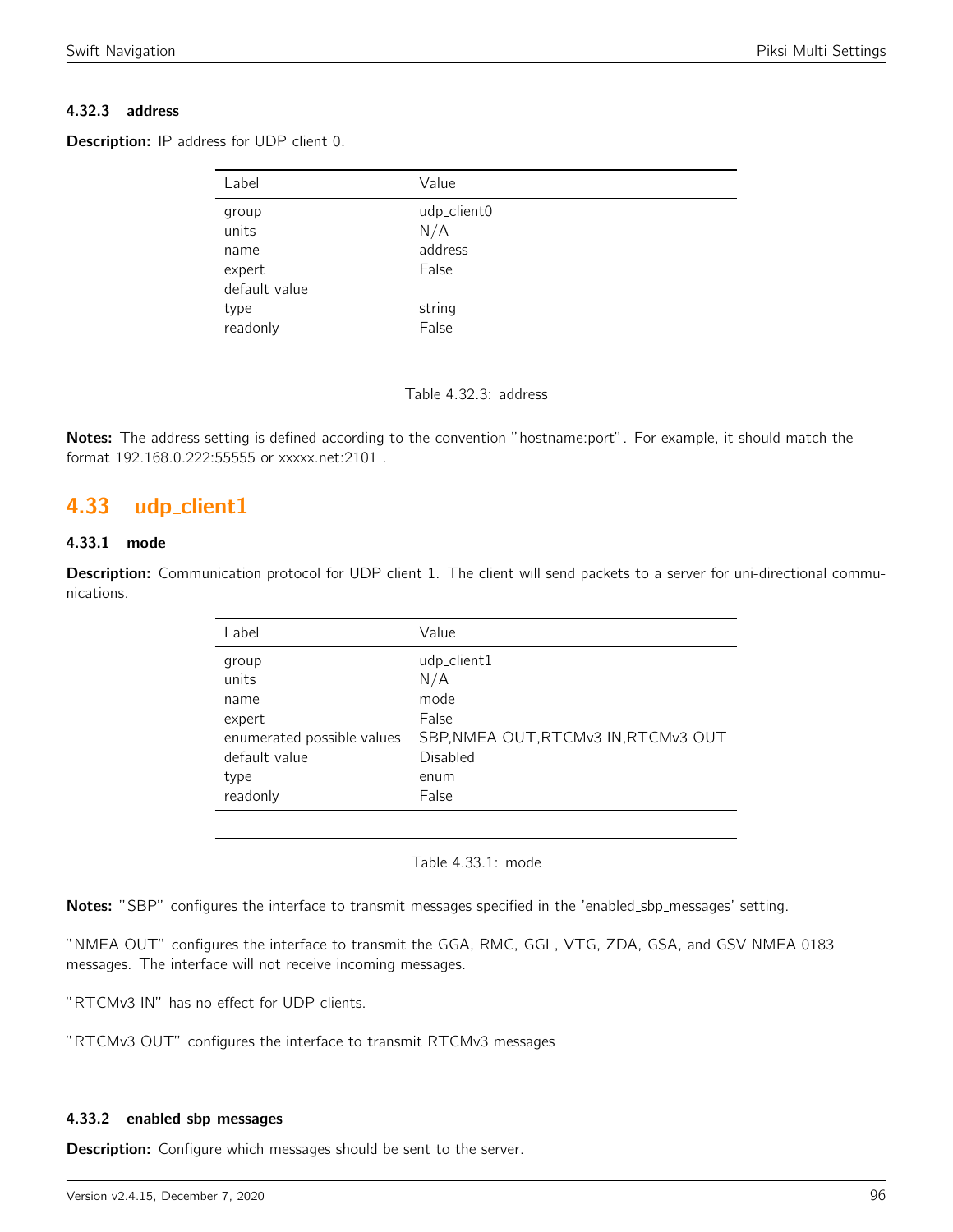| Label         | Value                                                                                  |
|---------------|----------------------------------------------------------------------------------------|
| group         | udp_client1                                                                            |
| units         | N/A                                                                                    |
| name          | enabled_sbp_messages                                                                   |
| expert        | False                                                                                  |
| default value | 23, 65, 72, 74, 81, 97, 117, 134, 136, 137, 138, 139, 144, 149, 163, 165, 166, 167, 17 |
| type          | string                                                                                 |
| readonly      | False                                                                                  |

Table 4.33.2: enabled\_sbp\_messages

Notes: The enabled sbp messages settings is a list of message types and rate divisors that will be sent out of the interface. If left blank, all messages will be sent. If not blank, a comma separated list of SBP message IDs in base 10 integer format should be provided. Optionally, a divisor can be specified after the / character for each id. For example, an entry of 3456/10 would provide message with ID 3456 at 1/10th the normal rate. For Ethernet, the default value is optimal for logging and communication with the console.

#### 4.33.3 address

Description: IP address for UDP client 1.

| Label         | Value       |
|---------------|-------------|
|               |             |
| group         | udp_client1 |
| units         | N/A         |
| name          | address     |
| expert        | False       |
| default value |             |
| type          | string      |
| readonly      | False       |
|               |             |

Table 4.33.3: address

Notes: The address setting is defined according to the convention "hostname:port". For example, it should match the format 192.168.0.222:55555 or xxxxx.net:2101 .

# 4.34 udp\_server0

#### 4.34.1 mode

Description: Communication protocol for UDP server 0. The server will listen for incoming packets from a client for uni-directional communications.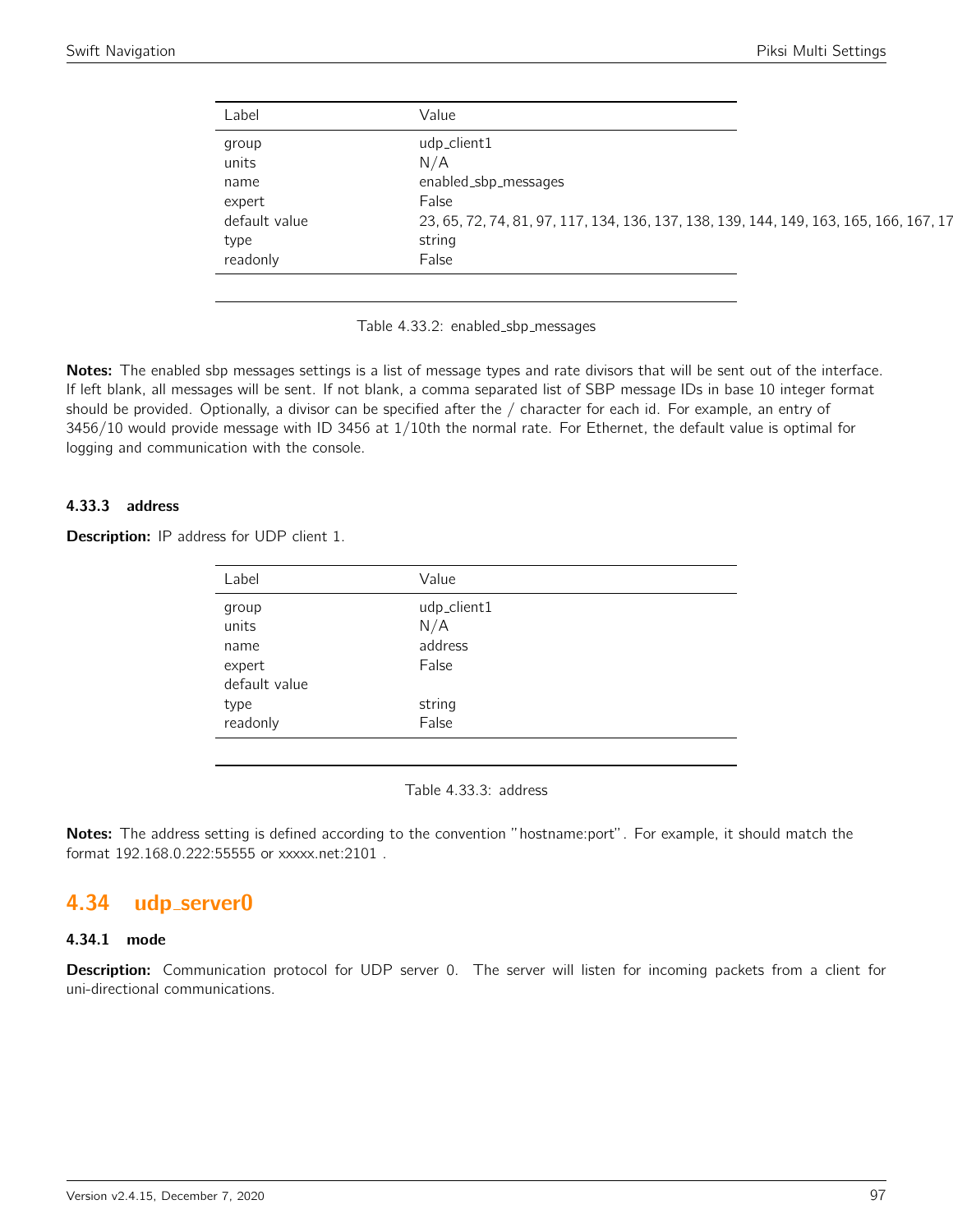| Label                                                                                               | Value                                                                                                                       |
|-----------------------------------------------------------------------------------------------------|-----------------------------------------------------------------------------------------------------------------------------|
| group<br>units<br>name<br>expert<br>enumerated possible values<br>default value<br>type<br>readonly | udp_server0<br>N/A<br>mode<br>False<br>SBP, NMEA OUT, RTCMv3 IN, RTCMv3 OUT<br>SBP (Swift Binary Protocol)<br>enum<br>False |
|                                                                                                     |                                                                                                                             |

Table 4.34.1: mode

Notes: "SBP" configures the interface to receive incoming SBP messages.

"NMEA OUT" has no effect for a UDP server.

"RTCMv3 IN" configures the interface to receive RTK corrections in RTCMv3 format. The interface will receive 1002, 1004, 1005, 1006, 1010, 1012, 1033, 1230 and MSM4-7 RTCMv3 messages and will not receive any other messages.

"RTCMv3 OUT" has no effect for a UDP server.

#### 4.34.2 enabled sbp messages

Description: Configure which messages should be sent on the port.

| Label         | Value                            |
|---------------|----------------------------------|
| group         | udp_server0                      |
| units         | N/A                              |
| name          | enabled_sbp_messages             |
| expert        | False                            |
| default value | blank - all messages are enabled |
| type          | string                           |
| readonly      | False                            |

Table 4.34.2: enabled\_sbp\_messages

Notes: Has no effect for a UDP server.

#### 4.34.3 port

Description: Port for UDP server 0 to listen to.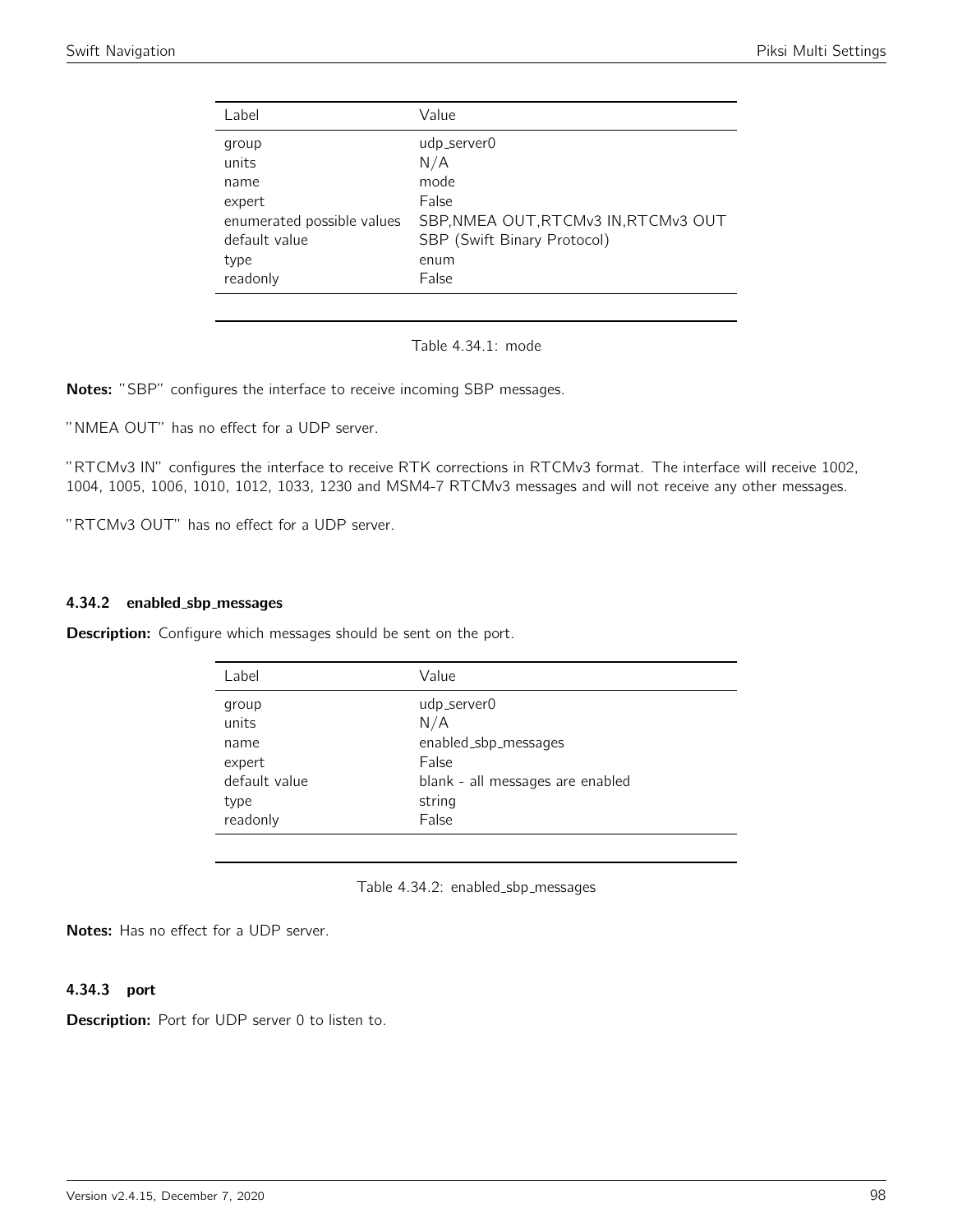| Label         | Value       |  |
|---------------|-------------|--|
| group         | udp_server0 |  |
| units         | N/A         |  |
| name          | port        |  |
| expert        | False       |  |
| default value | 55557       |  |
| type          | integer     |  |
| readonly      | False       |  |
|               |             |  |

Table 4.34.3: port

Notes: None

# 4.35 udp server1

#### 4.35.1 mode

Description: Communication protocol for UDP server 1. The server will listen for incoming packets from a client for uni-directional communications.

| Label                                                                                               | Value                                                                                                                       |
|-----------------------------------------------------------------------------------------------------|-----------------------------------------------------------------------------------------------------------------------------|
| group<br>units<br>name<br>expert<br>enumerated possible values<br>default value<br>type<br>readonly | udp_server1<br>N/A<br>mode<br>False<br>SBP, NMEA OUT, RTCMv3 IN, RTCMv3 OUT<br>SBP (Swift Binary Protocol)<br>enum<br>False |
|                                                                                                     |                                                                                                                             |

Table 4.35.1: mode

Notes: "SBP" configures the interface to receive incoming SBP messages.

"NMEA OUT" has no effect for a UDP server.

"RTCMv3 IN" configures the interface to receive RTK corrections in RTCMv3 format. The interface will receive 1002, 1004, 1005, 1006, 1010, 1012, 1033, 1230 and MSM4-7 RTCMv3 messages and will not receive any other messages.

"RTCMv3 OUT" has no effect for a UDP server.

#### 4.35.2 enabled sbp messages

Description: Configure which messages should be sent on the port.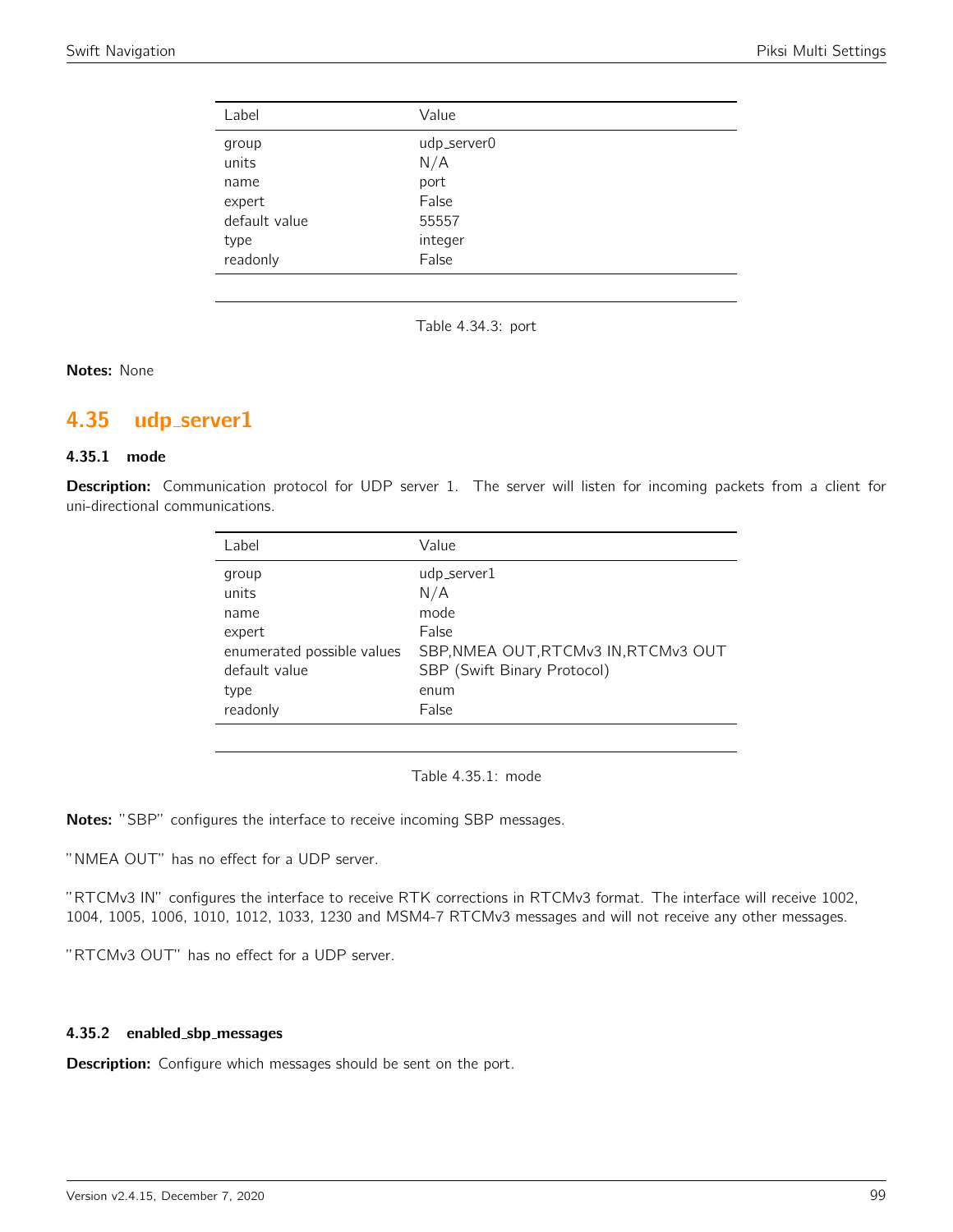| group<br>units<br>name<br>expert  | udp_server1<br>N/A<br>enabled_sbp_messages<br>False |
|-----------------------------------|-----------------------------------------------------|
| default value<br>type<br>readonly | string<br>False                                     |

Table 4.35.2: enabled\_sbp\_messages

Notes: Has no effect for a UDP server.

## 4.35.3 port

Description: Port for UDP server 1 to listen to.

| Label          | Value              |
|----------------|--------------------|
| group<br>units | udp_server1<br>N/A |
| name           | port               |
| expert         | False              |
| default value  | 55558              |
| type           | integer            |
| readonly       | False              |

Table 4.35.3: port

# Notes: None

# 4.36 usb0

#### 4.36.1 enabled sbp messages

Description: Configure which messages should be sent on the port.

| Label         | Value                            |  |
|---------------|----------------------------------|--|
| group         | usb0                             |  |
| units         | N/A                              |  |
| name          | enabled_sbp_messages             |  |
| expert        | False                            |  |
| default value | blank - all messages are enabled |  |
| type          | string                           |  |
| readonly      | False                            |  |

Table 4.36.1: enabled\_sbp\_messages